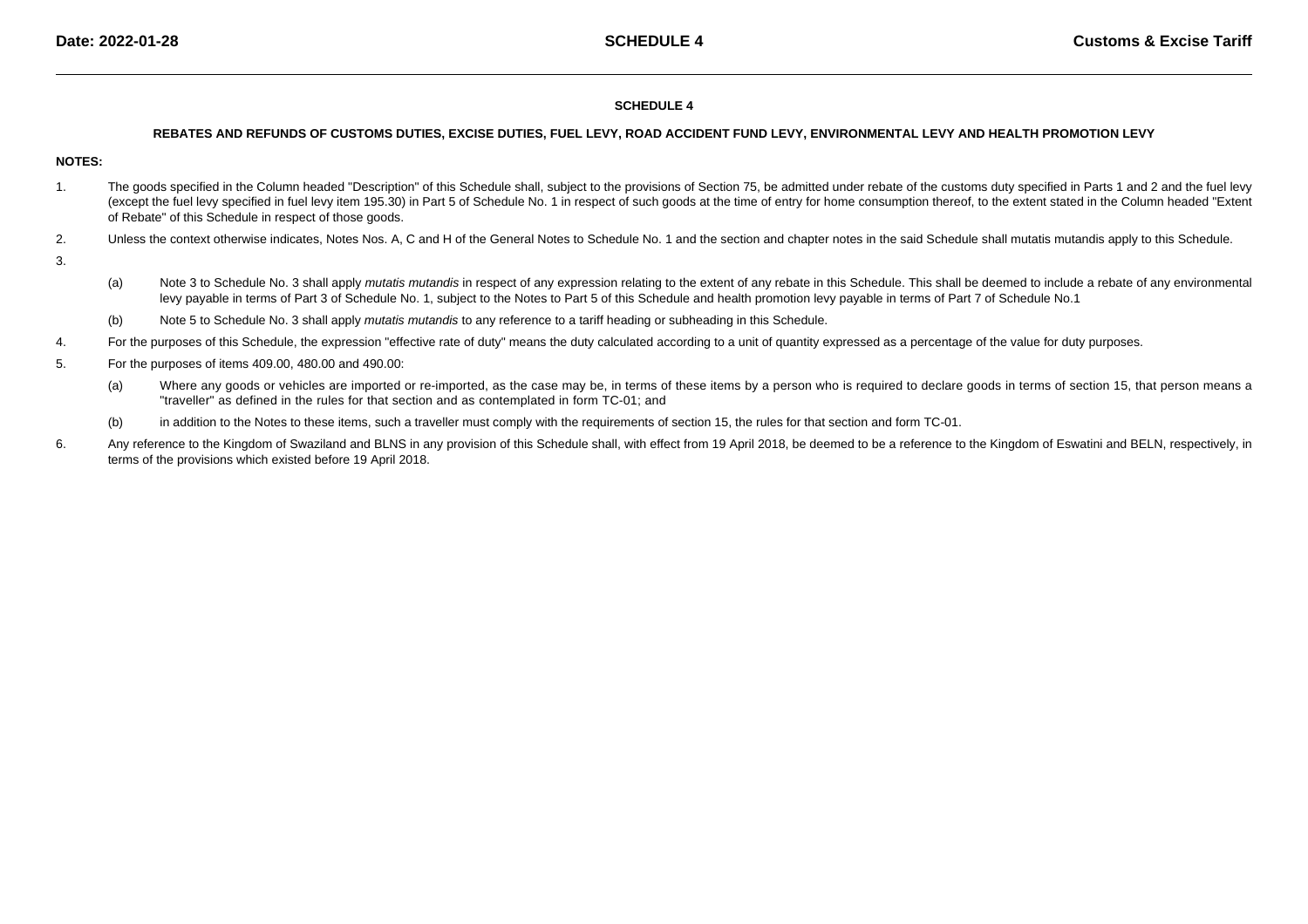**SPECIFIC REBATES OF CUSTOMS DUTIES**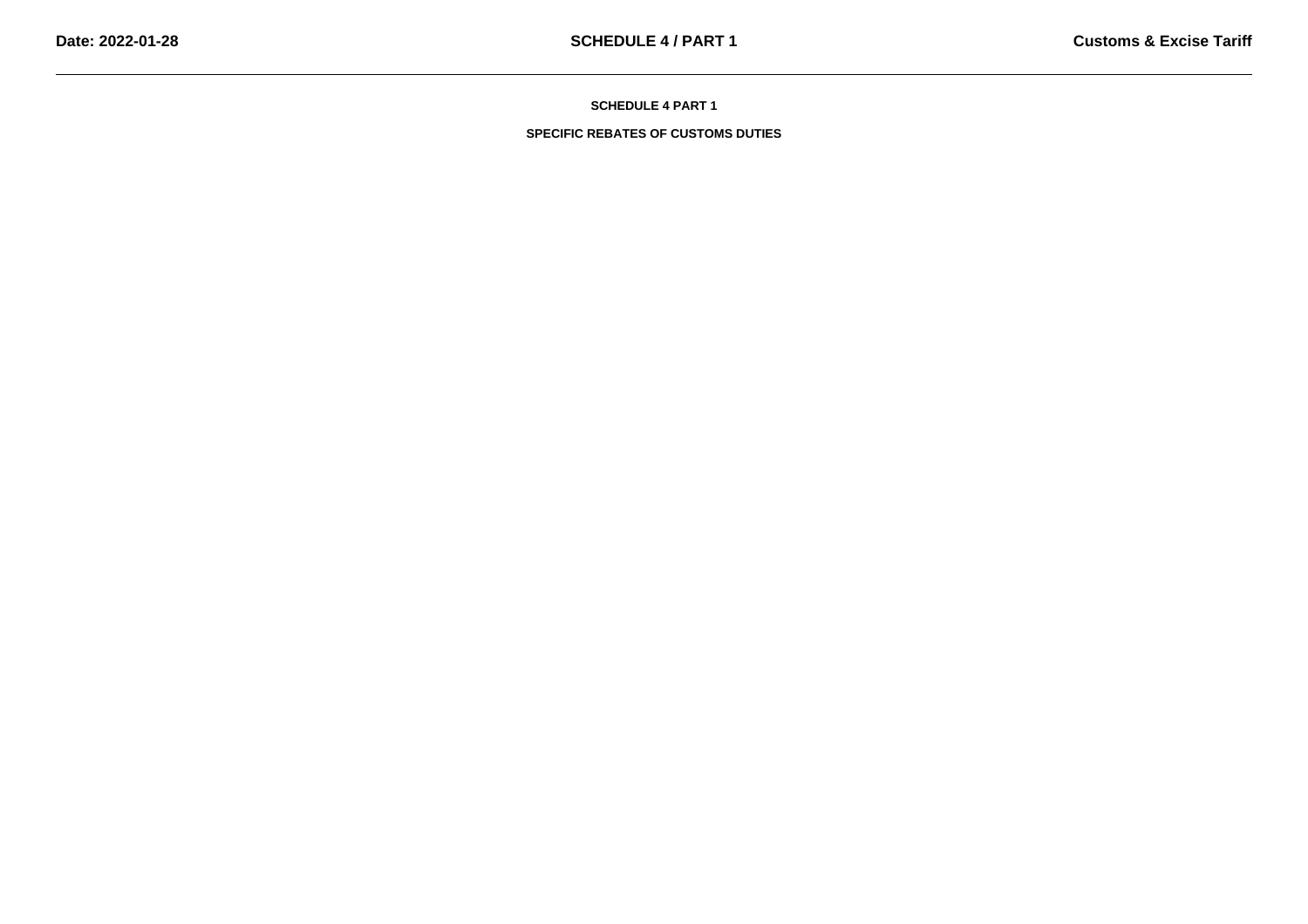| <b>Rebate Item</b> | <b>Tariff</b><br>Heading             | <b>Rebate Code</b>                                 | <b>CD</b> | <b>Description</b>                                                                                                                                                                                                                                                                                                                                                                                                                                                                                                                                                                                                                                                                                                                                                                                                                                                                                                                                                                  | <b>Extent of Rebate</b> |  |  |  |  |  |  |
|--------------------|--------------------------------------|----------------------------------------------------|-----------|-------------------------------------------------------------------------------------------------------------------------------------------------------------------------------------------------------------------------------------------------------------------------------------------------------------------------------------------------------------------------------------------------------------------------------------------------------------------------------------------------------------------------------------------------------------------------------------------------------------------------------------------------------------------------------------------------------------------------------------------------------------------------------------------------------------------------------------------------------------------------------------------------------------------------------------------------------------------------------------|-------------------------|--|--|--|--|--|--|
| 403.00             |                                      | <b>IMPORTATIONS BY INTERNATIONAL ORGANISATIONS</b> |           |                                                                                                                                                                                                                                                                                                                                                                                                                                                                                                                                                                                                                                                                                                                                                                                                                                                                                                                                                                                     |                         |  |  |  |  |  |  |
| 403.01             | FOR USE BY THE WAR GRAVES COMMISSION |                                                    |           |                                                                                                                                                                                                                                                                                                                                                                                                                                                                                                                                                                                                                                                                                                                                                                                                                                                                                                                                                                                     |                         |  |  |  |  |  |  |
| 403.01             | 00.00                                | 01.00                                              | 07        | Building material, worked monumental building stone and articles thereof, tools and stores, for use by the Commonwealth War<br>Graves Commission and similar international organisations                                                                                                                                                                                                                                                                                                                                                                                                                                                                                                                                                                                                                                                                                                                                                                                            | Full duty               |  |  |  |  |  |  |
| 405.00             |                                      |                                                    |           | GOODS FOR CULTURAL, EDUCATIONAL, CHARITABLE, WELFARE OR YOUTH ORGANISATIONS OR PURPOSES                                                                                                                                                                                                                                                                                                                                                                                                                                                                                                                                                                                                                                                                                                                                                                                                                                                                                             |                         |  |  |  |  |  |  |
| 405.01             |                                      |                                                    |           | <b>GOODS FOR APPROVED INSTITUTIONS OR BODIES</b>                                                                                                                                                                                                                                                                                                                                                                                                                                                                                                                                                                                                                                                                                                                                                                                                                                                                                                                                    |                         |  |  |  |  |  |  |
| 405.01             | 00.00                                | 02.00                                              | 06        | Goods (excluding motor vehicles) of any description, for use in the advancement of journalism, forwarded unsolicited and free<br>to institutions or bodies whose main purpose is the advancement of journalism                                                                                                                                                                                                                                                                                                                                                                                                                                                                                                                                                                                                                                                                                                                                                                      | Full duty               |  |  |  |  |  |  |
| 405.04             |                                      |                                                    |           | GOODS FOR DISABLED PERSONS OR FOR THE UPLIFTMENT OF INDIGENT PERSONS                                                                                                                                                                                                                                                                                                                                                                                                                                                                                                                                                                                                                                                                                                                                                                                                                                                                                                                |                         |  |  |  |  |  |  |
| 405.04             | 00.00                                | 01.00                                              | 07        | Goods (excluding motor vehicles) specially designed for use by persons with disabilities, subject to the production of a<br>certificate from an official of the South African National Council for the Blind, the Deaf Federation of South Africa, the South<br>African Federation for Mental Health, the National Council for Persons with Physical Disabilities in South Africa or Epilepsy<br>South Africa or of a body which is affiliated to the Council, Federation or League concerned, or a certificate from a registered<br>medical practitioner, that such goods are for use exclusively by such persons with disabilities, such certificate being endorsed<br>by the International Trade Administration Commission that such or similar goods are not ordinarily nor satisfactorily made in<br>the Republic                                                                                                                                                              | Full duty               |  |  |  |  |  |  |
| 405.04             | 00.00                                | 02.00                                              | 01        | Machines, implements and materials for use in the manufacture of goods by persons with disabilities, subject to the production<br>of a certificate from an official of the South African National Council for the Blind, the Deaf Federation of South Africa, the<br>National Council for Persons with Physical Disabilities in South Africa, or Epilepsy South Africa or a body which is affiliated to<br>the Council, Federation or League concerned, or a certificate from a registered medical practitioner, that such machines,<br>implements and materials are for the exclusive use by such persons with disabilities, such certificate being endorsed by the<br>International Trade Administration Commission that such or similar goods are not ordinarily nor satisfactorily manufactured in<br>the Republic                                                                                                                                                              | Full duty               |  |  |  |  |  |  |
| 405.04             | 00.00                                | 04.00                                              | $00\,$    | Goods (excluding clothing) forwarded unsolicited and free to any organisation registered in terms of the National Welfare Act,<br>1978 (Act No. 100 of 1978), entered in terms of a specific permit issued by the International Trade Administration Commission,<br>for the distribution free of charge by such organisation                                                                                                                                                                                                                                                                                                                                                                                                                                                                                                                                                                                                                                                        | Full duty               |  |  |  |  |  |  |
| 405.04             | 00.00                                | 05.00                                              | 05        | Goods (excluding clothing) forwarded unsolicited and free to any organisation registered in terms of the National Welfare Act,<br>1978 (Act No. 100 of 1978), entered in terms of a specific permit issued by the International Trade Administration Commission,<br>for the official use by such organisation                                                                                                                                                                                                                                                                                                                                                                                                                                                                                                                                                                                                                                                                       | Full duty               |  |  |  |  |  |  |
| 405.04             | 00.00                                | 06.00                                              | 09        | Goods (excluding foodstuffs and clothing) forwarded free, as a donation to any educational organisation, hospital (including<br>clinic), welfare organisation, religious organisation or sporting organisation, in such quantities and under such conditions as the<br>International Trade Administration Commission, may allow by specific permit and that the Commission is satisfied that the<br>issuing of such permit will not have a detrimental effect on local industry within the common customs area: Provided that the<br>applicant and anybody responsible for the distribution have furnished an undertaking that -<br>(a) such goods are for use by the organisation or for free distribution;<br>(b) such goods will not be sold, leased, hired or otherwise disposed of for gain without the duty which has been rebated being<br>paid to the Commissioner; and<br>(c) no donation or other counter-performance may be accepted by anybody in respect of such goods | Full duty               |  |  |  |  |  |  |
| 405.05             |                                      |                                                    |           | <b>GOODS FOR RELIGIOUS INSTRUCTION OR PURPOSES</b>                                                                                                                                                                                                                                                                                                                                                                                                                                                                                                                                                                                                                                                                                                                                                                                                                                                                                                                                  |                         |  |  |  |  |  |  |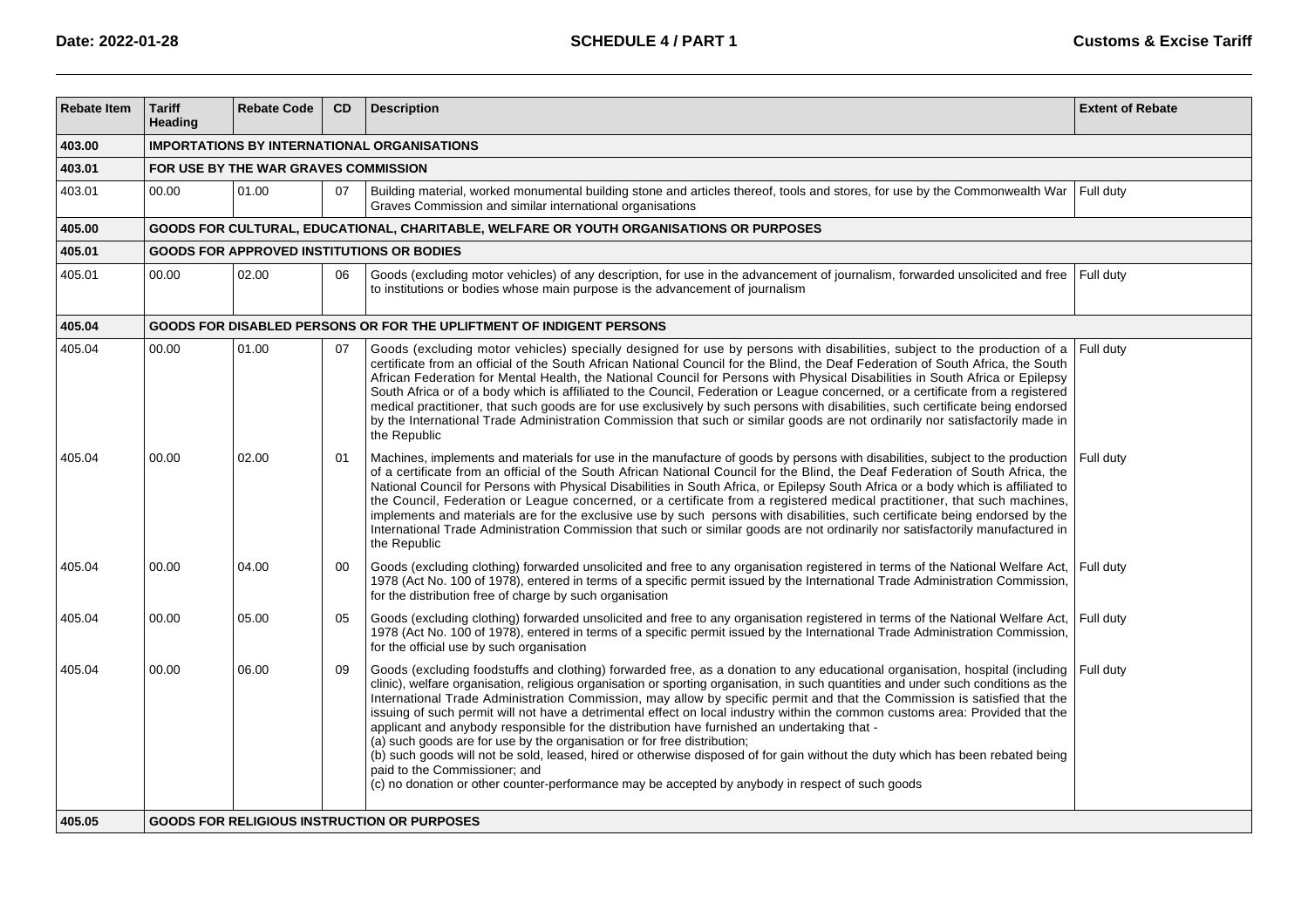| <b>Rebate Item</b> | <b>Tariff</b><br><b>Heading</b>                                                                                                                                                                                                                                                                                                                                                                                                                                                                                                                                                                                                                                                                                                                                                                                                                                                                                                                                                                                                                                                                                                                                                                                                                                                                                                                                                                                                                                                                                                                                                                                                                                                                                                                                                                                                                                                                                                                                                                                                                                                                                                                                                                                                                                                                                                                                                                                                                                                                                                                                                                                                                                                                                                                                                                                                                                                                                                                                                                                                                                                                                           | <b>Rebate Code</b> | CD | <b>Description</b>                                                                                                                                                                                                                                                                                                                                                                                                                                                                                        | <b>Extent of Rebate</b>                                                |  |  |  |
|--------------------|---------------------------------------------------------------------------------------------------------------------------------------------------------------------------------------------------------------------------------------------------------------------------------------------------------------------------------------------------------------------------------------------------------------------------------------------------------------------------------------------------------------------------------------------------------------------------------------------------------------------------------------------------------------------------------------------------------------------------------------------------------------------------------------------------------------------------------------------------------------------------------------------------------------------------------------------------------------------------------------------------------------------------------------------------------------------------------------------------------------------------------------------------------------------------------------------------------------------------------------------------------------------------------------------------------------------------------------------------------------------------------------------------------------------------------------------------------------------------------------------------------------------------------------------------------------------------------------------------------------------------------------------------------------------------------------------------------------------------------------------------------------------------------------------------------------------------------------------------------------------------------------------------------------------------------------------------------------------------------------------------------------------------------------------------------------------------------------------------------------------------------------------------------------------------------------------------------------------------------------------------------------------------------------------------------------------------------------------------------------------------------------------------------------------------------------------------------------------------------------------------------------------------------------------------------------------------------------------------------------------------------------------------------------------------------------------------------------------------------------------------------------------------------------------------------------------------------------------------------------------------------------------------------------------------------------------------------------------------------------------------------------------------------------------------------------------------------------------------------------------------|--------------------|----|-----------------------------------------------------------------------------------------------------------------------------------------------------------------------------------------------------------------------------------------------------------------------------------------------------------------------------------------------------------------------------------------------------------------------------------------------------------------------------------------------------------|------------------------------------------------------------------------|--|--|--|
| 405.05             | 00.00                                                                                                                                                                                                                                                                                                                                                                                                                                                                                                                                                                                                                                                                                                                                                                                                                                                                                                                                                                                                                                                                                                                                                                                                                                                                                                                                                                                                                                                                                                                                                                                                                                                                                                                                                                                                                                                                                                                                                                                                                                                                                                                                                                                                                                                                                                                                                                                                                                                                                                                                                                                                                                                                                                                                                                                                                                                                                                                                                                                                                                                                                                                     | 01.00              | 09 | Altars, fonts, lecterns, pulpits, church decorations, vestments and other appointments (excluding furniture), for use by a<br>religious body                                                                                                                                                                                                                                                                                                                                                              | Full duty less the duty in<br>Section B of Part 2 of<br>Schedule No. 1 |  |  |  |
| 405.05             | 85.19                                                                                                                                                                                                                                                                                                                                                                                                                                                                                                                                                                                                                                                                                                                                                                                                                                                                                                                                                                                                                                                                                                                                                                                                                                                                                                                                                                                                                                                                                                                                                                                                                                                                                                                                                                                                                                                                                                                                                                                                                                                                                                                                                                                                                                                                                                                                                                                                                                                                                                                                                                                                                                                                                                                                                                                                                                                                                                                                                                                                                                                                                                                     | 01.04              | 42 | Apparatus, capable of sound reproduction only, manually operated, whether or not also suitable for use with batteries, entered<br>for use by a religious body for religious instruction                                                                                                                                                                                                                                                                                                                   | Not exceeding the duty in<br>Section B of Part 2 of<br>Schedule No. 1  |  |  |  |
| 405.09             |                                                                                                                                                                                                                                                                                                                                                                                                                                                                                                                                                                                                                                                                                                                                                                                                                                                                                                                                                                                                                                                                                                                                                                                                                                                                                                                                                                                                                                                                                                                                                                                                                                                                                                                                                                                                                                                                                                                                                                                                                                                                                                                                                                                                                                                                                                                                                                                                                                                                                                                                                                                                                                                                                                                                                                                                                                                                                                                                                                                                                                                                                                                           |                    |    | GOODS USED BY THE NATIONAL SEA RESCUE INSTITUTE OF SOUTH AFRICA, THE SOUTH AFRICAN LIFESAVING SOCIETY AND SA LIFESAVING                                                                                                                                                                                                                                                                                                                                                                                   |                                                                        |  |  |  |
| 405.09             | 00.00                                                                                                                                                                                                                                                                                                                                                                                                                                                                                                                                                                                                                                                                                                                                                                                                                                                                                                                                                                                                                                                                                                                                                                                                                                                                                                                                                                                                                                                                                                                                                                                                                                                                                                                                                                                                                                                                                                                                                                                                                                                                                                                                                                                                                                                                                                                                                                                                                                                                                                                                                                                                                                                                                                                                                                                                                                                                                                                                                                                                                                                                                                                     | 01.00              | 06 | Goods of any description, for use by the National Sea Rescue Institute of South-Africa, the South African Lifesaving Society<br>and Lifesaving South-Africa                                                                                                                                                                                                                                                                                                                                               | Full duty                                                              |  |  |  |
|                    | <b>GOODS FOR HEADS OF STATE, DIPLOMATIC AND OTHER FOREIGN REPRESENTATIVES</b><br>406.00<br><b>NOTES:</b><br>1. The provisions of this rebate item (excluding items 406.03 and 406.04) may only be applied if the Director-General: Department of International Relations and Co-operation or an<br>official acting under his or her authority has certified that any person who is claiming rebate facilities has been listed in the register maintained by Department of International Relations<br>and Co-operation in accordance with the provisions of the Diplomatic Immunities and Privileges Act, 2001.<br>2. For the purposes of rebate items 406.03 and 406.04, "an organisation or institution" means an organisation which the Director-General: Department of International Relations and Co-<br>operation or an official acting under his or her authority has certified as an organisation or institution with which the Republic has concluded a formal agreement, which provides, inter<br>alia, for the granting of such rebate facilities.<br>3. The provisions of this rebate item may not apply to South African citizens or permanent residents of the Republic unless -<br>(a) they are South African citizens who are also citizens of a state the territory of which formerly formed part of the Republic; or<br>(b) the Government of the Republic has by agreement with an organisation or institution undertaken to grant rebate facilities to a South African citizen who is a representative, member,<br>agent or officer with or to such organisation or institution.<br>4. A motor vehicle cleared under rebate of duty in terms of rebate items 406.02, 406.03, 406.04, 406.05 or 406.07, may not be offered, advertised, lent, hired, leased, pledged, given away,<br>exchanged, sold or otherwise disposed of within a period of 2 years from the date of entry under this item:<br>Provided that any one of the foregoing acts with such vehicle within a period of 2 years from the date of entry in terms of this rebate item shall render such vehicle liable to payment of<br>duty as determined by the Commissioner in consultation with the Director-General: Department of International Relations and Co-operation.<br>5. The rebate of duty (excluding rebate items 406.04, 406.06 and 406.07) on alcohol and tobacco products imported or obtained at a licensed special shop for diplomats is subject to<br>approval of an application, made by persons contemplated in rebate items 406.02, 406.03 and 406.05, on a six (6) monthly basis (1 January to 30 June and 1 July to 31 December) to the<br>Director-General: Department of International Relations and Co-operation or an official acting under his or her authority, authorising the quantities referred to in the items hereto or such<br>lesser or greater quantities as may be determined by the Department of International Relations and Co-operation.<br>6. The six-month allowance is not transferable to the following six-month period and unused allowances lapse at the end of the six-month period. |                    |    |                                                                                                                                                                                                                                                                                                                                                                                                                                                                                                           |                                                                        |  |  |  |
| 406.02             | <b>DIPLOMATIC MISSIONS</b>                                                                                                                                                                                                                                                                                                                                                                                                                                                                                                                                                                                                                                                                                                                                                                                                                                                                                                                                                                                                                                                                                                                                                                                                                                                                                                                                                                                                                                                                                                                                                                                                                                                                                                                                                                                                                                                                                                                                                                                                                                                                                                                                                                                                                                                                                                                                                                                                                                                                                                                                                                                                                                                                                                                                                                                                                                                                                                                                                                                                                                                                                                |                    |    | GOODS IMPORTED OR OBTAINED AT A LICENSED SPECIAL SHOP FOR DIPLOMATS FOR DIPLOMATIC MISSIONS AND DIPLOMATIC REPRESENTATIVES ACCREDITED TO                                                                                                                                                                                                                                                                                                                                                                  |                                                                        |  |  |  |
| 406.02             | 00.00                                                                                                                                                                                                                                                                                                                                                                                                                                                                                                                                                                                                                                                                                                                                                                                                                                                                                                                                                                                                                                                                                                                                                                                                                                                                                                                                                                                                                                                                                                                                                                                                                                                                                                                                                                                                                                                                                                                                                                                                                                                                                                                                                                                                                                                                                                                                                                                                                                                                                                                                                                                                                                                                                                                                                                                                                                                                                                                                                                                                                                                                                                                     | 01.00              | 00 | Goods (excluding alcohol and tobacco products) for the official use by a diplomatic mission and goods for the personal or<br>official use by diplomatic representatives accredited to a diplomatic mission and members of their families provided the said<br>goods are imported or obtained at a licensed special shop for diplomats in accordance with an approval of the Director-<br>General: Department of International Relations and Co-operation or an official acting under his or her authority | Full duty                                                              |  |  |  |
| 406.02             | 00.00                                                                                                                                                                                                                                                                                                                                                                                                                                                                                                                                                                                                                                                                                                                                                                                                                                                                                                                                                                                                                                                                                                                                                                                                                                                                                                                                                                                                                                                                                                                                                                                                                                                                                                                                                                                                                                                                                                                                                                                                                                                                                                                                                                                                                                                                                                                                                                                                                                                                                                                                                                                                                                                                                                                                                                                                                                                                                                                                                                                                                                                                                                                     | 02.00              | 05 | Alcohol and tobacco products per Mission (Office) for official use:<br>Cigars: 200 units<br>Spirits/Liquor: 72 litres<br>Wine: 360 litres<br>Beer: 1 200 (340 ml) units                                                                                                                                                                                                                                                                                                                                   | Full duty                                                              |  |  |  |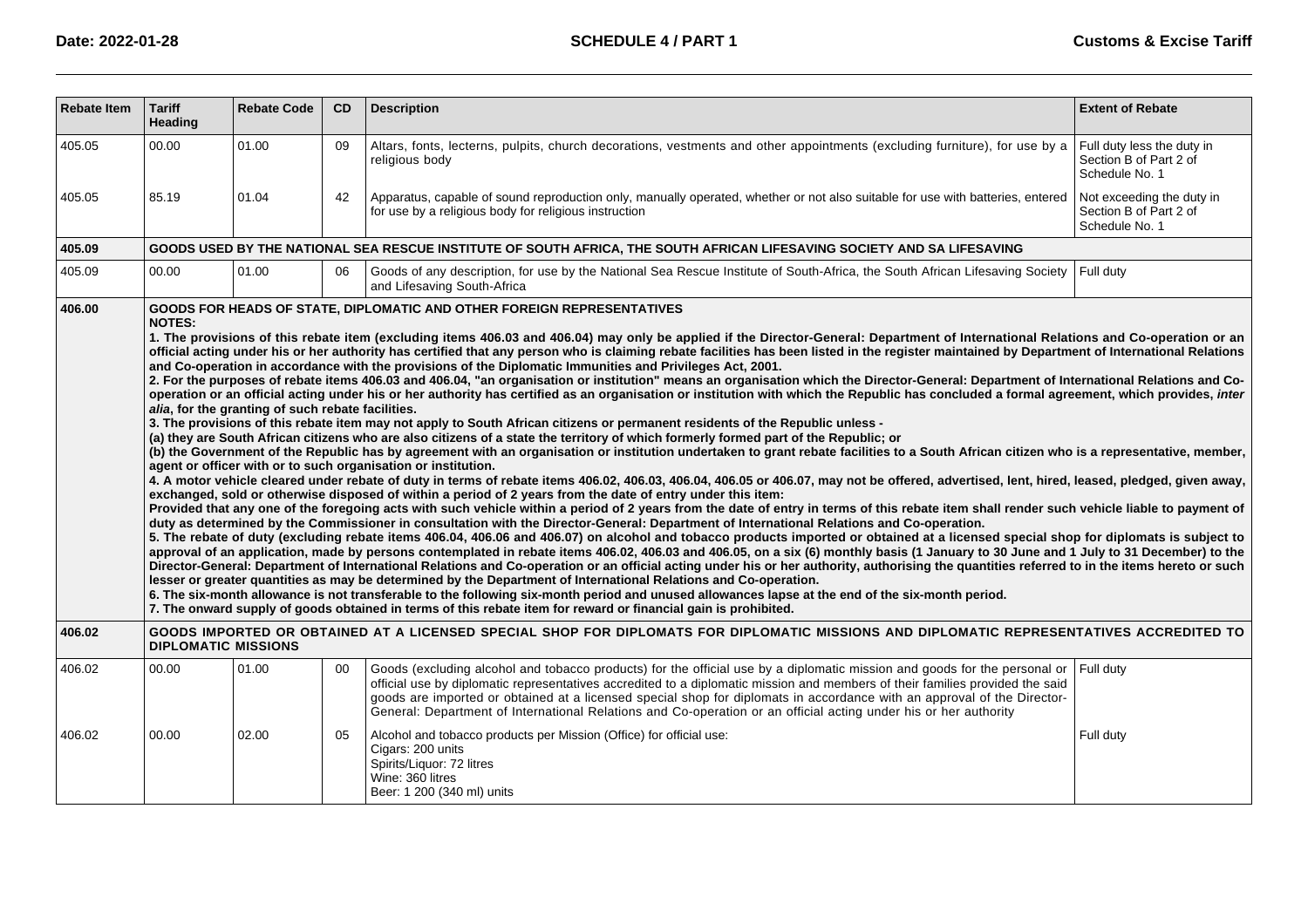| <b>Rebate Item</b> | <b>Tariff</b><br>Heading | <b>Rebate Code</b>                  | CD       | <b>Description</b>                                                                                                                                                                                                                                                                                                                                                                                                                                                                                        | <b>Extent of Rebate</b> |
|--------------------|--------------------------|-------------------------------------|----------|-----------------------------------------------------------------------------------------------------------------------------------------------------------------------------------------------------------------------------------------------------------------------------------------------------------------------------------------------------------------------------------------------------------------------------------------------------------------------------------------------------------|-------------------------|
| 406.02<br>406.02   | 00.00<br>00.00           | 03.00<br>04.00                      | 02<br>04 | Alcohol and tobacco products per Head of Diplomatic Mission:<br>Cigarettes: 11 000 cigarette sticks<br>Rolling Tobacco: 3 kilograms<br>Cigars: 200 units<br>Spirits/Liquor: 144 litres<br>Wine: 360 (750ml) bottles<br>Beer: 1 200 (340 ml) units<br>Alcohol and tobacco products per qualifying diplomatic staff member:                                                                                                                                                                                 | Full duty<br>Full duty  |
|                    |                          |                                     |          | Cigarettes: 11 000 cigarette sticks<br>Rolling Tobacco: 1,5 kilograms<br>Cigars: 100 units<br>Spirits/Liquor: 72 litres<br>Wine: 180 (750 ml) bottles<br>Beer: 600 (340 ml) units                                                                                                                                                                                                                                                                                                                         |                         |
| 406.03             | 406.05)                  |                                     |          | GOODS IMPORTED OR OBTAINED AT A LICENSED SPECIAL SHOP FOR DIPLOMATS FOR OTHER APPROVED FOREIGN REPRESENTATIVES (EXCLUDING THOSE OF REBATE ITEM                                                                                                                                                                                                                                                                                                                                                            |                         |
| 406.03             | 00.00                    | 01.00                               | 02       | Goods (excluding alcohol and tobacco products) for the personal or official use by members, agents, officers, delegates or<br>permanent representatives of, to or with an organisation or institution, and the members of their families provided the said<br>goods are imported or obtained at a licensed special shop for diplomats in accordance with an approval of the Director-<br>General: Department of International Relations and Co-operation or an official acting under his or her authority | Full duty               |
| 406.03             | 00.00                    | 02.00                               | 07       | Alcohol and tobacco products per Mission (Office) for Official use:<br>Cigars: 200 units<br>Spirits/Liquor: 72 litres<br>Wine; 360 litres<br>Beer: 1 200 (340 ml) units                                                                                                                                                                                                                                                                                                                                   | Full duty               |
| 406.03             | 00.00                    | 03.00                               | 01       | Alcohol and tobacco products per Head of Mission of Agencies of the United Nations or International Organisations:<br>Cigarettes: 11 000 cigarette sticks<br>Rolling Tobacco: 3 kilograms<br>Cigars: 200 units<br>Spirits/Liquor: 144 litres<br>Wine: 360 litres<br>Beer: 1 200 (340 ml) units                                                                                                                                                                                                            | Full duty               |
| 406.03             | 00.00                    | 04.00                               | 06       | Alcohol and tobacco products per qualifying staff member of the international organisation:<br>Cigarettes: 11 000 cigarette sticks<br>Rolling tobacco: 1,5 kilograms<br>Cigars: 100 units<br>Spirits/Liquor: 72 litres<br>Wine: 180 (750 ml) litres<br>Beer: 600 (340 ml) units                                                                                                                                                                                                                           | Full duty               |
| 406.04             |                          | PROVIDED FOR IN NOTE 3 TO THIS ITEM |          | GOODS IMPORTED BY AN INTERNATIONAL INSTITUTION OR ORGANISATIONS IN TERMS OF AN AGREEMENT ENTERED INTO WITH THE REPUBLIC OF SOUTH AFRICA AS                                                                                                                                                                                                                                                                                                                                                                |                         |
| 406.04             | 00.00                    | 01.00                               | 04       | Goods imported for the official use by an organisational or institution in terms of an agreement as provided for in Note 3                                                                                                                                                                                                                                                                                                                                                                                | Full duty               |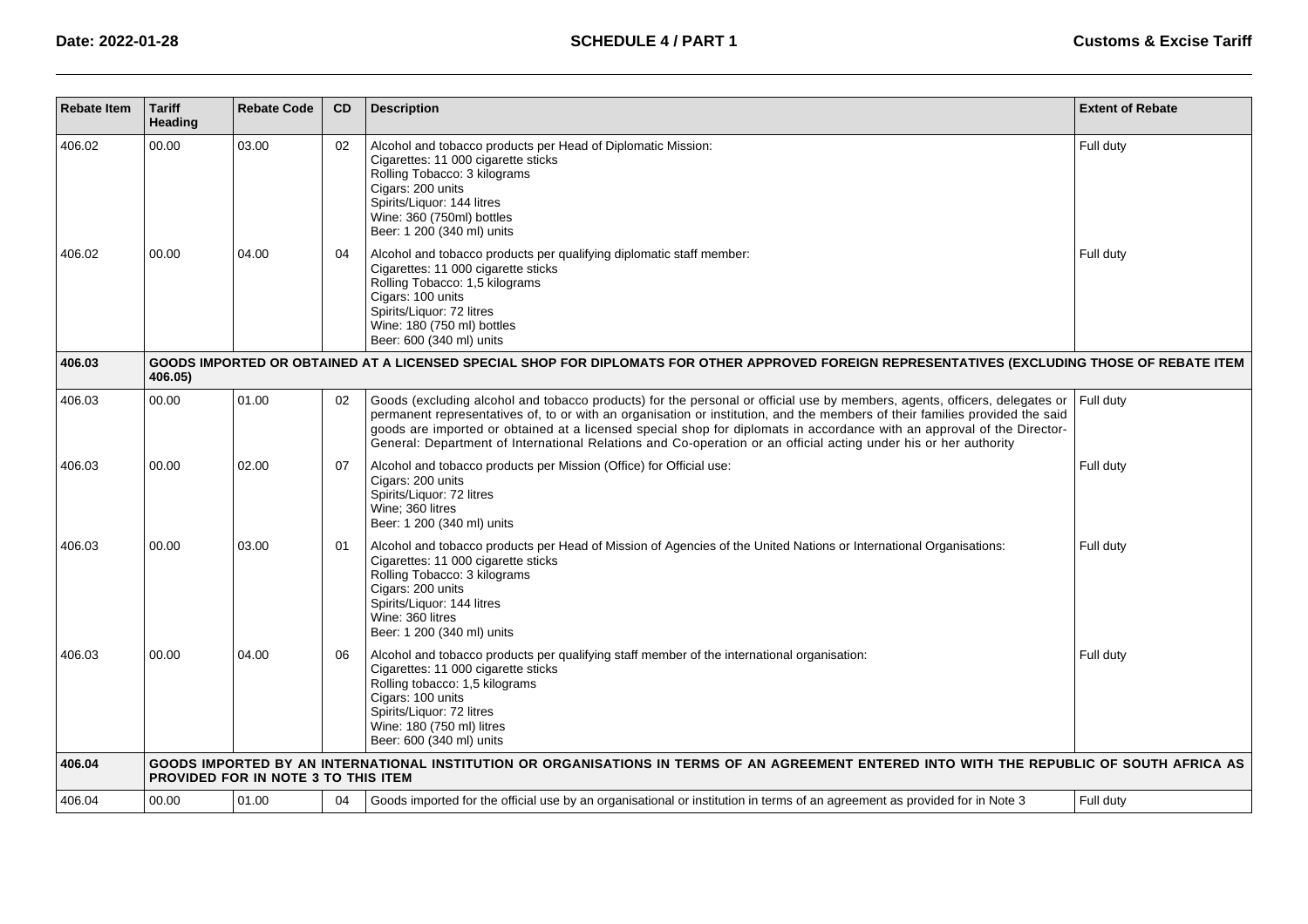| <b>Rebate Item</b> | <b>Tariff</b><br>Heading                                                                                                                                                                                                                                                                                                                                                                                                                                                                                                                              | <b>Rebate Code</b> | CD | <b>Description</b>                                                                                                                                                                                                                                                                                                                                                                                                                                                        | <b>Extent of Rebate</b> |  |  |  |  |  |
|--------------------|-------------------------------------------------------------------------------------------------------------------------------------------------------------------------------------------------------------------------------------------------------------------------------------------------------------------------------------------------------------------------------------------------------------------------------------------------------------------------------------------------------------------------------------------------------|--------------------|----|---------------------------------------------------------------------------------------------------------------------------------------------------------------------------------------------------------------------------------------------------------------------------------------------------------------------------------------------------------------------------------------------------------------------------------------------------------------------------|-------------------------|--|--|--|--|--|
| 406.05             | GOODS FOR THE OFFICIAL USE BY A CONSULAR MISSION AND GOODS FOR THE PERSONAL OR OFFICIAL USE BY CONSULAR REPRESENTATIVES ACCREDITED TO A CONSULAR<br>MISSION AND FOREIGN REPRESENTATIVES (EXCLUDING THOSE REFERRED TO IN REBATE ITEMS 406.02 AND 406.03) AND MEMBERS OF THEIR FAMILIES PROVIDED THE SAID<br>GOODS ARE IMPORTED OR OBTAINED AT A LICENSED SPECIAL SHOP FOR DIPLOMATS IN ACCORDANCE WITH AN APPROVAL OF THE DIRECTOR-GENERAL: DEPARTMENT OF<br>INTERNATIONAL RELATIONS AND CO-OPERATION OR AN OFFICIAL ACTING UNDER HIS OR HER AUTHORITY |                    |    |                                                                                                                                                                                                                                                                                                                                                                                                                                                                           |                         |  |  |  |  |  |
| 406.05             | 00.00                                                                                                                                                                                                                                                                                                                                                                                                                                                                                                                                                 | 01.00              | 06 | Goods (excluding alcohol and tobacco products) for the official use by a consular mission and goods for the personal or official<br>use by consular representatives accredited to a consular mission and foreign representatives (excluding those referred to in<br>rebate items 406.02 and 406.03) and members of their families                                                                                                                                         | Full duty               |  |  |  |  |  |
| 406.05             | 00.00                                                                                                                                                                                                                                                                                                                                                                                                                                                                                                                                                 | 02.00              | 00 | Alcohol and tobacco products per Consular Mission (Office) for Official use:<br>Cigars: 200 units<br>Spirits/Liquor: 72 litres<br>Wine: 360 litres<br>Beer: 1 200 (340 ml) units                                                                                                                                                                                                                                                                                          | Full duty               |  |  |  |  |  |
| 406.05             | 00.00                                                                                                                                                                                                                                                                                                                                                                                                                                                                                                                                                 | 03.00              | 05 | Alcohol and tobacco products per Head of Consular Mission:<br>Cigarettes: 11 000 cigarette sticks<br>Rolling tobacco: 3 kilograms<br>Cigars: 200 units<br>Spirits/Liquor: 144 litres<br>Wine: 360 litres<br>Beer: 1 200 (340 ml) units                                                                                                                                                                                                                                    | Full duty               |  |  |  |  |  |
| 406.05             | 00.00                                                                                                                                                                                                                                                                                                                                                                                                                                                                                                                                                 | 04.00              | 09 | Alcohol and tobacco products per Qualifying Consular staff member:<br>Cigarettes: 11 000 cigarette sticks<br>Rolling Tobacco: 1,5 kilograms<br>Cigars: 100 units<br>Spirits/Liquor: 72 litres<br>Wine: 180 (750 ml) bottles<br>Beer: 600 (340 ml) units                                                                                                                                                                                                                   | Full duty               |  |  |  |  |  |
| 406.06             |                                                                                                                                                                                                                                                                                                                                                                                                                                                                                                                                                       |                    |    | STATIONERY, UNIFORMS AND APPOINTMENTS FOR HONORARY CONSULAR OFFICERS                                                                                                                                                                                                                                                                                                                                                                                                      |                         |  |  |  |  |  |
| 406.06             | 00.00                                                                                                                                                                                                                                                                                                                                                                                                                                                                                                                                                 | 01.00              | 08 | Stationery, uniforms and appointments for the official use by a consular post headed by a honorary consular officer                                                                                                                                                                                                                                                                                                                                                       | Full duty               |  |  |  |  |  |
| 406.07             | <b>CONSULAR MISSIONS</b>                                                                                                                                                                                                                                                                                                                                                                                                                                                                                                                              |                    |    | GOODS IMPORTED OR OBTAINED AT A LICENSED SPECIAL SHOP FOR DIPLOMATS BY ADMINISTRATIVE AND TECHNICAL REPRESENTATIVES ACCREDITED TO DIPLOMATIC OR                                                                                                                                                                                                                                                                                                                           |                         |  |  |  |  |  |
| 406.07             | 00.00                                                                                                                                                                                                                                                                                                                                                                                                                                                                                                                                                 | 01.00              | 09 | Goods (excluding food, drink and tobacco in any form) imported by administrative and technical representatives accredited to<br>diplomatic or consular missions, on their first entry on appointment by their governments, for their personal or official use,<br>provided the said goods are imported in accordance with an approval of the Director-General: Department of International<br>Relations and Co-operation or an official acting under his or her authority | Full duty               |  |  |  |  |  |
| 406.07             | 00.00                                                                                                                                                                                                                                                                                                                                                                                                                                                                                                                                                 | 02.00              | 04 | Once-off allowance for alcohol and tobacco products within the first Six Months per Qualifying Administrative/Technical staff<br>member:<br>Cigarettes: 11 000 cigarette sticks<br>Rolling Tobacco: 1,5 kilograms<br>Cigars: 100 units<br>Spirits/Liquor: 72 litres<br>Wine: 180 (750 ml) bottles<br>Beer: 600 (340 ml) units                                                                                                                                             | Full duty               |  |  |  |  |  |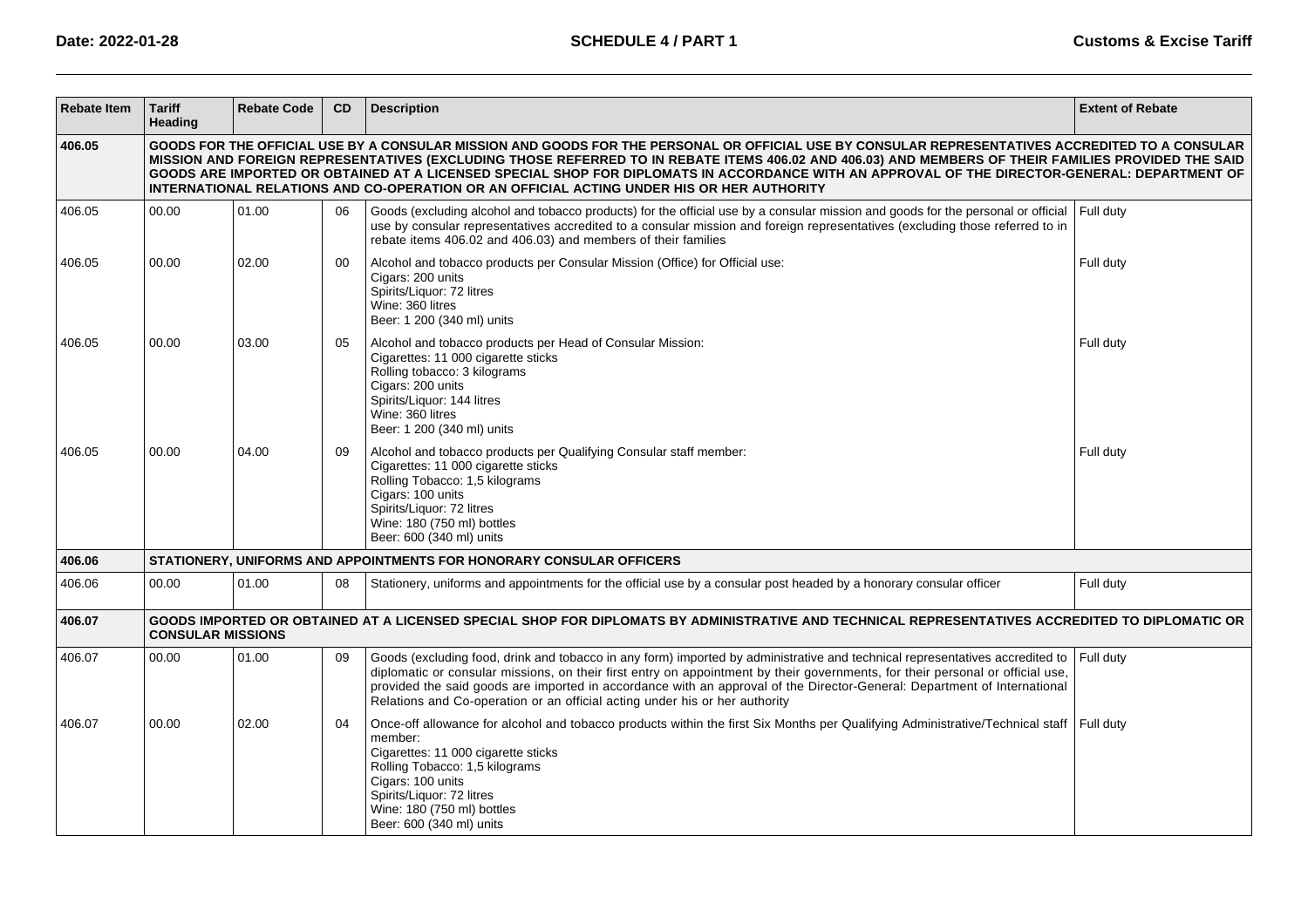| <b>Rebate Item</b> | <b>Tariff</b><br>Heading               | <b>Rebate Code</b>                                                                          | <b>CD</b> | <b>Description</b>                                                                                                                                                                                                                                                                                                                                                                                                                                                                                                                                                                                                                                                                                                                                                                                                                                                                                                                                                                                                                                                                                                                                                                                                                                                                                                                                                                                                                                                                                                                                                                                                                                                                                                                                                                                                                                                                                                                                                                                                                                                                                                                                                                                                                                                                                                                                                                                                                                                                                                                                                                                                                                                                                                                                                                                                                                                                                                                                                                                                                                                                                                                                                                                                                                                                                                                                                                                                                                                                                                                                                                                                                                                                                                                                                                                                                                                                                                                                                                                                                                                                                                                                                                                                                                                                                                                                                                                                                                                                                                                                                                                                                                                                                                                                                                                                                                                                                                                                                                                                                                                                                                                                                                                                                                                                                                                                                                                                                                                                                                                                                                                                                                | <b>Extent of Rebate</b> |
|--------------------|----------------------------------------|---------------------------------------------------------------------------------------------|-----------|---------------------------------------------------------------------------------------------------------------------------------------------------------------------------------------------------------------------------------------------------------------------------------------------------------------------------------------------------------------------------------------------------------------------------------------------------------------------------------------------------------------------------------------------------------------------------------------------------------------------------------------------------------------------------------------------------------------------------------------------------------------------------------------------------------------------------------------------------------------------------------------------------------------------------------------------------------------------------------------------------------------------------------------------------------------------------------------------------------------------------------------------------------------------------------------------------------------------------------------------------------------------------------------------------------------------------------------------------------------------------------------------------------------------------------------------------------------------------------------------------------------------------------------------------------------------------------------------------------------------------------------------------------------------------------------------------------------------------------------------------------------------------------------------------------------------------------------------------------------------------------------------------------------------------------------------------------------------------------------------------------------------------------------------------------------------------------------------------------------------------------------------------------------------------------------------------------------------------------------------------------------------------------------------------------------------------------------------------------------------------------------------------------------------------------------------------------------------------------------------------------------------------------------------------------------------------------------------------------------------------------------------------------------------------------------------------------------------------------------------------------------------------------------------------------------------------------------------------------------------------------------------------------------------------------------------------------------------------------------------------------------------------------------------------------------------------------------------------------------------------------------------------------------------------------------------------------------------------------------------------------------------------------------------------------------------------------------------------------------------------------------------------------------------------------------------------------------------------------------------------------------------------------------------------------------------------------------------------------------------------------------------------------------------------------------------------------------------------------------------------------------------------------------------------------------------------------------------------------------------------------------------------------------------------------------------------------------------------------------------------------------------------------------------------------------------------------------------------------------------------------------------------------------------------------------------------------------------------------------------------------------------------------------------------------------------------------------------------------------------------------------------------------------------------------------------------------------------------------------------------------------------------------------------------------------------------------------------------------------------------------------------------------------------------------------------------------------------------------------------------------------------------------------------------------------------------------------------------------------------------------------------------------------------------------------------------------------------------------------------------------------------------------------------------------------------------------------------------------------------------------------------------------------------------------------------------------------------------------------------------------------------------------------------------------------------------------------------------------------------------------------------------------------------------------------------------------------------------------------------------------------------------------------------------------------------------------------------------------------------------------------------------|-------------------------|
| 407.00             | of less than 6 months.<br>item 407.02. | 1. For the purposes of items 407.01 and 407.02 -<br>personal use or to dispose of as gifts. |           | GOODS IMPORTED BY IMMIGRANTS, TOURISTS, RETURNING RESIDENTS AND OTHER PASSENGERS, FOR THEIR PERSONAL USE NOTES:<br>(a) the person contemplated in those items means a "traveller" as defined in rule 15.01 and<br>(b) in addition to the Notes to item 407.00, such traveller must comply with the requirements of section 15, the rules for that section, any form for declaring goods and the directives<br>issued by the Commissioner relating to such goods available on the SARS website or at the branch office for the place where a traveller enters or leaves the Republic.<br>2. Admission under item 407.01/00.00/02.00 shall only be permitted provided-<br>(a) the goods can be identified as being the same goods which were taken from the Republic; and<br>(b) in the case of unaccompanied baggage, it is re-imported up to 30 days before the arrival or within 90 days from the date of arrival, of a resident of the Republic.<br>3. The rebate of duty specified in item 407.02 shall not apply to fire-arms acquired abroad or at any duty-free shop and imported by residents of the Republic returning after an absence<br>4. (a) The rebate of duty specified in item 407.02 shall only apply to accompanied passengers' baggage declared by returning residents and non-residents visiting the Republic for<br>(b) The rebate of duty specified in item 407.02 shall only be allowed in the case of-<br>(i) 407.02/00.00/01.00 once per person during a period of 30 days and shall not apply to goods imported by persons returning after an absence of less than 48 hours; and<br>(ii) 407.02/00.00/02.00 during a period of 30 days and shall not apply to goods imported by persons returning after an absence of less than 48 hours.<br>(c) For the purposes of item 407.02, any goods obtained from an inbound duty and tax free shop must be regarded as imported goods.<br>(d) The rebate duty specified in item 407.02 may, with the exception of tobacco and alcoholic products, be claimed by children under 18 years of age, whether or not they are<br>accompanied by their parents or guardians, provided the goods are for use by the children themselves.<br>5. A member of the crew of a ship or aircraft (including the master or pilot) is, subject to the conditions laid down by the Commissioner, only entitled to -<br>(a) a rebate of duty specified in item 407.02/00.00/01.00 on new or used goods, of a total value not exceeding R700 per person; and<br>(b) a rebate of duty specified in item 407.02/00.00/02.00 on new or used goods of a total value not exceeding R2 000 per person.<br>6. A member of the crew of a ship or aircraft (including the master or pilot) is not entitled to a rebate of duty specified in items 407.02/22.00, 407.02/24.02, 407.02/24.03 and 407.02/33.03.<br>7. If the person so desires and indicates accordingly before the goods are cleared, the goods in respect of which the rebate of duty specified in rebate item 407.02/00.00/02.00 is<br>applicable, may be cleared at the rates of duty specified in Schedule No. 1.<br>8. (a) The rebate of duty specified in rebate item 407.02/00.00/02.00 is applicable in addition to the provisions of rebate item 407.02/00.00/01.00.<br>(b) The rebate of duty specified in item 407.02/22.00, 407.02/24.02, 407.02/24.03 and 407.02/33.03-<br>(i) is applicable in addition to the provisions of rebate items 407.02/00.00/01.00 and 407.02/00.00/02.00; and<br>(ii) shall only be allowed once per person during a period of 30 days and shall not apply to goods imported by persons returning after an absence of less than 48 hours.<br>(c) Wine, spirituous and other alcoholic beverages, tobacco products and perfumery imported in excess of the quantities specified in rebate items 407.02/22.00, 407.02/24.02,<br>407.02/24.03 and 407.02/33.03, must be cleared at the rates of duty specified in Schedule No. 1.<br>9. If a person contravenes any provision of this Act or any other law relating to the importation of goods, the Commissioner may refuse to grant any rebate of duty provided for in rebate<br>10. For the purposes of rebate item 407.04/87.00/01.00 the vehicle in question shall not be deemed to be personally owned and used personally by the importer, unless such importer<br>was, at all reasonable times, personally present at the place where the vehicle was used by him, and the importer shall be deemed to have used that vehicle from the date on which he<br>took physical delivery of the vehicle until the date on which the vehicle was delivered by him to the shipper or the agent for the purpose of shipment or dispatch. Where a vehicle is<br>imported on its own wheels the date of shipment or dispatch shall be the date the vehicle leaves the country where it was so owned and used en route to the Republic.<br>11. For the purposes of rebate item 407.04, the importer shall, if he is absent for a continuous period of longer than 3 months from the place where the vehicle is usually used in the<br>Republic, not be deemed to have imported the vehicle for his personal or own use, and the duty as determined by the Commissioner shall be payable from the date of such absence.<br>12. The rebate of duty specified in rebate item 407.04 shall only be allowed once per family during a period of 3 years.<br>13. Any entry under rebate item 407.04 shall be supported by a duly completed form DA 304 A.<br>14. Any entry under rebate item 407.06 shall be supported by a duly completed forms DA 304 and P1.160. |                         |
| 407.01             |                                        |                                                                                             |           | PERSONAL EFFECTS, SPORTING AND RECREATIONAL EQUIPMENT, NEW OR USED                                                                                                                                                                                                                                                                                                                                                                                                                                                                                                                                                                                                                                                                                                                                                                                                                                                                                                                                                                                                                                                                                                                                                                                                                                                                                                                                                                                                                                                                                                                                                                                                                                                                                                                                                                                                                                                                                                                                                                                                                                                                                                                                                                                                                                                                                                                                                                                                                                                                                                                                                                                                                                                                                                                                                                                                                                                                                                                                                                                                                                                                                                                                                                                                                                                                                                                                                                                                                                                                                                                                                                                                                                                                                                                                                                                                                                                                                                                                                                                                                                                                                                                                                                                                                                                                                                                                                                                                                                                                                                                                                                                                                                                                                                                                                                                                                                                                                                                                                                                                                                                                                                                                                                                                                                                                                                                                                                                                                                                                                                                                                                                |                         |
| 407.01             | 00.00                                  | 01.00                                                                                       | 06        | Imported either as accompanied or unaccompanied passengers' baggage by non-residents of the Republic for their own use<br>during their stay in the Republic                                                                                                                                                                                                                                                                                                                                                                                                                                                                                                                                                                                                                                                                                                                                                                                                                                                                                                                                                                                                                                                                                                                                                                                                                                                                                                                                                                                                                                                                                                                                                                                                                                                                                                                                                                                                                                                                                                                                                                                                                                                                                                                                                                                                                                                                                                                                                                                                                                                                                                                                                                                                                                                                                                                                                                                                                                                                                                                                                                                                                                                                                                                                                                                                                                                                                                                                                                                                                                                                                                                                                                                                                                                                                                                                                                                                                                                                                                                                                                                                                                                                                                                                                                                                                                                                                                                                                                                                                                                                                                                                                                                                                                                                                                                                                                                                                                                                                                                                                                                                                                                                                                                                                                                                                                                                                                                                                                                                                                                                                       | Full duty               |
| 407.01             | 00.00                                  | 02.00                                                                                       | $00\,$    | Exported by residents of the Republic for their own use while abroad and subsequently re-imported either as accompanied or<br>unaccompanied passengers' baggage by such residents                                                                                                                                                                                                                                                                                                                                                                                                                                                                                                                                                                                                                                                                                                                                                                                                                                                                                                                                                                                                                                                                                                                                                                                                                                                                                                                                                                                                                                                                                                                                                                                                                                                                                                                                                                                                                                                                                                                                                                                                                                                                                                                                                                                                                                                                                                                                                                                                                                                                                                                                                                                                                                                                                                                                                                                                                                                                                                                                                                                                                                                                                                                                                                                                                                                                                                                                                                                                                                                                                                                                                                                                                                                                                                                                                                                                                                                                                                                                                                                                                                                                                                                                                                                                                                                                                                                                                                                                                                                                                                                                                                                                                                                                                                                                                                                                                                                                                                                                                                                                                                                                                                                                                                                                                                                                                                                                                                                                                                                                 | Full duty               |
|                    |                                        |                                                                                             |           |                                                                                                                                                                                                                                                                                                                                                                                                                                                                                                                                                                                                                                                                                                                                                                                                                                                                                                                                                                                                                                                                                                                                                                                                                                                                                                                                                                                                                                                                                                                                                                                                                                                                                                                                                                                                                                                                                                                                                                                                                                                                                                                                                                                                                                                                                                                                                                                                                                                                                                                                                                                                                                                                                                                                                                                                                                                                                                                                                                                                                                                                                                                                                                                                                                                                                                                                                                                                                                                                                                                                                                                                                                                                                                                                                                                                                                                                                                                                                                                                                                                                                                                                                                                                                                                                                                                                                                                                                                                                                                                                                                                                                                                                                                                                                                                                                                                                                                                                                                                                                                                                                                                                                                                                                                                                                                                                                                                                                                                                                                                                                                                                                                                   |                         |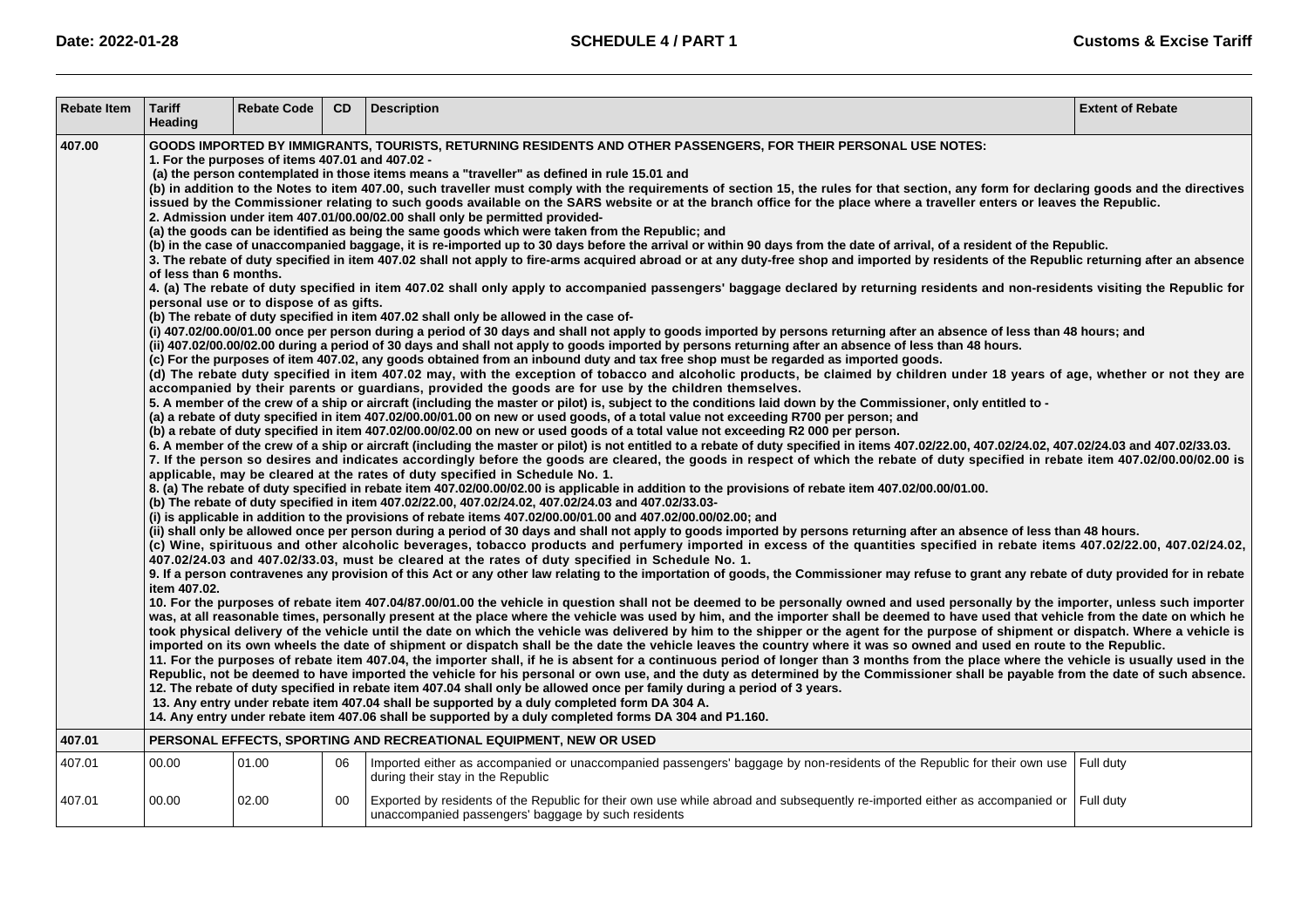| <b>Rebate Item</b> | <b>Tariff</b><br>Heading                                                                                                                                                                                                                                      | <b>Rebate Code</b>                     | <b>CD</b> | <b>Description</b>                                                                                                                                                                                                                                                                                                                                                                                                                                                                                                                                                                                                                                                                                                                                                                                                                                                                                      | <b>Extent of Rebate</b>                                                                                                                                                                                                                                                                                                                                                                      |  |  |  |  |  |
|--------------------|---------------------------------------------------------------------------------------------------------------------------------------------------------------------------------------------------------------------------------------------------------------|----------------------------------------|-----------|---------------------------------------------------------------------------------------------------------------------------------------------------------------------------------------------------------------------------------------------------------------------------------------------------------------------------------------------------------------------------------------------------------------------------------------------------------------------------------------------------------------------------------------------------------------------------------------------------------------------------------------------------------------------------------------------------------------------------------------------------------------------------------------------------------------------------------------------------------------------------------------------------------|----------------------------------------------------------------------------------------------------------------------------------------------------------------------------------------------------------------------------------------------------------------------------------------------------------------------------------------------------------------------------------------------|--|--|--|--|--|
| 407.02             | GOODS IMPORTED AS ACCOMPANIED PASSENGERS' BAGGAGE, INCLUDING GOODS OBTAINED AT A LICENSED INBOUND DUTY AND TAX FREE SHOP EITHER BY NON-<br>RESIDENTS OR RESIDENTS OF THE REPUBLIC AND CLEARED AT THE PLACE WHERE SUCH PERSONS DISEMBARK OR ENTER THE REPUBLIC |                                        |           |                                                                                                                                                                                                                                                                                                                                                                                                                                                                                                                                                                                                                                                                                                                                                                                                                                                                                                         |                                                                                                                                                                                                                                                                                                                                                                                              |  |  |  |  |  |
| 407.02             | 00.00                                                                                                                                                                                                                                                         | 01.00                                  | 08        | New or used goods of a total value not exceeding R5 000 per person                                                                                                                                                                                                                                                                                                                                                                                                                                                                                                                                                                                                                                                                                                                                                                                                                                      | Full duty                                                                                                                                                                                                                                                                                                                                                                                    |  |  |  |  |  |
| 407.02             | 00.00                                                                                                                                                                                                                                                         | 02.00                                  | 02        | Additional goods, new or used, of a total value not exceeding R20 000 per person                                                                                                                                                                                                                                                                                                                                                                                                                                                                                                                                                                                                                                                                                                                                                                                                                        | Full duty less 20%                                                                                                                                                                                                                                                                                                                                                                           |  |  |  |  |  |
| 407.02             | 22.00                                                                                                                                                                                                                                                         | 01.02                                  | 21        | Wine not exceeding 2 litres per person                                                                                                                                                                                                                                                                                                                                                                                                                                                                                                                                                                                                                                                                                                                                                                                                                                                                  | Full duty                                                                                                                                                                                                                                                                                                                                                                                    |  |  |  |  |  |
| 407.02             | 22.00                                                                                                                                                                                                                                                         | 02.02                                  | 26        | Spirituous and other alcoholic beverages, a total quantity not exceeding 1 litre per person                                                                                                                                                                                                                                                                                                                                                                                                                                                                                                                                                                                                                                                                                                                                                                                                             | Full duty                                                                                                                                                                                                                                                                                                                                                                                    |  |  |  |  |  |
| 407.02             | 24.02                                                                                                                                                                                                                                                         | 01.04                                  | 42        | Cigarettes not exceeding 200 and cigars not exceeding 20 per person                                                                                                                                                                                                                                                                                                                                                                                                                                                                                                                                                                                                                                                                                                                                                                                                                                     | Full duty                                                                                                                                                                                                                                                                                                                                                                                    |  |  |  |  |  |
| 407.02             | 24.03                                                                                                                                                                                                                                                         | 01.04                                  | 49        | 250 g cigarette or pipe tobacco per person                                                                                                                                                                                                                                                                                                                                                                                                                                                                                                                                                                                                                                                                                                                                                                                                                                                              | Full duty                                                                                                                                                                                                                                                                                                                                                                                    |  |  |  |  |  |
| 407.02             | 33.03                                                                                                                                                                                                                                                         | 01.04                                  | 48        | Perfumery not exceeding 50 ml and toilet water not exceeding 250 ml per person                                                                                                                                                                                                                                                                                                                                                                                                                                                                                                                                                                                                                                                                                                                                                                                                                          | Full duty                                                                                                                                                                                                                                                                                                                                                                                    |  |  |  |  |  |
| 407.04             |                                                                                                                                                                                                                                                               |                                        |           | <b>MOTOR VEHICLES IMPORTED BY NATURAL PERSONS ON CHANGE OF PERMANENT RESIDENCE</b>                                                                                                                                                                                                                                                                                                                                                                                                                                                                                                                                                                                                                                                                                                                                                                                                                      |                                                                                                                                                                                                                                                                                                                                                                                              |  |  |  |  |  |
| 407.04             | 87.00                                                                                                                                                                                                                                                         | 01.02                                  | 20        | One motor vehicle per family, imported by a natural person for his or her personal or own use, who permanently changes his<br>or her residence to the Republic and -<br>(i) provided the vehicle so imported is the personal property of the importer and has personally been used by him or her -<br>(a) for a period of not less than 12 months prior to his or her departure to the Republic; or<br>(b) for a period of less than 12 months prior to his or her departure to the Republic; or<br>(ii) in the case of approved intended residents arriving from an African country, is owned and used for such shorter period as<br>the Commissioner may in exceptional circumstances decide; and<br>(iii) provided the vehicle is not offered, advertised, lent, hired, leased, pledged, given away, exchanged, sold or otherwise<br>disposed of within a period of 20 months from the date of entry | (a) In respect of a motor<br>vehicle described in<br>paragraph (i)(a):<br>Full duty; or<br>(b) In respect of a motor<br>vehicle decribed in paragraph<br>$(i)(b)$ :<br>Full duty less the duty<br>calculated PRO RATA on a<br>daily basis according to the<br>number of days less than 12<br>months; or<br>(c) In respect of a motor<br>vehicle described in<br>paragraph (ii):<br>Full duty |  |  |  |  |  |
| 407.06             |                                                                                                                                                                                                                                                               |                                        |           | HOUSEHOLD EFFECTS AND OTHER ARTICLES FOR OWN USE                                                                                                                                                                                                                                                                                                                                                                                                                                                                                                                                                                                                                                                                                                                                                                                                                                                        |                                                                                                                                                                                                                                                                                                                                                                                              |  |  |  |  |  |
| 407.06             | 00.00                                                                                                                                                                                                                                                         | 01.00                                  | 05        | Household furniture, other household effects and other removable articles, including equipment necessary for the exercise of<br>the calling, trade or profession of the person, other than industrial, commercial or agricultural plant and excluding motor<br>vehicles, alcoholic beverages and tobacco goods, the bona fide property of a natural person (including a returning resident of<br>the Republic after an absence of 6 months or more) and members of his or her family, imported for own use on change of his<br>or her residence to the Republic: Provided these goods are not disposed of within a period of 6 months from the date of entry.                                                                                                                                                                                                                                           | Full dutv                                                                                                                                                                                                                                                                                                                                                                                    |  |  |  |  |  |
| 408.00             |                                                                                                                                                                                                                                                               | OTHER PERSONAL REBATES OF DUTY         |           |                                                                                                                                                                                                                                                                                                                                                                                                                                                                                                                                                                                                                                                                                                                                                                                                                                                                                                         |                                                                                                                                                                                                                                                                                                                                                                                              |  |  |  |  |  |
| 408.01             |                                                                                                                                                                                                                                                               | <b>CUPS, MEDALS AND OTHER TROPHIES</b> |           |                                                                                                                                                                                                                                                                                                                                                                                                                                                                                                                                                                                                                                                                                                                                                                                                                                                                                                         |                                                                                                                                                                                                                                                                                                                                                                                              |  |  |  |  |  |
| 408.01             | 00.00                                                                                                                                                                                                                                                         | 01.00                                  | 03        | Cups, medals and other trophies, awarded abroad to any person, and imported by him or on his behalf, and such articles<br>imported for presentation: (i) As prizes at public exhibitions or shows, at public examinations or examinations in any<br>educational institution, or for skill or sport in public competition in any educational institution; (ii) As prizes for target shooting by<br>air, military, naval or police forces; or (iii) For bravery, good conduct, humanity, for excellence in art, industry, invention,<br>manufactures, learning, science, or for honourable or meritorious public services                                                                                                                                                                                                                                                                                 | Full duty                                                                                                                                                                                                                                                                                                                                                                                    |  |  |  |  |  |
| 408.03             |                                                                                                                                                                                                                                                               |                                        |           | ARTICLES IMPORTED BY FOREIGN GOVERNMENTS FOR OFFICIAL USE                                                                                                                                                                                                                                                                                                                                                                                                                                                                                                                                                                                                                                                                                                                                                                                                                                               |                                                                                                                                                                                                                                                                                                                                                                                              |  |  |  |  |  |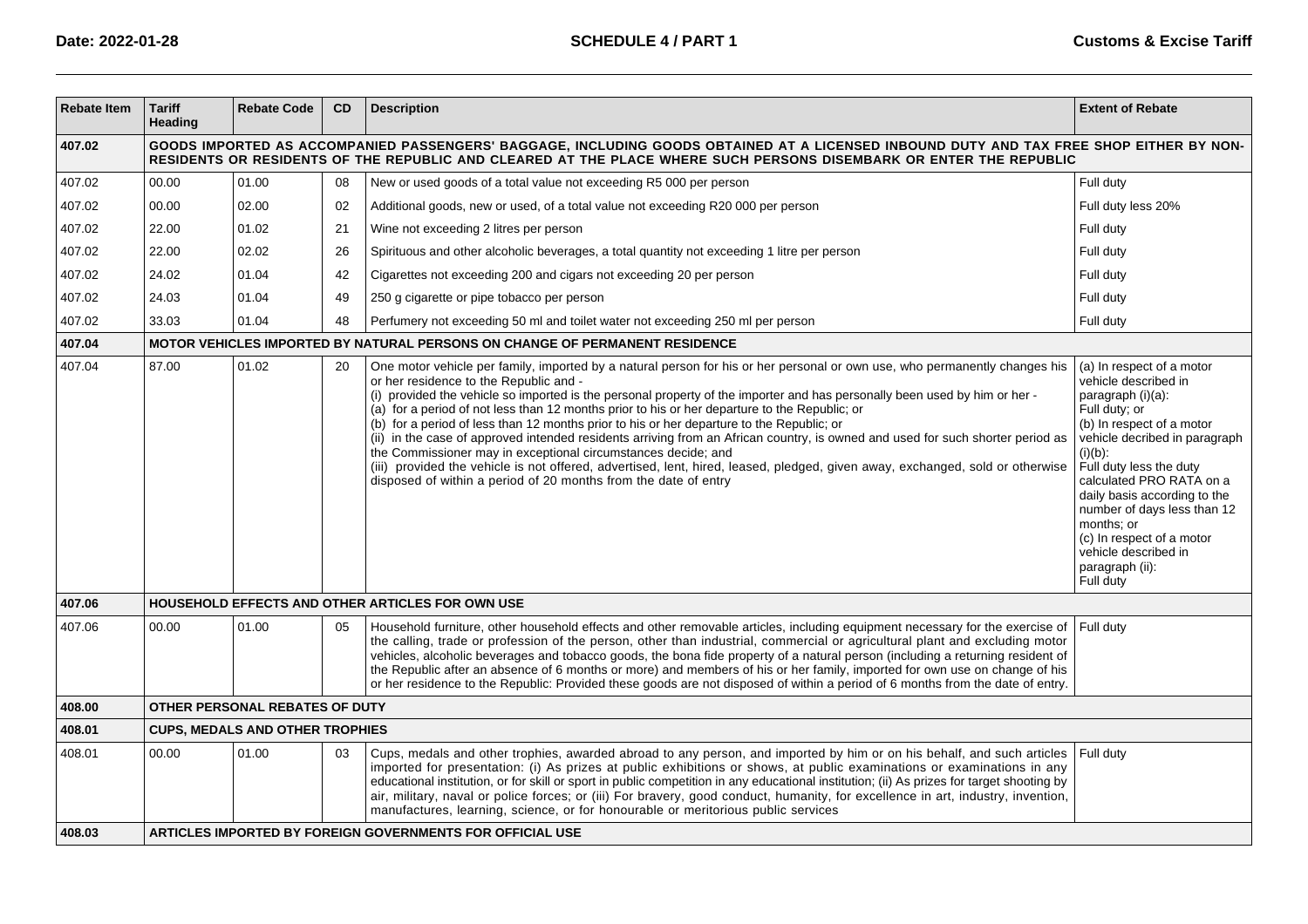| <b>Rebate Item</b> | <b>Tariff</b><br>Heading                                                              | <b>Rebate Code</b>                                                                                                                                                                                                    | CD | <b>Description</b>                                                                                                                                                                                                                                                                                                                                                                                                                                                                                                                                                                                                                                                                                                                                                                                                                                                                                                                                                                                                                                                                                                                                                                                                                                                                                                                                                                                                                                                                                                                                                                                                                                                                                                                                                                                                                                                                                                                                                                                                                                                                                                                                                                                                                                                                                                                                                                                                                                                                                                                                                                                                                                                                                                                                                                                                                                                                                                                                                                                                                                                                                                                                                                                                                                                          | <b>Extent of Rebate</b>                                                               |  |
|--------------------|---------------------------------------------------------------------------------------|-----------------------------------------------------------------------------------------------------------------------------------------------------------------------------------------------------------------------|----|-----------------------------------------------------------------------------------------------------------------------------------------------------------------------------------------------------------------------------------------------------------------------------------------------------------------------------------------------------------------------------------------------------------------------------------------------------------------------------------------------------------------------------------------------------------------------------------------------------------------------------------------------------------------------------------------------------------------------------------------------------------------------------------------------------------------------------------------------------------------------------------------------------------------------------------------------------------------------------------------------------------------------------------------------------------------------------------------------------------------------------------------------------------------------------------------------------------------------------------------------------------------------------------------------------------------------------------------------------------------------------------------------------------------------------------------------------------------------------------------------------------------------------------------------------------------------------------------------------------------------------------------------------------------------------------------------------------------------------------------------------------------------------------------------------------------------------------------------------------------------------------------------------------------------------------------------------------------------------------------------------------------------------------------------------------------------------------------------------------------------------------------------------------------------------------------------------------------------------------------------------------------------------------------------------------------------------------------------------------------------------------------------------------------------------------------------------------------------------------------------------------------------------------------------------------------------------------------------------------------------------------------------------------------------------------------------------------------------------------------------------------------------------------------------------------------------------------------------------------------------------------------------------------------------------------------------------------------------------------------------------------------------------------------------------------------------------------------------------------------------------------------------------------------------------------------------------------------------------------------------------------------------------|---------------------------------------------------------------------------------------|--|
| 408.03             | 00.00                                                                                 | 01.00                                                                                                                                                                                                                 | 07 | Articles of food or drink imported by officials (not being officials referred to in item 406.00) of any foreign government for official<br>use at international exhibitions provided such government grants equivalent privileges to officials of the Republic                                                                                                                                                                                                                                                                                                                                                                                                                                                                                                                                                                                                                                                                                                                                                                                                                                                                                                                                                                                                                                                                                                                                                                                                                                                                                                                                                                                                                                                                                                                                                                                                                                                                                                                                                                                                                                                                                                                                                                                                                                                                                                                                                                                                                                                                                                                                                                                                                                                                                                                                                                                                                                                                                                                                                                                                                                                                                                                                                                                                              | Full duty                                                                             |  |
| 409.00             | indicating -<br>processing; and                                                       | <b>RE-IMPORTED GOODS NOTES:</b><br>(a) the reasons why the goods are being returned;<br>which such goods were manufactured;<br>(b) they are entered under item 409.06;<br>7. For the purposes of rebate item 409.07 - |    | 1. In respect of goods entered in terms of rebate item 409.01 the importer shall at the time of entry of the goods upon re-importation attach to the relative bill of entry a statement<br>(b) whether any change in the ownership of the goods has taken place;<br>(c) whether the goods have been subjected to any process of manufacture or manipulation since their exportation from the Republic and if so, to what extent;<br>(d) whether the goods were manufactured in a customs and excise warehouse and exported in bond ex such warehouse;<br>(e) whether at the time of export, or at any other time, any refund, rebate, drawback or remission of customs or excise duty was granted in respect of such goods or any materials from<br>(f) the number and date of the bill of entry relating to the export of such goods and the place where such entry was made or the document on which the goods were registered prior to<br>export of such goods for the purposes of the subsequent re-importation thereof;<br>(g) the place where and the number and date of the bill of entry on which duty was paid on the goods upon their first importation into the Republic or other documents, if applicable, to<br>prove that the goods were previously imported and the duty due was paid thereon; and<br>(h) whether any bounty, subsidy or any benefit under an export incentive scheme was paid on the goods exported.<br>2. Admission of the following goods under this item shall be subject to a permit for re-importation issued by the Director-General: Department of Agriculture, Land Reform and Rural<br>Development: Butter, cheese, maize and maize products, sugar, wine, brandy and spirituous beverages.<br>3. Admission under this item of goods in respect of which any bounty or subsidy was paid on exportation shall be subject to production of evidence of repayment to the department or<br>institution which paid such bounty or subsidy under any export incentive scheme on exportation of an equal amount.<br>4. Excisable goods exported ex a customs and excise warehouse shall only be admitted under rebate of duty under this item provided -<br>(a) the prior approval of the Commissioner is obtained;<br>(c) they are taken into the stock of any customs and excise warehouse unless the Commissioner otherwise stipulates; and<br>(d) the rate of excise duty in force at the time of entry for home consumption from such warehouse, is paid thereon.<br>5. Admission under this item shall, except in the case of item 409.07, only be permitted provided the goods can be identified as being the same goods which were exported.<br>6. The provisions of Notes 1 and 5 shall MUTATIS MUTANDIS apply to any goods entered under rebate items 409.02, 409.04, 409.05 and 409.07.<br>(a) "compensating products" means the products obtained abroad during or as a result of the manufacturing, processing or repair of the goods temporarily exported for outward<br>(b) "temporarily exported for outward processing" means the customs procedure whereby goods which may be disposed of without customs restriction, are temporarily exported for<br>manufacturing, processing or repair abroad and then re-imported. |                                                                                       |  |
| 409.01             |                                                                                       |                                                                                                                                                                                                                       |    | RE-EXPORTED GOODS RETURNED WITHOUT HAVING BEEN SUBJECTED TO ANY PROCESS OF MANUFACTURE OR MANIPULATION                                                                                                                                                                                                                                                                                                                                                                                                                                                                                                                                                                                                                                                                                                                                                                                                                                                                                                                                                                                                                                                                                                                                                                                                                                                                                                                                                                                                                                                                                                                                                                                                                                                                                                                                                                                                                                                                                                                                                                                                                                                                                                                                                                                                                                                                                                                                                                                                                                                                                                                                                                                                                                                                                                                                                                                                                                                                                                                                                                                                                                                                                                                                                                      |                                                                                       |  |
| 409.01             | 00.00                                                                                 | 01.00                                                                                                                                                                                                                 | 00 | Imported goods (including packing containers) re-exported and thereafter returned to or brought back by the exporter or any<br>other party, without having been subjected to any process of manufacture or manipulation                                                                                                                                                                                                                                                                                                                                                                                                                                                                                                                                                                                                                                                                                                                                                                                                                                                                                                                                                                                                                                                                                                                                                                                                                                                                                                                                                                                                                                                                                                                                                                                                                                                                                                                                                                                                                                                                                                                                                                                                                                                                                                                                                                                                                                                                                                                                                                                                                                                                                                                                                                                                                                                                                                                                                                                                                                                                                                                                                                                                                                                     | Full duty less the amount of<br>any rebate, refund and<br>drawback granted previously |  |
| 409.02             |                                                                                       |                                                                                                                                                                                                                       |    | EXPORTED GOODS RETURNED WITHOUT HAVING BEEN SUBJECTED TO ANY PROCESS OF MANUFACTURE OR MANIPULATION                                                                                                                                                                                                                                                                                                                                                                                                                                                                                                                                                                                                                                                                                                                                                                                                                                                                                                                                                                                                                                                                                                                                                                                                                                                                                                                                                                                                                                                                                                                                                                                                                                                                                                                                                                                                                                                                                                                                                                                                                                                                                                                                                                                                                                                                                                                                                                                                                                                                                                                                                                                                                                                                                                                                                                                                                                                                                                                                                                                                                                                                                                                                                                         |                                                                                       |  |
| 409.02             | 00.00                                                                                 | 01.00                                                                                                                                                                                                                 | 02 | Goods (including packing containers) produced or manufactured in the Republic, exported therefrom and thereafter returned to<br>or brought back by the exporter or any other party, without having been subjected to any process of manufacture or<br>manipulation (excluding excisable goods exported ex a customs and excise warehouse)                                                                                                                                                                                                                                                                                                                                                                                                                                                                                                                                                                                                                                                                                                                                                                                                                                                                                                                                                                                                                                                                                                                                                                                                                                                                                                                                                                                                                                                                                                                                                                                                                                                                                                                                                                                                                                                                                                                                                                                                                                                                                                                                                                                                                                                                                                                                                                                                                                                                                                                                                                                                                                                                                                                                                                                                                                                                                                                                   | Full duty less the amount of<br>any rebate, refund and<br>drawback granted previously |  |
| 409.04             | <b>IMPORTED OR LOCALLY MANUFACTURED ARTICLES SENT ABROAD FOR PROCESSING OR REPAIR</b> |                                                                                                                                                                                                                       |    |                                                                                                                                                                                                                                                                                                                                                                                                                                                                                                                                                                                                                                                                                                                                                                                                                                                                                                                                                                                                                                                                                                                                                                                                                                                                                                                                                                                                                                                                                                                                                                                                                                                                                                                                                                                                                                                                                                                                                                                                                                                                                                                                                                                                                                                                                                                                                                                                                                                                                                                                                                                                                                                                                                                                                                                                                                                                                                                                                                                                                                                                                                                                                                                                                                                                             |                                                                                       |  |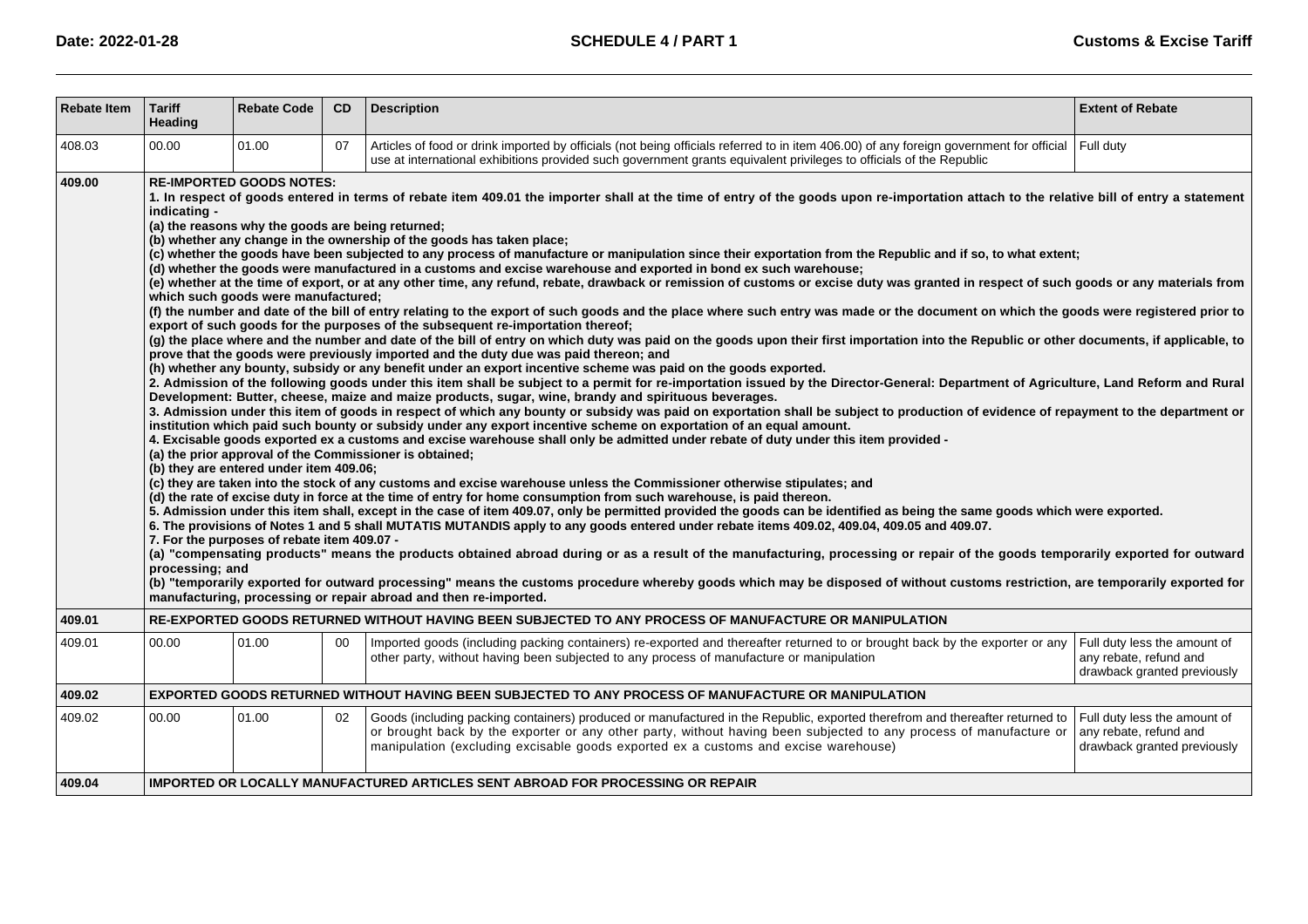| <b>Rebate Item</b> | <b>Tariff</b><br>Heading | <b>Rebate Code</b> | CD | <b>Description</b>                                                                                                                                                                                                                                                                                                                                                                                                                                                                                                                                                                                                                                                                                                                                                                                                                                                             | <b>Extent of Rebate</b>                                                                                                                           |
|--------------------|--------------------------|--------------------|----|--------------------------------------------------------------------------------------------------------------------------------------------------------------------------------------------------------------------------------------------------------------------------------------------------------------------------------------------------------------------------------------------------------------------------------------------------------------------------------------------------------------------------------------------------------------------------------------------------------------------------------------------------------------------------------------------------------------------------------------------------------------------------------------------------------------------------------------------------------------------------------|---------------------------------------------------------------------------------------------------------------------------------------------------|
| 409.04             | 00.00                    | 01.00              | 06 | Imported or locally manufactured articles sent abroad for processing or repair, provided they are exported under customs and<br>excise supervision, retain their essential character, are returned to the exporter, no change of ownership having taken place,<br>and can be identified on re-importation                                                                                                                                                                                                                                                                                                                                                                                                                                                                                                                                                                      | Full duty less the amount of<br>any rebate, refund and<br>drawback granted previously<br>and less the duty on the cost<br>of processing or repair |
| 409.05             |                          |                    |    | USED ROCK DRILL BITS RETURNED TO THE ORIGINAL EXPORTER                                                                                                                                                                                                                                                                                                                                                                                                                                                                                                                                                                                                                                                                                                                                                                                                                         |                                                                                                                                                   |
| 409.05             | 82.07                    | 01.04              | 43 | Used rock drill bits returned to the original exporter, for recovery of the diamond content                                                                                                                                                                                                                                                                                                                                                                                                                                                                                                                                                                                                                                                                                                                                                                                    | Full duty less the amount of<br>any rebate, refund and<br>drawback granted previously                                                             |
| 409.06             |                          |                    |    | EXCISABLE GOODS EXPORTED EX A CUSTOMS AND EXCISE WAREHOUSE AND THEREAFTER RETURNED                                                                                                                                                                                                                                                                                                                                                                                                                                                                                                                                                                                                                                                                                                                                                                                             |                                                                                                                                                   |
| 409.06             | 00.00                    | 01.00              | 09 | Excisable goods exported ex a customs and excise warehouse and thereafter returned to or brought back by the exporter,<br>without having been subjected to any process of manufacture or manipulation and without a permanent change in ownership<br>having taken place                                                                                                                                                                                                                                                                                                                                                                                                                                                                                                                                                                                                        | Full duty                                                                                                                                         |
| 409.07             |                          |                    |    | COMPENSATING PRODUCTS OBTAINED FROM GOODS TEMPORARILY EXPORTED FOR OUTWARD PROCESSING                                                                                                                                                                                                                                                                                                                                                                                                                                                                                                                                                                                                                                                                                                                                                                                          |                                                                                                                                                   |
| 409.07             | 00.00                    | 01.00              | 01 | Compensating products (excluding goods liable to the duties specified in Part 2 of Schedule No. 1) obtained abroad from<br>goods temporarily exported for outward processing, in terms of a specific permit issued by the International Trade<br>Administration Commission provided -<br>(i) the specific permit is obtained before the temporary exportation of the goods;<br>(ii) if the ownership of the compensating products is transferred prior to entry for customs purposes, such goods are entered in<br>the name of the person who exported the goods; and<br>(iii) any additional conditions which may be stipulated in the said permit, are complied with                                                                                                                                                                                                         | Full duty less the amount of<br>any rebate, refund and<br>drawback granted previously<br>and less the duty on the cost<br>of processing or repair |
| 410.00             |                          |                    |    | GOODS FOR INDUSTRIAL OR COMMERCIAL PURPOSES NOTE: 1. Admission under rebate of duty of any goods specified in rebate item 410.03/00.00/01.00 shall be subject to the<br>provisions of rules 75.01 to 75.17. 2. The rebate of duty specified in item 410.04 shall only be allowed - (a) once per person during a period of 30 days; (b) if the goods are of SADC or<br>SACU origin; and (c) if the total combined net mass of the goods classifiable in tariff heading 99.01 does not exceed 25 kg. 3. The person declaring goods in terms of item 410.04 shall in<br>addition to these Notes comply with the requirements of section 15, the rules for that section, any form for declaring goods and the directives issued by the Commissioner relating to<br>such goods available on the SARS website or at the branch office where the person enters or leaves the Republic |                                                                                                                                                   |
| 410.03             |                          |                    |    | <b>GOODS FOR MANUFACTURING OR COMMERCIAL PURPOSES</b>                                                                                                                                                                                                                                                                                                                                                                                                                                                                                                                                                                                                                                                                                                                                                                                                                          |                                                                                                                                                   |
| 410.03             | 00.00                    | 01.00              | 05 | Wooden cases, unassembled, empty containers, and materials (excluding nails) for use in the construction thereof, for use in<br>the packing of mineral oil products                                                                                                                                                                                                                                                                                                                                                                                                                                                                                                                                                                                                                                                                                                            | Full duty                                                                                                                                         |
| 410.03             | 00.00                    | 03.00              | 04 | Master models, spotting masks and the like, for use in the preparation of punches or dies for pressing motor vehicle body<br>components                                                                                                                                                                                                                                                                                                                                                                                                                                                                                                                                                                                                                                                                                                                                        | Full duty                                                                                                                                         |
| 410.03             | 00.00                    | 04.00              | 09 | Goods in such quantities and at such times as the Commissioner may allow by specific permit for the manufacture of three-<br>wheeled invalid carriages of heading 87.13                                                                                                                                                                                                                                                                                                                                                                                                                                                                                                                                                                                                                                                                                                        | Full duty                                                                                                                                         |
| 410.03             | 27.10                    | 01.04              | 42 | Base oils for lubricating oil (excluding such oils manufactured by the re-refining of used lubricating oil or other used oil), for use<br>in the manufacture of prepared lubricating oils in the Republic                                                                                                                                                                                                                                                                                                                                                                                                                                                                                                                                                                                                                                                                      | 0,22c/li                                                                                                                                          |
| 410.03             | 34.02                    | 01.04              | 42 | Prepared spreaders, wetting agents and stickers, for use with agricultural insecticides or herbicides                                                                                                                                                                                                                                                                                                                                                                                                                                                                                                                                                                                                                                                                                                                                                                          | Full duty                                                                                                                                         |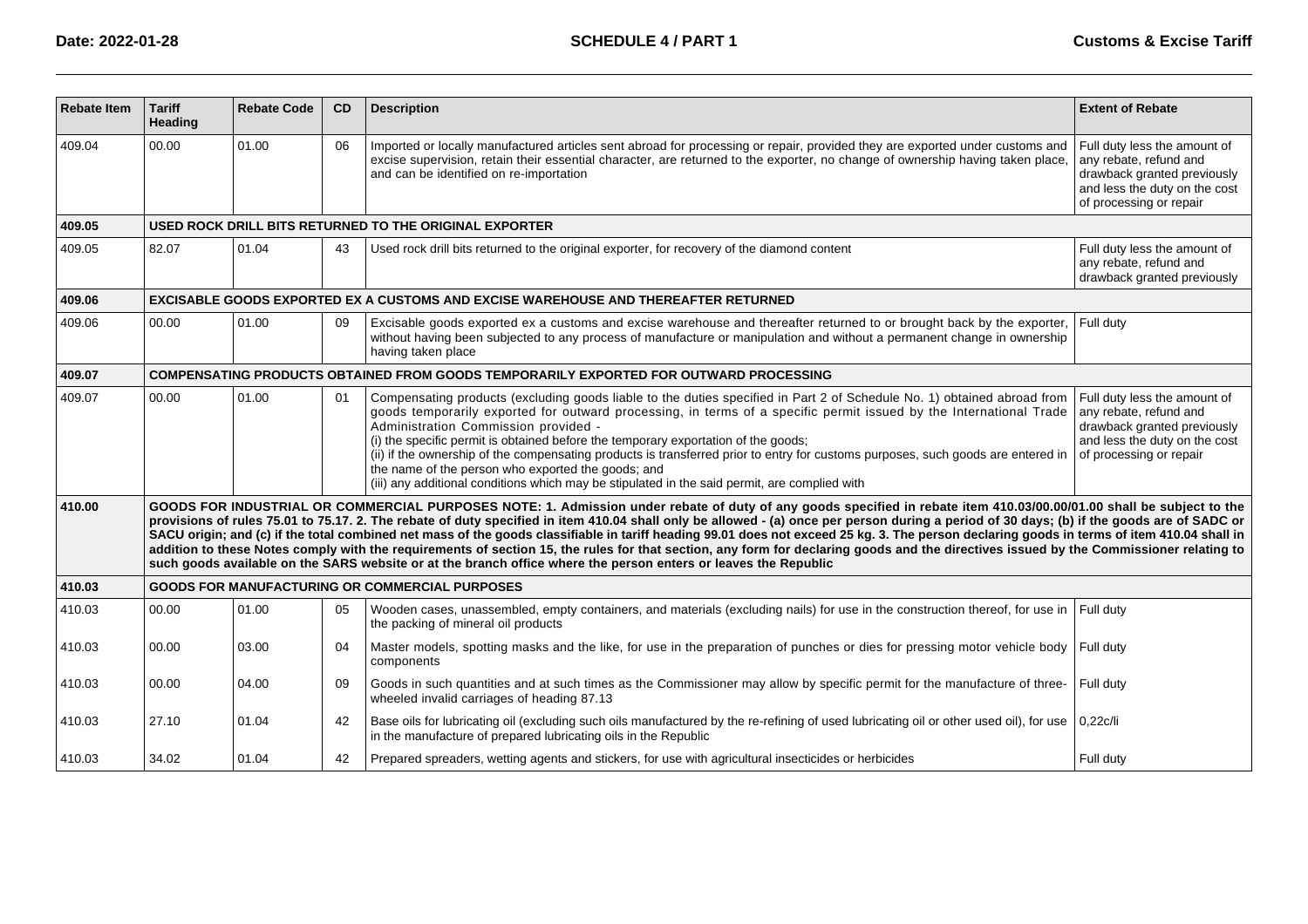| <b>Rebate Item</b> | <b>Tariff</b><br>Heading                                                                                                                                                                                                                                                                                                                                                                                                                                                                                                                                                                                                                                                                                                                                                                                                                                                                                                                                                                                                                                                                                                                                                                                                                                                                                                                                                   | <b>Rebate Code</b>           | <b>CD</b> | <b>Description</b>                                                                                                                                                                                                                                                                                                                                                                                                                                                                                                                                                                                                                                                                                                                                       | <b>Extent of Rebate</b>                           |  |  |  |
|--------------------|----------------------------------------------------------------------------------------------------------------------------------------------------------------------------------------------------------------------------------------------------------------------------------------------------------------------------------------------------------------------------------------------------------------------------------------------------------------------------------------------------------------------------------------------------------------------------------------------------------------------------------------------------------------------------------------------------------------------------------------------------------------------------------------------------------------------------------------------------------------------------------------------------------------------------------------------------------------------------------------------------------------------------------------------------------------------------------------------------------------------------------------------------------------------------------------------------------------------------------------------------------------------------------------------------------------------------------------------------------------------------|------------------------------|-----------|----------------------------------------------------------------------------------------------------------------------------------------------------------------------------------------------------------------------------------------------------------------------------------------------------------------------------------------------------------------------------------------------------------------------------------------------------------------------------------------------------------------------------------------------------------------------------------------------------------------------------------------------------------------------------------------------------------------------------------------------------------|---------------------------------------------------|--|--|--|
| 410.03             | 87.00                                                                                                                                                                                                                                                                                                                                                                                                                                                                                                                                                                                                                                                                                                                                                                                                                                                                                                                                                                                                                                                                                                                                                                                                                                                                                                                                                                      | 01.02                        | 23        | Not exceeding two assembled motor vehicles per model manufactured under rebate items 317.03, 317.04 and 317.07, entered<br>as prototypes for use exclusively in the development or manufacture of new models, subject to a permit issued by the<br>Controller and any additional conditions he may impose in each case: Provided that the prototypes are not offered, advertised,<br>lent, hired, leased, pledged, given away, exchanged, sold or otherwise disposed of within a period of two years from the date<br>of entry under this item: Provided further that any one of the foregoing acts with such vehicles within a period of two years from<br>the date of entry in terms of this item shall render such vehicles liable to payment of duty | Full duty                                         |  |  |  |
| 410.04             |                                                                                                                                                                                                                                                                                                                                                                                                                                                                                                                                                                                                                                                                                                                                                                                                                                                                                                                                                                                                                                                                                                                                                                                                                                                                                                                                                                            |                              |           | HANDMADE ARTICLES FOR COMMERCIAL PURPOSES                                                                                                                                                                                                                                                                                                                                                                                                                                                                                                                                                                                                                                                                                                                |                                                   |  |  |  |
| 410.04             | 99.01                                                                                                                                                                                                                                                                                                                                                                                                                                                                                                                                                                                                                                                                                                                                                                                                                                                                                                                                                                                                                                                                                                                                                                                                                                                                                                                                                                      | 01.04                        | 42        | Leather or imitation leather                                                                                                                                                                                                                                                                                                                                                                                                                                                                                                                                                                                                                                                                                                                             | Full duty                                         |  |  |  |
| 410.04             | 99.01                                                                                                                                                                                                                                                                                                                                                                                                                                                                                                                                                                                                                                                                                                                                                                                                                                                                                                                                                                                                                                                                                                                                                                                                                                                                                                                                                                      | 02.04                        | 47        | Wooden articles                                                                                                                                                                                                                                                                                                                                                                                                                                                                                                                                                                                                                                                                                                                                          | Full duty                                         |  |  |  |
| 410.04             | 99.01                                                                                                                                                                                                                                                                                                                                                                                                                                                                                                                                                                                                                                                                                                                                                                                                                                                                                                                                                                                                                                                                                                                                                                                                                                                                                                                                                                      | 03.04                        | 41        | Plaits and similar products of plaiting materials; basketwork, wickerwork and other articles, made directly to shape from plaiting<br>materials                                                                                                                                                                                                                                                                                                                                                                                                                                                                                                                                                                                                          | Full duty                                         |  |  |  |
| 410.04             | 99.01                                                                                                                                                                                                                                                                                                                                                                                                                                                                                                                                                                                                                                                                                                                                                                                                                                                                                                                                                                                                                                                                                                                                                                                                                                                                                                                                                                      | 04.04                        | 46        | Plastic articles                                                                                                                                                                                                                                                                                                                                                                                                                                                                                                                                                                                                                                                                                                                                         | Full duty                                         |  |  |  |
| 410.04             | 99.01                                                                                                                                                                                                                                                                                                                                                                                                                                                                                                                                                                                                                                                                                                                                                                                                                                                                                                                                                                                                                                                                                                                                                                                                                                                                                                                                                                      | 05.04                        | 40        | <b>Textile articles</b>                                                                                                                                                                                                                                                                                                                                                                                                                                                                                                                                                                                                                                                                                                                                  | Full duty                                         |  |  |  |
| 410.04             | 99.01                                                                                                                                                                                                                                                                                                                                                                                                                                                                                                                                                                                                                                                                                                                                                                                                                                                                                                                                                                                                                                                                                                                                                                                                                                                                                                                                                                      | 06.04                        | 45        | Stone articles                                                                                                                                                                                                                                                                                                                                                                                                                                                                                                                                                                                                                                                                                                                                           | Full duty                                         |  |  |  |
| 410.04             | 99.01                                                                                                                                                                                                                                                                                                                                                                                                                                                                                                                                                                                                                                                                                                                                                                                                                                                                                                                                                                                                                                                                                                                                                                                                                                                                                                                                                                      | 07.04                        | 45        | Glass articles                                                                                                                                                                                                                                                                                                                                                                                                                                                                                                                                                                                                                                                                                                                                           | Full duty                                         |  |  |  |
| 410.04             | 99.01                                                                                                                                                                                                                                                                                                                                                                                                                                                                                                                                                                                                                                                                                                                                                                                                                                                                                                                                                                                                                                                                                                                                                                                                                                                                                                                                                                      | 08.04                        | 44        | Base metal articles                                                                                                                                                                                                                                                                                                                                                                                                                                                                                                                                                                                                                                                                                                                                      | Full duty                                         |  |  |  |
| 411.00             |                                                                                                                                                                                                                                                                                                                                                                                                                                                                                                                                                                                                                                                                                                                                                                                                                                                                                                                                                                                                                                                                                                                                                                                                                                                                                                                                                                            | <b>MISCELLANEOUS REBATES</b> |           |                                                                                                                                                                                                                                                                                                                                                                                                                                                                                                                                                                                                                                                                                                                                                          |                                                   |  |  |  |
| 411.00             | 38.24                                                                                                                                                                                                                                                                                                                                                                                                                                                                                                                                                                                                                                                                                                                                                                                                                                                                                                                                                                                                                                                                                                                                                                                                                                                                                                                                                                      | 01.04                        | 40        | Mixtures of mono-, di-, and polyisocyanates and preparations containing isocyanates                                                                                                                                                                                                                                                                                                                                                                                                                                                                                                                                                                                                                                                                      | Full duty                                         |  |  |  |
| 411.00             | 40.09                                                                                                                                                                                                                                                                                                                                                                                                                                                                                                                                                                                                                                                                                                                                                                                                                                                                                                                                                                                                                                                                                                                                                                                                                                                                                                                                                                      | 01.04                        | 47        | Piping and tubing, of unhardened vulcanised rubber, with an inside diameter exceeding 400 mm, reinforced and fitted with<br>flanges, for the conveyance of mineral oil products from moored ships to shore installations                                                                                                                                                                                                                                                                                                                                                                                                                                                                                                                                 | Full duty                                         |  |  |  |
| 411.00             | 85.01                                                                                                                                                                                                                                                                                                                                                                                                                                                                                                                                                                                                                                                                                                                                                                                                                                                                                                                                                                                                                                                                                                                                                                                                                                                                                                                                                                      | 01.04                        | 45        | Electric motors, single phase or three phase, of less than 0.75 kW, for the ringing of church bells                                                                                                                                                                                                                                                                                                                                                                                                                                                                                                                                                                                                                                                      | Full duty                                         |  |  |  |
| 411.00             | 85.02                                                                                                                                                                                                                                                                                                                                                                                                                                                                                                                                                                                                                                                                                                                                                                                                                                                                                                                                                                                                                                                                                                                                                                                                                                                                                                                                                                      | 01.04                        | 41        | Generator sets rated at 5 000 kVA or less, driven by electric motors, to be used for the manufacture of draglines                                                                                                                                                                                                                                                                                                                                                                                                                                                                                                                                                                                                                                        | Full duty                                         |  |  |  |
| 411.00             | 87.03                                                                                                                                                                                                                                                                                                                                                                                                                                                                                                                                                                                                                                                                                                                                                                                                                                                                                                                                                                                                                                                                                                                                                                                                                                                                                                                                                                      | 01.04                        | 45        | Motor cars manufactured more than 20 years prior to the date of importation                                                                                                                                                                                                                                                                                                                                                                                                                                                                                                                                                                                                                                                                              | Full duty in Part 1 of<br>Schedule No. 1 less 20% |  |  |  |
| 412.00             | <b>GENERAL REBATES</b><br><b>NOTES:</b><br>1. For the purposes of rebate items 412.03 and 412.04, the bill of entry shall be supported by an inventory of the goods and documentary proof that the said goods qualify for admission<br>under the items concerned.<br>2. For the purposes of rebate item 412.07 -<br>(a) any offer to abandon or application to destroy any goods shall be in writing by or on behalf of the owner thereof, and shall -<br>(i) include the bill of entry, the invoices and other documents relating to the importation of the goods;<br>(ii) state the identifying particulars of the goods;<br>(iii) state the reason for abandonment, or if application is made for destruction the reason why destruction and not abandonment is requested; and<br>(iv) indemnify the Office against any claim by any other person;<br>(b) the owner shall be responsible for the cost of storage in and removal to the State warehouse or any place of security indicated by the Commissioner, if such storage or removal is<br>required by the Commissioner, and for any other expenses, including the cost of destruction;<br>(c) goods shall be destroyed under the supervision of an officer; and<br>(d) goods in respect of which security of the duty due has been furnished to the Office shall be deemed to be under the control of the Office. |                              |           |                                                                                                                                                                                                                                                                                                                                                                                                                                                                                                                                                                                                                                                                                                                                                          |                                                   |  |  |  |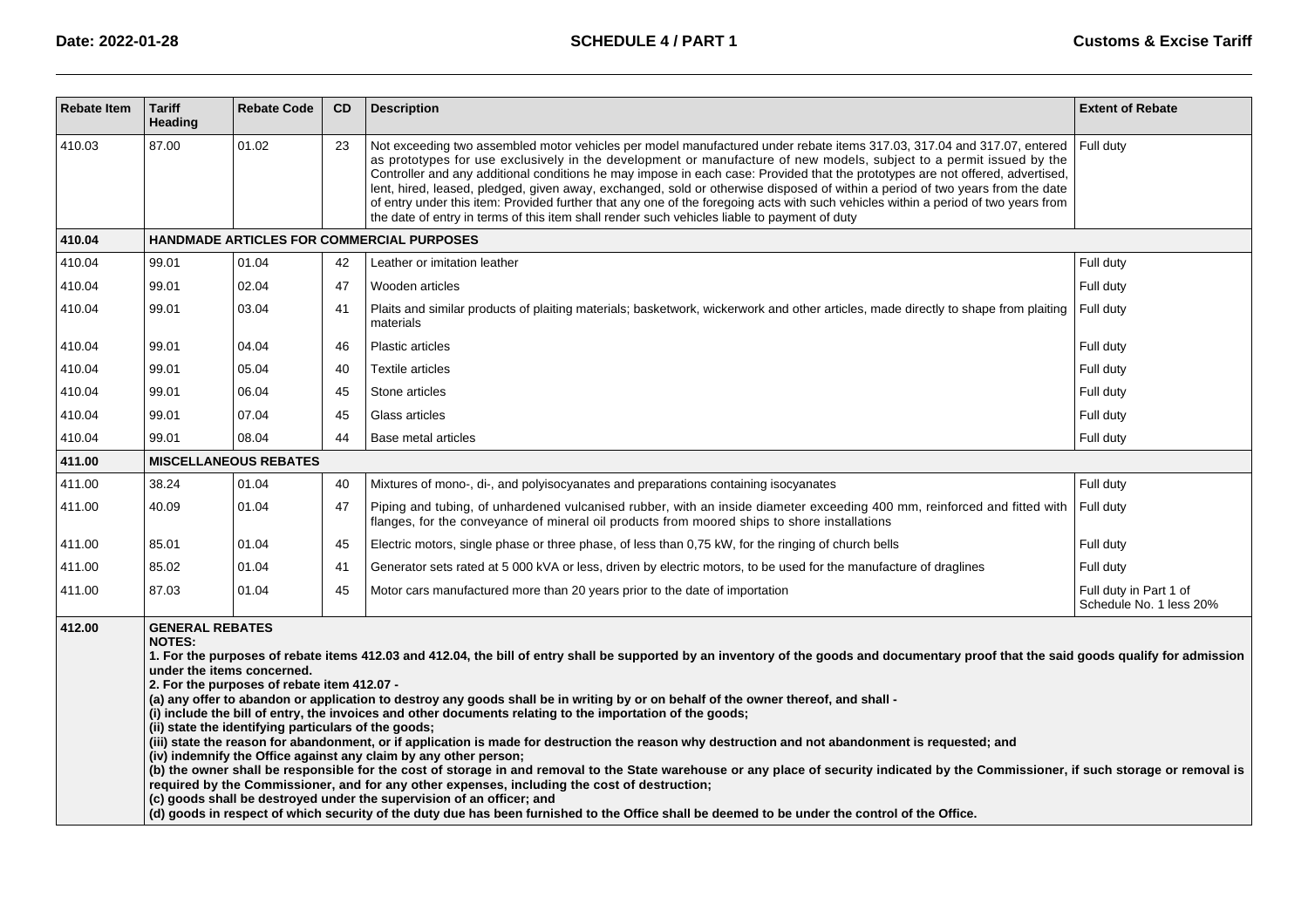| <b>Rebate Item</b> | <b>Tariff</b><br>Heading     | <b>Rebate Code</b>                      | <b>CD</b> | <b>Description</b>                                                                                                                                                                                                                                                                                                                                                                                                                                                                                                                                                                                                                                                                         | <b>Extent of Rebate</b>                                                |  |  |  |  |  |
|--------------------|------------------------------|-----------------------------------------|-----------|--------------------------------------------------------------------------------------------------------------------------------------------------------------------------------------------------------------------------------------------------------------------------------------------------------------------------------------------------------------------------------------------------------------------------------------------------------------------------------------------------------------------------------------------------------------------------------------------------------------------------------------------------------------------------------------------|------------------------------------------------------------------------|--|--|--|--|--|
| 412.01             |                              | <b>GOODS FOR EXPERIMENTAL PURPOSES</b>  |           |                                                                                                                                                                                                                                                                                                                                                                                                                                                                                                                                                                                                                                                                                            |                                                                        |  |  |  |  |  |
| 412.01             | 00.00                        | 01.00                                   | 06        | Goods (excluding corn or grain seed), for the purposes of experimenting therewith as the department controlling or supervising<br>such experiment may allow by specific permit                                                                                                                                                                                                                                                                                                                                                                                                                                                                                                             | Full duty less the duty in<br>Section B of Part 2 of<br>Schedule No. 1 |  |  |  |  |  |
| 412.02             |                              | <b>NETS TREATED WITH INSECTICIDES</b>   |           |                                                                                                                                                                                                                                                                                                                                                                                                                                                                                                                                                                                                                                                                                            |                                                                        |  |  |  |  |  |
| 412.02             | 6304.91                      | 01.06                                   | 67        | Nets treated with insecticides for the control of mosquitoes, in such quantities and at such times as the International Trade<br>Administration Commission after consultation with the Director-General: Health may allow by specific permit                                                                                                                                                                                                                                                                                                                                                                                                                                               | Full duty                                                              |  |  |  |  |  |
| 412.03             |                              |                                         |           | USED PERSONAL OR HOUSEHOLD EFFECTS BEQUEATHED                                                                                                                                                                                                                                                                                                                                                                                                                                                                                                                                                                                                                                              |                                                                        |  |  |  |  |  |
| 412.03             | 00.00                        | 01.00                                   | 03        | Used personal or household effects (excluding motor vehicles) bequeathed to persons residing in the Republic                                                                                                                                                                                                                                                                                                                                                                                                                                                                                                                                                                               | Full duty                                                              |  |  |  |  |  |
| 412.04             |                              |                                         |           | USED PROPERTY OF A SOUTH AFRICAN RESIDENT WHO DIED OUTSIDE THE REPUBLIC                                                                                                                                                                                                                                                                                                                                                                                                                                                                                                                                                                                                                    |                                                                        |  |  |  |  |  |
| 412.04             | 00.00                        | 01.00                                   | 01        | Used property of a person normally resident in the Republic who died while temporarily outside the Republic                                                                                                                                                                                                                                                                                                                                                                                                                                                                                                                                                                                | Full duty                                                              |  |  |  |  |  |
| 412.05             | <b>LIFE SAVING APPARATUS</b> |                                         |           |                                                                                                                                                                                                                                                                                                                                                                                                                                                                                                                                                                                                                                                                                            |                                                                        |  |  |  |  |  |
| 412.05             | 00.00                        | 01.00                                   | 03        | Life saving apparatus, including mine rescue apparatus (excluding life-jackets), and fire extinguishing equipment (excluding<br>textile hosepiping and similar tubing, with or without lining, armour or accessories of other materials)                                                                                                                                                                                                                                                                                                                                                                                                                                                   | Full duty less the duty in<br>Section B of Part 2 of<br>Schedule No. 1 |  |  |  |  |  |
| 412.06             | <b>INFANTS FOOD</b>          |                                         |           |                                                                                                                                                                                                                                                                                                                                                                                                                                                                                                                                                                                                                                                                                            |                                                                        |  |  |  |  |  |
| 412.06             | 00.00                        | 01.00                                   | 05        | Food, containing soya-bean concentrates, specially prepared for infants                                                                                                                                                                                                                                                                                                                                                                                                                                                                                                                                                                                                                    | Full duty                                                              |  |  |  |  |  |
| 412.07             |                              |                                         |           | GOODS UNCONDITIONALLY ABANDONED TO THE OFFICE BY THE OWNER OR GOODS DESTROYED WITH THE PERMISSION OF THE COMMISSIONER: PROVIDED THAT THE<br>COMMISSIONER MAY DECLINE TO ACCEPT ABANDONMENT OR GRANT PERMISSION FOR DESTRUCTION                                                                                                                                                                                                                                                                                                                                                                                                                                                             |                                                                        |  |  |  |  |  |
| 412.07             | 00.00                        | 01.00                                   | 07        | Goods while still in a customs and excise warehouse or under the control of the Office (excluding goods cleared under<br>Schedule No. 3)                                                                                                                                                                                                                                                                                                                                                                                                                                                                                                                                                   | Full duty                                                              |  |  |  |  |  |
| 412.07             | 00.00                        | 02.00                                   | 01        | Goods cleared under Schedule No. 3                                                                                                                                                                                                                                                                                                                                                                                                                                                                                                                                                                                                                                                         | Full duty less the duty paid on<br>entry                               |  |  |  |  |  |
| 412.07             | 87.00                        | 01.02                                   | 25        | Motor vehicles cleared under any item of this Schedule, damaged by accident or unavoidable cause                                                                                                                                                                                                                                                                                                                                                                                                                                                                                                                                                                                           | Full duty less the duty paid on<br>entry                               |  |  |  |  |  |
| 412.08             |                              |                                         |           | DUTIABLE GOODS LOST IN MANUFACTURING PROCESSES IN CUSTOMS AND EXCISE WAREHOUSE                                                                                                                                                                                                                                                                                                                                                                                                                                                                                                                                                                                                             |                                                                        |  |  |  |  |  |
| 412.08             | 00.00                        | 01.00                                   | 09        | Dutiable goods lost in manufacturing processes in a customs and excise warehouse, subject to production of proof that such<br>goods did not enter into consumption                                                                                                                                                                                                                                                                                                                                                                                                                                                                                                                         | Full duty                                                              |  |  |  |  |  |
| 412.09             |                              | <b>GOODS LOST, DESTROYED OR DAMAGED</b> |           |                                                                                                                                                                                                                                                                                                                                                                                                                                                                                                                                                                                                                                                                                            |                                                                        |  |  |  |  |  |
| 412.09             | 00.00                        | 01.00                                   | 00        | Goods, excluding goods contemplated in rebate item 497.02, in respect of which the customs duty, together with the fuel levy<br>(where applicable), amounts to not less than R2 500, proved to have been lost, destroyed or damaged on any single occasion<br>in circumstances of vis major or in such other circumstances as the Commissioner deems exceptional while such goods are -<br>(a) in any customs and excise warehouse or in any appointed transit shed or under the control of the Commissioner;<br>(b) being removed with deferment of payment of duty or under rebate of duty from a place in the Republic to any other place in<br>terms of the provisions of this Act; or | Full duty                                                              |  |  |  |  |  |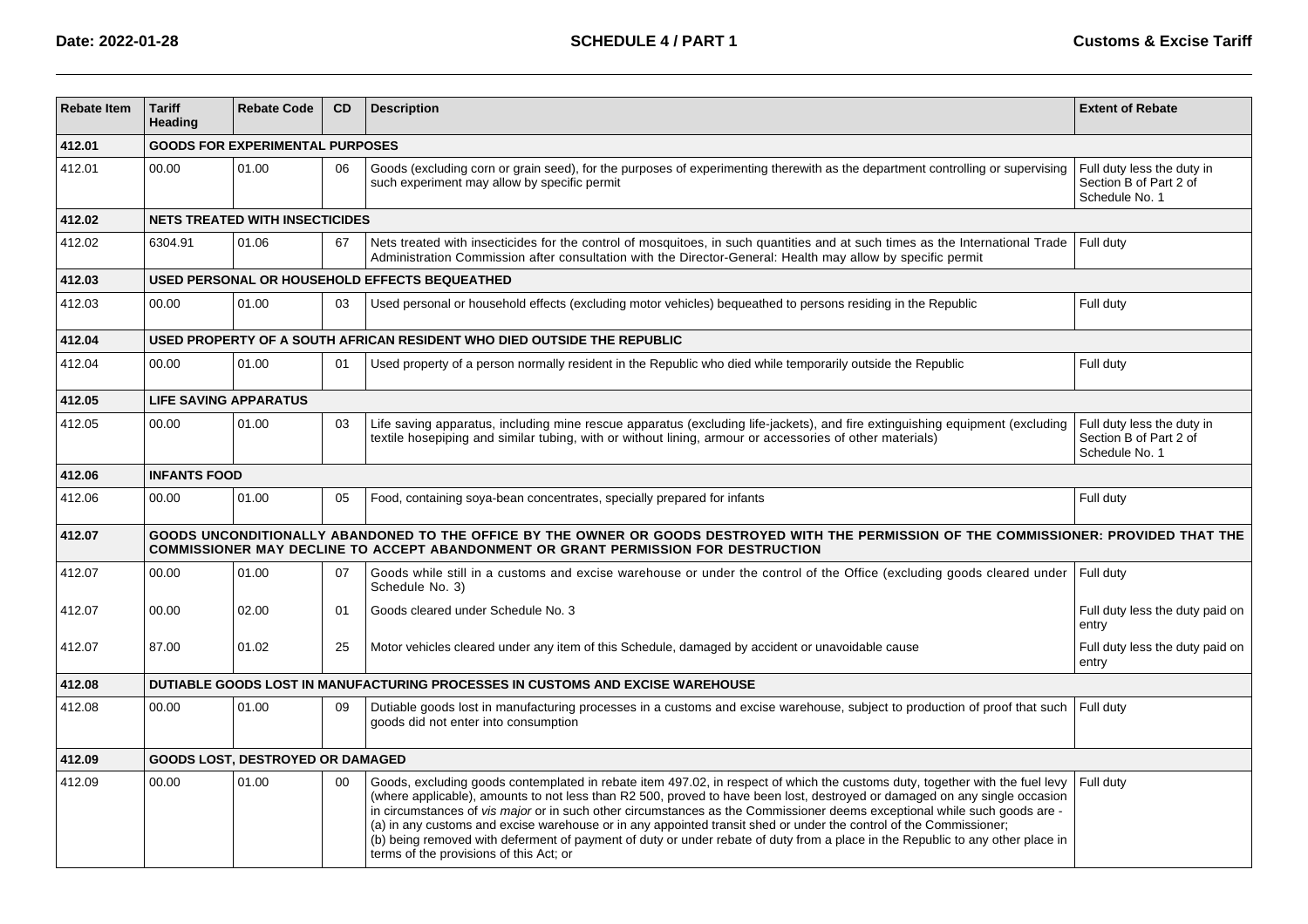| (continued)        |                          |                       |    |                                                                                                                                                                                                                                                                                                                                                                                                                                                                                                                                                                                                                                                                                                                                                                                                                                                                                                                                                                                                                                                                                     |                         |  |  |  |  |
|--------------------|--------------------------|-----------------------|----|-------------------------------------------------------------------------------------------------------------------------------------------------------------------------------------------------------------------------------------------------------------------------------------------------------------------------------------------------------------------------------------------------------------------------------------------------------------------------------------------------------------------------------------------------------------------------------------------------------------------------------------------------------------------------------------------------------------------------------------------------------------------------------------------------------------------------------------------------------------------------------------------------------------------------------------------------------------------------------------------------------------------------------------------------------------------------------------|-------------------------|--|--|--|--|
| <b>Rebate Item</b> | <b>Tariff</b><br>Heading | <b>Rebate Code</b>    | CD | <b>Description</b>                                                                                                                                                                                                                                                                                                                                                                                                                                                                                                                                                                                                                                                                                                                                                                                                                                                                                                                                                                                                                                                                  | <b>Extent of Rebate</b> |  |  |  |  |
|                    |                          |                       |    | (c) being stored in any rebate storeroom:<br>Provided that -<br>(i) no compensation in respect of the customs duty or fuel levy on such goods has been paid or is due to the owner by any<br>other person:<br>(ii) such loss, destruction or damage was not due to any negligence or fraud on the part of the person liable for the duty; and<br>(iii) such goods did not enter into consumption; and<br>provided further that circumstances contemplated in this item exclude robbery or theft.                                                                                                                                                                                                                                                                                                                                                                                                                                                                                                                                                                                    |                         |  |  |  |  |
| 412.10             | <b>GIFTS</b>             |                       |    |                                                                                                                                                                                                                                                                                                                                                                                                                                                                                                                                                                                                                                                                                                                                                                                                                                                                                                                                                                                                                                                                                     |                         |  |  |  |  |
| 412.10             | 00.00                    | 01.00                 | 02 | Bona fide unsolicited gifts of not more than two parcels per person per calendar year and of which the value per parcel does<br>not exceed R1400 (excluding goods contained in passengers' baggage, wine, spirits and manufactured tobacco<br>products) consigned by natural persons abroad to natural persons in the Republic                                                                                                                                                                                                                                                                                                                                                                                                                                                                                                                                                                                                                                                                                                                                                      | Full duty               |  |  |  |  |
| 412.11             |                          |                       |    | GOODS IMPORTED FOR THE RELIEF OF DISTRESS OF PERSONS IN CASES OF FAMINE OR NATIONAL DISASTER; UNDER ANY TECHNICAL ASSISTANCE AGREEMENT OR IN TERMS<br>OF AN OBLIGATION UNDER ANY MULTILATERAL INTERNATIONAL AGREEMENT                                                                                                                                                                                                                                                                                                                                                                                                                                                                                                                                                                                                                                                                                                                                                                                                                                                               |                         |  |  |  |  |
| 412.11             | 00.00                    | 01.00                 | 04 | Goods imported - (a) for the relief of distress of persons in cases of famine or other national disaster; (b) under any technical<br>assistance agreement; or (c) in terms of an obligation under any multilateral international agreement to which the Republic is a<br>party: Provided that - (i) the importation of any goods under this rebate item shall be subject to a certificate issued by the<br>International Trade Administration Commission and to such other conditions as may be agreed upon by the Governments of<br>the Republic of Botswana, Eswatini, Lesotho and Namibia; and (ii) goods imported under this rebate item shall not be sold or<br>disposed of to any party who is not entitled to any privileges under the rebate item, or be removed to the area of Botswana,<br>Eswatini, Lesotho or Namibia without the permission of the International Trade Administration Commission.                                                                                                                                                                      | Full duty               |  |  |  |  |
| 412.12             |                          |                       |    | GOODS IMPORTED FOR ANY PURPOSES AGREED UPON BETWEEN THE GOVERNMENTS OF THE REPUBLIC, BOTSWANA, ESWATINI, LESOTHO AND NAMIBIA                                                                                                                                                                                                                                                                                                                                                                                                                                                                                                                                                                                                                                                                                                                                                                                                                                                                                                                                                        |                         |  |  |  |  |
| 412.12             | 00.00                    | 01.00                 | 06 | Goods imported for any purpose agreed upon between the Governments of the Republic, Botswana, Eswatini, Lesotho and<br>Namibia: Provided that - (i) the provisions of this rebate item shall not apply in respect of any consignment or quantity or class<br>of goods unless the prior approval of the Governments of Botswana, Eswatini, Lesotho, and Namibia has been obtained for<br>the application of such provisions in respect of every such consignment or quantity or class of goods; (ii) the importation of any<br>goods under this rebate item shall be subject to a certificate issued by the International Trade Administration Commission and<br>to such other conditions as may be agreed upon by the Governments of the Republic of Botswana, Eswatini, Lesotho, and<br>Namibia; and (iii) goods imported under this rebate item shall not be sold or disposed of to any party who is not entitled to any<br>privileges under the rebate item, or be removed to the area of Botswana, Eswatini, Lesotho, or Namibia without the permission<br>of the Commissioner. | Full duty               |  |  |  |  |
| 412.13             |                          |                       |    | ILEAL BLADDER APPLIANCES; OSTOMY APPLIANCES; INCONTINENCE UNDERGARMENTS AND SIMILAR GOODS:                                                                                                                                                                                                                                                                                                                                                                                                                                                                                                                                                                                                                                                                                                                                                                                                                                                                                                                                                                                          |                         |  |  |  |  |
| 412.13             | 00.00                    | 01.00                 | 08 | Ileal bladder appliances, and parts thereof; skin protective preparations for use with ostomy appliances and incontinence pads                                                                                                                                                                                                                                                                                                                                                                                                                                                                                                                                                                                                                                                                                                                                                                                                                                                                                                                                                      | Full duty               |  |  |  |  |
| 412.14             |                          | <b>PRINTED MATTER</b> |    |                                                                                                                                                                                                                                                                                                                                                                                                                                                                                                                                                                                                                                                                                                                                                                                                                                                                                                                                                                                                                                                                                     |                         |  |  |  |  |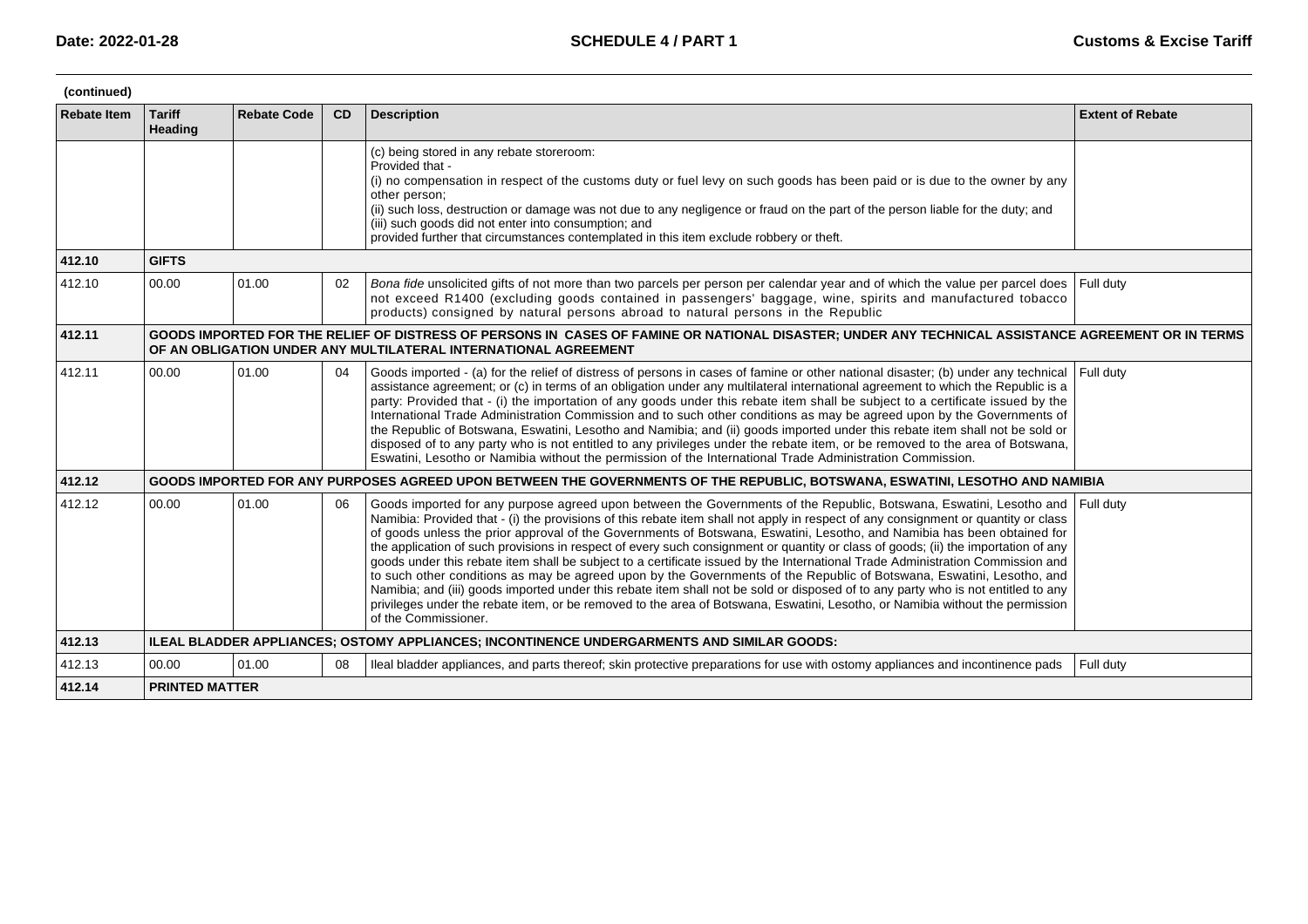| <b>Rebate Item</b> | <b>Tariff</b><br>Heading | <b>Rebate Code</b>                                                                                                                                                                                                                                                                                                                                                                                 | <b>CD</b> | <b>Description</b>                                                                                                                                                                                                                                                                                                                                                                                                                                                                                                                                                               | <b>Extent of Rebate</b>                                                                                                                         |  |  |  |
|--------------------|--------------------------|----------------------------------------------------------------------------------------------------------------------------------------------------------------------------------------------------------------------------------------------------------------------------------------------------------------------------------------------------------------------------------------------------|-----------|----------------------------------------------------------------------------------------------------------------------------------------------------------------------------------------------------------------------------------------------------------------------------------------------------------------------------------------------------------------------------------------------------------------------------------------------------------------------------------------------------------------------------------------------------------------------------------|-------------------------------------------------------------------------------------------------------------------------------------------------|--|--|--|
| 412.14             | 00.00                    | 01.00                                                                                                                                                                                                                                                                                                                                                                                              | 02        | Printed matter (for example, air-waybills/consignment notes, passenger tickets, excess baggage tickets, exchange orders,<br>damage and irregularity reports, baggage and cargo labels, time-tables, mass and balance documents), imported by airlines<br>for their own use                                                                                                                                                                                                                                                                                                       | Full duty                                                                                                                                       |  |  |  |
| 412.16             |                          |                                                                                                                                                                                                                                                                                                                                                                                                    |           | <b>GOODS IMPORTED BY REFUGEES FROM AFRICAN TERRITORIES</b>                                                                                                                                                                                                                                                                                                                                                                                                                                                                                                                       |                                                                                                                                                 |  |  |  |
| 412.16             | 00.00                    | 01.00                                                                                                                                                                                                                                                                                                                                                                                              | 03        | Goods of any description imported by refugees from African Territories and which are sold by the Office                                                                                                                                                                                                                                                                                                                                                                                                                                                                          | Full duty                                                                                                                                       |  |  |  |
| 412.17             |                          |                                                                                                                                                                                                                                                                                                                                                                                                    |           | <b>MOTOR CARS IMPORTED BY REFUGEES FROM AFRICAN TERRITORIES</b>                                                                                                                                                                                                                                                                                                                                                                                                                                                                                                                  |                                                                                                                                                 |  |  |  |
| 412.17             | 87.00                    | 01.02                                                                                                                                                                                                                                                                                                                                                                                              | 23        | Motor cars imported by refugees from African Territories and which are disposed of by the refugee concerned, provided the<br>prior approval of the Commissioner has been obtained                                                                                                                                                                                                                                                                                                                                                                                                | Full duty less 20%                                                                                                                              |  |  |  |
| 412.21             |                          |                                                                                                                                                                                                                                                                                                                                                                                                    |           | <b>MECHANICAL APPLIANCES AND ELECTRICAL MACHINERY AND EQUIPMENT</b>                                                                                                                                                                                                                                                                                                                                                                                                                                                                                                              |                                                                                                                                                 |  |  |  |
| 412.21             | 00.00                    | 01.00                                                                                                                                                                                                                                                                                                                                                                                              | 02        | Machinery and mechanical appliances and electrical machinery and equipment of Chapters 84 and 85 of Schedule No. 1<br>which are imported in more than one consignment as a result of strikes, shutouts or other causes beyond the control of the<br>importer and the supplier, subject to the prior approval of the Commissioner                                                                                                                                                                                                                                                 | Not exceeding the duty in<br>excess of the amount of duty<br>that would have been due<br>had the goods been imported<br>in a single consignment |  |  |  |
| 412.22             |                          |                                                                                                                                                                                                                                                                                                                                                                                                    |           | PARTS AND MATERIALS OF PLASTICS FOR THE MANUFACTURE OF DESIGN ENGINEERING MODELS OF FACTORIES, INSTALLATIONS AND THE LIKE                                                                                                                                                                                                                                                                                                                                                                                                                                                        |                                                                                                                                                 |  |  |  |
| 412.22             | 39.00                    | 01.02                                                                                                                                                                                                                                                                                                                                                                                              | 26        | Parts and materials, of plastics, of a kind used for the manufacture of design engineering models of factories, installations and<br>the like                                                                                                                                                                                                                                                                                                                                                                                                                                    | Full duty                                                                                                                                       |  |  |  |
| 412.23             | <b>TEXTILE FABRICS</b>   |                                                                                                                                                                                                                                                                                                                                                                                                    |           |                                                                                                                                                                                                                                                                                                                                                                                                                                                                                                                                                                                  |                                                                                                                                                 |  |  |  |
| 412.23             | 00.00                    | 01.00                                                                                                                                                                                                                                                                                                                                                                                              | 06        | Textile fabrics woven from six different fibres, for testing dyestuff fastness                                                                                                                                                                                                                                                                                                                                                                                                                                                                                                   | Full duty                                                                                                                                       |  |  |  |
| 412.26             |                          |                                                                                                                                                                                                                                                                                                                                                                                                    |           | GOODS SUPPLIED FREE OF CHARGE TO REPLACE DEFECTIVE GOODS                                                                                                                                                                                                                                                                                                                                                                                                                                                                                                                         |                                                                                                                                                 |  |  |  |
| 412.26             | 00.00                    | 01.00                                                                                                                                                                                                                                                                                                                                                                                              | 01        | Goods (excluding goods for upgrading) supplied free of charge to replace defective goods which are covered by a warranty<br>agreement, provided -<br>(a) a copy of the bill of entry and the document submitted in support of the bill of entry in terms of sections 39 and 40 under<br>which the goods were originally entered for home consumption are submitted;<br>(b) the goods are supplied by the original supplier; and<br>(c) the replaced goods are disposed of as directed by the Commissioner                                                                        | Full duty                                                                                                                                       |  |  |  |
| 412.27             |                          |                                                                                                                                                                                                                                                                                                                                                                                                    |           | GOODS FOR UPGRADING, SUPPLIED FREE OF CHARGE TO REPLACE PARTS WHICH ARE COVERED BY A WARRANTY AGREEMENT                                                                                                                                                                                                                                                                                                                                                                                                                                                                          |                                                                                                                                                 |  |  |  |
| 412.27             | 00.00                    | 01.00                                                                                                                                                                                                                                                                                                                                                                                              | 03        | Goods for upgrading, supplied free of charge to replace parts which are covered by a warranty agreement, provided -<br>(a) a specific permit issued by the International Trade Administration Commission, is submitted;<br>(b) a copy of the bill of entry and the documents submitted in support of the bill of entry in terms of sections 39 and 40 under<br>which the goods were originally entered for home consumption are submitted;<br>(c) the goods are supplied by the original supplier; and<br>(d) the replaced goods are disposed of as directed by the Commissioner | Full duty                                                                                                                                       |  |  |  |
| 412.28             | <b>NOTES:</b>            | GOODS SUPPLIED BY A LICENSEE OF A SPECIAL CUSTOMS AND EXCISE STORAGE WAREHOUSE LICENSED AS A DUTY AND TAX FREE SHOP<br>1. (a) In this item a duty and tax free shop means a duty and tax free shop as contemplated in the rules for Section 21; and<br>(b) any word or expression used in this item in relation to a duty and tax free shop shall have the meaning assigned thereto in such rules. |           |                                                                                                                                                                                                                                                                                                                                                                                                                                                                                                                                                                                  |                                                                                                                                                 |  |  |  |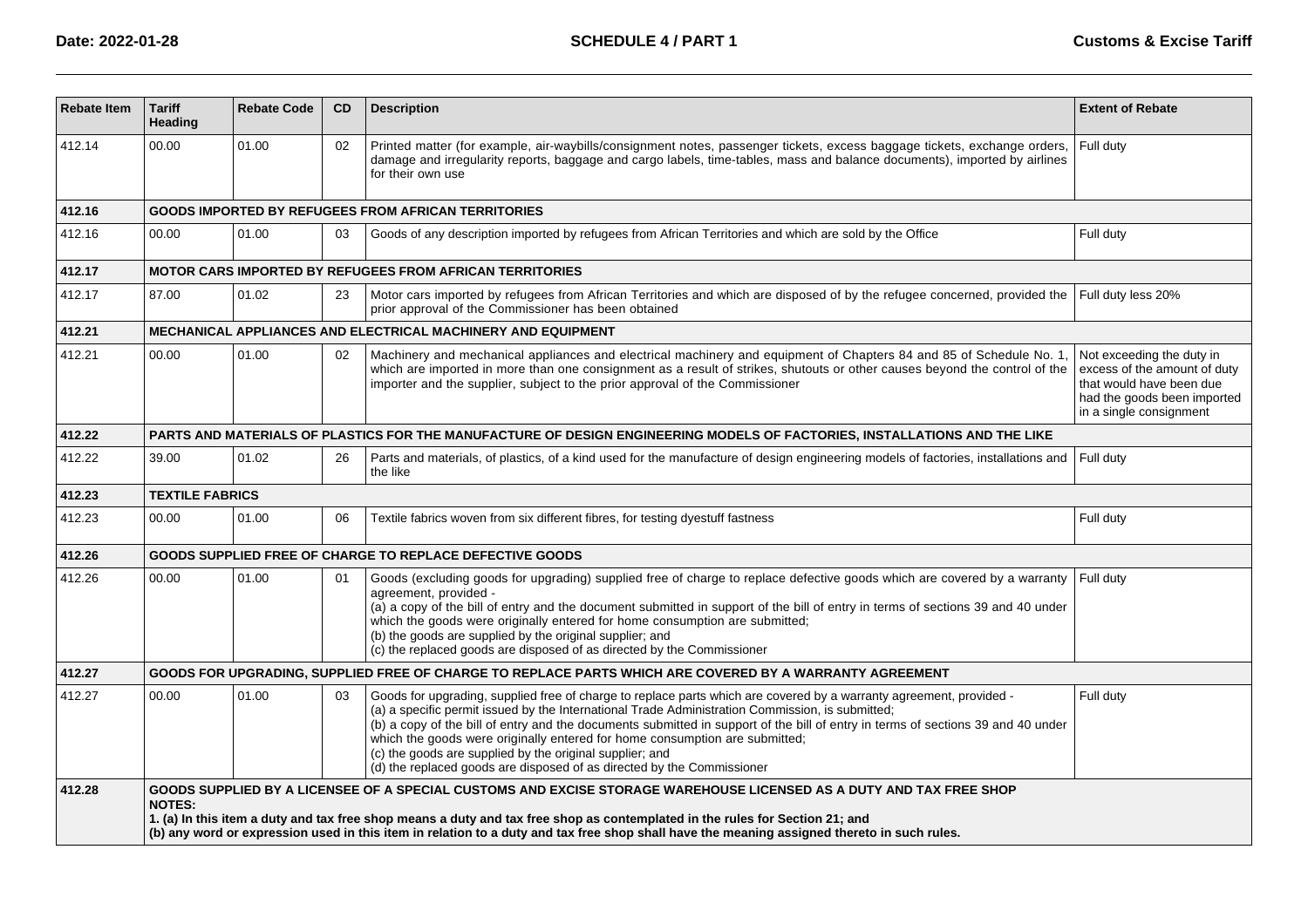| <b>Rebate Item</b> | <b>Tariff</b><br>Heading                                                                                                                                                                                                                                                                                                                                                                                                                                                                                                                                                                                                                                                                                                                  | <b>Rebate Code</b> | CD | <b>Description</b>                                                                                                                                                                                                                                                                                                                                                                                                                                                                                                                                                                                                                                                                      | <b>Extent of Rebate</b> |  |  |  |  |
|--------------------|-------------------------------------------------------------------------------------------------------------------------------------------------------------------------------------------------------------------------------------------------------------------------------------------------------------------------------------------------------------------------------------------------------------------------------------------------------------------------------------------------------------------------------------------------------------------------------------------------------------------------------------------------------------------------------------------------------------------------------------------|--------------------|----|-----------------------------------------------------------------------------------------------------------------------------------------------------------------------------------------------------------------------------------------------------------------------------------------------------------------------------------------------------------------------------------------------------------------------------------------------------------------------------------------------------------------------------------------------------------------------------------------------------------------------------------------------------------------------------------------|-------------------------|--|--|--|--|
| 412.28             | 00.00                                                                                                                                                                                                                                                                                                                                                                                                                                                                                                                                                                                                                                                                                                                                     | 01.00              | 05 | Goods supplied by a licensee of an inbound duty and tax free shop to inbound travellers                                                                                                                                                                                                                                                                                                                                                                                                                                                                                                                                                                                                 | Full duty               |  |  |  |  |
| 412.28             | 00.00                                                                                                                                                                                                                                                                                                                                                                                                                                                                                                                                                                                                                                                                                                                                     | 02.00              | 08 | Goods supplied by a licensee of an outbound duty and tax free shop to outbound travellers                                                                                                                                                                                                                                                                                                                                                                                                                                                                                                                                                                                               | Full duty               |  |  |  |  |
| 413.00             | SHIP OR AIRCRAFT STORES CONSUMED IN THE REPUBLIC.<br><b>NOTES:</b><br>1. Stores, foreign-going ship or foreign-going aircraft shall have the meaning assigned thereto in Rule 38A.01.<br>2. The rebate of duty contemplated in item 413.04 shall not apply in circumstances where -<br>(i) any passengers embark at one port in the Republic for disembarkation at another port in the Republic; or<br>(ii) functions held on board such ships are attended by persons who are not passengers or members of the crew of such ships.<br>3. The rebate item does not apply to ship s stores consumed in the Republic on a ship entering the coasting trade as contemplated in rule 24.02                                                    |                    |    |                                                                                                                                                                                                                                                                                                                                                                                                                                                                                                                                                                                                                                                                                         |                         |  |  |  |  |
| 413.01             | 00.00                                                                                                                                                                                                                                                                                                                                                                                                                                                                                                                                                                                                                                                                                                                                     | 01.00              | 03 | Any goods shipped as stores which have been consumed for the operation of the ship or aircraft itself or consumed by the<br>master or pilot or any member of the crew or any passenger as part of the service included in the service contract of such<br>master, pilot or crew member or fare of such passenger without extra payment therefor                                                                                                                                                                                                                                                                                                                                         | Full duty               |  |  |  |  |
| 413.02             | 00.00                                                                                                                                                                                                                                                                                                                                                                                                                                                                                                                                                                                                                                                                                                                                     | 01.00              | 05 | Stores consumed on naval ships and military and naval aircraft on a visit to any port or place in the Republic, if the stores are Full duty<br>consumed on such ship in any port in the Republic, or on such aircraft on a flight between any places in the Republic                                                                                                                                                                                                                                                                                                                                                                                                                    |                         |  |  |  |  |
| 413.03             | 00.00                                                                                                                                                                                                                                                                                                                                                                                                                                                                                                                                                                                                                                                                                                                                     | 01.00              | 07 | Stores consumed on any foreign-going ship during a national state of disaster declared in terms of section 27 of the Disaster<br>Management Act, 2002 (Act No.57of 2002) in any port in the Republic or between any places in the Republic for the duration<br>of such national state of disaster, subject to conditions prescribed by regulations issued in terms of that Act                                                                                                                                                                                                                                                                                                          | Full duty               |  |  |  |  |
| 413.04             | 00.00                                                                                                                                                                                                                                                                                                                                                                                                                                                                                                                                                                                                                                                                                                                                     | 01.00              | 09 | Stores referred to in this item, supplied for own use to passengers on foreign-going ships on pleasure cruises that call at Full duty<br>coastal ports in the Republic for short visits subject to the following limitations:<br>(i) Wine, if supplied in glasses or served in opened bottles or other containers for table use;<br>(ii) beer, if served in glasses or opened bottles or other containers;<br>(iii) spirituous beverages, if served in glasses for table use;<br>(iv) cigarettes and tobacco products, if sold per individual packet or tin; and<br>(v) aerated water, mineral water and other non-alcoholic beverages, if served in opened bottles or other containers |                         |  |  |  |  |
| 414.00             | IMPORTED GOODS ADMITTED UNDER REBATE OF DUTY FOR CONSUMPTION OR USE AT AN INTERNATIONAL SPORTING EVENT APPROVED BY THE MINISTER, WHEN IMPORTED<br>AND ENTERED BY THE CONTROLLING BODY OF A PARTICIPATING VISITING TEAM, A TEAM DOCTOR, AN OFFICIAL SPONSOR OF THE EVENT OR THE HOST OF THE EVENT ON<br>BEHALF OF A PARTICIPATING VISITING TEAM<br><b>NOTES:</b><br>1. The event may be approved by the Minister having regard to -<br>(i) the foreign participation in that event; and<br>(ii) the economic impact that event may have on the country as a whole.<br>2. "Official sponsor" means a sponsor of the event appointed by -<br>(i) the international organiser of the event, or<br>(ii) the host of the event in the Republic. |                    |    |                                                                                                                                                                                                                                                                                                                                                                                                                                                                                                                                                                                                                                                                                         |                         |  |  |  |  |
| 414.01             | 00.00                                                                                                                                                                                                                                                                                                                                                                                                                                                                                                                                                                                                                                                                                                                                     | 01.00              | 00 | Pharmaceutical goods (including medicaments) imported by -<br>(i) a controlling body of a participating visiting team;<br>(ii) a team doctor of a participating visiting team accredited by the Department of Health; or<br>(iii) the host of the event on behalf of a participating visiting team<br>in such quantities as the Department of Health may allow by specific permit                                                                                                                                                                                                                                                                                                       | Full duty               |  |  |  |  |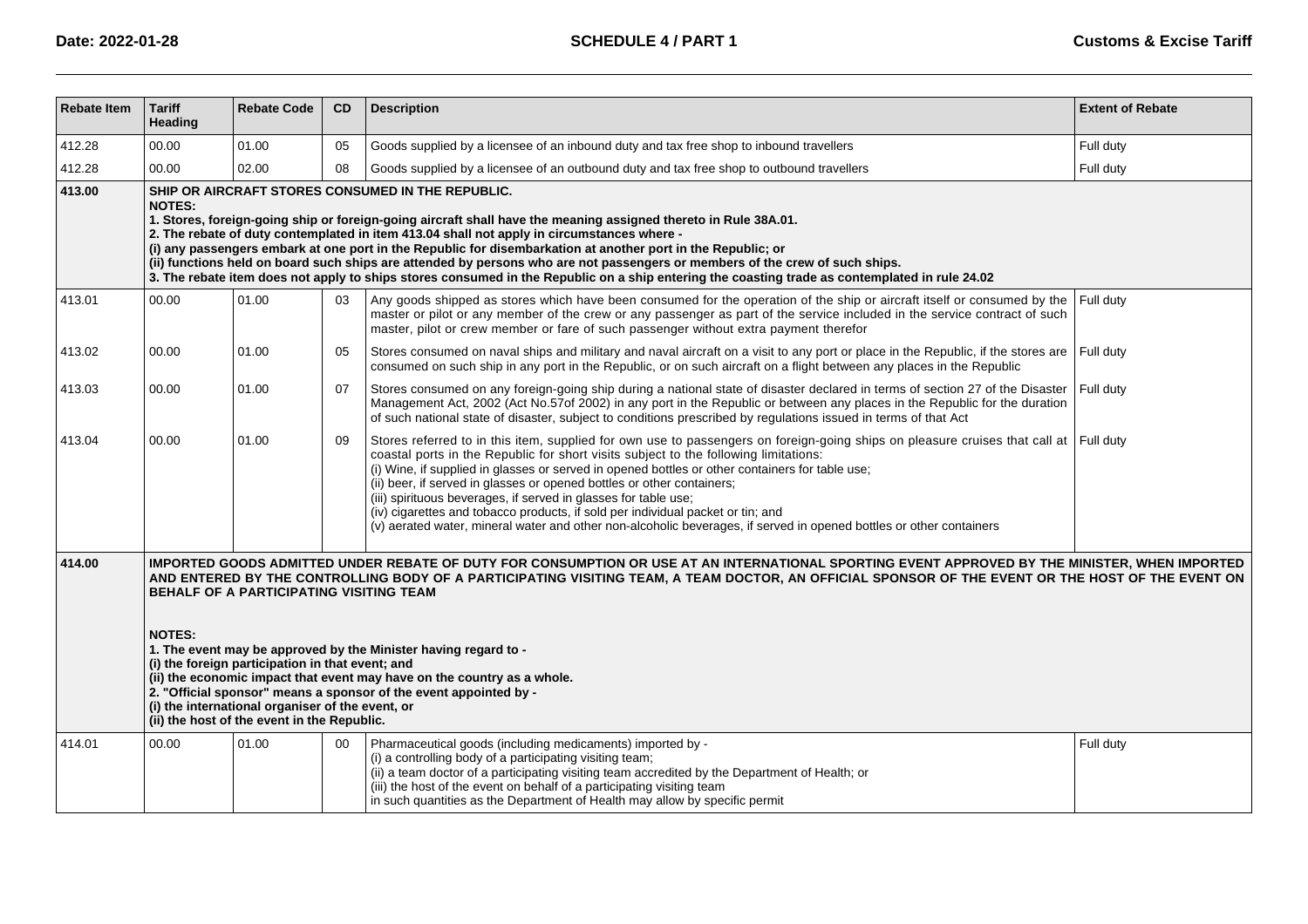| <b>Rebate Item</b> | ∣ Tariff<br>Heading | Rebate Code | <b>CD</b> | <b>Description</b>                                                                                                                                                                                                                                | <b>Extent of Rebate</b> |
|--------------------|---------------------|-------------|-----------|---------------------------------------------------------------------------------------------------------------------------------------------------------------------------------------------------------------------------------------------------|-------------------------|
| 414.02             | 00.00               | 01.00       | 02        | Non-alcoholic beverages and foodstuffs imported by a controlling body of a participating visiting team or the host of the event Full duty<br>on behalf of a participating visiting team, for consumption by members of the team during their stay |                         |
| 414.03             | 00.00               | 01.00       | 04        | Promotional material, individually of little value, imported by an official sponsor of the event or the host of the event on behalf Full duty<br>of an official sponsor, not for sale but for distribution or use at an event venue               |                         |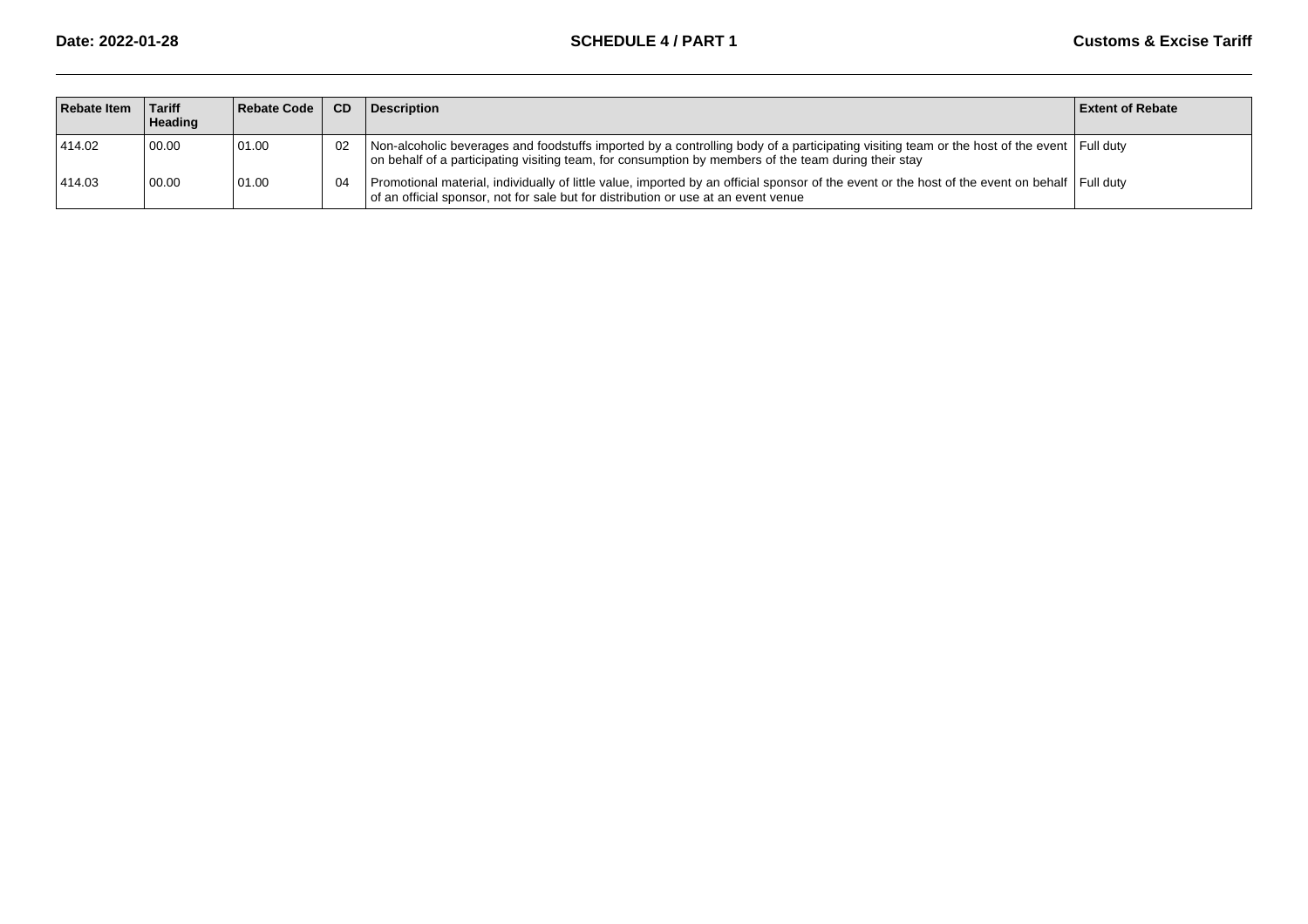**TEMPORARY REBATES OF CUSTOMS DUTIES**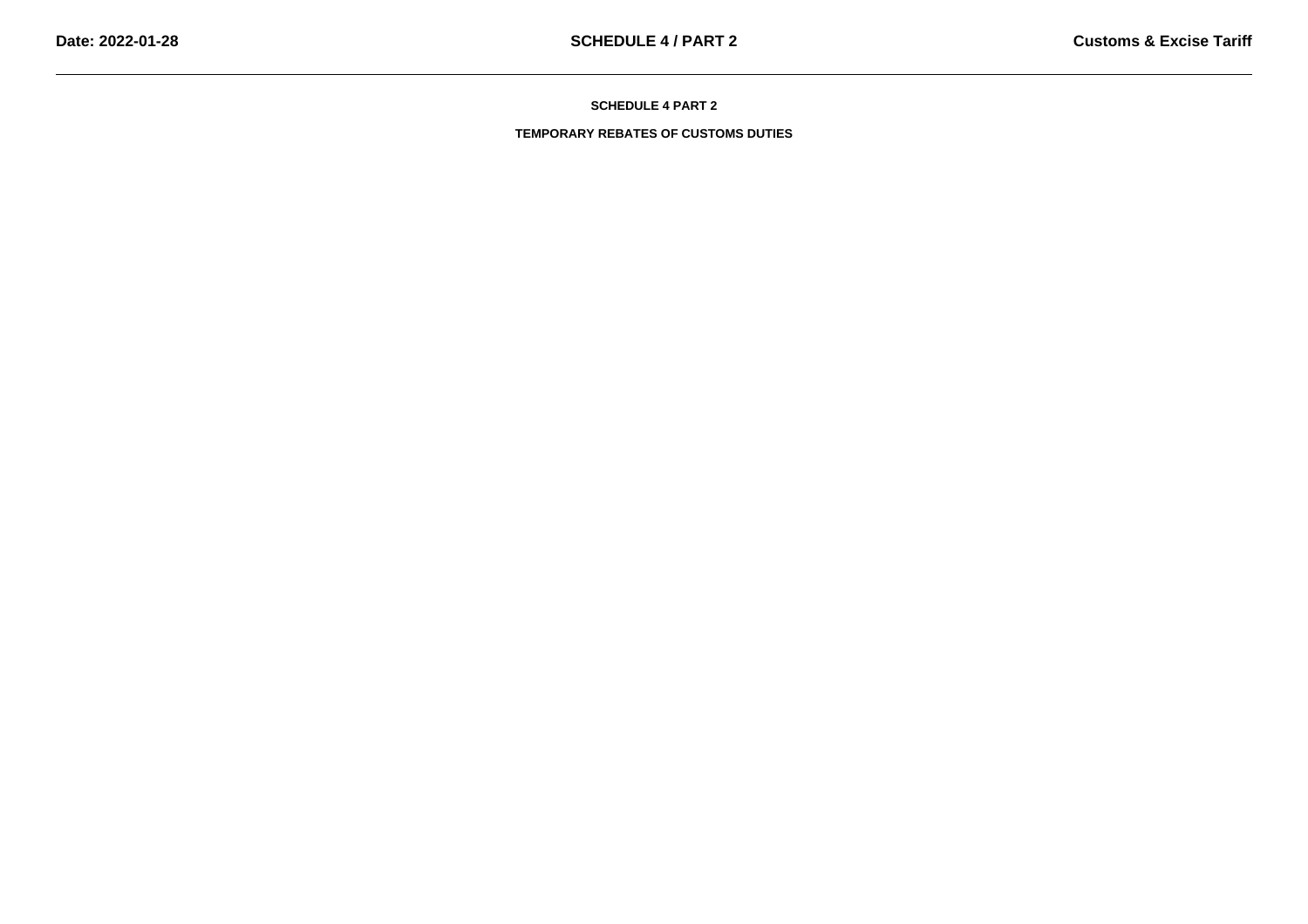| <b>Rebate Item</b> | <b>Tariff</b><br>Heading                                            | <b>Rebate Code</b> | <b>CD</b> | <b>Description</b>                                                                                                                                                                                                                                                                                                                                                                                                                                                                                                                                                                                                                                                                                                                                                                                                                                                                                                                                                                                                                                                                                                                                                                                                                                                                                                                                                                                                                                                                                                                                                                   | <b>Extent of Rebate</b> |  |  |  |
|--------------------|---------------------------------------------------------------------|--------------------|-----------|--------------------------------------------------------------------------------------------------------------------------------------------------------------------------------------------------------------------------------------------------------------------------------------------------------------------------------------------------------------------------------------------------------------------------------------------------------------------------------------------------------------------------------------------------------------------------------------------------------------------------------------------------------------------------------------------------------------------------------------------------------------------------------------------------------------------------------------------------------------------------------------------------------------------------------------------------------------------------------------------------------------------------------------------------------------------------------------------------------------------------------------------------------------------------------------------------------------------------------------------------------------------------------------------------------------------------------------------------------------------------------------------------------------------------------------------------------------------------------------------------------------------------------------------------------------------------------------|-------------------------|--|--|--|
| 460.01             | FISH, DAIRY PRODUCTS AND NATURAL HONEY, IMPORTED BY SPECIFIC PERMIT |                    |           |                                                                                                                                                                                                                                                                                                                                                                                                                                                                                                                                                                                                                                                                                                                                                                                                                                                                                                                                                                                                                                                                                                                                                                                                                                                                                                                                                                                                                                                                                                                                                                                      |                         |  |  |  |
| 460.01             | 03.02                                                               | 01.04              | 49        | Mackerel, horse-mackerel, snoek, kingklip, sole, angel fish (Brama raii), black marlin (Makaira indica), bigscale mackerel Full duty<br>(gastoro) (Gasterochisma melampis), dorado (mai-mai) (Coryphaena hippurus), moon fish (opa) (Lampris reqius), oil fish,<br>smooth (escolar) (Lepidocybium flavobrunneum), oil fish, rough (Ruvettus pretiousus), sawara (Acathocybium solandri), sail<br>fish (Istiophorus platipterus), striped marlin (Tetrapturus audax), shortbill spear fish (sikiyami) (Tetrapturus angustirostris),<br>sword fish (Xiphias gladius), ribbon fish (Lepidopus caudatus), monk (Lophius piscatorius), cavebass (Dinoperca petersi),<br>lyretail hogfish (Bodianus anthioides), turncoat hogfish (Bodianus axillaris), saddleback hogfish (Bodianus bilunulatus), diana's<br>hogfish (Bodianus diana), lined hogfish (Bodianus leucostictus), goldsaddle hogfish (Bodianus perditio), yellowfin emperor<br>(Lethrinus crocineus), river snapper (Lutjanus argentimaculatus), rosy lobfish (Pristipomoides filamentosus), king mackerel<br>(Scomberomorus commerson), tomato rockcod (Cephalopholis sonnerati), white-edged rockcod (Epinephelus<br>albomarginatus), brown-spotted rockcod (Epinephelus chlorostigma), malabar rockcod (Epinephelus malabaricus), halfmoon<br>rockcod (Epinephelus rivulatus), englishman (Chrysoblephus anglicus), slinger (Chrysoblephus puniceus) and blueskin<br>(Polysteganus coeruleopunctatus), in such quantities and at such times as the Director-General: Environmental Affairs may<br>allow by specific permit |                         |  |  |  |
| 460.01             | 0302.1                                                              | 01.05              | 51        | Salmonidae (excluding livers and roes), fresh or chilled [excluding trout (Salmo trutta, Oncorhynchus mykiss, Oncorhynchus   Full duty<br>clarki, Oncorhynchus aguabonita, Oncorhynchus gilae, Oncorhynchus apache and Oncorhynchus chrysogaster)], for further<br>processing by means of smoking, at such times, in such quantities and subject to such conditions as the International Trade<br>Administration Commission may allow by specific permit                                                                                                                                                                                                                                                                                                                                                                                                                                                                                                                                                                                                                                                                                                                                                                                                                                                                                                                                                                                                                                                                                                                             |                         |  |  |  |
| 460.01             | 03.03                                                               | 01.04              | 45        | Mackerel, horse-mackerel, snoek, kingklip, sole, angel fish (Brama raii), black marlin (Makaira indica), bigscale mackerel Full duty<br>(gastoro) (Gasterochisma melampis), dorado (mai-mai) (Coryphaena hippurus), moon fish (opa) (Lampris requis), oil fish,<br>smooth (escolar) (Lepidocybium flavobrunneum), oil fish, rough (Ruvettus pretiousus), sawara (Acathocybium solandri), sail<br>fish (Istiophorus platipterus), striped marlin (Tetrapturus audax), shortbill spear fish (sikiyami) (Tetrapturus angustirostris),<br>sword fish (Xiphias gladius), ribbon fish (Lepidopus caudatus), monk (Lophius piscatorius), cavebass (Dinoperca petersi),<br>lyretail hogfish (Bodianus anthioides), turncoat hogfish (Bodianus axillans), saddleback hogfish (Bodianus bilunulatus), diana's<br>hogfish (Bodianus diana), lined hogfish (Bodianus leucostictus), goldsaddle hogfish (Bodianus perditio), yellowfin emperor<br>(Lethrinus crocineus), river snapper (Lutjanus argentimaculatus), rosy jobfish (Pristipomoides filamentosus), king mackerel<br>(Scomberomorus commerson), tomato rockcod (Cephalopholis sonnerati), white-edged rockcod (Epinephelus<br>albomarginatus), brown-spotted rockcod (Epinephelus chlorostigma), malabar rockcod (Epinephelus malabaricus), halfmoon<br>rockcod (Epinephelus rivulatus), englishman (Chrysoblephus anglicus), slinger (Chrysoblephus puniceus) and blueskin<br>(Polysteganus coeruleopunctatus), in such quantities and at such times as the Director-General: Environmental Affairs may<br>allow by specific permit  |                         |  |  |  |
| 460.01             | 0303.1                                                              | 01.05              | 58        | Salmonidae (excluding livers and roes), frozen (excluding trout (Salmo trutta, Oncorhynchus mykiss, Oncorhynchus clarki, Full duty<br>Oncorhynchus aguabonita, Oncorhynchus gilae, Oncorhynchus apache and Oncorhynchus chrysogaster)), for further<br>processing by means of smoking, at such times, in such quantities and subject to such conditions as the International Trade<br>Administration Commission may allow by specific permit                                                                                                                                                                                                                                                                                                                                                                                                                                                                                                                                                                                                                                                                                                                                                                                                                                                                                                                                                                                                                                                                                                                                         |                         |  |  |  |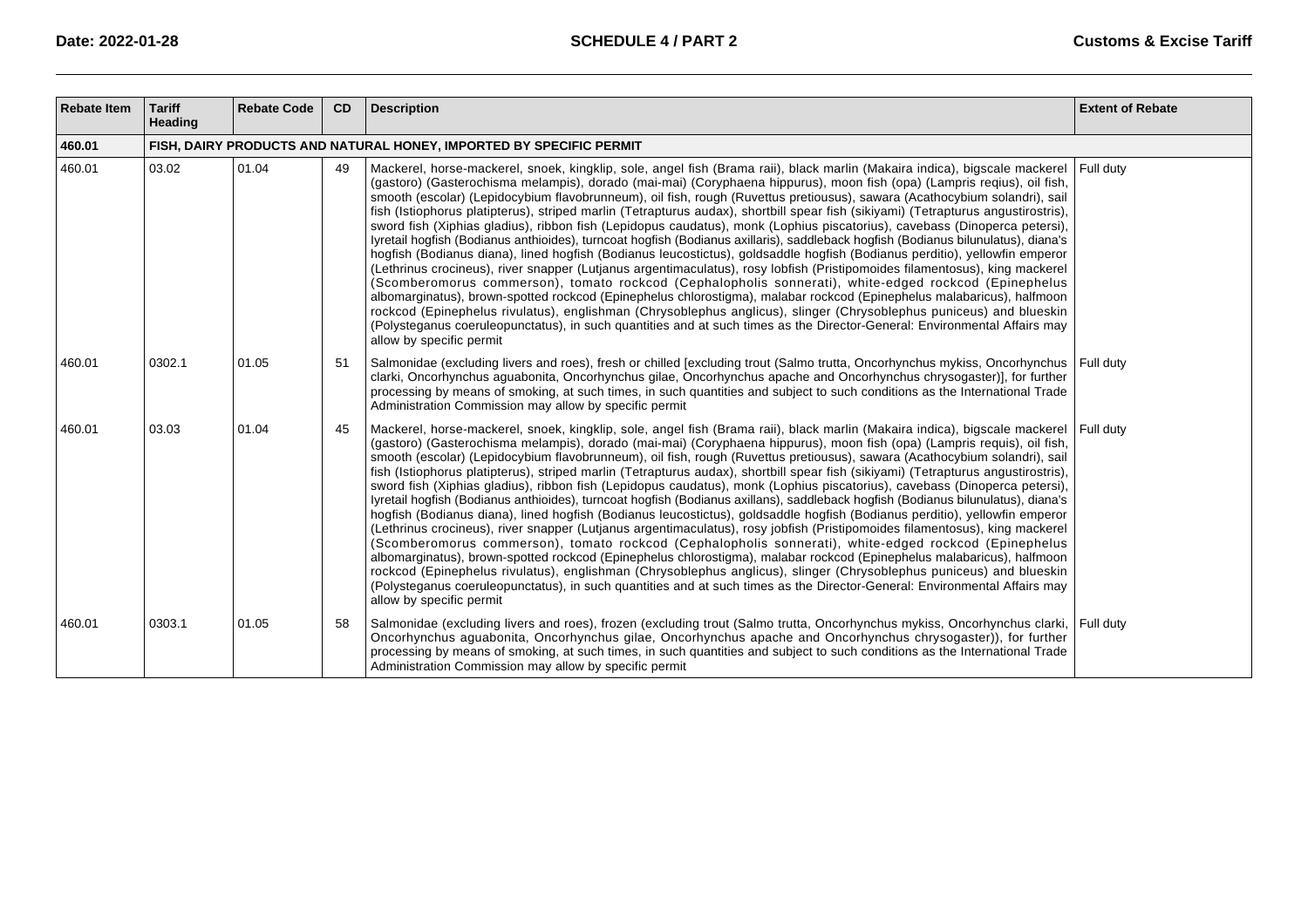| <b>Rebate Item</b> | <b>Tariff</b><br><b>Heading</b> | <b>Rebate Code</b>                | CD | <b>Description</b>                                                                                                                                                                                                                                                                                                                                                                                                                                                                                                                                                                                                                                                                                                                                                                                                                                                                                                                                                                                                                                                                                                                                                                                                                                                                                                                                                                                                                                                                                                                                                                                       | <b>Extent of Rebate</b> |
|--------------------|---------------------------------|-----------------------------------|----|----------------------------------------------------------------------------------------------------------------------------------------------------------------------------------------------------------------------------------------------------------------------------------------------------------------------------------------------------------------------------------------------------------------------------------------------------------------------------------------------------------------------------------------------------------------------------------------------------------------------------------------------------------------------------------------------------------------------------------------------------------------------------------------------------------------------------------------------------------------------------------------------------------------------------------------------------------------------------------------------------------------------------------------------------------------------------------------------------------------------------------------------------------------------------------------------------------------------------------------------------------------------------------------------------------------------------------------------------------------------------------------------------------------------------------------------------------------------------------------------------------------------------------------------------------------------------------------------------------|-------------------------|
| 460.01             | 03.04                           | 01.04                             | 41 | Mackerel, horse-mackerel, snoek, kingklip, sole, angel fish (Brama raii), black marlin (Makaira indica), bigscale mackerel<br>(gastoro) (Gasterochisma melampis), dorado (mai-mai) (Coryphaena hippurus), moon fish (opa) (Lampris regius), oil fish,<br>smooth (escolar) (Lepidocybium flavobrunneum), oil fish, rough (Ruvettus pretiousus), sawara (Acathocybium solandri), sail<br>fish (Istiophorus platipterus), striped marlin (Tetrapturus audax), shortbill spear fish (sikiyami) (Tetrapturus angustirostris),<br>sword fish (Xiphias gladius), ribbon fish (Lepidopus caudatus), monk (Lophius piscatorius), cavebass (Dinoperca petersi),<br>lyretail hogfish (Bodianus anthioides), turncoat hogfish (Bodianus axillaris), saddleback hogfish (Bodianus bilunulatus), diana's<br>hogfish (Bodianus diana), lined hogfish (Bodianus Leucostictus), goldsaddle hogfish (Bodianus perditio), yellowfin emperor<br>(Lethrinus crocineus), river snapper (Lutjanus argentimaculatus), rosy jobfish (Pristipomoides filamentosus), king mackerel<br>(Scomberomorus commerson), tomato rockcod (Cephalopholis sonnerati), white-edged rockcod (Epinephelus<br>albomarginatus), brown-spotted rockcod (Epinephelus chlorostigma), malabar rockcod (Epinephelus malabaricus), rockcod<br>(Epinephelus rivulatus), englishman (Chrysoblephus anglicus), slinger (Chrysoblephus puniceus) and blueskin (Polysteganus<br>coeruleopunctatus), in such quantities and at such times as the Director-General: Department of Agriculture, Land Reform and<br>Rural Development may allow by specific permit | Full duty               |
| 460.01             | 03.05                           | 01.04                             | 48 | Dried fish, in such quantities and at such times as the International Trade Administration Commission may allow by specific   Full duty<br>permit                                                                                                                                                                                                                                                                                                                                                                                                                                                                                                                                                                                                                                                                                                                                                                                                                                                                                                                                                                                                                                                                                                                                                                                                                                                                                                                                                                                                                                                        |                         |
| 460.01             | 04.00                           | 01.02                             | 29 | Dairy produce of headings 04.01, 04.02, 04.03, 04.04, 04.05 and 04.06 in such quantities and at such times as the Director-<br>General: Department of Agriculture, Land Reform and Rural Development may allow by specific permit: Provided that such<br>permit shall be issued under such conditions as may be agreed upon by the Governments of the Republic, Botswana,<br>Eswatini, Lesotho and Namibia: Provided further that goods cleared in terms of this rebate item shall not be removed to the<br>area of Botswana, Eswatini, Lesotho, or Namibia                                                                                                                                                                                                                                                                                                                                                                                                                                                                                                                                                                                                                                                                                                                                                                                                                                                                                                                                                                                                                                              | Full duty               |
| 460.01             | 04.09                           | 01.04                             | 47 | Natural honey, in immediate packings of a content exceeding 1 kg, subject to such conditions as the Director-General:<br>Department of Agriculture, Land Reform and Rural Development may allow by specific permit, for repacking into immediate<br>packings of a content of less than 1 kg                                                                                                                                                                                                                                                                                                                                                                                                                                                                                                                                                                                                                                                                                                                                                                                                                                                                                                                                                                                                                                                                                                                                                                                                                                                                                                              | Full duty               |
| 460.02             |                                 |                                   |    | POTATOES, LEGUMINOUS VEGETABLES, CEREALS, OIL SEEDS AND SWEET CORN, IMPORTED BY SPECIFIC PERMIT                                                                                                                                                                                                                                                                                                                                                                                                                                                                                                                                                                                                                                                                                                                                                                                                                                                                                                                                                                                                                                                                                                                                                                                                                                                                                                                                                                                                                                                                                                          |                         |
| 460.02             | 00.00                           | 01.00                             | 05 | Potatoes, dried leguminous vegetables, cereals, oil seeds and sweet corn, verified by the Director-General: Department of<br>Agriculture, Land Reform and Rural Development that it can only be used for planting or sowing                                                                                                                                                                                                                                                                                                                                                                                                                                                                                                                                                                                                                                                                                                                                                                                                                                                                                                                                                                                                                                                                                                                                                                                                                                                                                                                                                                              | Full duty               |
| 460.02             | 0904.2                          | 01.05                             | 55 | Dried, crushed or ground fruits of the genus Capsicum for the extraction of oleoresin of a kind used in the food industry, in<br>such quantities, at such times and subject to such conditions as the International Trade Administration Commission may allow<br>by specific permit, provided the Commission is satisfied that the subject fruits are not available in the SACU region                                                                                                                                                                                                                                                                                                                                                                                                                                                                                                                                                                                                                                                                                                                                                                                                                                                                                                                                                                                                                                                                                                                                                                                                                   | Full duty               |
| 460.02             | 1001.9                          | 01.05                             | 57 | Wheat (excluding durum wheat), in such quantities and at such times as the Director-General: Department of Agriculture, Land<br>Reform and Rural Development may allow by specific permit: Provided that such permit shall be issued under such conditions<br>as may be agreed upon by the Governments of the Republic of Botswana, Eswatini, Lesotho and Namibia: Provided further<br>that wheat and wheaten flour obtained from such wheat cleared in terms of this rebate item, shall not be removed to the area<br>of Botswana, Eswatini, Lesotho or Namibia                                                                                                                                                                                                                                                                                                                                                                                                                                                                                                                                                                                                                                                                                                                                                                                                                                                                                                                                                                                                                                         | Full duty               |
| 460.02             | 12.05                           | 01.04                             | 49 | Rape seed, whether or not broken, in such quantities and at such times as the Director-General: Department of Agriculture, Full duty<br>Land Reform and Rural Development may allow by specific permit                                                                                                                                                                                                                                                                                                                                                                                                                                                                                                                                                                                                                                                                                                                                                                                                                                                                                                                                                                                                                                                                                                                                                                                                                                                                                                                                                                                                   |                         |
| 460.03             |                                 | <b>MEAT AND EDIBLE MEAT OFFAL</b> |    |                                                                                                                                                                                                                                                                                                                                                                                                                                                                                                                                                                                                                                                                                                                                                                                                                                                                                                                                                                                                                                                                                                                                                                                                                                                                                                                                                                                                                                                                                                                                                                                                          |                         |
| 460.03             | 0207.14.9                       | 01.07                             | 73 | Frozen meat of the species Gallus domesticus, cut in pieces with bone in and imported from or originating in the United States<br>of America, in such quantities, at such times and subject to such conditions as the International Trade Administration<br>Commission (ITAC) may allow by specific permit on recommendation of the Director General: The Department of Agriculture,<br>Land Reform and Rural Development (DALRRD), provided that -<br>(a) With effect from 1 April 2016, permits may be issued by ITAC for meat imported in terms of this rebate item;<br>(b) From the date this rebate item comes into operation up to and including 31 March 2016 meat imported in terms of this<br>rebate item shall be on a first-come-first-serve basis;                                                                                                                                                                                                                                                                                                                                                                                                                                                                                                                                                                                                                                                                                                                                                                                                                                           | Full anti-dumping duty  |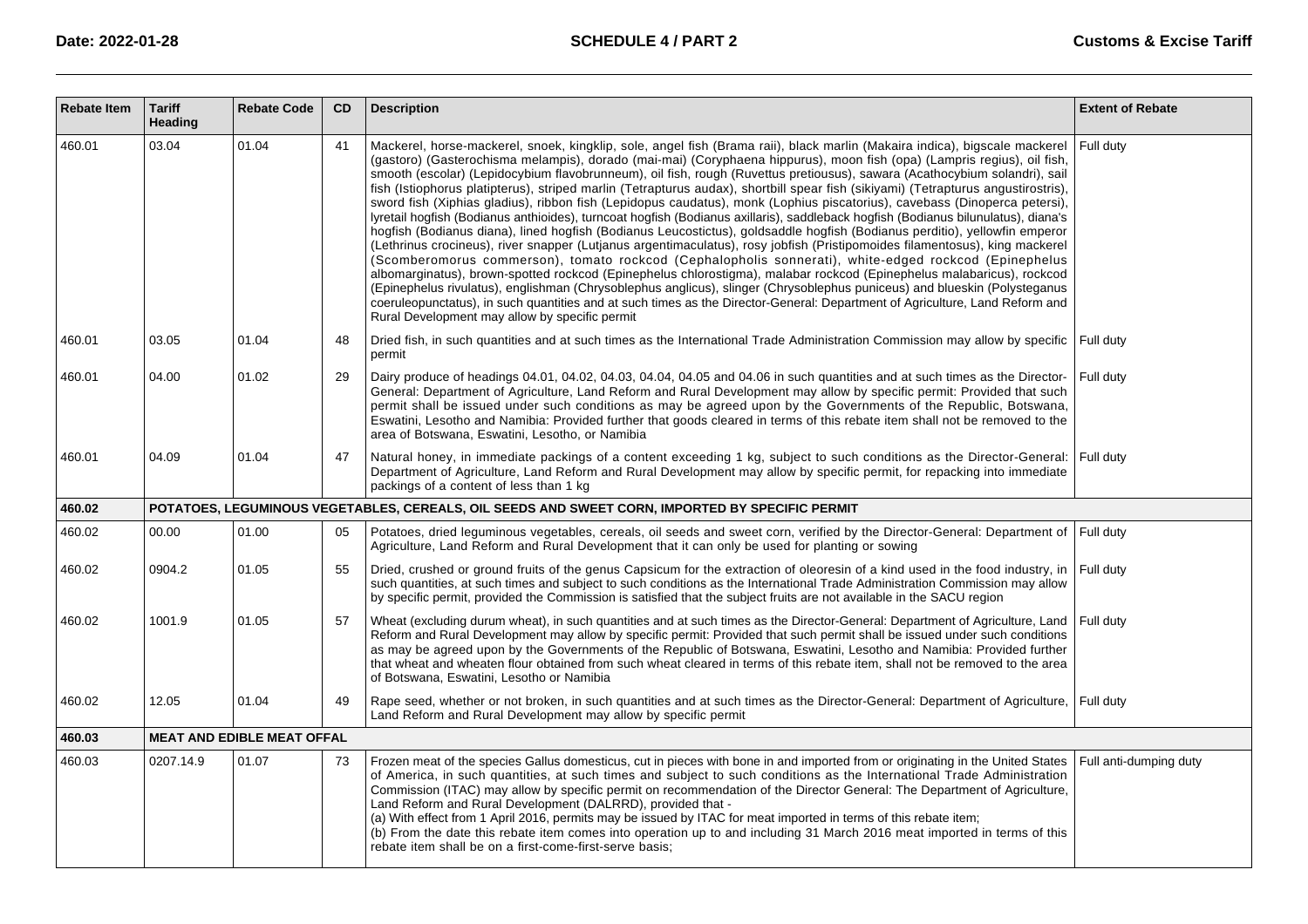| (continued)        |                          |                    |           |                                                                                                                                                                                                                                                                                                                                                                                                                                                                                                                                                                                                                                                                                                                                                                                                                                                                                                                                                                                                                                                                                                                                                                                                                                                                                                                                                                                                                                                                                                                                                                                                                                                                                                                                                                                                                                                                                                                                                                                                                                                                                                                                                                                                                                                                                                                                                                                                                                                                                                                                                                                                                                                                                                                                                                                                                                                                                                                                                                                                                                                                                     |                         |  |  |  |
|--------------------|--------------------------|--------------------|-----------|-------------------------------------------------------------------------------------------------------------------------------------------------------------------------------------------------------------------------------------------------------------------------------------------------------------------------------------------------------------------------------------------------------------------------------------------------------------------------------------------------------------------------------------------------------------------------------------------------------------------------------------------------------------------------------------------------------------------------------------------------------------------------------------------------------------------------------------------------------------------------------------------------------------------------------------------------------------------------------------------------------------------------------------------------------------------------------------------------------------------------------------------------------------------------------------------------------------------------------------------------------------------------------------------------------------------------------------------------------------------------------------------------------------------------------------------------------------------------------------------------------------------------------------------------------------------------------------------------------------------------------------------------------------------------------------------------------------------------------------------------------------------------------------------------------------------------------------------------------------------------------------------------------------------------------------------------------------------------------------------------------------------------------------------------------------------------------------------------------------------------------------------------------------------------------------------------------------------------------------------------------------------------------------------------------------------------------------------------------------------------------------------------------------------------------------------------------------------------------------------------------------------------------------------------------------------------------------------------------------------------------------------------------------------------------------------------------------------------------------------------------------------------------------------------------------------------------------------------------------------------------------------------------------------------------------------------------------------------------------------------------------------------------------------------------------------------------------|-------------------------|--|--|--|
| <b>Rebate Item</b> | <b>Tariff</b><br>Heading | <b>Rebate Code</b> | <b>CD</b> | <b>Description</b>                                                                                                                                                                                                                                                                                                                                                                                                                                                                                                                                                                                                                                                                                                                                                                                                                                                                                                                                                                                                                                                                                                                                                                                                                                                                                                                                                                                                                                                                                                                                                                                                                                                                                                                                                                                                                                                                                                                                                                                                                                                                                                                                                                                                                                                                                                                                                                                                                                                                                                                                                                                                                                                                                                                                                                                                                                                                                                                                                                                                                                                                  | <b>Extent of Rebate</b> |  |  |  |
|                    |                          |                    |           | (c) The meat subject to the provisions of this rebate item may not exceed a basic annual quota of 71 290 metric tonnes;<br>(d) The annual quota period is 1 April to 31 March;<br>(e) Prior to 1 April 2016, the quota shall be 16 250 metric tonnes;<br>(f) As from 1 April 2017 a growth factor as determined by DALRRD is applied to the basic quota annually;<br>(g) The meat imported in terms of this rebate item may not be removed outside the Republic for consumption in any of the<br><b>BLNS</b> countries:<br>(h) The permit is not transferable and may not be used to obtain meat to the benefit of any entity or person not named in the<br>permit issued by ITAC;<br>(i) This rebate item shall be suspended if any benefits that South Africa enjoyed under AGOA as at 1 November 2015 are<br>suspended, and shall remain suspended for as long as those benefits under AGOA remains suspended; and<br>(i) This rebate item is suspended in terms of paragraph (i) as from the date the Minister of Trade and Industry submits written<br>confirmation to the Minister of Finance that South Africa's benefits under AGOA have been suspended.                                                                                                                                                                                                                                                                                                                                                                                                                                                                                                                                                                                                                                                                                                                                                                                                                                                                                                                                                                                                                                                                                                                                                                                                                                                                                                                                                                                                                                                                                                                                                                                                                                                                                                                                                                                                                                                                                                                    |                         |  |  |  |
| 460.04             | <b>PERMIT</b>            |                    |           | FISH PREPARATIONS, SUGAR IN TERMS OF THE SADC TRADE PROTOCOL, GLUTEN FREE PREPARATIONS AND PREPARATIONS BASED ON FRUIT, IMPORTED BY SPECIFIC                                                                                                                                                                                                                                                                                                                                                                                                                                                                                                                                                                                                                                                                                                                                                                                                                                                                                                                                                                                                                                                                                                                                                                                                                                                                                                                                                                                                                                                                                                                                                                                                                                                                                                                                                                                                                                                                                                                                                                                                                                                                                                                                                                                                                                                                                                                                                                                                                                                                                                                                                                                                                                                                                                                                                                                                                                                                                                                                        |                         |  |  |  |
| 460.04             | 16.04                    | 01.04              | 40        | Preparations based on minced, flavoured and cooked fish, frozen, formed into products of an individual mass not exceeding Full duty<br>200 g, in such quantities and at such times as the Director-General: Agriculture, Forestry and Fisheries may allow by specific<br>permit                                                                                                                                                                                                                                                                                                                                                                                                                                                                                                                                                                                                                                                                                                                                                                                                                                                                                                                                                                                                                                                                                                                                                                                                                                                                                                                                                                                                                                                                                                                                                                                                                                                                                                                                                                                                                                                                                                                                                                                                                                                                                                                                                                                                                                                                                                                                                                                                                                                                                                                                                                                                                                                                                                                                                                                                     |                         |  |  |  |
| 460.04             | 17.01                    | 01.04              | 45        | Raw or refined sugar or direct consumption crystal sugar falling within heading 17.01 which is produced in and imported from a Full duty<br>Non-SACU SADC Member State subject to compliance with the Notes hereto -<br>Notes:<br>1. In these Notes, unless the context otherwise indicates - "Addendum to Annex VII" means the agreement by the TCS on<br>Customs procedures entitled "Customs and Excise Rules for the Implementation of Market Access in terms of Annex VII of the<br>SADC Trade Protocol" inserted as part of Annex VII in terms of the provisions of Notes 1(b)(ii) and 3(b) of Part B of the<br>Schedule to the General Notes to Schedule No. 1; "Annex I" means Annex I and its Appendixes inserted in Part B of the<br>Schedule to the General Notes to Schedule No. 1; "Annex VII" means Annex VII, Concerning Trade in Sugar in the Southern<br>African Development Community, inserted after Annex I and its Appendixes in Part B of the Schedule to the General Notes to<br>Schedule No. 1 as provided in Note 1(b) to that Part; "Non-SACU SADC Member States" means a net surplus sugar producing<br>SADC Member State contemplated in the Addendum to Annex VII which is listed in paragraph 6 of Note K and which is not a<br>member of SACU; "SACU Central Coordinating Authority" means the Commissioner for the South African Revenue Service;<br>"SACU" means the Southern African Customs Union of which the members are the Republic of Botswana, the Kingdom of<br>Eswatini, the Kingdom of Lesotho, and the Republic of Namibia; "SADC" means the Southern African Development<br>Community; and "TCS" means Technical Committee on Sugar which means as defined in Annex VII "The body comprising<br>representatives of Member States and sugar industries in all Member States".<br>2. Entry under rebate of duty of sugar classified under heading 17.01 shall -<br>(a) only apply to sugar for which quotas have been allocated to registered exporters by a non-SACU SADC Member State and<br>certificates of origin have been issued in accordance with the provisions of the Addendum to Annex VII;<br>(b) (i) (aa) a valid original certificate of origin which must be verified in respect of the registered exporter as prescribed in<br>paragraph 4.3 of the Addendum and the rules;<br>(bb) proof that the sugar has been consigned directly from the premises of a certified exporter to a consignee in the Republic<br>as contemplated in Rule 2 of Annex I:<br>(ii) compliance with -<br>(aa) other provisions of the Addendum to Annex VII;<br>(bb) any relevant provision of rule 49B.<br>3. If sugar is imported for the purposes of entry in terms of the provisions of this item and the original certificate of origin is not<br>produced at the time of entry to prove the originating status of the sugar, the consignment shall be dealt with as provided in<br>section 49(9).<br>4. (a) In cases of reasonable doubt regarding the details of a registered exporter appearing on an original certificate of origin |                         |  |  |  |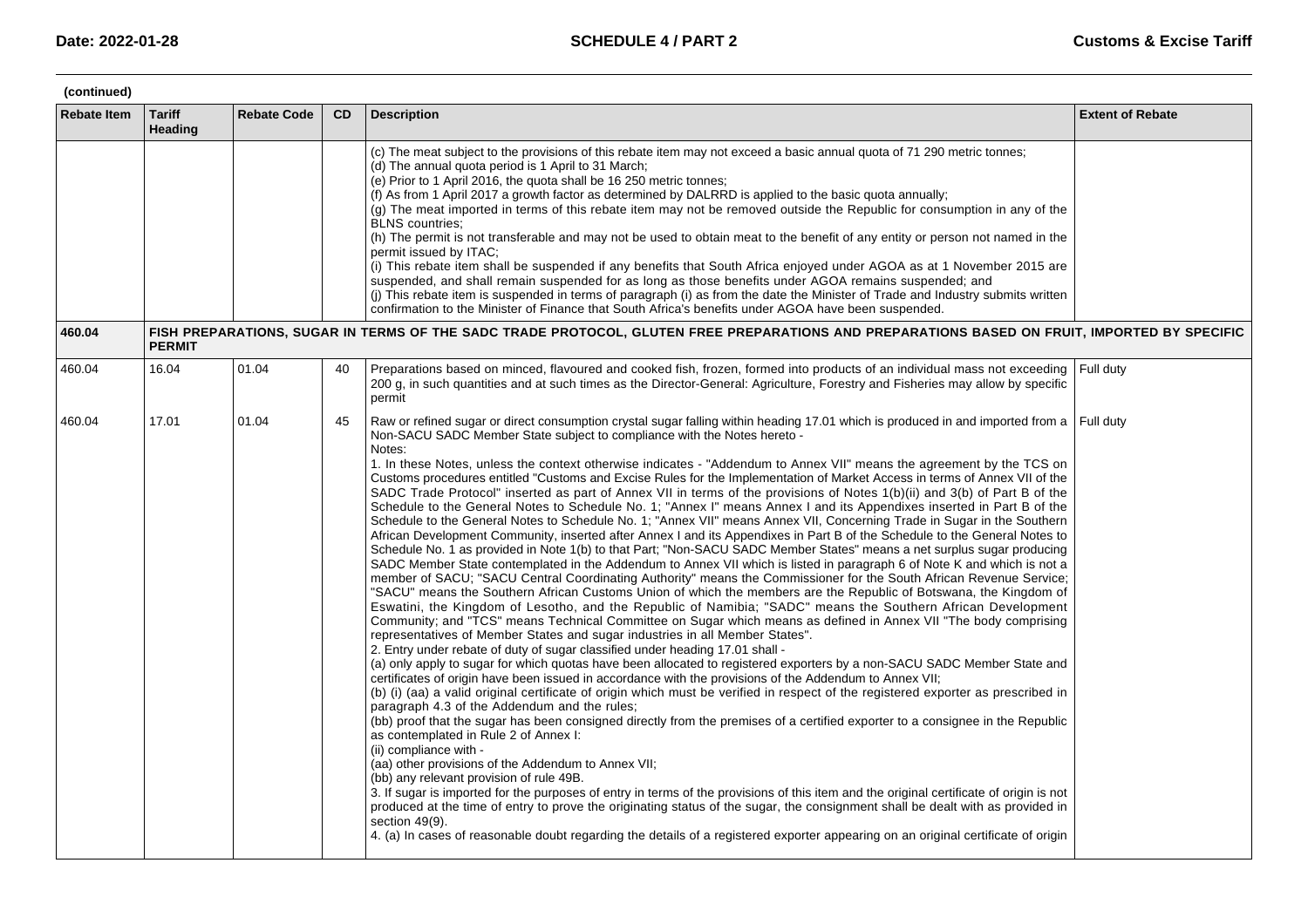| (continued)        |                          |                              |           |                                                                                                                                                                                                                                                                                                                                                                                                                                                                                                      |                                                                        |  |  |  |  |
|--------------------|--------------------------|------------------------------|-----------|------------------------------------------------------------------------------------------------------------------------------------------------------------------------------------------------------------------------------------------------------------------------------------------------------------------------------------------------------------------------------------------------------------------------------------------------------------------------------------------------------|------------------------------------------------------------------------|--|--|--|--|
| <b>Rebate Item</b> | <b>Tariff</b><br>Heading | <b>Rebate Code</b>           | <b>CD</b> | <b>Description</b>                                                                                                                                                                                                                                                                                                                                                                                                                                                                                   | <b>Extent of Rebate</b>                                                |  |  |  |  |
|                    |                          |                              |           | as contemplated in the Addendum to Annex VII, the customs authority of an importing SACU Member State shall submit the<br>documents for verification to the Commissioner as prescribed in the rules.<br>(b) If any sugar for which the certificate of origin has been issued is not exported within 20 working days from the date of issue,<br>the sugar shall, on importation into the Republic, be liable to duty at the general rate of duty specified in Part 1 of Schedule No.<br>1.            |                                                                        |  |  |  |  |
| 460.04             | 19.00                    | 01.02                        | 25        | Preparations of wheat or wheaten flour, gluten-free                                                                                                                                                                                                                                                                                                                                                                                                                                                  | Full duty                                                              |  |  |  |  |
| 460.04             | 2008.20                  | 01.06                        | 62        | Canned pineapples in containers holding 3 kg or more, in such quantities, at such times and under such conditions as the<br>International Trade Administration Commission may allow by specific permit for further processing, provided that the<br>Commission is satisfied that pineapples suitable for canning are not available in sufficient quantities in the SACU area.                                                                                                                        | Full duty                                                              |  |  |  |  |
| 460.04             | 2009.89                  | 01.06                        | 66        | Mango juice concentrate, with a Brix value exceeding 25, in such quanities, at such times and under such conditions as the<br>International Trade Administration Commission may allow by specific permit                                                                                                                                                                                                                                                                                             | Full duty                                                              |  |  |  |  |
| 460.05             | <b>MINERAL PRODUCTS</b>  |                              |           |                                                                                                                                                                                                                                                                                                                                                                                                                                                                                                      |                                                                        |  |  |  |  |
| 460.05             | 27.10                    | 01.04                        | 48        | Specified aliphatic hydrocarbon solvents, as defined in Additional Note1(ij) to Chapter 27, entered for the purpose of this<br>rebate item in such quantities, for such purposes and under such conditions as the Commissioner may allow by specific permit                                                                                                                                                                                                                                          | Full duty                                                              |  |  |  |  |
| 460.05             | 2712.10.20               | 01.08                        | 83        | Petroleum jelly, in immediate packings of a content exceeding 5 kg, for the manufacture of optical fibre cables, classifiable in<br>tariff subheading 8544.70, in such quantities, at such times and subject to such conditions as the International Trade<br>Administration Commission may allow by specific permit, provided the products are not available in the SACU market                                                                                                                     | Full duty                                                              |  |  |  |  |
| 460.05             | 2713.20                  | 01.06                        | 62        | Petroleum bitumen, in such quantities, at such times and under such conditions as the International Trade Administration   Full duty<br>Commission may allow by specific permit                                                                                                                                                                                                                                                                                                                      |                                                                        |  |  |  |  |
| 460.06             | <b>CHEMICAL PRODUCTS</b> |                              |           |                                                                                                                                                                                                                                                                                                                                                                                                                                                                                                      |                                                                        |  |  |  |  |
| 460.06             | 38.24                    | 01.04                        | 46        | Mixtures containing dichlorodifluoromethane or trichlorofluoromethane or both, in such quantities and at such times as the<br>International Trade Administration Commission may allow by specific permit                                                                                                                                                                                                                                                                                             | Full duty less the duty in<br>Section A of Part 2 of<br>Schedule No. 1 |  |  |  |  |
| 460.06             | 38.24                    | 02.04                        | 40        | Mixtures containing chlorodifluoromethane or mono-chloropentafluoroethylene or both                                                                                                                                                                                                                                                                                                                                                                                                                  | Full duty less the duty in<br>Section A of Part 2 of<br>Schedule No. 1 |  |  |  |  |
| 460.07             |                          | PLASTICS AND RUBBER ARTICLES |           |                                                                                                                                                                                                                                                                                                                                                                                                                                                                                                      |                                                                        |  |  |  |  |
| 460.07             | 3916.90.90               | 01.08                        | 83        | Other, monofilament of which any cross-sectional dimension exceeds 1 mm, rods, sticks and profile shapes, whether or not<br>surface-worked but not otherwise worked, of other plastics, for the manufacture of optical fibre cables, classifiable in tariff<br>subheading 8544.70, in such quantities, at such times and subject to such conditions as the International Trade Administration<br>Commission may allow by specific permit, provided the products are not available in the SACU market | Full duty                                                              |  |  |  |  |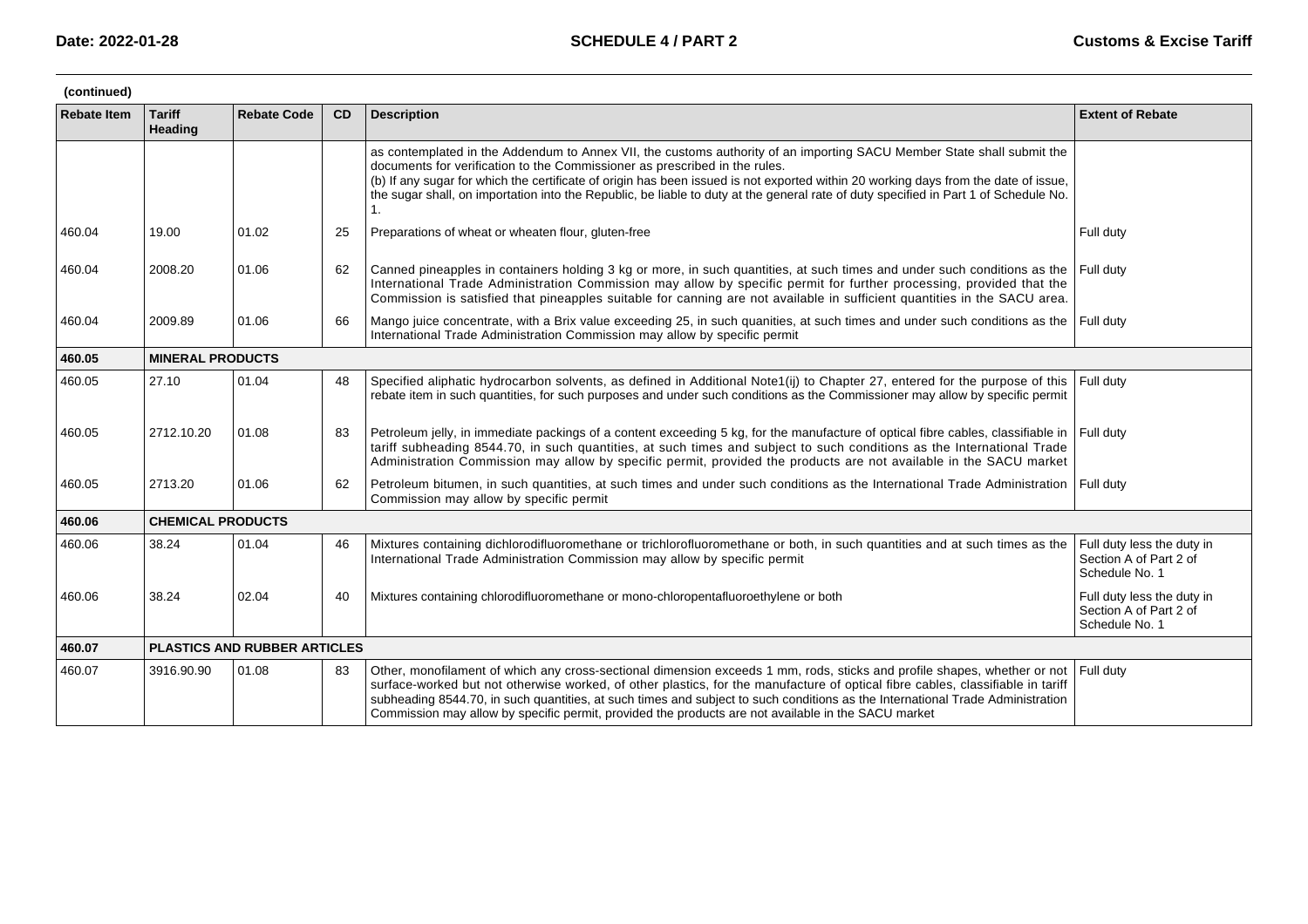| <b>Rebate Item</b> | <b>Tariff</b><br>Heading             | <b>Rebate Code</b>                    | CD | <b>Description</b>                                                                                                                                                                                                                                                                                                                                                                                                                                                                                                                                                                                                                               | <b>Extent of Rebate</b>    |  |  |  |
|--------------------|--------------------------------------|---------------------------------------|----|--------------------------------------------------------------------------------------------------------------------------------------------------------------------------------------------------------------------------------------------------------------------------------------------------------------------------------------------------------------------------------------------------------------------------------------------------------------------------------------------------------------------------------------------------------------------------------------------------------------------------------------------------|----------------------------|--|--|--|
| 460.07             | 39.17                                | 02.04                                 | 40 | Tubes, pipes and hoses, of plastics, which at a temperature of 120°C have a shrinkage coefficient of 15 per cent or more, or<br>prestretched, specially designed for the protection, insulation and strain relief of wire, cable, cable joints and the like from<br>abrasion, corrosion and moisture                                                                                                                                                                                                                                                                                                                                             | Full duty                  |  |  |  |
| 460.07             | 3920.49                              | 01.06                                 | 64 | Plates, sheets, film, foil and strip of polymers of vinyl chloride (PVC), non-cellular and not re-inforced, laminated, supported or<br>similarly combined with other materials and having a plasticizer content not exceeding 6%, originating in or imported from<br>China, in such quantities, at such times and subject to such conditions as the International Trade Administration Commission<br>may allow by specific permit, after the Commission is satisfied that such goods will be used exclusively for the manufacture of<br>cards incorporating a magnetic stripe, cards incorporating semiconductor devices and SIMM or DIMM cards  | The full anti-dumping duty |  |  |  |
| 460.07             | 3920.49                              | 02.06                                 | 64 | Plates, sheets, film, foil and strip of polymers of vinyl chloride (PVC), non-cellular and not re-inforced, laminated, supported or<br>similarly combined with other materials and having a plasticizer content not exceeding 6%, originating in or imported from<br>Taiwan, in such quantities, at such times and subject to such conditions as the International Trade Administration Commission<br>may allow by specific permit, after the Commission is satisfied that such goods will be used exclusively for the manufacture of<br>cards incorporating a magnetic stripe, cards incorporating semiconductor devices and SIMM or DIMM cards | Full anti-dumping duty     |  |  |  |
| 460.07             | 40.02                                | 01.04                                 | 43 | Polybutadiene-styrene rubber, in such quantities and at such times as the International Trade Administration Commission may<br>allow by specific permit                                                                                                                                                                                                                                                                                                                                                                                                                                                                                          | Full duty less 11 c/kg     |  |  |  |
| 460.07             | 4011.10                              | 01.06                                 | 66 | New pneumatic tyres, of rubber, of a kind used on motor cars for organised motor sport, under such conditions as the<br>International Trade Administration Commission, after consultation with Motorsport South Africa, may allow by specific permit                                                                                                                                                                                                                                                                                                                                                                                             | Full duty                  |  |  |  |
| 460.10             | <b>PAPER AND PAPERBOARD ARTICLES</b> |                                       |    |                                                                                                                                                                                                                                                                                                                                                                                                                                                                                                                                                                                                                                                  |                            |  |  |  |
| 460.10             | 48.02                                | 01.04                                 | 44 | Uncoated paper and paperboard, of a kind used for writing, printing or other graphic purposes, and punch card stock and Full duty<br>punch tape paper, in rolls or sheets, of a value for duty purpose not exceeding R265/t                                                                                                                                                                                                                                                                                                                                                                                                                      |                            |  |  |  |
| 460.10             | 48.03                                | 01.04                                 | 40 | Cellulose wadding, for the packing of fresh fruit                                                                                                                                                                                                                                                                                                                                                                                                                                                                                                                                                                                                | Full duty                  |  |  |  |
| 460.10             | 48.10                                | 01.04                                 | 46 | Graphitised paper                                                                                                                                                                                                                                                                                                                                                                                                                                                                                                                                                                                                                                | Full duty                  |  |  |  |
| 460.10             | 48.11                                | 01.04                                 | 42 | Bottle tissue paper, lined                                                                                                                                                                                                                                                                                                                                                                                                                                                                                                                                                                                                                       | Full duty                  |  |  |  |
| 460.10             | 48.11                                | 02.04                                 | 47 | Paper and paperboard, impregnated with oil, unprinted, of a mass less than 35 g/m <sup>2</sup>                                                                                                                                                                                                                                                                                                                                                                                                                                                                                                                                                   | Full duty less 7,5%        |  |  |  |
| 460.11             |                                      | <b>TEXTILES AND TEXTILES ARTICLES</b> |    |                                                                                                                                                                                                                                                                                                                                                                                                                                                                                                                                                                                                                                                  |                            |  |  |  |
| 460.11             | 00.00                                | 01.00                                 | 01 | Used overcoats, car-coats, raincoats, anoraks, ski-jackets, duffle-coats, mantles, three-quarter coats, greatcoats, hooded<br>caps, trench coats, gabardines, padded waistcoats and parkas (excluding any other clothing articles) classifiable in tariff<br>headings 61.01, 61.02, 62.01, 62.02 and 6309.00.13, in such quantities, at such times and subject to such conditions as the<br>International Trade Administration Commission may allow by specific permit<br>Note:                                                                                                                                                                  | Full duty less 30%         |  |  |  |
|                    |                                      |                                       |    | Used overcoats that are admissible under this item must be imported in bales and must be designed to be worn over all other<br>clothing articles as protection against the weather.                                                                                                                                                                                                                                                                                                                                                                                                                                                              |                            |  |  |  |
| 460.11             | 52.01                                | 01.04                                 | 40 | Cotton, not carded or combed, at such times, in such quantities and subject to such conditions as the International Trade   Full duty<br>Administration Commission may allow by specific permit.                                                                                                                                                                                                                                                                                                                                                                                                                                                 |                            |  |  |  |
| 460.13             | <b>GLASS AND GLASSWARE</b>           |                                       |    |                                                                                                                                                                                                                                                                                                                                                                                                                                                                                                                                                                                                                                                  |                            |  |  |  |
| 460.13             | 70.10                                | 01.04                                 | 40 | Glass bottles of a metric capacity, for the packing of mineral water, beer, wine and spirituous beverages, in such quantities and<br>at such times as the International Trade Administration Commission, may allow by specific permit                                                                                                                                                                                                                                                                                                                                                                                                            | Full duty                  |  |  |  |
| 460.14             | <b>IMITATION JEWELLERY</b>           |                                       |    |                                                                                                                                                                                                                                                                                                                                                                                                                                                                                                                                                                                                                                                  |                            |  |  |  |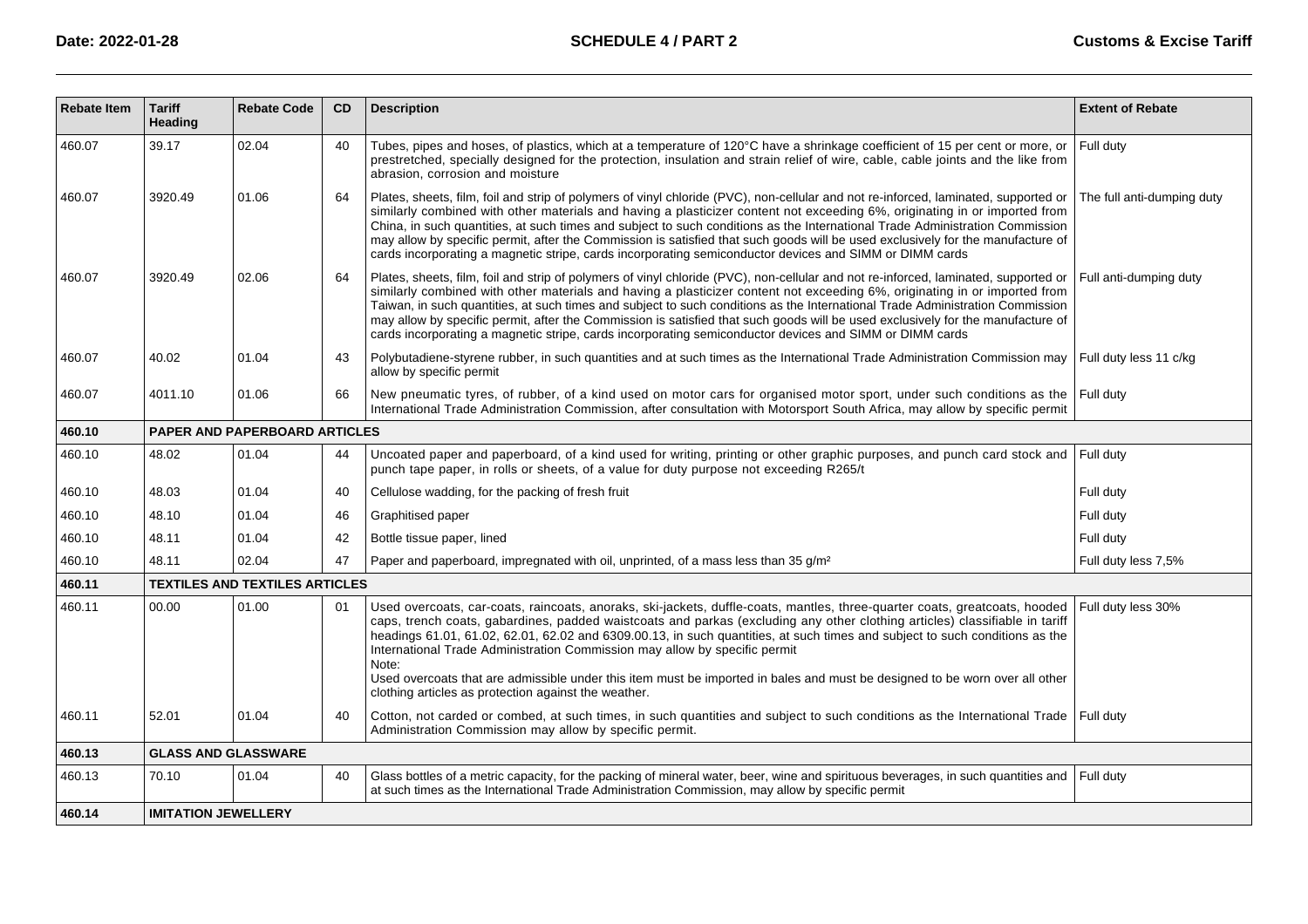| <b>Rebate Item</b> | <b>Tariff</b><br><b>Heading</b> | <b>Rebate Code</b>                      | <b>CD</b> | <b>Description</b>                                                                                                                                                                                                                                                                                                                                                                                                                                                                                                                                                                  | <b>Extent of Rebate</b>                           |
|--------------------|---------------------------------|-----------------------------------------|-----------|-------------------------------------------------------------------------------------------------------------------------------------------------------------------------------------------------------------------------------------------------------------------------------------------------------------------------------------------------------------------------------------------------------------------------------------------------------------------------------------------------------------------------------------------------------------------------------------|---------------------------------------------------|
| 460.14             | 7117.19                         | 01.06                                   | 62        | Bracelets and pendants, of stainless steel, incorporating a plate engraved with medical insignia for engraving with medical<br>particulars of an individual, in such quantities and at such times as the International Trade Administration Commission, may<br>allow by specific permit                                                                                                                                                                                                                                                                                             | Full duty                                         |
| 460.15             |                                 | ARTICLES OF IRON OR STEEL AND ALUMINIUM |           |                                                                                                                                                                                                                                                                                                                                                                                                                                                                                                                                                                                     |                                                   |
| 460.15             | 7208.25                         | 01.06                                   | 64        | Flat-rolled products of iron or non-alloy steel, in coils, not further worked than hot rolled, pickled, of a thickness of 4,75 mm or<br>more and a width exceeding 1 925 mm, in such quantities, at such times and subject to such conditions as the International<br>Trade Administration Commission may allow by specific permit, provided the products are not available in the SACU market                                                                                                                                                                                      | Full duty in Schedule No. 1<br>and Schedule No. 2 |
| 460.15             | 7208.25                         | 02.06                                   | 69        | Flat-rolled products of iron or non-alloy steel, of a width of 600 mm or more, not clad, plated or coated, other, in coils, not<br>further worked than hot-rolled, pickled, of a thickness of 4,75 mm or more, for use in the automotive industry, in such<br>quantities, at such times and subject to such conditions as the International Trade Administration Commission may allow by<br>specific permit, provided the products are not available in the SACU market                                                                                                             | Full duty in Schedule No. 1<br>and Schedule No. 2 |
| 460.15             | 7208.26                         | 01.06                                   | 62        | Flat-rolled products of iron or non-alloy steel, in coils, not further worked than hot rolled, pickled, of a thickness of 3 mm or<br>more, but less than 4,75 mm and a width exceeding 1 925 mm, in such quantities, at such times and subject to such conditions<br>as the International Trade Administration Commission may allow by specific permit, provided the products are not available in<br>the SACU market                                                                                                                                                               | Full duty in Schedule No. 1<br>and Schedule No. 2 |
| 460.15             | 7208.36                         | 01.06                                   | 66        | Other flat-rolled products of iron or non-alloy steel, of a width of 600 mm or more, in coils, not further worked than hot-rolled, of<br>a thickness of 10 mm or more but not exceeding 12 mm, with a yield strength of 355 MPa or more but not exceeding 500 MPa<br>and having an impact strength of 14 Joules or more but not exceeding 300 Joules at -20°C, at such times, in such quantities<br>and subject to such conditions as the International Trade Administration Commission may allow by specific permit, provided<br>the products are not available in the SACU market | Full duty in Schedule No. 1<br>and Schedule No. 2 |
| 460.15             | 7208.37                         | 01.06                                   | 68        | Other flat-rolled products of iron or non-alloy steel, of a width of 600 mm or more, in coils, not further worked than hot-rolled, of<br>a thickness of 5 mm or more but not exceeding 10 mm, with a yield strength of 355 MPa or more but not exceeding 500 MPa<br>and having an impact strength of 14 Joules or more but not exceeding 300 Joules at -20°C, at such times, in such quantities<br>and subject to such conditions as the International Trade Administration Commission may allow by specific permit, provided<br>the products are not available in the SACU market  | Full duty in Schedule No. 1<br>and Schedule No. 2 |
| 460.15             | 7208.39                         | 01.06                                   | 64        | Flat-rolled products of iron or non-alloy steel, of a width of 600 mm or more, not clad, plated or coated, in coils, not further<br>worked than hot-rolled, of a thickness of less than 3 mm, for use in the automotive industry, in such quantities, at such times<br>and subject to such conditions as the International Trade Administration Commission may allow by specific permit, provided<br>the products are not available in the SACU market                                                                                                                              | Full duty in Schedule No. 1<br>and Schedule No. 2 |
| 460.15             | 7208.5                          | 01.05                                   | 57        | Flat-rolled products of iron or non-alloy steel, of a width exceeding 600 mm or more but not exceeding 1 800 mm, not in coils,<br>not further worked than hot-rolled and of a thickness of 3 mm or more but not exceeding 8 mm, (excluding those with a Brinell<br>harness of 425 HBW or more) with a yield strength of 700 MPa or more, in such quantities, at such times and subject to such<br>conditions as the International Trade Administration Commission may allow by specific permit, provided the products are not<br>available in the SACU market                       | Full safequard duty                               |
| 460.15             | 7208.5                          | 02.05                                   | 54        | Flat-rolled products of iron or non-alloy steel, of a width exceeding 600 mm or more but not exceeding 1 800 mm, not in coils,<br>not further worked than hot-rolled and of a thickness of less than 3 mm or more than 8 mm, (excluding those with a Brinell<br>harness of 425 HBW or more) with a yield strength of 700 MPa or more, in such quantities, at such times and subject to such<br>conditions as the International Trade Administration Commission may allow by specific permit, provided the products are not<br>available in the SACU market                          | Full safequard duty                               |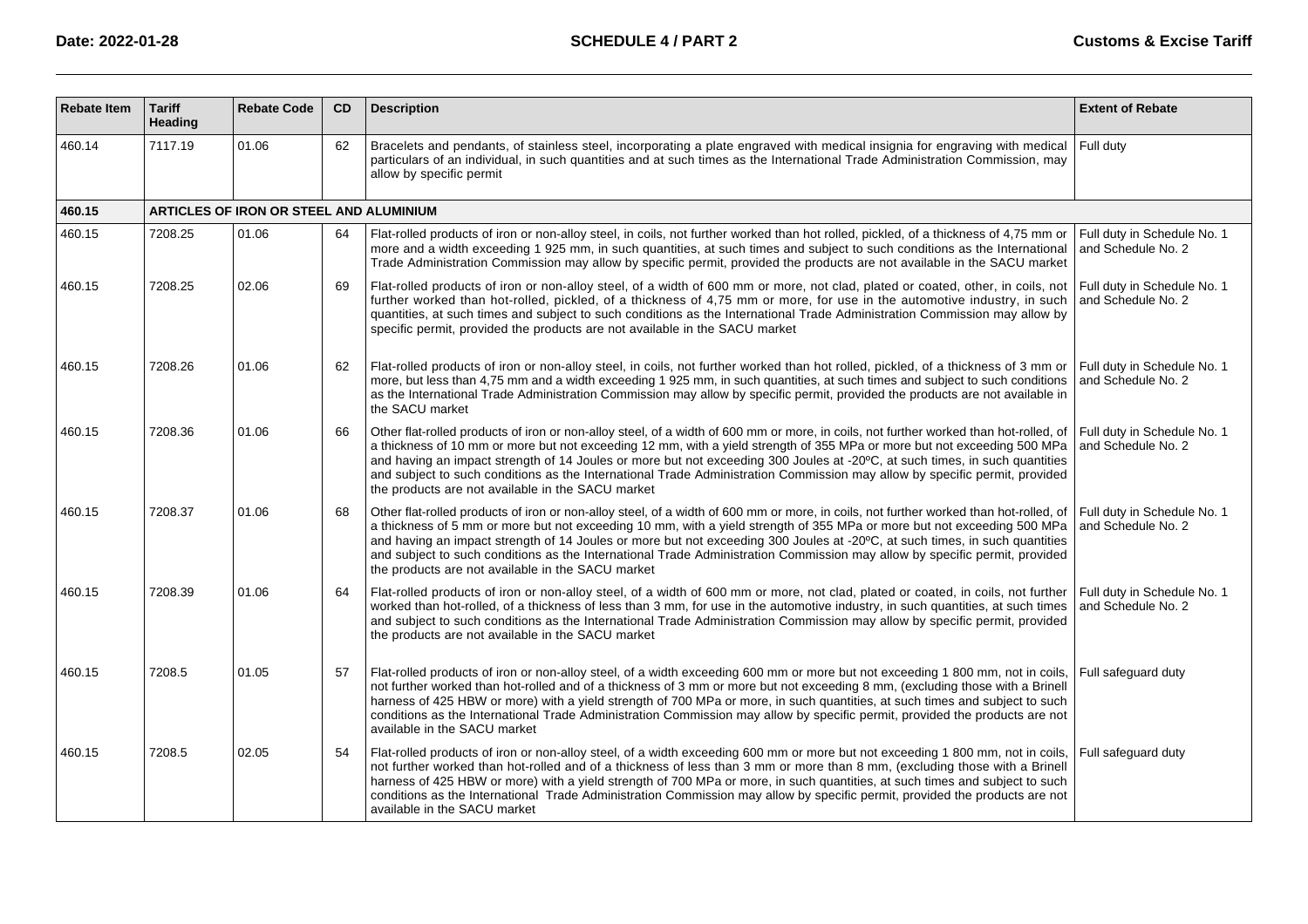| <b>Rebate Item</b> | <b>Tariff</b><br><b>Heading</b> | <b>Rebate Code</b> | <b>CD</b> | <b>Description</b>                                                                                                                                                                                                                                                                                                                                                                                                                                                                                                                                                                                               | <b>Extent of Rebate</b>                           |
|--------------------|---------------------------------|--------------------|-----------|------------------------------------------------------------------------------------------------------------------------------------------------------------------------------------------------------------------------------------------------------------------------------------------------------------------------------------------------------------------------------------------------------------------------------------------------------------------------------------------------------------------------------------------------------------------------------------------------------------------|---------------------------------------------------|
| 460.15             | 7208.5                          | 03.05              | 59        | Flat-rolled products of iron or no-alloy steel, of a width exceeding 600 mm but not exceeding 1 800 mm, not in coils, not<br>further worked than hot-rolled and of a thickness of 2 mm or more but not exceeding 10 mm with a Brinell harness of 425 HBW<br>or more, in such quantities, at such times and subject to such conditions as the International Trade Administration Commission<br>may allow by specific permit, provided the products are not available in the SACU market                                                                                                                           | Full safequard duty                               |
| 460.15             | 7208.5                          | 04.05              | 53        | Flat-rolled products of iron or non-alloy steel, of a width of 600 mm or more, not in coils, not further worked than hot-rolled, of a<br>thickness of 2 mm or more but not exceeding 160 mm, with a yield strength of 550 MPa or more but not exceeding 960 MPa<br>and having an impact strength of 27 Joules or more but not exceeding 69 Joules at -20°C or less but not less than -60°C, at<br>such times, in such quantities and subject to such conditions as the International Trade Administration Commission may allow<br>by specific permit, provided the products are not available in the SACU market | Full duty in Schedule No. 1<br>and Schedule No. 2 |
| 460.15             | 7208.5                          | 05.05              | 58        | Flat-rolled products of iron or non-alloy steel, of a width of 600 mm or more, not in coils, not further worked than hot-rolled, of a<br>thickness of 2 mm or more but not exceeding 160 mm, with a Brinell hardness of 400 HBW or more but not exceeding 700<br>HBW and having an impact strength of 15 Joules or more but not exceeding 95 Joules at -40°C, at such times, in such<br>quantities and subject to such conditions as the International Trade Administration Commission may allow by specific permit,<br>provided the products are not available in the SACU market                               | Full duty in Schedule No. 1<br>and Schedule No. 2 |
| 460.15             | 7208.5                          | 06.05              | 52        | Flat-rolled products of iron or non-alloy steel, of a width of 600 mm or more, not in coils, not further worked than hot-rolled, of a<br>thickness of 40 mm or more but not exceeding 160 mm, with a Brinell hardness of 350 HBW and having an impact strength of<br>95 Joules at -40°C, at such times, in such quantities and subject to such conditions as the International Trade Administration<br>Commission may allow by specific permit, provided the products are not available in the SACU market                                                                                                       | Full duty in Schedule No. 1<br>and Schedule No. 2 |
| 460.15             | 7208.5                          | 07.05              | 57        | Flat-rolled products of iron or non-alloy steel, of a width of 600 mm or more, not in coils, not further worked than hot-rolled, of a<br>thickness of 5 mm or more but not exceeding 50 mm, with a Brinell hardness of 350 HBW and having an impact strength of 60<br>Joules at -40°C, at such times, in such quantities and subject to such conditions as the International Trade Administration<br>Commission may allow by specific permit, provided the products are not available in the SACU market                                                                                                         | Full duty in Schedule No. 1<br>and Schedule No. 2 |
| 460.15             | 7208.5                          | 08.05              | 51        | Flat-rolled products of iron or non-alloy steel, of a width of 600 mm or more, not in coils, not further worked than hot-rolled, of a<br>thickness of 6 mm or more but not exceeding 200 mm, with a yield strength of 600 MPa or more but not exceeding 1 200 MPa<br>and having an impact strength of 27 Joules or more at -40° C or less but not less than -60 °C, in such quantities, at such times<br>and subject to such conditions as the International Trade Administration Commission may allow by specific permit, provided<br>the products are not available in the SACU market                         | Full duty in Schedule No. 1<br>and Schedule No. 2 |
| 460.15             | 7208.5                          | 09.05              | 56        | Flat-rolled products of iron or non-alloy steel, of a width of 600 mm or more, not in coils, not further worked than hot-rolled, of a<br>thickness of 7 mm or more but not exceeding 30 mm, with a yield strength of 460 MPa and having an impact strength of 27<br>Joules or more at -40 °C, in such quantities, at such times and subject to such conditions as the International Trade<br>Administration Commission may allow by specific permit, provided the products are not available in the SACU market                                                                                                  | Full duty in Schedule No. 1<br>and Schedule No. 2 |
| 460.15             | 7208.5                          | 10.05              | 59        | Flat-rolled products of iron or non-alloy steel, of a width of 600 mm or more, not in coils, not further worked than hot-rolled, of a<br>thickness of 6 mm or more but not exceeding 200 mm, with a tensile strength of 485 MPa and having an impact strength of 27<br>Joules or more at -20° C or less but not less than -40° C, in such quantities, at such times and subject to such conditions as the<br>International Trade Administration Commission may allow by specific permit, provided the products are not available in the<br>SACU market                                                           | Full duty in Schedule No. 1<br>and Schedule No. 2 |
| 460.15             | 7208.5                          | 11.05              | 53        | Flat-rolled products of iron or non-alloy steel, of a width of 600 mm or more, not in coils, not further worked than hot-rolled, of a<br>thickness of 6 mm or more but not exceeding 150 mm, with a Brinell hardness of 310 HBW or more but not exceeding 450<br>HBW and having an impact strength of 30 Joules at -40 °C in such quantities, at such times and subject to such conditions as<br>the International Trade Administration Commission may allow by specific permit, provided the products are not available in the<br>SACU market                                                                   | Full duty in Schedule No. 1<br>and Schedule No. 2 |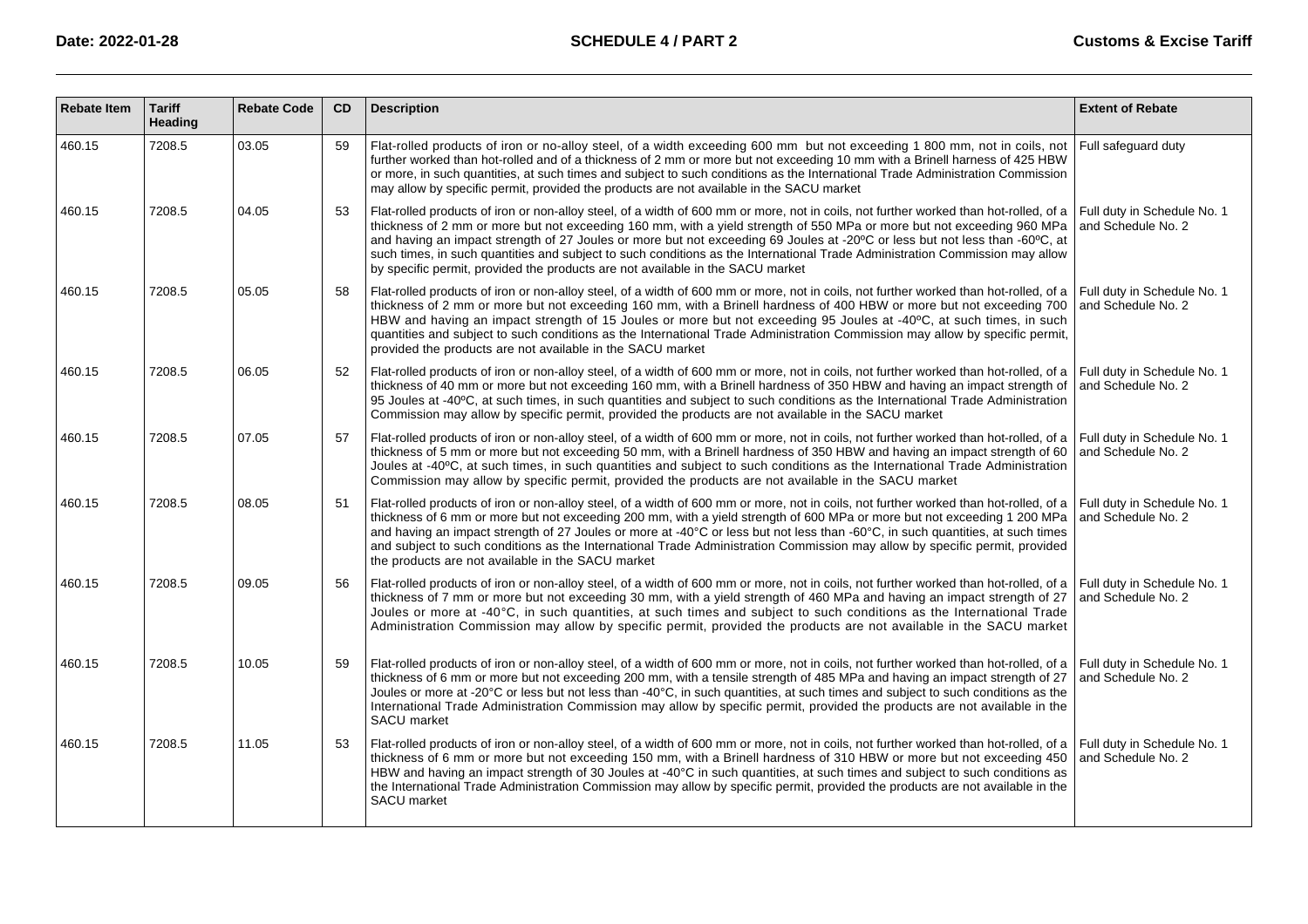| <b>Rebate Item</b> | <b>Tariff</b><br>Heading | <b>Rebate Code</b> | CD | <b>Description</b>                                                                                                                                                                                                                                                                                                                                                                                                                                                                                                                                                                                                                                                                                                | <b>Extent of Rebate</b>                           |
|--------------------|--------------------------|--------------------|----|-------------------------------------------------------------------------------------------------------------------------------------------------------------------------------------------------------------------------------------------------------------------------------------------------------------------------------------------------------------------------------------------------------------------------------------------------------------------------------------------------------------------------------------------------------------------------------------------------------------------------------------------------------------------------------------------------------------------|---------------------------------------------------|
| 460.15             | 7208.5                   | 12.05              | 58 | Flat-rolled products of iron or non-alloy steel, of a width of 600 mm or more, not in coils, not further worked than hot-rolled, of a<br>thickness of 6 mm or more but not exceeding 200 mm, with a Brinell hardness of 420 HBW or more but not exceeding 620<br>HBW and having an impact strength of 25 Joules or more at -40 °C, in such quantities, at such times and subject to such<br>conditions as the International Trade Administration Commission may allow by specific permit, provided the products are not<br>available in the SACU market                                                                                                                                                           | Full duty in Schedule No. 1<br>and Schedule No. 2 |
| 460.15             | 7208.5                   | 13.05              | 52 | Flat-rolled products of iron or non-alloy steel, of a width of 600 mm or more, not in coils, not further worked than hot-rolled, of a Full duty in Schedule No. 1<br>thickness of 2 mm or more but not exceeding 160 mm, with a yield strength of 460 MPa or more but not exceeding 960 MPa<br>and having an impact strength of 27 Joules or more but not exceeding 300 Joules at -20°C or less but not less than -60°C, at<br>such times, in such quantities and subject to such conditions as the International Trade Administration Commission may allow<br>by specific permit, provided the products are not available in the SACU market                                                                     | and Schedule No. 2                                |
| 460.15             | 7208.5                   | 14.05              | 57 | Flat-rolled products of iron or non-alloy steel, of a width of 600 mm or more, not in coils, not further worked than hot-rolled, of a Full duty in Schedule No. 1<br>thickness of 2 mm or more but not exceeding 300 mm, with a yield strength of 200 MPa or more but not exceeding 500 MPa<br>and having an impact strength of 27 Joules or more but not exceeding 350 Joules at -20°C, at such times, in such quantities<br>and subject to such conditions as the International Trade Administration Commission may allow by specific permit, provided<br>the products are not available in the SACU market                                                                                                     | and Schedule No. 2                                |
| 460.15             | 7208.5                   | 15.05              | 51 | Flat-rolled products of iron or non-alloy steel, of a width of 600 mm or more, not in coils, not further worked than hot-rolled, of a<br>thickness not exceeding 160 mm, with a yield strength of 295 MPa or more but not exceeding 500 MPa and having an impact<br>strength of 27 Joules or more but not exceeding 260 Joules at -20°C, at such times, in such quantities and subject to such<br>conditions as the International Trade Administration Commission may allow by specific permit, provided the products are not<br>available in the SACU market                                                                                                                                                     | Full duty in Schedule No. 1<br>and Schedule No. 2 |
| 460.15             | 7208.5                   | 16.05              | 56 | Flat-rolled products of iron or non-alloy steel, of a width of 600 mm or more, not in coils, not further worked than hot-rolled, of a Full duty in Schedule No. 1<br>thickness of 2 mm or more but not exceeding 160 mm, with a Brinell hardness of 380 HBW or more but not exceeding 460<br>HBW and having an impact strength of 15 Joules or more but not exceeding 200 Joules at -40°C, at such times, in such<br>guantities and subject to such conditions as the International Trade Administration Commission may allow by specific permit,<br>provided the products are not available in the SACU market                                                                                                   | and Schedule No. 2                                |
| 460.15             | 7208.5                   | 17.05              | 50 | Flat-rolled products of iron or non-alloy steel, of a width of 600 mm or more, not in coils, not further worked than hot-rolled, of a Full duty in Schedule No. 1<br>thickness of 2 mm or more but not exceeding 160 mm, with a Brinell hardness of 469 HBW or more but not exceeding 540<br>HBW and having an impact strength of 15 Joules or more but not exceeding 200 Joules at -40°C, at such times, in such<br>quantities and subject to such conditions as the International Trade Administration Commission may allow by specific permit,<br>provided the products are not available in the SACU market                                                                                                   | and Schedule No. 2                                |
| 460.15             | 7208.51                  | 01.06              | 63 | Flat-rolled products of iron or non-alloy steel, of a width of 600 mm or more, not in coils, not further worked than hot-rolled, of a Full duty in Schedule No. 1<br>thickness of 10 mm or more but not exceeding 100 mm, with a yield strength of 315 MPa or more but not exceeding 460 MPa<br>and a tensile strength of 490 MPa or more but not exceeding 650 MPa, having an impact strength of 27 Joules or more but not<br>exceeding 40 Joules at +20°C or less but not less than -20°C, in such quantities, at such times and subject to such conditions<br>as the International Trade Administration Commission may allow by specific permit, provided the products are not available in<br>the SACU market | and Schedule No. 2                                |
| 460.15             | 7208.51                  | 02.06              | 68 | Flat-rolled products of iron or non-alloy steel, of a width of 600 mm or more, not in coils, not further worked than hot-rolled, of a<br>thickness exceeding 100 mm, in such quantities and such times and subject to such conditions as the International Trade<br>Administration Commission may allow by specific permit, provided the products are not available in the SACU market                                                                                                                                                                                                                                                                                                                            | Full duty in Schedule No. 1<br>and Schedule No. 2 |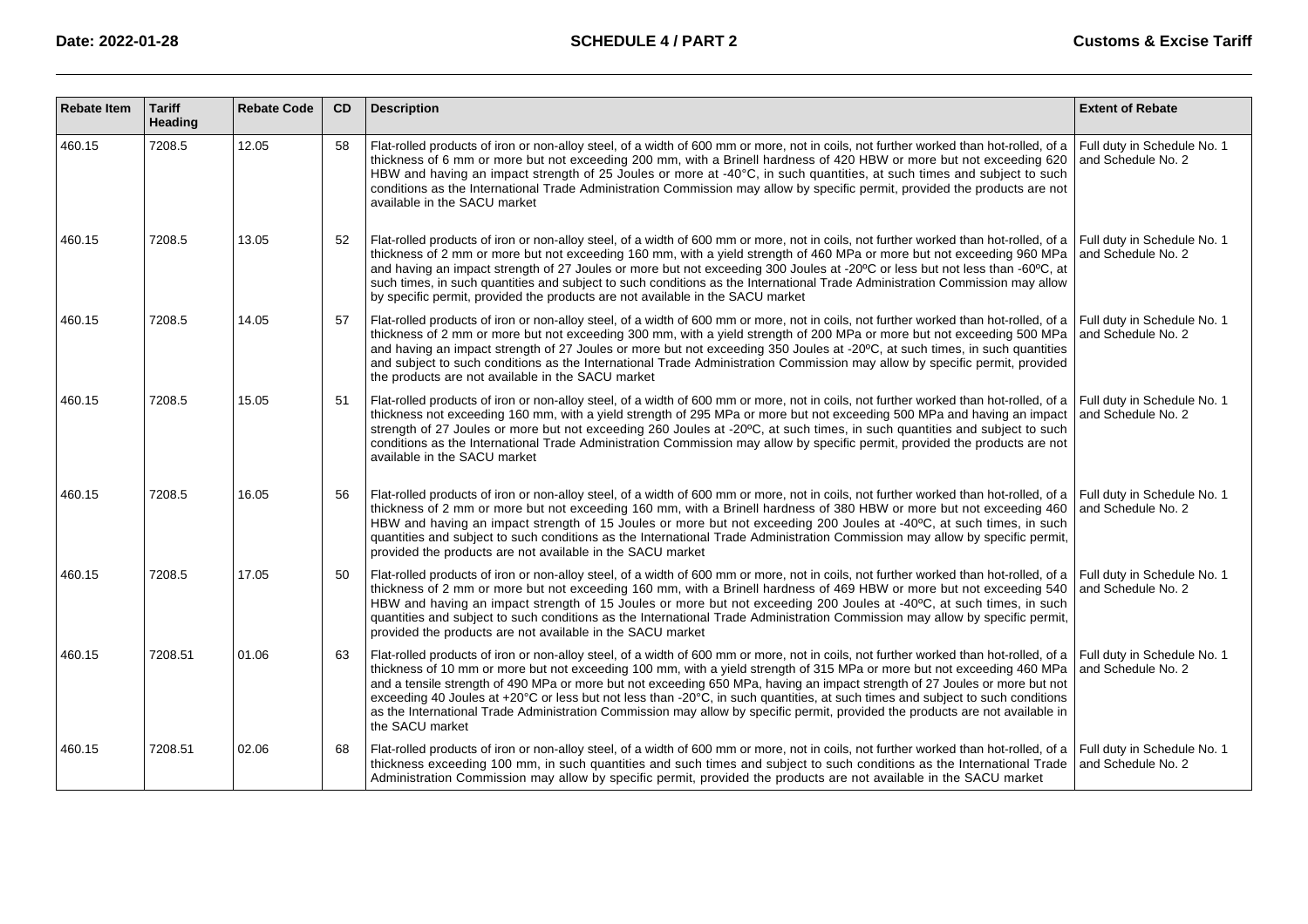| <b>Rebate Item</b> | <b>Tariff</b><br>Heading | <b>Rebate Code</b> | <b>CD</b> | <b>Description</b>                                                                                                                                                                                                                                                                                                                                                                                                                                                                            | <b>Extent of Rebate</b>                           |
|--------------------|--------------------------|--------------------|-----------|-----------------------------------------------------------------------------------------------------------------------------------------------------------------------------------------------------------------------------------------------------------------------------------------------------------------------------------------------------------------------------------------------------------------------------------------------------------------------------------------------|---------------------------------------------------|
| 460.15             | 7208.51                  | 03.06              | 62        | Flat-rolled products of iron or non-alloy steel, of a width of 600 mm or more, not in coils, not further worked than hot-rolled, of a<br>thickness exceeding 60 mm but not exceeding 100 mm, in such quantities and such times and subject to such conditions as<br>the International Trade Administration Commission may allow by specific permit, provided the products are not available in the<br><b>SACU</b> market                                                                      | Full duty in Schedule No. 1<br>and Schedule No. 2 |
| 460.15             | 7209.16                  | 01.06              | 61        | Flat-rolled products of iron or non-alloy steel, of a width of 600 mm or more, not clad, plated or coated, in coils, not further<br>worked than cold-rolled (cold-reduced), of a thickness exceeding 1 mm but less than 3 mm, for use in the automotive industry,<br>in such quantities, at such times and subject to such conditions as the International Trade Administration Commission may<br>allow by specific permit, provided the products are not available in the SACU market        | Full duty                                         |
| 460.15             | 7209.17                  | 01.06              | 66        | Flat-rolled products of iron or non-alloy steel, of a width of 600 mm or more, not clad, plated or coated, in coils, not further<br>worked than cold-rolled (cold-reduced), of a thickness of 0,5 mm or more but not exceeding 1 mm, for use in the automotive<br>industry, in such quantities, at such times and subject to such conditions as the International Trade Administration Commission<br>may allow by specific permit, provided the products are not available in the SACU market | Full duty                                         |
| 460.15             | 7210.11                  | 01.06              | 68        | Flat-rolled products of iron or non-alloy steel, of a width of 600 mm or more, plated or coated with tin, of a thickness of 0, 5 mm<br>or more, in such quantities, at such times and subject to such conditions as the International Trade Administration Commission<br>may allow by specific permit, provided the products are not available in the SACU market                                                                                                                             | Full duty                                         |
| 460.15             | 7210.12.10               | 01.08              | 89        | Flat-rolled products of iron or non-alloy steel, of a width of 600 mm or more, plated or coated with tin, other, of a thickness less<br>than 0, 3 mm, in such quantities, at such times and subject to such conditions as the International Trade Administration<br>Commission may allow by specific permit, provided the products are not available in the SACU market                                                                                                                       | Full duty                                         |
| 460.15             | 7210.12.90               | 02.08              | 88        | Other flat-rolled products of iron or non-alloy steel, of a width of 600 mm or more, plated or coated with tin, other, in such<br>quantities, at such times and subject to such conditions as the International Trade Administration Commission may allow by<br>specific permit, provided the products are not available in the SACU market                                                                                                                                                   | Full duty                                         |
| 460.15             | 7210.49                  | 01.06              | 65        | Flat rolled products of iron or non-alloy steel, of a width of 600 mm or more, otherwise plated or coated with zinc, other, for use<br>in the automotive industry, in such quantities, at such times and subject to such conditions as the International Trade<br>Administration Commission may allow by specific permit, provided the products are not available in the SACU market                                                                                                          | Full duty                                         |
| 460.15             | 7210.61                  | 01.06              | 64        | Flat rolled products of iron or non-alloy steel, of a width of 600 mm or more, plated or coated with aluminium-zinc alloys, in<br>such quantities, at such times and subject to such conditions as the International Trade Administration Commission may allow<br>by specific permit, provided the products are not available in the SACU market                                                                                                                                              | Full duty                                         |
| 460.15             | 7210.70                  | 01.06              | 63        | Flat rolled products of iron or non-alloy steel, of a width of 600 mm or more, painted, varnished or coated with plastics, in such<br>quantities, at such times and subject to such conditions as the International Trade Administration Commission may allow by<br>specific permit, provided the products are not available in the SACU market                                                                                                                                               | Full duty                                         |
| 460.15             | 7212.10                  | 01.06              | 62        | Flat-rolled products of iron or non-alloy steel, of a width of less than 600 mm, plated or coated with tin, in such quantities, at<br>such times and subject to such conditions as the International Trade Administration Commission may allow by specific permit,<br>provided the products are not available the SACU market                                                                                                                                                                 | Full duty                                         |
| 460.15             | 7216.32                  | 01.06              | 69        | I sections of iron or non-alloy steel not further worked than hot-rolled, hot-drawn or extruded, of a height of 530 mm or more, in<br>such quantities, at such times and subject to such conditions as the International Trade Administration Commission may allow<br>by specific permit, provided the products are not available in the SACU market                                                                                                                                          | Full duty                                         |
| 460.15             | 7216.33                  | 01.06              | 67        | H sections of iron or non-alloy steel not further worked than hot-rolled, hot-drawn or extruded, of a height and width of 300<br>mm x 300 mm or more, in such quantities, at such times and subject to such conditions as the International Trade<br>Administration Commission may allow by specific permit, provided the products are not available in the SACU market                                                                                                                       | Full duty                                         |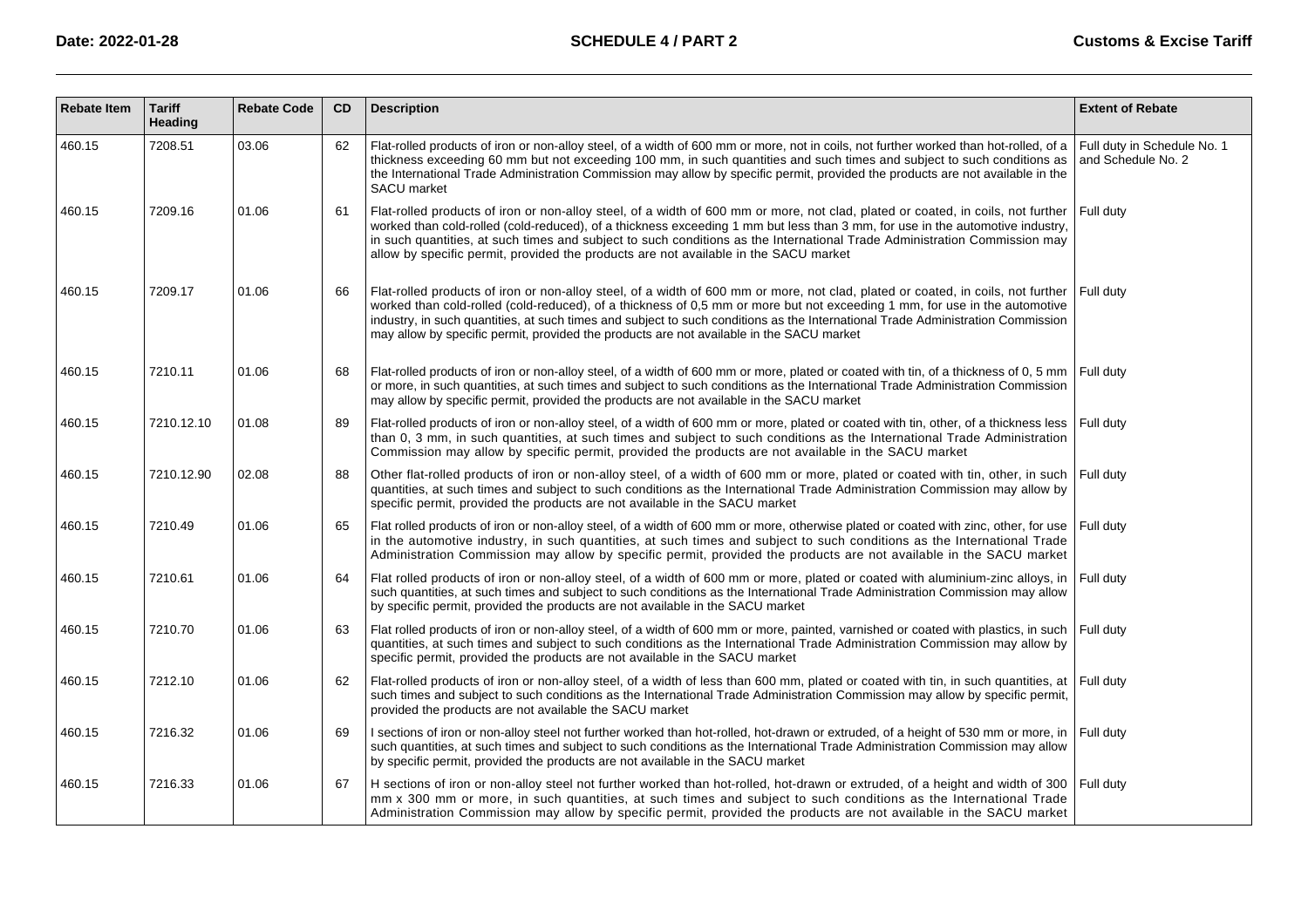| <b>Rebate Item</b> | <b>Tariff</b><br>Heading | <b>Rebate Code</b> | <b>CD</b> | <b>Description</b>                                                                                                                                                                                                                                                                                                                                                                                                                                                                                                                                                                                         | <b>Extent of Rebate</b>                           |
|--------------------|--------------------------|--------------------|-----------|------------------------------------------------------------------------------------------------------------------------------------------------------------------------------------------------------------------------------------------------------------------------------------------------------------------------------------------------------------------------------------------------------------------------------------------------------------------------------------------------------------------------------------------------------------------------------------------------------------|---------------------------------------------------|
| 460.15             | 72.17                    | 01.04              | 46        | Wire of non-alloy steel, clad with aluminium, for use in the further processing of optical fibre cable, classifiable in tariff<br>subheading 8544.70, by reinforcing the optical fibre cable with one or more layer of stranded wire, in such quantities, at such<br>times and subject to such conditions as the International Trade Administration Commission may allow by specific permit,<br>provided the products are not available in the SACU market                                                                                                                                                 | Full duty                                         |
| 460.15             | 7225.30                  | 01.06              | 60        | Flat-rolled products of other alloy steel, of a width of 600 mm or more, other, not further worked than hot-rolled, in coils, for use<br>in the automotive industry, in such quantities, at such times and subject to such conditions as the International Trade<br>Administration Commission may allow by specific permit, provided the products are not available in the SACU market                                                                                                                                                                                                                     | Full duty in Schedule No. 1<br>and Schedule No. 2 |
| 460.15             | 7225.40                  | 01.06              | 68        | Flat-rolled products of other alloy steel, of a width exceeding 600 mm but not exceeding 1 800 mm, not in coils, not further<br>worked than hot-rolled and of a thickness of 3 mm or more but not exceeding 8 mm, (excluding those with a Brinell harness of<br>425 HBW or more) with a yield strength of 700 MPa or more, in such quantities, at such times and subject to such conditions<br>as the International Trade Administration Commission may allow by specific permit, provided the products are not available in<br>the SACU market                                                            | Full safeguard duty                               |
| 460.15             | 7225.40                  | 02.06              | 62        | Flat-rolled products of other alloy steel, of a width exceeding 600 mm but not exceeding 1 800 mm, not in coils, not further<br>worked than hot-rolled and of a thickness of less than 3 mm or more than 8 mm, (excluding those with a Brinell harness of 425<br>HBW or more) with a yield strength of 700 MPa or more, in such quantities, at such times and subject to such conditions as the<br>International Trade Administration Commission may allow by specific permit, provided the products are not available in the<br><b>SACU</b> market                                                        | Full safequard duty                               |
| 460.15             | 7225.40                  | 03.06              | 67        | Flat rolled products of other alloy steel, of a width exceeding 600 mm but not exceeding 1 800 mm, not in coils, not further<br>worked than hot-rolled and of a thickness of 2 mm or more but not exceeding 10 mm with a Brinell harness of 425 HBW or<br>more, in such quantities, at such times and subject to such conditions as the International Trade Administration Commission<br>may allow by specific permit, provided the products are not available in the SACU market                                                                                                                          | Full safequard duty                               |
| 460.15             | 7225.40                  | 04.06              | 61        | Flat-rolled products of other alloy steel, of a width of 600 mm or more, not further worked than hot-rolled, not in coils, of a<br>thickness of 2 mm or more but not exceeding 160 mm, with a yield strength of 550 MPa or more but not exceeding 960 MPa<br>and having an impact strength of 27 Joules or more but not exceeding 69 Joules at -20°C or less but not less than -60°C, at<br>such times, in such quantities and subject to such conditions as the International Trade Administration Commission may allow<br>by specific permit, provided the products are not available in the SACU market | Full duty in Schedule No. 1<br>and Schedule No. 2 |
| 460.15             | 7225.40                  | 05.06              | 66        | Flat-rolled products of other alloy steel, of a width of 600 mm or more, not further worked than hot-rolled, not in coils, of a<br>thickness of 2 mm or more but not exceeding 160 mm, with a Brinell hardness of 400 HBW or more but not exceeding 700<br>HBW and having an impact strength of 15 Joules or more but not exceeding 95 Joules at -40°C, at such times, in such<br>quantities and subject to such conditions as the International Trade Administration Commission may allow by specific permit,<br>provided the products are not available in the SACU market                               | Full duty in Schedule No. 1<br>and Schedule No. 2 |
| 460.15             | 7225.40                  | 06.06              | 60        | Flat-rolled products of other alloy steel, of a width of 600 mm or more, not further worked than hot-rolled, not in coils, of a<br>thickness of 40 mm or more but not exceeding 160 mm, with a Brinell hardness of 350 HBW and having an impact strength of<br>95 Joules at -40°C, at such times, in such quantities and subject to such conditions as the International Trade Administration<br>Commission may allow by specific permit, provided the products are not available in the SACU market                                                                                                       | Full duty in Schedule No. 1<br>and Schedule No. 2 |
| 460.15             | 7225.40                  | 07.06              | 65        | Flat-rolled products of other alloy steel, of a width of 600 mm or more, not further worked than hot-rolled, not in coils, of a<br>thickness of 5 mm or more but not exceeding 50 mm, with a Brinell hardness of 350 HBW and having an impact strength of 60<br>Joules at -40°C, at such times, in such quantities and subject to such conditions as the International Trade Administration<br>Commission may allow by specific permit, provided the products are not available in the SACU market                                                                                                         | Full duty in Schedule No. 1<br>and Schedule No. 2 |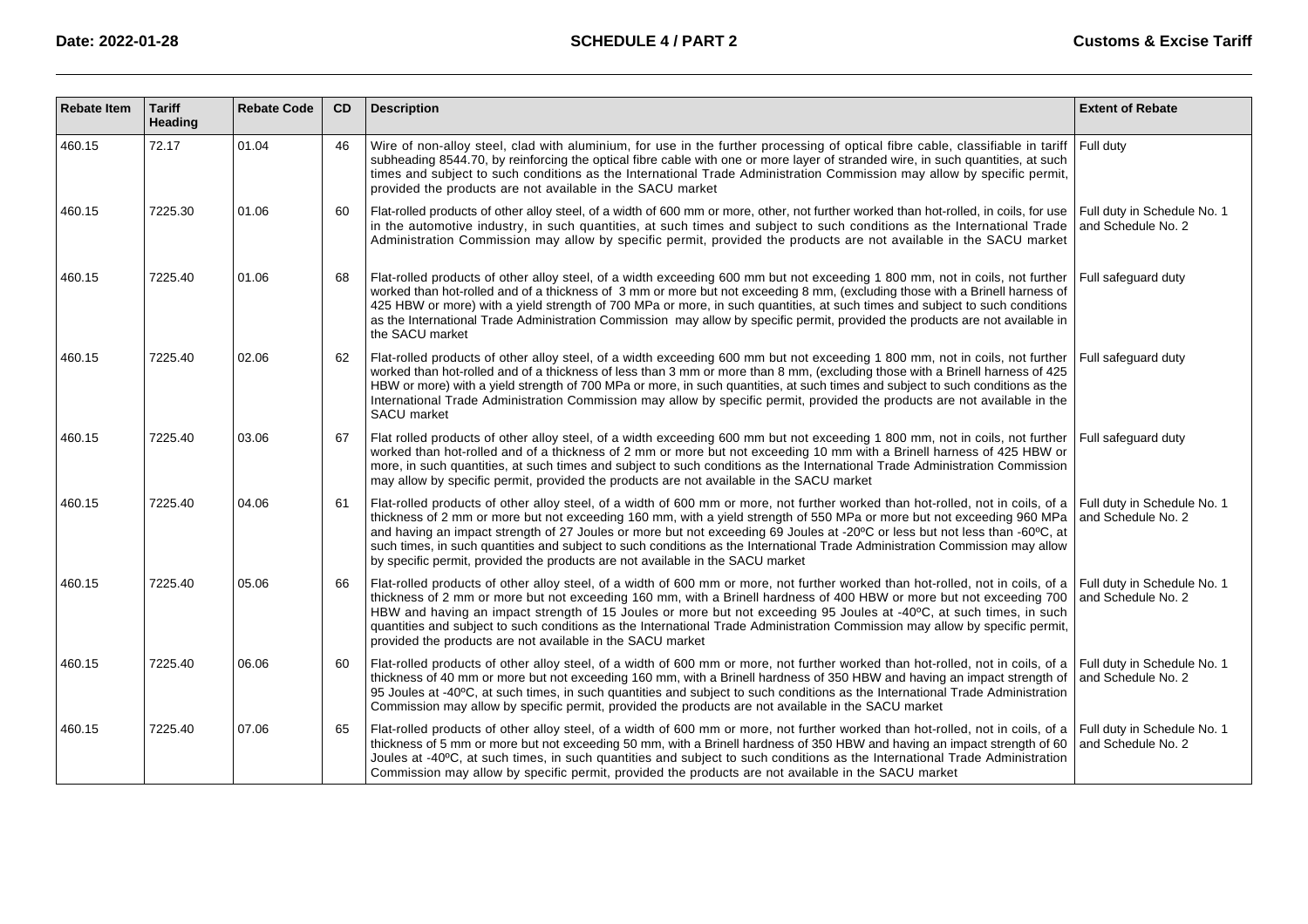| <b>Rebate Item</b> | <b>Tariff</b><br>Heading | <b>Rebate Code</b> | CD | <b>Description</b>                                                                                                                                                                                                                                                                                                                                                                                                                                                                                                                                                                                                                                                                                                                               | <b>Extent of Rebate</b>                           |
|--------------------|--------------------------|--------------------|----|--------------------------------------------------------------------------------------------------------------------------------------------------------------------------------------------------------------------------------------------------------------------------------------------------------------------------------------------------------------------------------------------------------------------------------------------------------------------------------------------------------------------------------------------------------------------------------------------------------------------------------------------------------------------------------------------------------------------------------------------------|---------------------------------------------------|
| 460.15             | 7225.40                  | 08.06              | 63 | Flat-rolled products of other alloy steel, of a width of 600 mm or more, not further worked than hot-rolled, not in coils, of a<br>thickness of 2 mm or more but not exceeding 100 mm, with a nickel content of 1.8 per cent by mass or more but not exceeding<br>3 per cent, a molybdenum content of 0.7 per cent by mass or more but not exceeding 0.8 per cent and a chrome content of 1<br>per cent by mass or more but not exceeding 2 per cent, with a Brinell hardness of 260 HBW or more but not exceeding 640<br>HBW, at such times, in such quantities and subject to such conditions as the International Trade Administration Commission<br>may allow by specific permit, provided the products are not available in the SACU market | Full duty in Schedule No. 1<br>and Schedule No. 2 |
| 460.15             | 7225.40                  | 09.06              | 64 | Flat-rolled products of other alloy, of a width of 600 mm or more, not further worked than hot-rolled, not in coils, with a<br>thickness of 2 mm or more but not exceeding 20 mm, with a copper content of 0.25 per cent by mass or more but not<br>exceeding 0.4 per cent and a chromium content of 1 per cent by mass or more but not exceeding 2 per cent, with a yield<br>strength of 550 MPa or more but not exceeding 960 MPs, at such times, in such quantities and subject to such conditions as<br>the International Trade Administration Commission may allow by specific permit, provided the products are not available in the<br>SACU market                                                                                        | Full duty in Schedule No. 1<br>and Schedule No. 2 |
| 460.15             | 7225.40                  | 10.06              | 67 | Flat-rolled products of other alloy steel, of a width of 600 mm or more, not in coils, not further worked than hot-rolled, of a<br>thickness of 6 mm or more but not exceeding 200 mm, with a yield strength of 670 MPa or more but not exceeding 1 200 MPa<br>and having an impact strength of 27 Joules or more at -40 °C or less but not less than -60° C, in such quantities, at such times<br>and subject to such conditions as the International Trade Administration Commission may allow by specific permit, provided<br>the products are not available in the SACU market                                                                                                                                                               | Full duty in Schedule No. 1<br>and Schedule No. 2 |
| 460.15             | 7225.40                  | 11.06              | 61 | Flat-rolled products of other alloy steel, of a width of 600 mm or more, not in coils, not further worked than hot-rolled, of a<br>thickness of 7 mm or more but not exceeding 30 mm, with a yield strength of 460 MPa and having an impact strength of 7<br>Joules at -40 °C, in such quantities, at such times and subject to such conditions as the International Trade Administration<br>Commission may allow by specific permit, provided the products are not available in the SACU market                                                                                                                                                                                                                                                 | Full duty in Schedule No. 1<br>and Schedule No. 2 |
| 460.15             | 7225.40                  | 12.06              | 66 | Flat-rolled products of other alloy steel, of a width of 600 mm or more, not in coils, not further worked than hot-rolled, of a<br>thickness of 6 mm or more but not exceeding 200 mm, with a yield strength of 460 MPa and having an impact strength of 27<br>Joules or more but not exceeding 45 Joules at -20° C but not less than -40°C, in such quantities, at such times and subject to<br>such conditions as the International Trade Administration Commission may allow by specific permit, provided the products are<br>not available in the SACU market                                                                                                                                                                                | Full duty in Schedule No. 1<br>and Schedule No. 2 |
| 460.15             | 7225.40                  | 13.06              | 60 | Flat-rolled products of other alloy steel, of a width of 600 mm or more, not in coils, not further worked than hot-rolled, of a<br>thickness of 6 mm or more but not exceeding 150 mm, with a Brinell hardness of 310 HBW or more but not exceeding 450<br>HBW and having an impact strength of 30 Joules at -40 °C in such quantities, at such times and subject to such conditions as<br>the International Trade Administration Commission may allow by specific permit, provided the products are not available in the<br>SACU market                                                                                                                                                                                                         | Full duty in Schedule No. 1<br>and Schedule No. 2 |
| 460.15             | 7225.40                  | 14.06              | 65 | Flat-rolled products of other alloy steel, of a width of 600 mm or more, not in coils, not further worked than hot-rolled, of a<br>thickness of 6 mm or more but not exceeding 200 mm, with a Brinell hardness of 420 HBW or more but not exceeding 620<br>HBW and having an impact strength of 25 Joules or more at -40° C, in such quantities, at such times and subject to such<br>conditions as the International Trade Administration Commission may allow by specific permit, provided the products are not<br>available in the SACU market                                                                                                                                                                                                | Full duty in Schedule No. 1<br>and Schedule No. 2 |
| 460.15             | 7225.40                  | 15.06              | 64 | Flat-rolled products of other alloy steel, of a width of 600 mm or more, not in coils, not further worked than hot-rolled, of a<br>thickness of 2 mm or more but not exceeding 160 mm, with a yield strength of 460 MPa or more but not exceeding 960 MPa<br>and having an impact strength of 27 Joules or more but not exceeding 300 Joules at -20°C or less but not less than -60°C, at<br>such times, in such quantities and subject to such conditions as the International Trade Administration Commission may allow<br>by specific permit, provided the products are not available in the SACU market                                                                                                                                      | Full duty in Schedule No. 1<br>and Schedule No. 2 |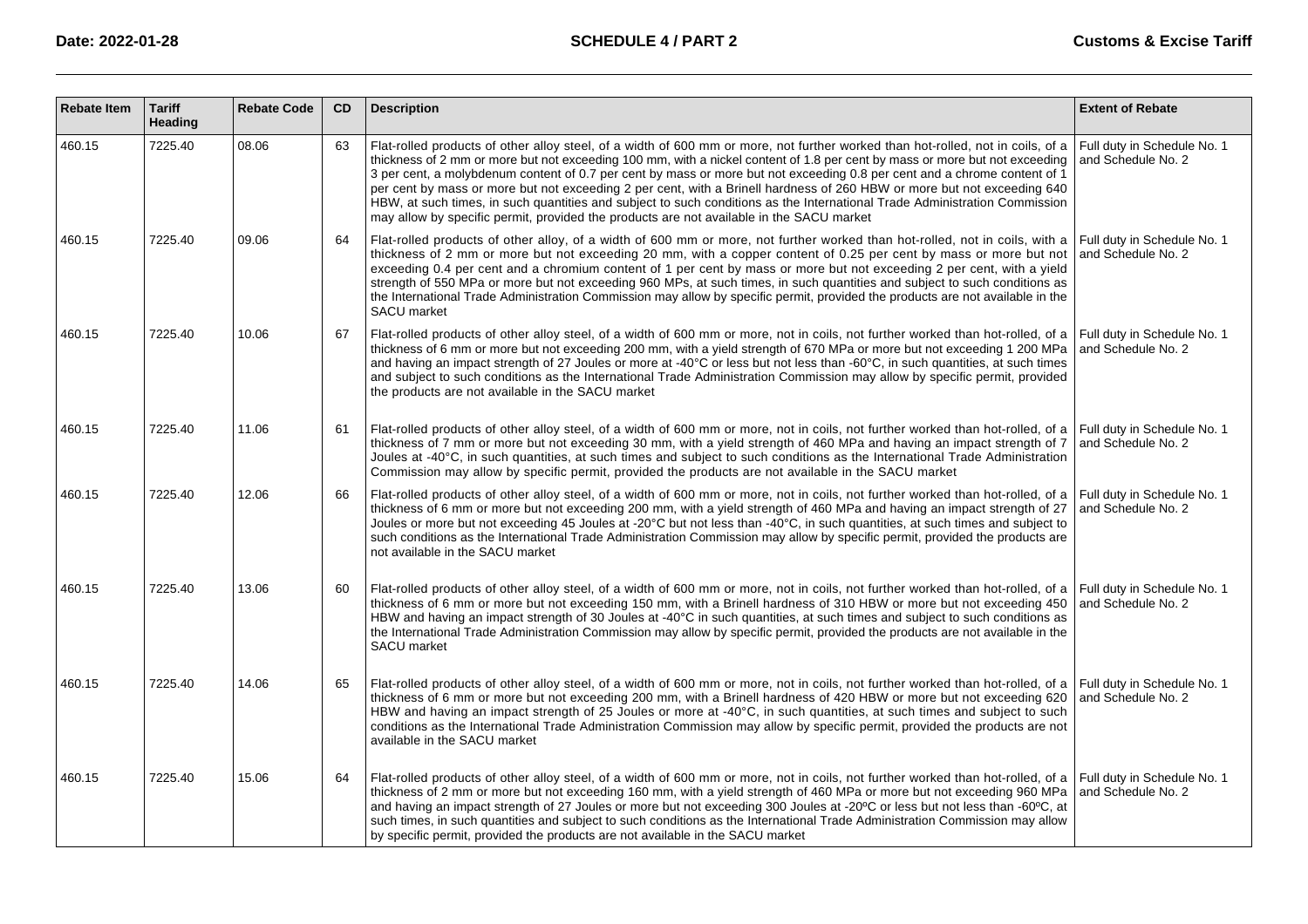| <b>Rebate Item</b> | <b>Tariff</b><br><b>Heading</b> | <b>Rebate Code</b> | <b>CD</b> | <b>Description</b>                                                                                                                                                                                                                                                                                                                                                                                                                                                                                                                                                                                                                                                                                          | <b>Extent of Rebate</b>                           |
|--------------------|---------------------------------|--------------------|-----------|-------------------------------------------------------------------------------------------------------------------------------------------------------------------------------------------------------------------------------------------------------------------------------------------------------------------------------------------------------------------------------------------------------------------------------------------------------------------------------------------------------------------------------------------------------------------------------------------------------------------------------------------------------------------------------------------------------------|---------------------------------------------------|
| 460.15             | 7225.40                         | 16.06              | 64        | Flat-rolled products of other alloy steel, of a width of 600 mm or more, not in coils, not further worked than hot-rolled, of a<br>thickness of 2 mm or more but not exceeding 160 mm, with a Brinell hardness of 380 HBW or more but not exceeding 460<br>HBW and having an impact strength of 15 Joules or more but not exceeding 200 Joules at -40°C, at such times, in such<br>quantities and subject to such conditions as the International Trade Administration Commission may allow by specific permit,<br>provided the products are not available in the SACU market                                                                                                                               | Full duty in Schedule No. 1<br>and Schedule No. 2 |
| 460.15             | 7225.40                         | 17.06              | 69        | Flat-rolled products of other alloy steel, of a width of 600 mm or more, not in coils, not further worked than hot-rolled, of a Full duty in Schedule No. 1<br>thickness of 2 mm or more but not exceeding 160 mm, with a Brinell hardness of 469 HBW or more but not exceeding 540<br>HBW and having an impact strength of 15 Joules or more but not exceeding 200 Joules at -40°C, at such times, in such<br>quantities and subject to such conditions as the International Trade Administration Commission may allow by specific permit,<br>provided the products are not available in the SACU market                                                                                                   | and Schedule No. 2                                |
| 460.15             | 7225.40                         | 18.06              | 63        | Flat-rolled products of other alloy steel, of a width of 600 mm or more, not in coils, not further worked than hot-rolled, of a<br>thickness of 2 mm or more but not exceeding 300 mm, with a yield strength of 200 MPa or more but not exceeding 500 MPa<br>and having an impact strength of 27 Joules or more but not exceeding 350 Joules at -20°C, at such times, in such quantities<br>and subject to such conditions as the International Trade Administration Commission may allow by specific permit, provided<br>the products are not available in the SACU market                                                                                                                                 | Full duty in Schedule No. 1<br>and Schedule No. 2 |
| 460.15             | 7225.40                         | 19.06              | 68        | Flat-rolled products of other alloy steel, of a width of 600 mm or more, not in coils, not further worked than hot-rolled, of a Full duty in Schedule No. 1<br>thickness of 10 mm or more but not exceeding 100 mm, with a yield strength of 315 MPa or more but not exceeding 460 MPa<br>and a tensile strength of 490 MPa or more but not exceeding 650 MPa, having an impact strength of 27 Joules or more but not<br>exceeding 40 Joules at +20°C or less but not less than -20°C, in such quantities, at such times and subject to such conditions<br>as the International Trade Administration Commission may allow by specific permit, provided the products are not available in<br>the SACU market | and Schedule No. 2                                |
| 460.15             | 7225.50                         | 01.06              | 65        | Flat-rolled products of other alloy steel, of a width of 600 mm or more, other, not further worked than cold-rolled (cold-<br>reduced), for use in the automotive industry, in such quantities, at such times and subject to such conditions as the<br>International Trade Administration Commission may allow by specific permit, provided the products are not available in the<br>SACU market                                                                                                                                                                                                                                                                                                            | Full duty                                         |
| 460.15             | 7225.99                         | 01.06              | 68        | Flat-rolled products of other steel, of a width of 600 mm or more, other, in such quantities, at such times and subject to such<br>conditions as the International Trade Administration Commission may allow by specific permit, provided the products are not<br>available in the SACU market                                                                                                                                                                                                                                                                                                                                                                                                              | Full duty in Schedule No. 1<br>and Schedule No. 2 |
| 460.15             | 7225.99                         | 02.06              | 62        | Other flat-rolled products of other alloy steel, of a width of 600 mm or more, other, with a yield strength of 700 MPa or more but Full duty in Schedule No. 1<br>not exceeding 960 MPa, with a tensile strength of 750 MPa or more but not exceeding 1150 MPa and having an impact and Schedule No. 2<br>strength of 30 Joules at -40 °C or less, in such quantities, at such times and subject to such conditions as the International<br>Trade Administration Commission may allow by specific permit, provided the products are not available in the SACU market                                                                                                                                        |                                                   |
| 460.15             | 7225.99                         | 03.06              | 67        | Flat-rolled products of other alloy steel, of a width of 600 mm or more, other, for use in the automotive industry, in such<br>quantities, at such times and subject to such conditions as the International Trade Administration Commission may allow by<br>specific permit, provided the products are not available in the SACU market                                                                                                                                                                                                                                                                                                                                                                    | Full duty in Schedule No. 1<br>and Schedule No. 2 |
| 460.15             | 7226.99                         | 01.06              | 64        | Flat-rolled products of other alloy steel, of a width of less than 600 mm, other, for use in the automotive industry, in such<br>quantities, at such times and subject to such conditions as the International Trade Administration Commission may allow by<br>specific permit, provided the products are not available in the SACU market                                                                                                                                                                                                                                                                                                                                                                  | Full duty in Schedule No. 1<br>and Schedule No. 2 |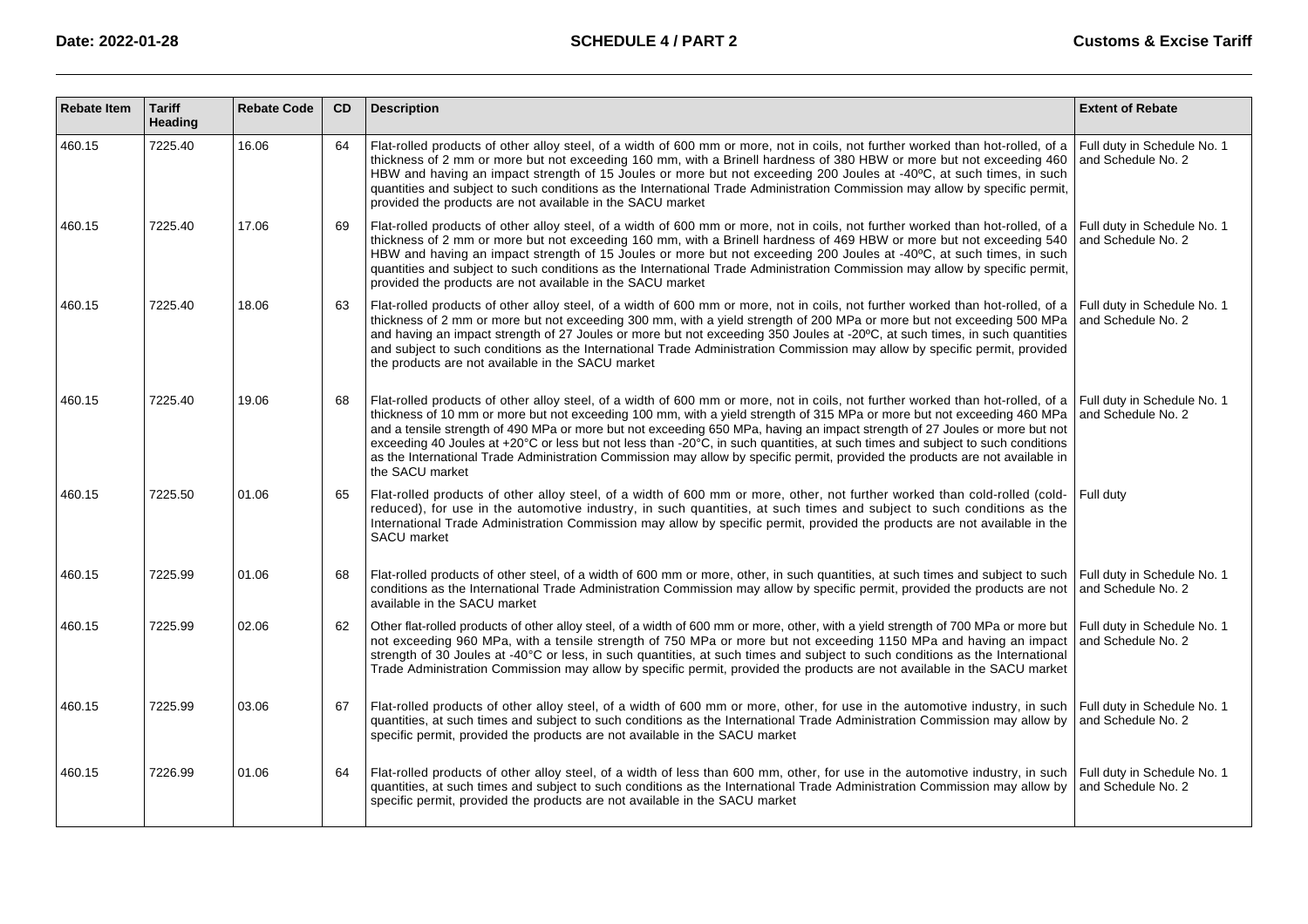| <b>Rebate Item</b> | <b>Tariff</b><br>Heading | <b>Rebate Code</b> | CD | <b>Description</b>                                                                                                                                                                                                                                                                                                                                                                                                                                                                                                                                                                                                                                                                                                                           | <b>Extent of Rebate</b> |
|--------------------|--------------------------|--------------------|----|----------------------------------------------------------------------------------------------------------------------------------------------------------------------------------------------------------------------------------------------------------------------------------------------------------------------------------------------------------------------------------------------------------------------------------------------------------------------------------------------------------------------------------------------------------------------------------------------------------------------------------------------------------------------------------------------------------------------------------------------|-------------------------|
| 460.15             | 7228.70                  | 01.06              | 69 | I sections, of other alloy steel, not further worked than hot-rolled, hot-drawn or extruded of a height of 530 mm or more, in such<br>quantities, at such times and subject to such conditions as the International Trade Administration Commission may allow by<br>specific permit                                                                                                                                                                                                                                                                                                                                                                                                                                                          | Full duty               |
| 460.15             | 7228.70                  | 02.06              | 63 | H sections, of other alloy steel, not further worked than hot rolled, hot-drawn or extruded of a height and width of 300 mm x<br>300 mm or more, in such quantities, at such times and subject to such conditions as the International Trade Administration<br>Commission may allow by specific permit                                                                                                                                                                                                                                                                                                                                                                                                                                       | Full duty               |
| 460.15             | 73.03                    | 01.04              | 40 | Tubes and pipes of iron or steel, for use as steam boiler, superheater and economizer tubing, in such quantities and at such Full duty<br>times as the International Trade Administration Commission, may allow by specific permit                                                                                                                                                                                                                                                                                                                                                                                                                                                                                                           |                         |
| 460.15             | 73.04                    | 01.04              | 46 | Tubes and pipes of iron or steel, for use as steam boiler, superheater and economizer tubing, in such quantities and at such<br>times as the International Trade Administration Commission, may allow by specific permit                                                                                                                                                                                                                                                                                                                                                                                                                                                                                                                     | Full duty               |
| 460.15             | 73.05                    | 01.04              | 42 | Tubes and pipes of iron or steel, for use as steam boiler, superheater and economizer tubing, in such quantities and at such Full duty<br>times as the International Trade Administration Commission, may allow by specific permit                                                                                                                                                                                                                                                                                                                                                                                                                                                                                                           |                         |
| 460.15             | 73.06                    | 01.04              | 49 | Tubes and pipes of iron or steel, for use as steam boiler, superheater and economizer tubing, in such quantities and at such Full duty<br>times as the International Trade Administration Commission, may allow by specific permit                                                                                                                                                                                                                                                                                                                                                                                                                                                                                                           |                         |
| 460.15             | 7306.30                  | 01.06              | 61 | Tubes, pipes and hollow profiles, welded, of circular cross-section, of iron or non-alloy steel, in such quantities, at such times<br>and subject to such conditions as the International Trade Administration Commission may allow by specific permit, after that<br>Commission has been satisfied that the tubes, pipes and hollow profiles will be used in the manufacture of brake line and fuel<br>line assemblies and the National Regulator for Compulsory Specifications has certified that such tubes, pipes and hollow<br>profiles comply with the specifications for brake and fuel lines used in motor vehicles                                                                                                                  | Full duty               |
| 460.15             | 7312.10                  | 01.06              | 66 | Stranded wire, ropes and cables of iron or steel, not electrically insulated, in such quantities, at such times and subject to such<br>conditions as the International Trade Administration Commission, may allow by specific permit, provided the products are not<br>available in the SACU market.                                                                                                                                                                                                                                                                                                                                                                                                                                         | Full duty               |
| 460.15             | 7312.90                  | 01.06              | 64 | Plaited bands, slings and the like, of iron or steel, not electrically insulated, in such quantities, at such times and subject to<br>such conditions as the International Trade Administration Commission, may allow by specific permit, provided the products are<br>not available in the SACU market.                                                                                                                                                                                                                                                                                                                                                                                                                                     | Full duty               |
| 460.15             | 73.18                    | 01.04              | 46 | Screws, bolts, coach screws, screw hooks, rivets, cotters, cotter-pins, washers (including spring washers) and similar articles<br>of stainless steel, in such quantities, at such times and subject to such conditions as the International trade Administration<br>Commission may allow by specific permit, provided the Commission is satisfied that the subject goods are not available in the<br>SACU region                                                                                                                                                                                                                                                                                                                            | Full duty               |
| 460.15             | 7604.29.15               | 01.08              | 82 | Bars and rods, of aluminium-copper-magnesium-zinc alloys, of a maximum cross-sectional dimension of 25 mm or more but<br>not exceeding 52 mm and of a length not exceeding 3 221 mm, having a copper content of 1,2 per cent or more but not<br>exceeding 2 per cent by mass, a magnesium content of 2,1 per cent or more but not exceeding 2,9 per cent by mass and a<br>zinc content of 5,1 per cent but not exceeding 6,1 per cent by mass, with a yield strength of 460 MPa or more but not<br>exceeding 480 MPa, at such times, in such quantities and subject to such conditions as the International Trade Administration<br>Commission may allow by specific permit, provided the bars and rods are not available in the SACU market | l Full dutv             |
| 460.15             | 7604.29.65               | 01.08              | 81 | Profiles, of aluminium-copper-magnesium-zinc alloys, of a maximum cross-sectional dimension of 60 mm or more but not   Full duty<br>exceeding 85 mm, having a copper content of 1,2 per cent or more but not exceeding 2 per cent by mass, a magnesium<br>content of 2,1 per cent or more but not exceeding 2,9 per cent by mass and a zinc content of 5,1 per cent but not exceeding<br>6,1 per cent by mass, with a yield strength of 460 MPa or more but not exceeding 480 MPa, at such times, in such quantities<br>and subject to such conditions as the International Trade Administration Commission may allow by specific permit, provided<br>the bars and rods are not available in the SACU market                                 |                         |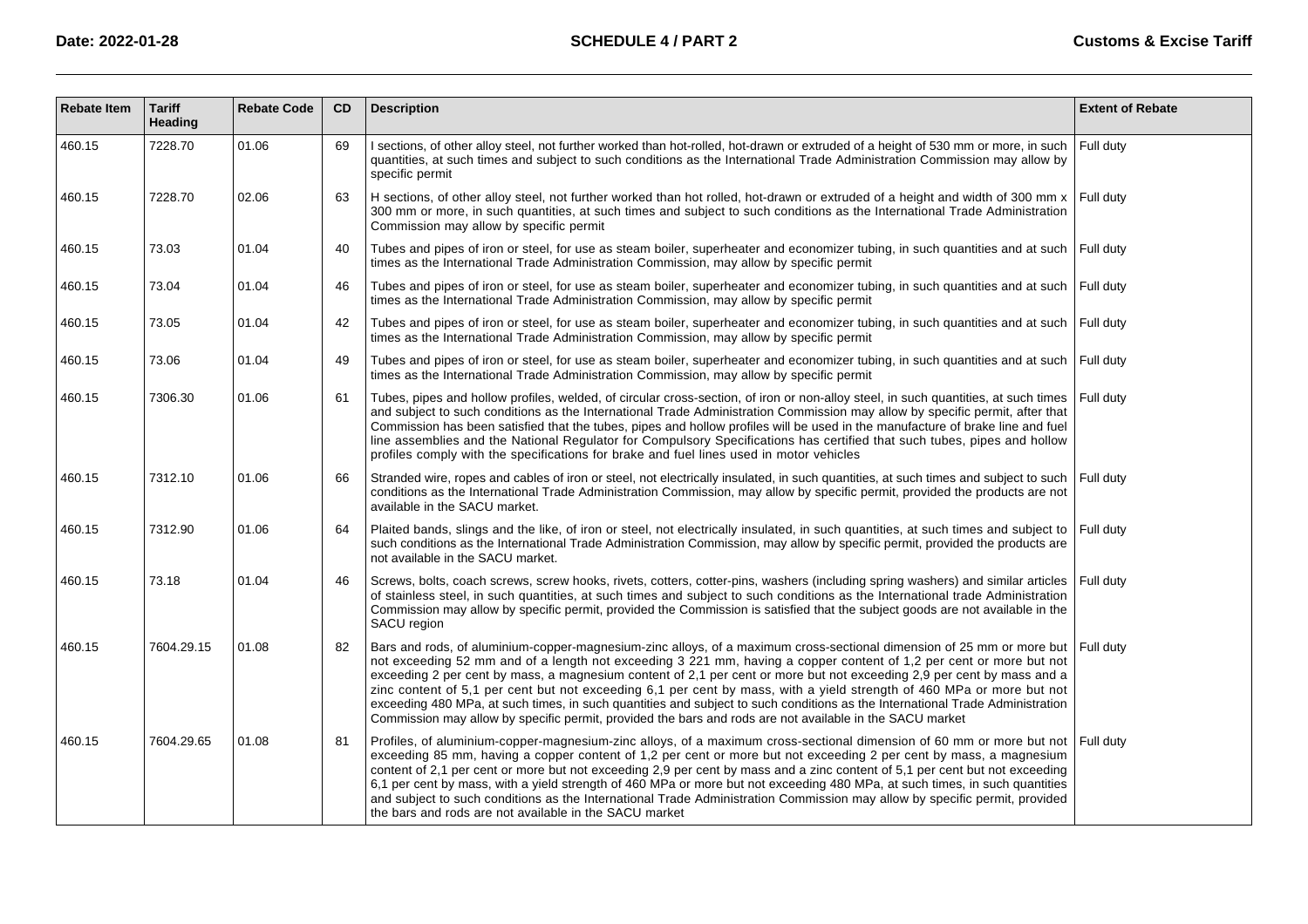| <b>Rebate Item</b> | <b>Tariff</b><br>Heading | <b>Rebate Code</b> | CD | <b>Description</b>                                                                                                                                                                                                                                                                                                                                                                                                                                                                                                                                                                | <b>Extent of Rebate</b> |
|--------------------|--------------------------|--------------------|----|-----------------------------------------------------------------------------------------------------------------------------------------------------------------------------------------------------------------------------------------------------------------------------------------------------------------------------------------------------------------------------------------------------------------------------------------------------------------------------------------------------------------------------------------------------------------------------------|-------------------------|
| 460.15             | 76.06                    | 01.04              | 47 | Aluminium plates, sheets and strip of a thickness not exceeding 10 mm, coiled, covered on one or both sides with paint or<br>enamel, in such quantities and at such times as the International Trade Administration Commission, may allow by specific<br>permit                                                                                                                                                                                                                                                                                                                   | Full duty               |
| 460.15             | 7606.11                  | 01.06              | 66 | Aluminium plates, sheets or strips, of a thickness exceeding 0,2 mm, rectangular (including square), not alloyed, with a width<br>not exceeding 200 mm or those with a width exceeding 1 700 mm, at such times, in such quantities and subject to such<br>conditions as the International Trade Administration Commission may allow by specific permit, provided the goods are not<br>available in the SACU market                                                                                                                                                                | Full duty               |
| 460.15             | 7606.12.07               | 01.08              | 84 | Aluminium plates, sheets or strips, of a thickness exceeding 0,25 mm but not exceeding 0,5 mm or with a thickness exceeding<br>1,2 mm, rectangular (including square), alloyed, at such times, in such quantities and subject to such conditions as the<br>International Trade Administration Commission may allow by specific permit, provided the goods are not available in the SACU<br>market                                                                                                                                                                                 | Full duty               |
| 460.15             | 7606.12.17               | 01.08              | 86 | Aluminium plates, sheets or strips, of a thickness exceeding 0,2 mm, rectangular (including square), alloyed, not coated or<br>covered with paint, enamel or plastic [excluding non-slip flooring with patterns in relief (tread plate) those which are perforated<br>and those containing by mass more than 0,5% of copper, 6% of magnesium or 4% of silicon], at such times, in such quantities<br>and subject to such conditions as the International Trade Administration Commission may allow by specific permit, provided<br>the goods are not available in the SACU market | Full duty               |
| 460.15             | 7606.12.90               | 01.08              | 81 | Aluminium plates, sheets or strips, rectangular (including square), alloyed, those with a thickness greater than 60 mm, those<br>with a width exceeding 2000 mm, those that are surface treated with titanium and/or zirconium, at such times, in such<br>guantities and subject to such conditions as the International Trade Administration Commission may allow by specific permit,<br>provided the goods are not available in the SACU market                                                                                                                                 | Full duty               |
| 460.15             | 7606.9                   | 01.05              | 50 | Other, of aluminium, at such times, in such quantities and subject to such conditions as the International Trade Administration<br>Commission may allow by specific permit, provided the goods are not available in the SACU market                                                                                                                                                                                                                                                                                                                                               | Full duty               |
| 460.15             | 7607.11                  | 01.06              | 62 | Aluminium foil, not backed, of a thickness not exceeding 0,2 mm, of a width not exceeding 200 mm or of a width exceeding 1<br>550 mm, rolled but not further worked, at such times, in such quantities and subject to such conditions as the International<br>Trade Administration Commission may allow by specific permit, provided the goods are not available in the SACU market                                                                                                                                                                                               | Full duty               |
| 460.15             | 7607.19                  | 01.06              | 68 | Other aluminium foil (whether or not printed), not backed, of a thickness not exceeding 0,2 mm, at such times, in such<br>quantities and subject to such conditions as the International Trade Administration Commission may allow by specific permit,<br>provided the goods are not available in the SACU market                                                                                                                                                                                                                                                                 | Full duty               |
| 460.15             | 7607.20                  | 01.06              | 61 | Aluminium foil, backed (whether or not printed), of a thickness (excluding the backing) not exceeding 0,2 mm, at such times, in<br>such quantities and subject to such conditions as the International Trade Administration Commission may allow by specific<br>permit, provided the goods are not available in the SACU market                                                                                                                                                                                                                                                   | Full duty               |
| 460.15             | 9406.90.10               | 01.08              | 87 | Greenhouses of iron or non-alloy steel, in such quantities, at such times and subject to such conditions as the International<br>Trade Administration Commission may allow by specific permit, provided the steel and other materials are not available in the<br><b>SACU</b> market                                                                                                                                                                                                                                                                                              | Full duty               |
| 460.16             |                          |                    |    | MACHINERY AND MECHANICAL APPLIANCES; ELECTRICAL EQUIPMENT AND PARTS THEREOF                                                                                                                                                                                                                                                                                                                                                                                                                                                                                                       |                         |
| 460.16             | 8462.1                   | 01.05              | 51 | Hydraulic presses of a drawing capacity of 18 000 kN or more and of a table size of 4 500 mm or more, in such quantities, at<br>such times and subject to such conditions as the International Trade Administration Commission, may allow by specific permit,<br>provided the International Trade Administration Commission is satisfied that such presses will be used solely or principally in<br>the manufacture of sideframe panels for motor                                                                                                                                 | Full duty               |
| 460.16             | 84.81                    | 01.04              | 41 | Segmental ball plug valves, positioner and actuator contained in a single housing, for use in the paper and pulp industry                                                                                                                                                                                                                                                                                                                                                                                                                                                         | Full duty               |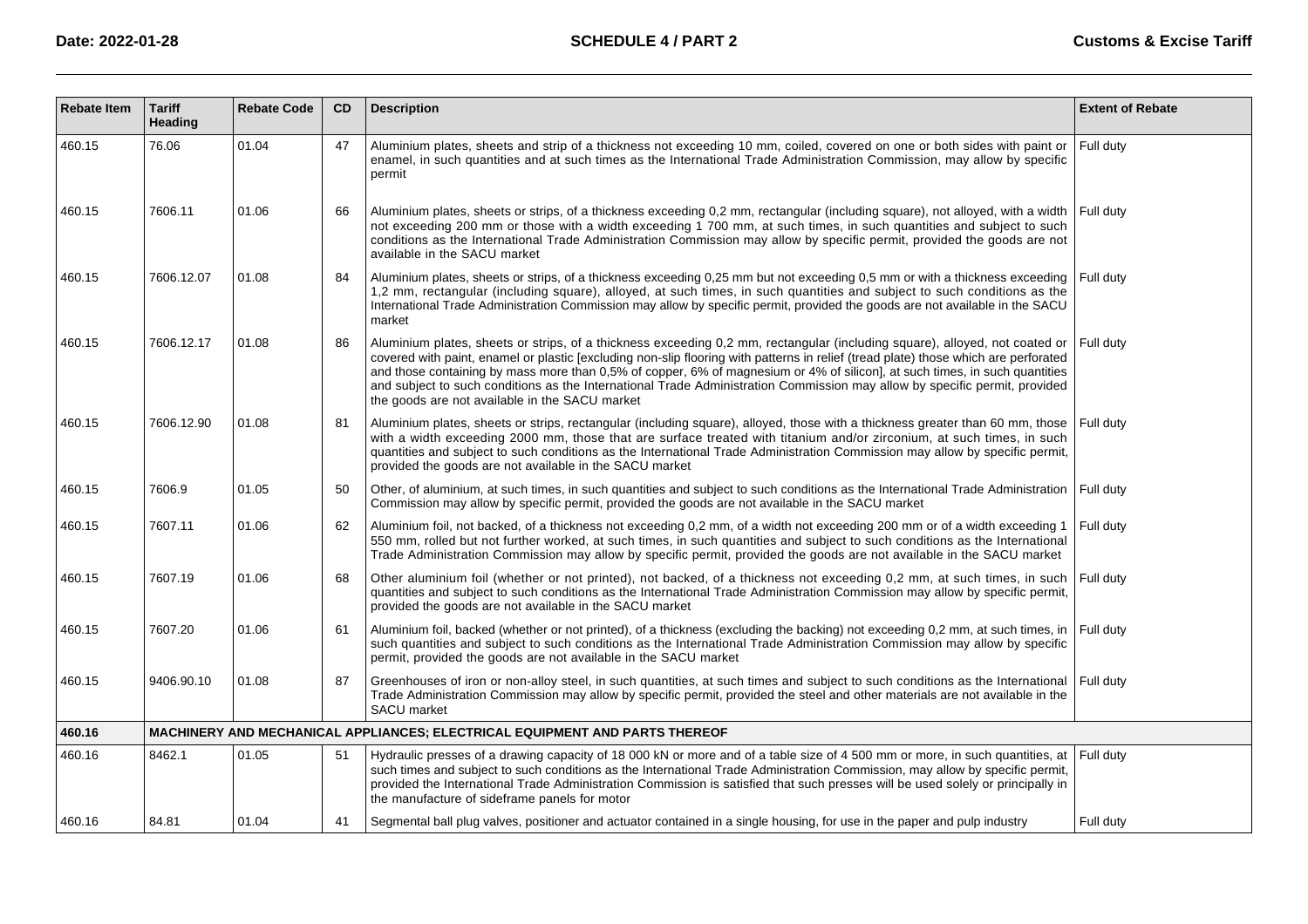| Rebate Item | <b>Tariff</b><br>Heading                                                                                                                                                                                                                                                                                                                                                                                                                                                                                                                                                                                                                                                                                                                                                                                                                                                                                                                                                                                                                                                                                                                                                                                                                                                                                                                                                                                                                                                                                                                                                                                                                                                                                                                                                                                                                                                                                                                                                                                                                                                                                                                                                                                                                                                                                                                                                                                                                                                                                                                                                                                                                                    | <b>Rebate Code</b> | CD | <b>Description</b>                                                                                                                                                                                                                                                                                                                                                                                                                                                                                                                                                                           | <b>Extent of Rebate</b>                                                                                                               |  |  |  |
|-------------|-------------------------------------------------------------------------------------------------------------------------------------------------------------------------------------------------------------------------------------------------------------------------------------------------------------------------------------------------------------------------------------------------------------------------------------------------------------------------------------------------------------------------------------------------------------------------------------------------------------------------------------------------------------------------------------------------------------------------------------------------------------------------------------------------------------------------------------------------------------------------------------------------------------------------------------------------------------------------------------------------------------------------------------------------------------------------------------------------------------------------------------------------------------------------------------------------------------------------------------------------------------------------------------------------------------------------------------------------------------------------------------------------------------------------------------------------------------------------------------------------------------------------------------------------------------------------------------------------------------------------------------------------------------------------------------------------------------------------------------------------------------------------------------------------------------------------------------------------------------------------------------------------------------------------------------------------------------------------------------------------------------------------------------------------------------------------------------------------------------------------------------------------------------------------------------------------------------------------------------------------------------------------------------------------------------------------------------------------------------------------------------------------------------------------------------------------------------------------------------------------------------------------------------------------------------------------------------------------------------------------------------------------------------|--------------------|----|----------------------------------------------------------------------------------------------------------------------------------------------------------------------------------------------------------------------------------------------------------------------------------------------------------------------------------------------------------------------------------------------------------------------------------------------------------------------------------------------------------------------------------------------------------------------------------------------|---------------------------------------------------------------------------------------------------------------------------------------|--|--|--|
| 460.16      | 85.00                                                                                                                                                                                                                                                                                                                                                                                                                                                                                                                                                                                                                                                                                                                                                                                                                                                                                                                                                                                                                                                                                                                                                                                                                                                                                                                                                                                                                                                                                                                                                                                                                                                                                                                                                                                                                                                                                                                                                                                                                                                                                                                                                                                                                                                                                                                                                                                                                                                                                                                                                                                                                                                       | 01.02              | 21 | Parts, certified by the supplier to have been manufactured for use solely or principally in radiotelephonic transmission and<br>reception apparatus for operation in the frequency ranges 1.6 to 26 megahertz and 118 to 136,975 megahertz                                                                                                                                                                                                                                                                                                                                                   | Full duty                                                                                                                             |  |  |  |
| 460.16      | 85.00                                                                                                                                                                                                                                                                                                                                                                                                                                                                                                                                                                                                                                                                                                                                                                                                                                                                                                                                                                                                                                                                                                                                                                                                                                                                                                                                                                                                                                                                                                                                                                                                                                                                                                                                                                                                                                                                                                                                                                                                                                                                                                                                                                                                                                                                                                                                                                                                                                                                                                                                                                                                                                                       | 02.02              | 26 | Parts for radar apparatus and radio navigational aid apparatus, used for nautical and aeronautical purposes                                                                                                                                                                                                                                                                                                                                                                                                                                                                                  | Full duty                                                                                                                             |  |  |  |
| 460.16      | 8523.52.10                                                                                                                                                                                                                                                                                                                                                                                                                                                                                                                                                                                                                                                                                                                                                                                                                                                                                                                                                                                                                                                                                                                                                                                                                                                                                                                                                                                                                                                                                                                                                                                                                                                                                                                                                                                                                                                                                                                                                                                                                                                                                                                                                                                                                                                                                                                                                                                                                                                                                                                                                                                                                                                  | 01.08              | 87 | Digital "smart cards" (excluding proximity cards or tags), in such quantities, at such times and subject to such conditions as the<br>International Trade Administration Commission may allow by specific permit, provided the "smart cards" are not available in<br>the SACU area                                                                                                                                                                                                                                                                                                           | Full duty                                                                                                                             |  |  |  |
| 460.16      | 85.28                                                                                                                                                                                                                                                                                                                                                                                                                                                                                                                                                                                                                                                                                                                                                                                                                                                                                                                                                                                                                                                                                                                                                                                                                                                                                                                                                                                                                                                                                                                                                                                                                                                                                                                                                                                                                                                                                                                                                                                                                                                                                                                                                                                                                                                                                                                                                                                                                                                                                                                                                                                                                                                       | 01.04              | 42 | Surveilance systems, incorporating a thermal imaging camera, monitor, power supply unit, control console and telemetry<br>transmitter and receiver                                                                                                                                                                                                                                                                                                                                                                                                                                           | Full duty                                                                                                                             |  |  |  |
| 460.16      | 85.36                                                                                                                                                                                                                                                                                                                                                                                                                                                                                                                                                                                                                                                                                                                                                                                                                                                                                                                                                                                                                                                                                                                                                                                                                                                                                                                                                                                                                                                                                                                                                                                                                                                                                                                                                                                                                                                                                                                                                                                                                                                                                                                                                                                                                                                                                                                                                                                                                                                                                                                                                                                                                                                       | 01.04              | 44 | Electrical apparatus for switching or protecting electrical circuits, or for making connections to or in electrical circuits, for a<br>voltage not exceeding 1 kV, of a flameproof, waterproof or watertight types: Provided that a certificate of the South African<br>Bureau of Standards is presented at the time of entry that the apparatus is flameproof, waterproof or watertight                                                                                                                                                                                                     | Full duty less 5%                                                                                                                     |  |  |  |
| 460.16      | 8544.70                                                                                                                                                                                                                                                                                                                                                                                                                                                                                                                                                                                                                                                                                                                                                                                                                                                                                                                                                                                                                                                                                                                                                                                                                                                                                                                                                                                                                                                                                                                                                                                                                                                                                                                                                                                                                                                                                                                                                                                                                                                                                                                                                                                                                                                                                                                                                                                                                                                                                                                                                                                                                                                     | 01.06              | 68 | Optical fibre cable, for further processing by reinforcing the fibre optical cable with one or more layer of wire, in such quantities,<br>at such times and subject to such conditions as the International Trade Administration Commission may allow by specific<br>permit, provided the products are not available in the SACU market                                                                                                                                                                                                                                                      | Full duty                                                                                                                             |  |  |  |
|             | 460.17<br>VEHICLES, AIRCRAFT, VESSELS AND ASSOCIATED TRANSPORT EQUIPMENT<br><b>NOTES:</b><br>1. (a) For the purposes of rebate items 460.17/00.00/03.00, 460.17/8701.20/02.06, 460.17/87.02/02.04, 460.17/87.03/03.04, 460.17/87.04/02.04 and 460.17/87.06/02.04 unless the context<br>indicates otherwise, any expression to which a meaning has been assigned in item has 317.03 has the meaning so assigned.<br>(b) For the purposes of these rebate items the extent of rebate "not exceeding the duty as calculated in terms of the Notes to this rebate item" means the customs duty payable and must<br>be calculated on a value determined as follows:<br>(i) The value for customs duty purposes of specified motor vehicles imported less the value of any excess volume assembly allowances as calculated in the quarterly account of a<br>manufacturer of specified motor vehicles (as defined in rebate item 317.03) and less the value of a production rebate credit certificate.<br>(ii) For the purposes of paragraph (i) above the value of the excess volume assembly allowance and the value of a production rebate credit certificate shall be reduced by 20 per cent if<br>the rebate is used to import specified motor vehicles. No adjustment shall, however, be made if the production rebate credit certificate was issued in respect of specified motor vehicles<br>produced fitted with engines and gearboxes.<br>2. (a) For the purposes of rebate items 460.17/00.00/04.00, 460.17/8701.20/03.06, 460.17/87.02/03.04, 460.17/87.03/05.04, 460.17/87.04/03.04 and 460.17/87.06/03.04 unless the context<br>indicates otherwise, any expression to which a meaning has been assigned in item 317.04 has the meaning so assigned.<br>(b) For the purposes of these rebate items the extent of rebate "not exceeding the duty as calculated in terms of the Notes to this rebate item" means the customs duty payable less the<br>value of the PRC calculated on a value determined as follows:<br>(i) The value for customs duty purposes of specified motor vehicles imported less the value of any excess Volume Assembly Localisation Allowance (VALA) as calculated in the<br>quarterly account of a manufacturer of specified motor vehicles (as defined in rebate item 317.04).<br>(ii) For the purposes of paragraph (i) above the value of excess VALA shall be reduced by 20 per cent if the rebate is used to import specified motor vehicles.<br>(c) After the utilisation of the VALA calculated in terms of 2(b)(i) the customs duty may be reduced to the extent of the value of the production rebate certificate. |                    |    |                                                                                                                                                                                                                                                                                                                                                                                                                                                                                                                                                                                              |                                                                                                                                       |  |  |  |
| 460.17      | 00.00                                                                                                                                                                                                                                                                                                                                                                                                                                                                                                                                                                                                                                                                                                                                                                                                                                                                                                                                                                                                                                                                                                                                                                                                                                                                                                                                                                                                                                                                                                                                                                                                                                                                                                                                                                                                                                                                                                                                                                                                                                                                                                                                                                                                                                                                                                                                                                                                                                                                                                                                                                                                                                                       | 03.00              | 01 | Automotive components for specified motor vehicles, as defined in rebate item 317.03 or heavy motor vehicles as defined in<br>Note 1 to rebate item 317.07, classifiable in tariff subheadings 4011.10, 4011.20, 4012.11, 4012.12, 4016.99.20, 5911.90.20,<br>6813.20.10, 6813.81.10, 7007.11, 7007.21, 7009.10, 8302.30, 84.09, 8415.20, 8418.99.40, 8421.23.30, 8421.31.50,<br>8421.39.20, 8421.99.66, 8483.30.55, 84.84, 8507.10, 85.11, 85.12, 8536.30.20, 8536.61.20, 8536.69.30, 8536.90.20,<br>8537.10.20, 8539.10, 8539.21.20, 8539.29.45, 8544.30, 8544.4, 87.07, 87.08 and 9401.20 | Not exceeding the duty<br>applicable to such goods in<br>Part 1 of Schedule No. 1<br>calculated on the value<br>reflected on the PRCC |  |  |  |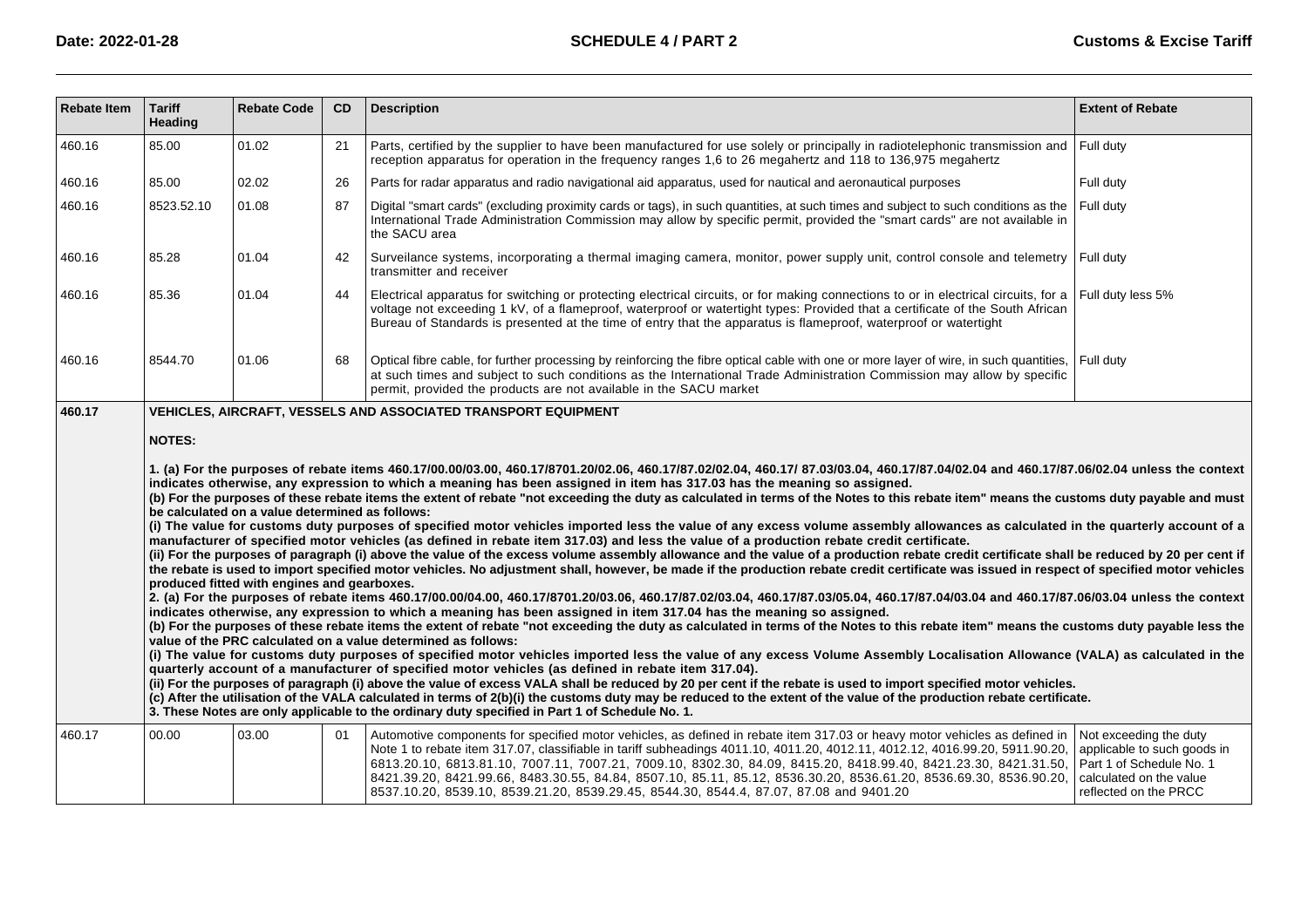| <b>Rebate Item</b> | <b>Tariff</b><br>Heading | <b>Rebate Code</b> | CD. | <b>Description</b>                                                                                                                                                                                                                                                                                                                                                                                                                                                                                                                                                                                                                                                                                                                                                                                                                                                                                                                                                                                                                                                                                                                                                                                                                                                                                                                                       | <b>Extent of Rebate</b>                                                                                                                          |
|--------------------|--------------------------|--------------------|-----|----------------------------------------------------------------------------------------------------------------------------------------------------------------------------------------------------------------------------------------------------------------------------------------------------------------------------------------------------------------------------------------------------------------------------------------------------------------------------------------------------------------------------------------------------------------------------------------------------------------------------------------------------------------------------------------------------------------------------------------------------------------------------------------------------------------------------------------------------------------------------------------------------------------------------------------------------------------------------------------------------------------------------------------------------------------------------------------------------------------------------------------------------------------------------------------------------------------------------------------------------------------------------------------------------------------------------------------------------------|--------------------------------------------------------------------------------------------------------------------------------------------------|
| 460.17             | 00.00                    | 04.00              | 06  | Automotive components for specified motor vehicles, as defined in rebate item 317.04 or heavy motor vehicles as defined in<br>Note 1 to rebate item 317.07, classifiable in tariff subheadings 4011.10, 4011.20, 4012.11, 4012.12, 4016.99.20, 5911.90.20,<br>6813.20.10, 6813.81.10, 7007.11, 7007.21, 7009.10, 8302.30, 84.09, 8415.20, 8418.99.40, 8421.23.30, 8421.31.50,<br>8421.39.20, 8421.99.66, 8483.30.55, 84.84, 8507.10, 85.11, 85.12, 8536.30.20, 8536.61.20, 8536.69.30, 8536.90.20,<br>8536.10.20, 8539.10, 8539.21.20, 8539.29.45, 8544.30, 8544.4, 87.07, 87.08 and 9401.20                                                                                                                                                                                                                                                                                                                                                                                                                                                                                                                                                                                                                                                                                                                                                             | Not exceeding the duty<br>applicable to such goods in<br>Part 1 of Schedule No. 1<br>reduced to the extent of the<br>amount reflected on the PRC |
| 460.17             | 87.00                    | 04.02              | 24  | Motor vehicles principally designed for the transport of physically disabled persons, including station wagons (excluding racing<br>cars), adapted or to be adapted to be used for the transport of physically disabled persons at such times and under such<br>conditions as the International Trade Administration Commission after consultation with the National Council for Persons with<br>Physical Disabilities in South Africa, may allow by specific permit.<br>Provided that:<br>(a) such permit may only be issued to a person or organization who is registered to care for and to transport physically<br>disabled persons; and<br>(b) if such a motor vehicle is offered, advertised, lent, hired, leased, pledged, given away, exchanged, sold or otherwise<br>disposed of within a period of 3 years from the date of entry under this rebate item, such foregoing acts shall render such<br>vehicle liable to the payment of duty on a PRO RATA basis.                                                                                                                                                                                                                                                                                                                                                                                  | Full duty                                                                                                                                        |
| 460.17             | 8701.2                   | 01.05              | 58  | Road tractors for semi-trailers                                                                                                                                                                                                                                                                                                                                                                                                                                                                                                                                                                                                                                                                                                                                                                                                                                                                                                                                                                                                                                                                                                                                                                                                                                                                                                                          | Not exceeding the duties<br>calculated in terms of the<br>Notes to this rebate item                                                              |
| 460.17             | 8701.2                   | 02.05              | 52  | Road tractors for semi-trailers                                                                                                                                                                                                                                                                                                                                                                                                                                                                                                                                                                                                                                                                                                                                                                                                                                                                                                                                                                                                                                                                                                                                                                                                                                                                                                                          | Not exceeding the duties<br>calculated in terms of the<br>Notes to this rebate item                                                              |
| 460.17             | 87.02                    | 02.04              | 49  | Motor vehicles for the transport of ten or more persons                                                                                                                                                                                                                                                                                                                                                                                                                                                                                                                                                                                                                                                                                                                                                                                                                                                                                                                                                                                                                                                                                                                                                                                                                                                                                                  | Not exceeding the duties<br>calculated in terms of the<br>Notes to this rebate item                                                              |
| 460.17             | 87.02                    | 03.04              | 43  | Motor vehicles for the transport of ten or more persons                                                                                                                                                                                                                                                                                                                                                                                                                                                                                                                                                                                                                                                                                                                                                                                                                                                                                                                                                                                                                                                                                                                                                                                                                                                                                                  | Not exceeding the duties<br>calculated in terms of the<br>Notes to this rebate item                                                              |
| 460.17             | 87.03                    | 02.04              | 45  | Motor cars and other motor vehicles principally designed for the transport of persons, including station wagons (excluding<br>racing cars), adapted or to be adapted to be driven solely by a physically disabled person, at such times and under such<br>conditions as the International Trade Administration Commission, after consultation with the National Council for Persons with<br>Physical Disabilities in South Africa, may allow by specific permit.<br>Provided that:<br>(a) the adaptation of the motor vehicle is of such a nature that the physically disabled driver of the motor vehicle has easy<br>access to all controls necessary to drive such vehicle;<br>(b) such permit may not be issued within a period of 3 years of the issue of the previous permit to such disabled person;<br>(c) permits may, however, be issued with a shorter period provided proof is submitted that the motor vehicle previously entered<br>under rebate of duty was stolen or was written off by the licensing authorities; and<br>(d) if such vehicle is offered, advertised, lent, hired, leased, pledged, given away, exchanged, sold or otherwise disposed of<br>within a period of 3 years from the date of entry in terms of this item, such foregoing acts shall render such vehicle liable to the<br>payment of duty on a PRO RATA basis. | Full duty                                                                                                                                        |
| 460.17             | 87.03                    | 03.04              | 44  | Motor cars (including station wagons) of heading 87.03                                                                                                                                                                                                                                                                                                                                                                                                                                                                                                                                                                                                                                                                                                                                                                                                                                                                                                                                                                                                                                                                                                                                                                                                                                                                                                   | Not exceeding the duties<br>calculated in terms of the<br>Notes to this rebate item                                                              |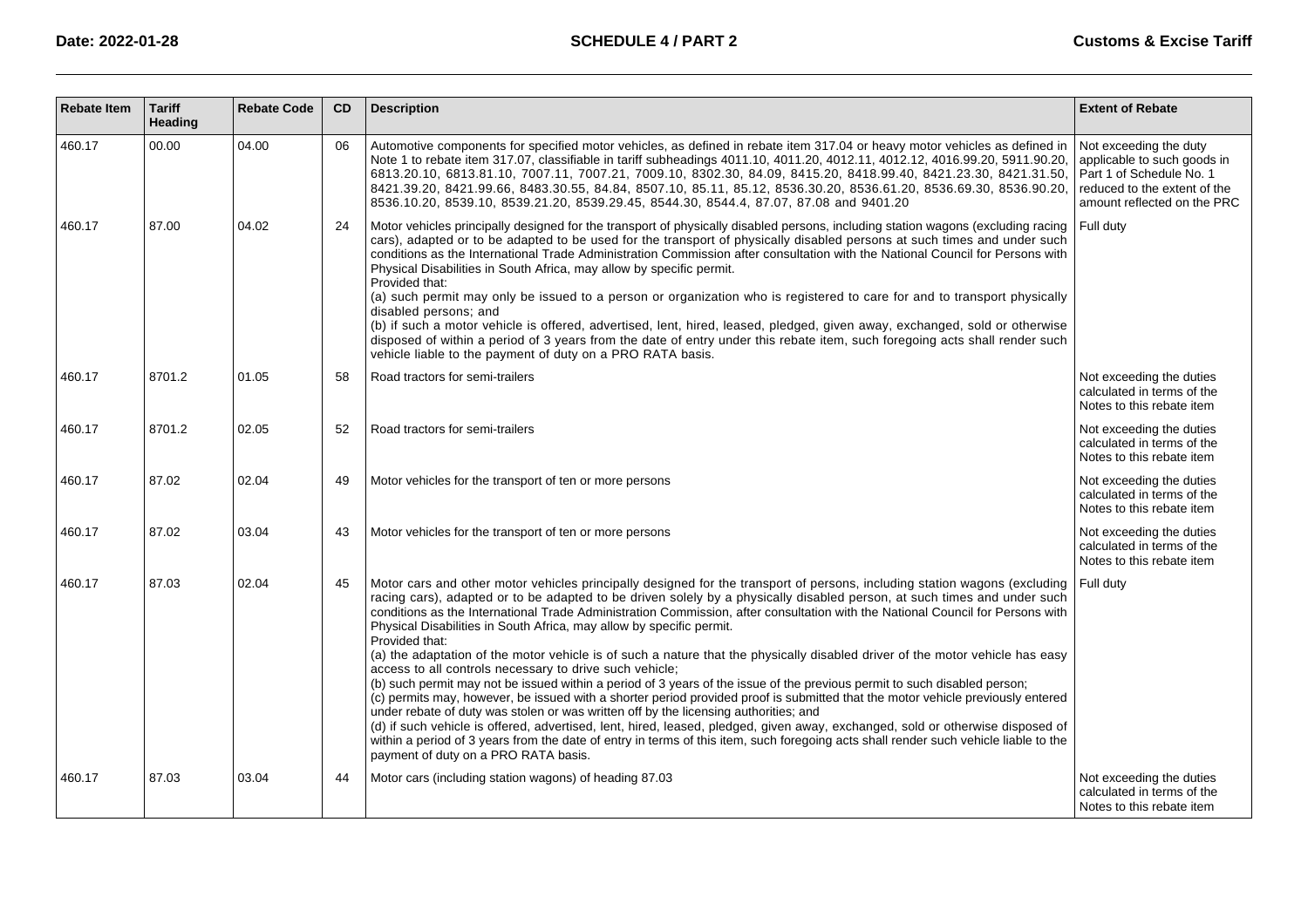| <b>Rebate Item</b> | <b>Tariff</b><br>Heading | <b>Rebate Code</b> | <b>CD</b> | <b>Description</b>                                                                                                                                                                                                                                                                                                                                                                                                                                                                                                                                                                                                                                                                         | <b>Extent of Rebate</b>                                                             |
|--------------------|--------------------------|--------------------|-----------|--------------------------------------------------------------------------------------------------------------------------------------------------------------------------------------------------------------------------------------------------------------------------------------------------------------------------------------------------------------------------------------------------------------------------------------------------------------------------------------------------------------------------------------------------------------------------------------------------------------------------------------------------------------------------------------------|-------------------------------------------------------------------------------------|
| 460.17             | 87.03                    | 04.04              | 44        | Motor cars and other motor vehicles principally designed for the transport of persons (excluding commercial vehicles or buses)<br>including station wagons and racing cars, classifiable in tariff subheading 87.03, which were manufactured 40 years or more<br>prior to the date of importation and/or such motor cars of any age which are determined to be international collectors' vehicles<br>by the International Trade Administration Commission (ITAC) and subject to the issuing of an ITAC import permit (subject to<br>import control conditions) authorising the importation of the particular vehicle, under such conditions as ITAC may allow by<br>specific rebate permit | Full duty in Part 1 of<br>Schedule No. 1                                            |
| 460.17             | 87.03                    | 05.04              | 49        | Motor cars (including station wagons) of heading 87.03                                                                                                                                                                                                                                                                                                                                                                                                                                                                                                                                                                                                                                     | Not exceeding the duties<br>calculated in terms of the<br>Notes to this rebate item |
| 460.17             | 87.04                    | 02.04              | 41        | Motor vehicles for the transport of goods of heading 87.04 (excluding motor vehicles of subheading 8704.10)                                                                                                                                                                                                                                                                                                                                                                                                                                                                                                                                                                                | Not exceeding the duties<br>calculated in terms of the<br>Notes to this rebate item |
| 460.17             | 87.04                    | 03.04              | 46        | Motor vehicles for the transport of goods of heading 87.04 (excluding motor vehicles of subheading 8704.10)                                                                                                                                                                                                                                                                                                                                                                                                                                                                                                                                                                                | Not exceeding the duties<br>calculated in terms of the<br>Notes to this rebate item |
| 460.17             | 87.06                    | 02.04              | 44        | Chassis fitted with engines of heading 87.06 (excluding those for motor vehicles of subheading 8704.10)                                                                                                                                                                                                                                                                                                                                                                                                                                                                                                                                                                                    | Not exceeding the duties<br>calculated in terms of the<br>Notes to this rebate item |
| 460.17             | 87.06                    | 03.04              | 49        | Chassis fitted with engines of heading 87.06 (excluding those for motor vehicles of subheading 8704.10)                                                                                                                                                                                                                                                                                                                                                                                                                                                                                                                                                                                    | Not exceeding the duties<br>calculated in terms of the<br>Notes to this rebate item |
| 460.18             |                          |                    |           | OPTICAL, PHOTOGRAPHIC, CINEMATOGRAPHIC, MEASURING, CHECKING, PRECISION, MEDICAL OR SURGICAL INSTRUMENTS AND APPARATUS; CLOCKS AND WATCHES;<br>MUSICAL INSTRUMENTS; PARTS AND ACCESSORIES THEREOF                                                                                                                                                                                                                                                                                                                                                                                                                                                                                           |                                                                                     |
| 460.18             | 9001.10                  | 01.06              | 65        | Optical fibres, not individually sheathed, for use in the manufacture of optical fibre cables, classifiable in tariff subheading<br>8544.70, in such quantities, at such times and subject to such conditions as the International Trade Administration<br>Commission may allow by specific permit, provided the products are not available in the SACU market                                                                                                                                                                                                                                                                                                                             | Full duty                                                                           |
| 460.18             | 9018.31                  | 01.06              | 67        | Disposable hypodermic syringes of plastics, fitted with needles that, after use, are permanently retracted into the barrel of the<br>syringe, at such times, in such quantities and under such conditions as the International Trade Administration Commission<br>may allow by specific permit: Provided that it was proven to the Commission that there are no manufacturers of such or similar<br>safety syringes in the SACU area.                                                                                                                                                                                                                                                      | Full duty                                                                           |
| 460.23             |                          |                    |           | GOODS IMPORTED OR CLEARED FROM A CUSTOMS AND EXCISE WAREHOUSE FOR THE EXPLORATION FOR PETROLEUM OR PRODUCTION OF PETROLEUM AS CERTIFIED BY<br>THE DIRECTOR-GENERAL: MINERAL RESOURCES                                                                                                                                                                                                                                                                                                                                                                                                                                                                                                      |                                                                                     |
|                    |                          |                    |           | Goods imported or cleared from a customs and excise warehouse by a person who -                                                                                                                                                                                                                                                                                                                                                                                                                                                                                                                                                                                                            |                                                                                     |
|                    |                          |                    |           | (i) is certified by the Director-General: Mineral Resources or the Chief Executive Officer of the agency designated in terms of section 70 of the Mineral and Petroleum Resources<br>Development Act, 2002 (Act No. 28 of 2002), to be a person who, in the Republic-                                                                                                                                                                                                                                                                                                                                                                                                                      |                                                                                     |
|                    |                          |                    |           | (1) explores for petroleum in terms of an exploration right issued in terms of section 80 of the Mineral and Petroleum Resources Development Act, 2002 (Act No. 28 of 2002);                                                                                                                                                                                                                                                                                                                                                                                                                                                                                                               |                                                                                     |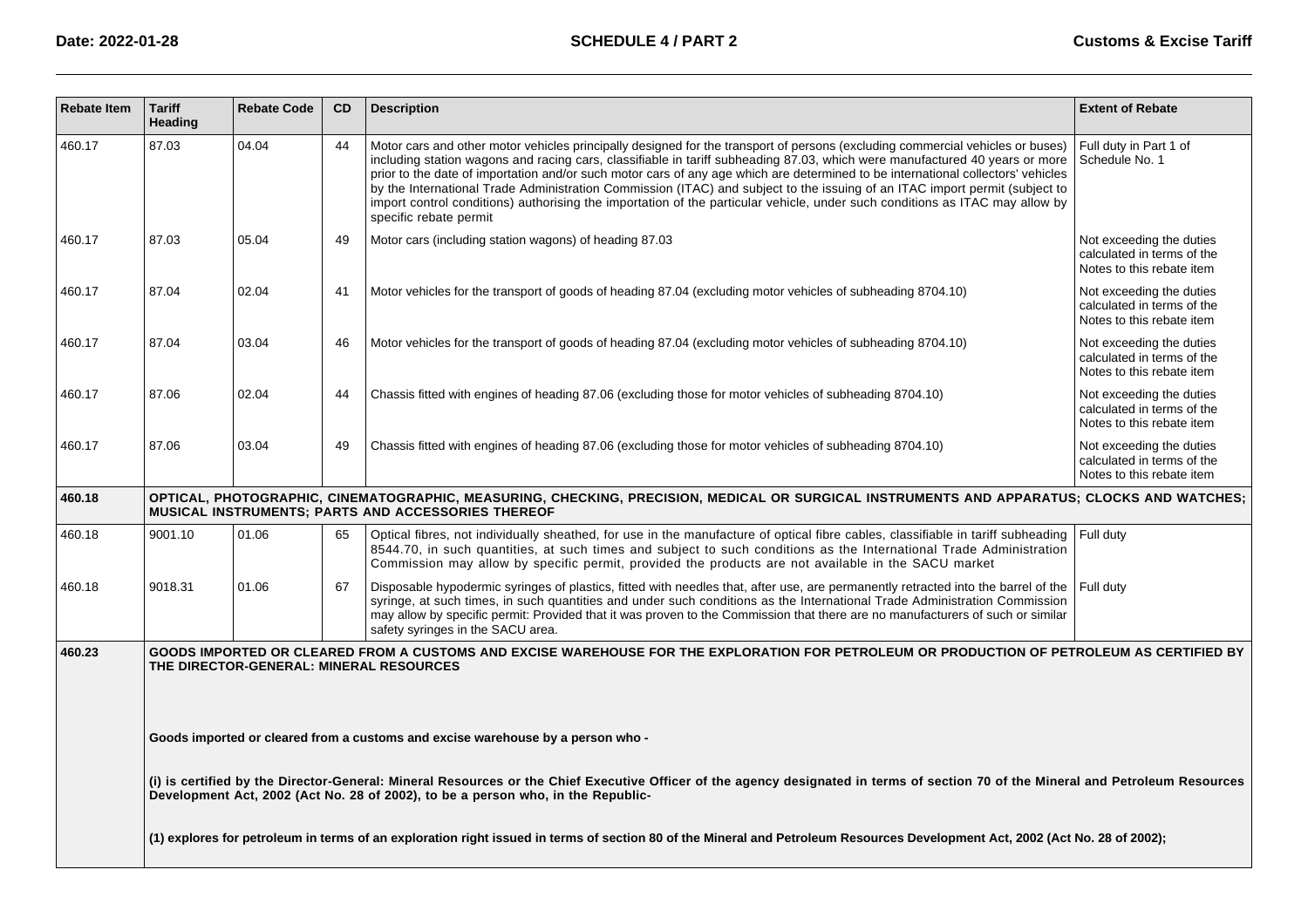| (continued)        |                          |                                                                                                                                                                                                                                                                                                                                                                                                                                                                                                                                                                                                                                                                                                                                                                                                                                                   |           |                                                                                                                                                                                        |                         |  |  |  |  |  |  |
|--------------------|--------------------------|---------------------------------------------------------------------------------------------------------------------------------------------------------------------------------------------------------------------------------------------------------------------------------------------------------------------------------------------------------------------------------------------------------------------------------------------------------------------------------------------------------------------------------------------------------------------------------------------------------------------------------------------------------------------------------------------------------------------------------------------------------------------------------------------------------------------------------------------------|-----------|----------------------------------------------------------------------------------------------------------------------------------------------------------------------------------------|-------------------------|--|--|--|--|--|--|
| <b>Rebate Item</b> | <b>Tariff</b><br>Heading | <b>Rebate Code</b>                                                                                                                                                                                                                                                                                                                                                                                                                                                                                                                                                                                                                                                                                                                                                                                                                                | <b>CD</b> | <b>Description</b>                                                                                                                                                                     | <b>Extent of Rebate</b> |  |  |  |  |  |  |
|                    |                          | (2) produces petroleum in terms of a production right issued in terms of section 84 of the Mineral and Petroleum Resources Development Act, 2002 (Act No. 28 of 2002); or                                                                                                                                                                                                                                                                                                                                                                                                                                                                                                                                                                                                                                                                         |           |                                                                                                                                                                                        |                         |  |  |  |  |  |  |
|                    |                          | $(3)$ is a contractor of any person referred to in paragraph $(1)$ or $(2)$ ; or                                                                                                                                                                                                                                                                                                                                                                                                                                                                                                                                                                                                                                                                                                                                                                  |           |                                                                                                                                                                                        |                         |  |  |  |  |  |  |
|                    |                          | (ii) subject to the approval of the Director-General:Mineral Resources or the Chief Executive Officer of the agency designated in terms of section 70 of the Mineral and Petroleum<br>Resources Development Act, 2002 (Act No. 28 of 2002), is a person (including, if a company, any subsidiary of such company) referred to in paragraph (1) or (3) who supplies such<br>goods directly to any person or to any contractor of any person referred to in paragraph (2), for use in the manufacture of any equipment, installation or device, for use solely in<br>operations in connection with the exploration for, or production of petroleum, and except for the purposes of item 460.23/00.00/02.00, in such quantities and at such times as the<br>International Trade Administration Commission, may allow by specific permit, excluding - |           |                                                                                                                                                                                        |                         |  |  |  |  |  |  |
|                    |                          | (a) distillate fuels, residual fuel oil and biodiesel;                                                                                                                                                                                                                                                                                                                                                                                                                                                                                                                                                                                                                                                                                                                                                                                            |           |                                                                                                                                                                                        |                         |  |  |  |  |  |  |
|                    |                          | (b) goods for the personal use of any person; or                                                                                                                                                                                                                                                                                                                                                                                                                                                                                                                                                                                                                                                                                                                                                                                                  |           |                                                                                                                                                                                        |                         |  |  |  |  |  |  |
|                    |                          |                                                                                                                                                                                                                                                                                                                                                                                                                                                                                                                                                                                                                                                                                                                                                                                                                                                   |           | (c) goods for use in the exploration or processing of any product other than petroleum as defined in the Mineral and Petroleum Resources Development Act, 2002 (Act No. 28 of 2002).   |                         |  |  |  |  |  |  |
|                    | <b>NOTES:</b>            |                                                                                                                                                                                                                                                                                                                                                                                                                                                                                                                                                                                                                                                                                                                                                                                                                                                   |           |                                                                                                                                                                                        |                         |  |  |  |  |  |  |
|                    |                          |                                                                                                                                                                                                                                                                                                                                                                                                                                                                                                                                                                                                                                                                                                                                                                                                                                                   |           | 1. For the purposes of paragraph (ii), the person entering such goods under rebate of duty shall be liable for the duty rebated unless -                                               |                         |  |  |  |  |  |  |
|                    | paragraph (2); or        |                                                                                                                                                                                                                                                                                                                                                                                                                                                                                                                                                                                                                                                                                                                                                                                                                                                   |           | (a) he or she proves that such goods have been so supplied or used in the manufacture of the equipment, installation or device which has been delivered to the person referred to in   |                         |  |  |  |  |  |  |
|                    |                          |                                                                                                                                                                                                                                                                                                                                                                                                                                                                                                                                                                                                                                                                                                                                                                                                                                                   |           | (b) on request by the person who entered the goods under rebate of duty, and subject to the permission of the Commissioner the goods have been -                                       |                         |  |  |  |  |  |  |
|                    |                          |                                                                                                                                                                                                                                                                                                                                                                                                                                                                                                                                                                                                                                                                                                                                                                                                                                                   |           | (i) entered for home consumption and any duty and value-added tax payable in terms of the Value-Added Tax Act, 1991 (Act No. 89 of 1991) have been paid;                               |                         |  |  |  |  |  |  |
|                    |                          |                                                                                                                                                                                                                                                                                                                                                                                                                                                                                                                                                                                                                                                                                                                                                                                                                                                   |           | (ii) destroyed or abandoned in terms of item 412.07; or                                                                                                                                |                         |  |  |  |  |  |  |
|                    | (iii) exported.          |                                                                                                                                                                                                                                                                                                                                                                                                                                                                                                                                                                                                                                                                                                                                                                                                                                                   |           |                                                                                                                                                                                        |                         |  |  |  |  |  |  |
|                    |                          | as contemplated in section 75A.                                                                                                                                                                                                                                                                                                                                                                                                                                                                                                                                                                                                                                                                                                                                                                                                                   |           | 2. Notwithstanding the Notes to Schedules Nos. 3 and 4, "Full duty" where it appears in the "Extent of Rebate" column opposite rebate item 460.23/00.00/01.00 means goods free of duty |                         |  |  |  |  |  |  |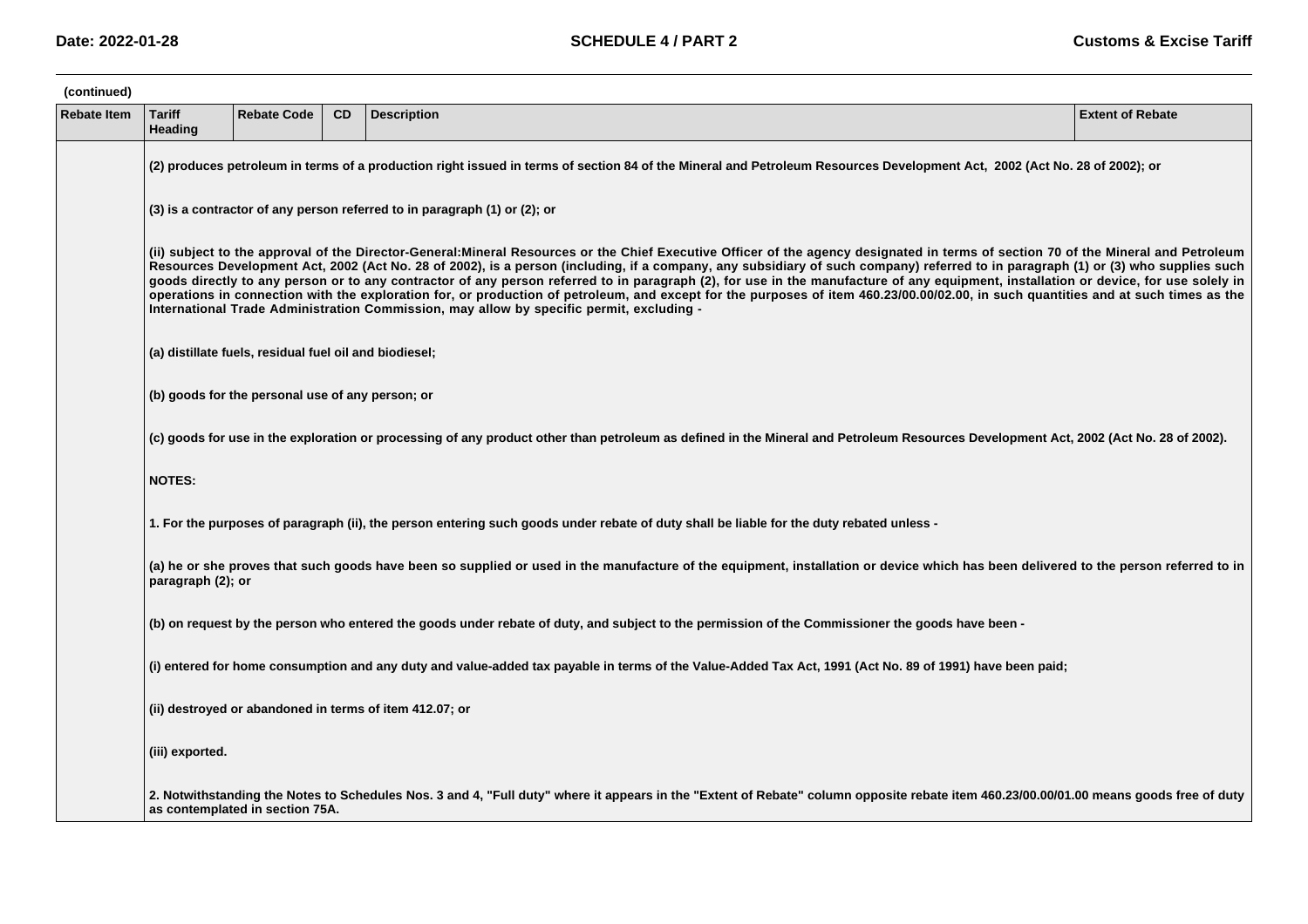| <b>Rebate Item</b> | <b>Tariff</b><br>Heading | <b>Rebate Code</b> | CD | <b>Description</b>                                                                                                                                                                                                                                                                                                                                                                                                                                                                                                                                                                                                                                                                                                                                                                                                                                                            | <b>Extent of Rebate</b>                                                |
|--------------------|--------------------------|--------------------|----|-------------------------------------------------------------------------------------------------------------------------------------------------------------------------------------------------------------------------------------------------------------------------------------------------------------------------------------------------------------------------------------------------------------------------------------------------------------------------------------------------------------------------------------------------------------------------------------------------------------------------------------------------------------------------------------------------------------------------------------------------------------------------------------------------------------------------------------------------------------------------------|------------------------------------------------------------------------|
| 460.23             | 00.00                    | 01.00              | 03 | Goods (excluding goods free of duty as contemplated in section 75A) imported or cleared from a customs and excise<br>warehouse for the exploration for or production of petroleum as contemplated in the notes to this item                                                                                                                                                                                                                                                                                                                                                                                                                                                                                                                                                                                                                                                   | Full duty less the duty in<br>Section B of Part 2 of<br>Schedule No. 1 |
| 460.23             | 00.00                    | 02.00              | 08 | Goods free of duty, imported or cleared from a customs and excise warehouse for the exploration for or production of<br>petroleum as contemplated in the notes to this item                                                                                                                                                                                                                                                                                                                                                                                                                                                                                                                                                                                                                                                                                                   | Full duty                                                              |
| 460.24             |                          |                    |    | REBATE OF SPECIFIC CUSTOMS DUTIES ON EXCISABLE GOODS ENTERED INTO THE REPUBLIC                                                                                                                                                                                                                                                                                                                                                                                                                                                                                                                                                                                                                                                                                                                                                                                                |                                                                        |
| 460.24             | 00.00                    | 01.00              | 05 | Goods specified in Part 2A of Schedule No. 1, imported into the Republic for further processing, blending or mixing or entered<br>for use in the manufacture of excisable goods of another or the same class or kind (excluding ethyl alcohol for industrial use or<br>for use in the manufacture of other non-liquor products and specified aliphatic hydrocarbon solvents, as defined in Additional<br>Note 1(ij) to Chapter 27) -<br>Provided that:<br>(a) the provisions of Rule 19A.09(c) are complied with;<br>(b) all other provisions of the Customs and Excise Act pertaining to locally manufactured excisable goods are complied with;<br>(c) the goods are imported by a licensed manufacturer, into a storage (OS) or manufacturing warehouse; and<br>(d) the goods are removed by such licensed manufacturer or a licensed remover as contemplated in Rule 64D. | The duty in Part 2A of<br>Schedule No. 1                               |
| 460.24             | 22.00                    | 01.02              | 29 | Undenatured or partially denatured ethyl alcohol of headings 22.07 and 22.08 imported into the Republic, for industrial use or<br>for use in the manufacture of other non-liquor products - Provided that:<br>(a) the provisions of Rule 19A.09(c) are complied with;<br>(b) all other provisions of the Customs and Excise Act pertaining to locally manufactured excisable goods are complied with;<br>(c) the goods are imported by a licensed manufacturer or licensed supplier (SOS warehouse licensed for denaturing of spirits)<br>into a storage (OS), manufacturing or special storage (SOS) warehouse; and<br>(d) the goods are removed by such licensee or a licensed remover as contemplated in Rule 64D.                                                                                                                                                         | The duty in Part 2A of<br>Schedule No. 1                               |
| 460.24             | 22.00                    | 02.02              | 23 | Undenatured or partially denatured ethyl alcohol of headings 22.07 and 22.08 imported into the Republic, for industrial use or<br>for use in the manufacture of other non-liquor products -<br>Provided that:<br>(a) the provisions of Rule 19A.09(c) are complied with;<br>(b) all other provisions of the Customs and Excise Act pertaining to locally manufactured excisable goods are complied with;<br>(c) the goods are imported by a licensed manufacturer or licensed supplier (SOS warehouse licensed for denaturing of spirits)<br>into a storage (OS), manufacturing or special storage (SOS) warehouse; and<br>(d) the goods are removed by such licensee or a licensed remover as contemplated in Rule 64D.                                                                                                                                                      | The duty in Part 2A of<br>Schedule No. 1                               |
| 460.24             | 22.07                    | 01.04              | 44 | Fully denatured ethyl alcohol as provided for in Note 4(c) to Section D of Part 1 of Schedule No. 6 of the Act, imported into the<br>Republic for industrial use or for use in the manufacture of other non-liquor products                                                                                                                                                                                                                                                                                                                                                                                                                                                                                                                                                                                                                                                   | The duty in Part 2A of<br>Schedule No. 1                               |
| 460.24             | 2710.12                  | 01.06              | 67 | Specified aliphatic hydrocarbon solvents, as defined in Additional Note 1(ii) to Chapter 27, entered for the purpose of this<br>rebate item in such quantities, for such purposes and under such conditions as the Commissioner may allow by specific permit                                                                                                                                                                                                                                                                                                                                                                                                                                                                                                                                                                                                                  | The duty in Part 2A of<br>Schedule No. 1                               |
| 460.25             |                          |                    |    | GOODS, IN SUCH QUANTITIES AT SUCH TIMES AND UNDER THE CONDITIONS SPECIFIED IN GOVERNMENT GAZETTE NO. 16886 OF 18 DECEMBER 1995, AS THE DIRECTOR-<br>GENERAL: DEPARTMENT OF AGRICULTURE, LAND REFORM AND RURAL DEVELOPMENT MAY ALLOW BY SPECIFIC PERMIT                                                                                                                                                                                                                                                                                                                                                                                                                                                                                                                                                                                                                        |                                                                        |
| 460.25             | 0201.10                  | 01.06              | 60 | Carcasses and half carcasses of bovine animals, fresh or chilled                                                                                                                                                                                                                                                                                                                                                                                                                                                                                                                                                                                                                                                                                                                                                                                                              | Full duty less 13,8%                                                   |
| 460.25             | 0201.20                  | 01.06              | 68 | Cuts with bone in (excluding carcasses and half carcasses) of bovine animals, fresh or chilled                                                                                                                                                                                                                                                                                                                                                                                                                                                                                                                                                                                                                                                                                                                                                                                | Full duty less 13,8%                                                   |
| 460.25             | 0201.30                  | 01.06              | 65 | Boneless meat of bovine animals, fresh or chilled                                                                                                                                                                                                                                                                                                                                                                                                                                                                                                                                                                                                                                                                                                                                                                                                                             | Full duty less 32%                                                     |
| 460.25             | 0202.10                  | 01.06              | 67 | Carcasses and half carcasses of bovine animals, frozen                                                                                                                                                                                                                                                                                                                                                                                                                                                                                                                                                                                                                                                                                                                                                                                                                        | Full duty less 13,8%                                                   |
| 460.25             | 0202.20                  | 01.06              | 64 | Cuts with bone in (excluding carcasses and half carcasses), of bovine animals, frozen                                                                                                                                                                                                                                                                                                                                                                                                                                                                                                                                                                                                                                                                                                                                                                                         | Full duty less 13,8%                                                   |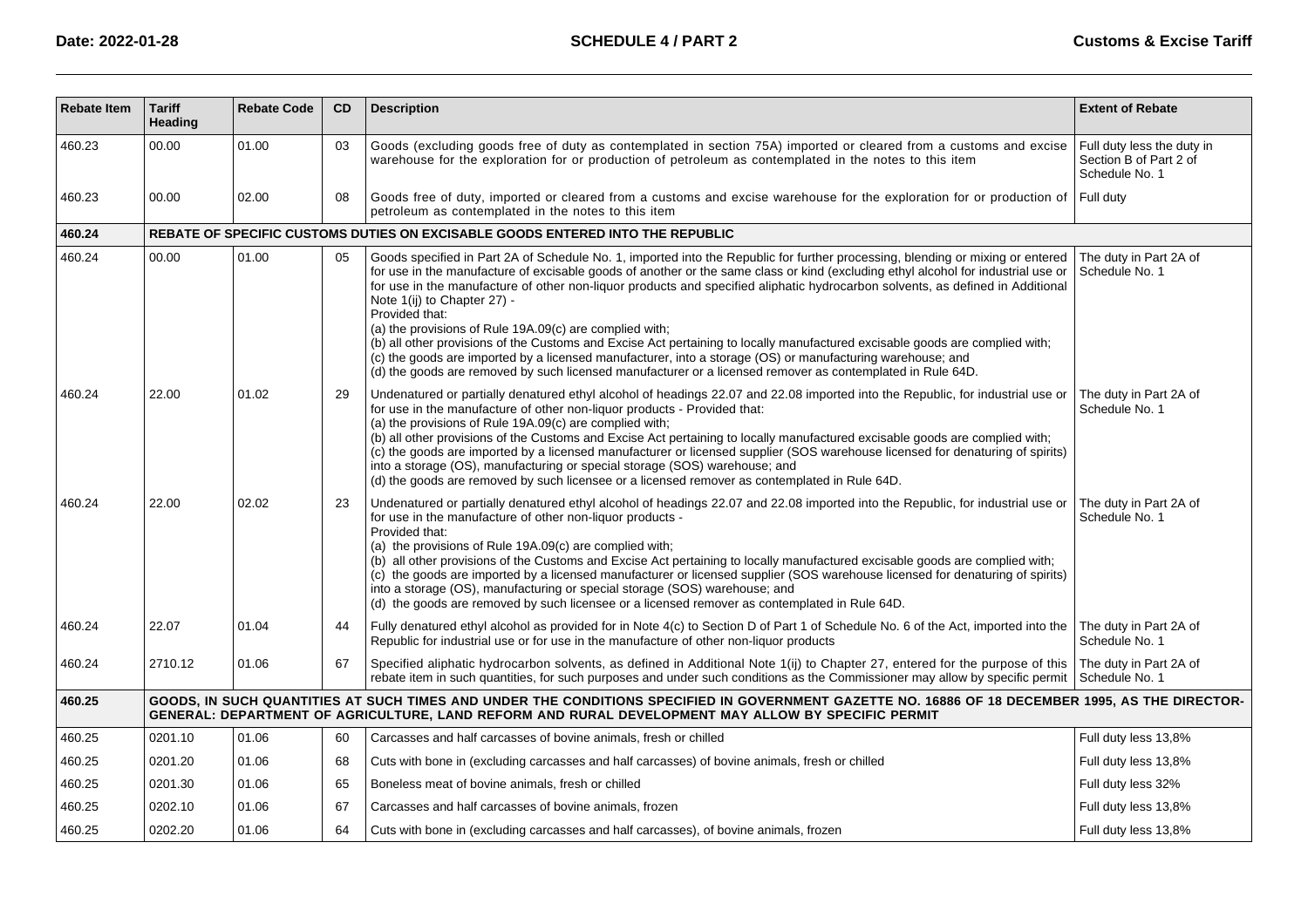| <b>Rebate Item</b> | <b>Tariff</b><br>Heading | <b>Rebate Code</b> | <b>CD</b> | <b>Description</b>                                                                                                                                                                                                                                                      | <b>Extent of Rebate</b> |
|--------------------|--------------------------|--------------------|-----------|-------------------------------------------------------------------------------------------------------------------------------------------------------------------------------------------------------------------------------------------------------------------------|-------------------------|
| 460.25             | 0202.30                  | 01.06              | 61        | Boneless meat of bovine animals, frozen                                                                                                                                                                                                                                 | Full duty less 32%      |
| 460.25             | 0204.10                  | 01.06              | 64        | Carcasses and half carcasses of lamb, fresh or chilled                                                                                                                                                                                                                  | Full duty less 19%      |
| 460.25             | 0204.21                  | 01.06              | 65        | Carcasses and half carcasses of sheep, fresh or chilled                                                                                                                                                                                                                 | Full duty less 19%      |
| 460.25             | 0204.22                  | 01.06              | 63        | Cuts with bone in (excluding carcasses and half carcasses), of sheep, fresh or chilled                                                                                                                                                                                  | Full duty less 13,2%    |
| 460.25             | 0204.23                  | 01.06              | 61        | Boneless meat of sheep, fresh or chilled                                                                                                                                                                                                                                | Full duty less 13,2%    |
| 460.25             | 0204.30                  | 01.06              | 64        | Carcasses and half carcasses of lamb, frozen                                                                                                                                                                                                                            | Full duty less 19%      |
| 460.25             | 0204.41                  | 01.06              | 63        | Carcasses and half carcasses of sheep, frozen                                                                                                                                                                                                                           | Full duty less 19%      |
| 460.25             | 0204.42                  | 01.06              | 68        | Cuts with bone in (excluding carcasses and half carcasses), of sheep, frozen                                                                                                                                                                                            | Full duty less 13,2%    |
| 460.25             | 0204.43                  | 01.06              | 66        | Boneless cuts of meat of sheep, frozen                                                                                                                                                                                                                                  | Full duty less 13,2%    |
| 460.25             | 0204.50                  | 01.06              | 69        | Meat of goats, fresh, chilled or frozen                                                                                                                                                                                                                                 | Full duty less 16,4%    |
| 460.25             | 04.01                    | 01.04              | 45        | Milk and cream, not concentrated nor containing any added sugar or other sweetening matter, fresh                                                                                                                                                                       | Full duty less 19,2%    |
| 460.25             | 04.02                    | 01.04              | 46        | Milk and cream, concentrated or containing added sugar or other sweetening matter, in powder                                                                                                                                                                            | Full duty less 19,2%    |
| 460.25             | 04.03                    | 01.04              | 42        | Buttermilk, curdled milk and cream, yoghurt, kephir and other fermented or acidified milk and cream, whether or not<br>concentrated or containing added sugar or other sweetening matter or flavoured or containing added fruit, nuts or cocoa                          | Full duty less 19,2%    |
| 460.25             | 04.04                    | 01.04              | 49        | Whey, whether or not concentrated or containing added sugar or other sweetening matter; products consisting of natural milk Full duty less 19,2%<br>constituents, whether or not containing added sugar or other sweetening matter, not elsewhere specified or included |                         |
| 460.25             | 04.05                    | 01.04              | 45        | Butter and other fats and oils derived from milk                                                                                                                                                                                                                        | Full duty less 15,8%    |
| 460.25             | 04.06                    | 01.04              | 41        | Cheese (excluding cheddar and sweetmilk cheese)                                                                                                                                                                                                                         | Full duty less 19%      |
| 460.25             | 04.08                    | 01.04              | 44        | Birds' eggs, not in shell, and egg yolks, dried, cooked by steaming or by boiling in water, moulded, frozen or otherwise<br>preserved, whether or not containing added sugar or other sweetening matter                                                                 | Full duty less 3,8%     |
| 460.25             | 0708.10                  | 01.06              | 63        | Peas (PISUM SATIVUM), shelled or unshelled, fresh or chilled                                                                                                                                                                                                            | Full duty less 6,6%     |
| 460.25             | 07.10                    | 01.04              | 49        | Vegetables (excluding potatoes and leguminous vegetables) (uncooked or cooked by steaming or boiling in water), frozen                                                                                                                                                  | Full duty less 7,4%     |
| 460.25             | 0710.10                  | 01.06              | 67        | Potatoes (uncooked or cooked by steaming or boiling in water), frozen                                                                                                                                                                                                   | Full duty less 9,8%     |
| 460.25             | 0710.2                   | 01.05              | 59        | Leguminous vegetables (excluding peas (PISUM SATIVUM) (uncooked or cooked by steaming or boiling in water), shelled or<br>unshelled, frozen                                                                                                                             | Full duty less 4,8%     |
| 460.25             | 0710.21                  | 01.06              | 62        | Peas (PISUM SATIVUM) (uncooked or cooked by steaming or boiling in water), shelled or unshelled, frozen                                                                                                                                                                 | Full duty less 6,6%     |
| 460.25             | 07.12                    | 01.04              | 41        | Dried vegetables (excluding potatoes), whole, cut, sliced, broken or in powder, but not further prepared                                                                                                                                                                | Full duty less 7,4%     |
| 460.25             | 0712.90                  | 01.06              | 68        | Dried potatoes, whether or not cut or sliced, but not further prepared                                                                                                                                                                                                  | Full duty less 9,8%     |
| 460.25             | 0713.20                  | 01.06              | 63        | Dried chickpeas (garbanzos), shelled, whether or not skinned or split                                                                                                                                                                                                   | Full duty less 6,6%     |
| 460.25             | 0713.3                   | 01.05              | 55        | Dried beans (VIGNA SPP., PHASEOLUS SPP.), shelled, whether or not skinned or split                                                                                                                                                                                      | Full duty less 4,8%     |
| 460.25             | 0713.60                  | 01.06              | 62        | Pigeon peas, shelled, whether or not skinned or split                                                                                                                                                                                                                   | Full duty less 4,8%     |
| 460.25             | 0713.90                  | 01.06              | 64        | Other dried leguminous vegetables, shelled, whether or not skinned or split                                                                                                                                                                                             | Full duty less 4,8%     |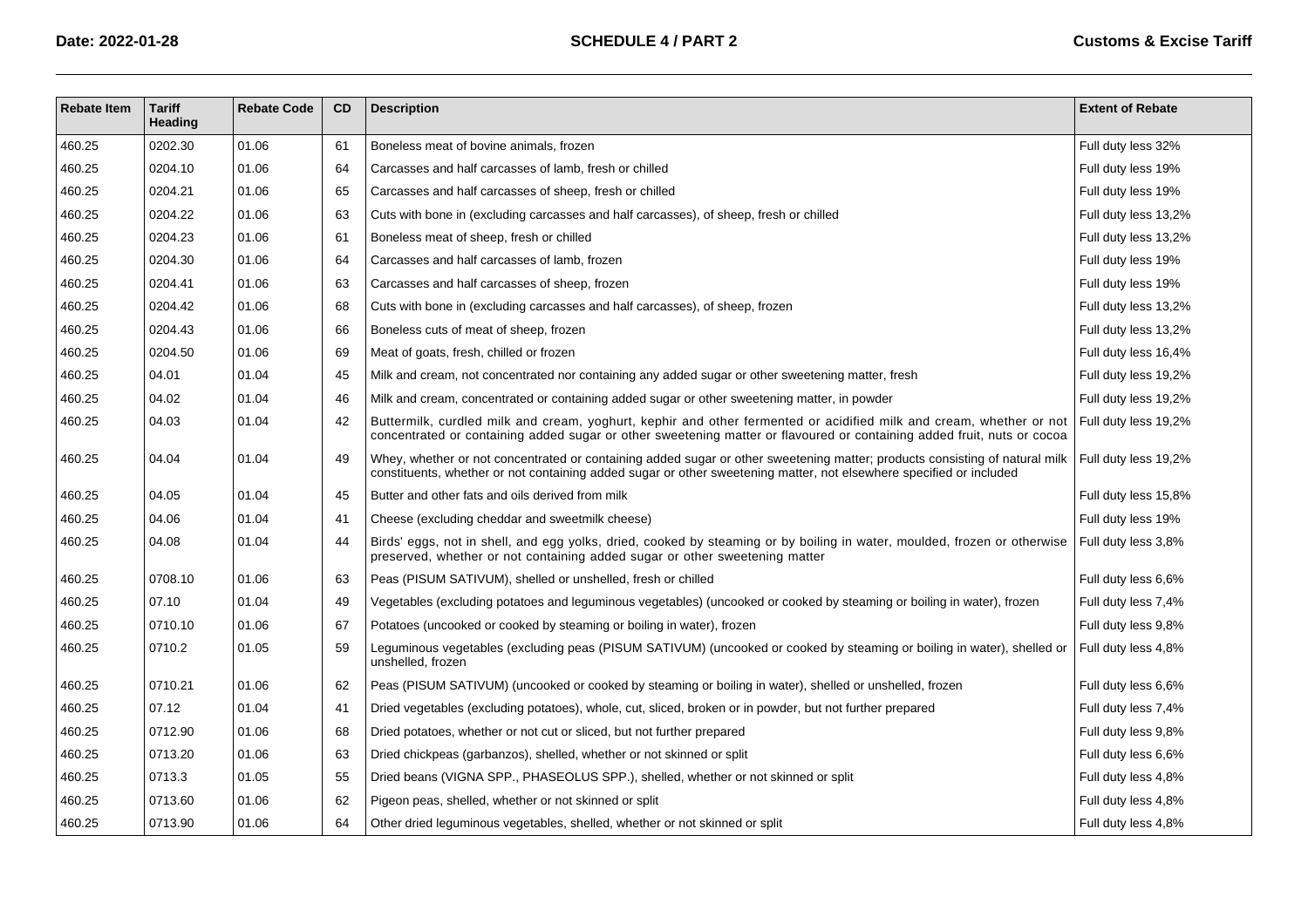| <b>Rebate Item</b> | <b>Tariff</b><br>Heading | <b>Rebate Code</b> | CD | <b>Description</b>                                                                                                                                                                                                                                                                                                                                                                                                                                                                                                                                                                                                                                                            | <b>Extent of Rebate</b>                            |
|--------------------|--------------------------|--------------------|----|-------------------------------------------------------------------------------------------------------------------------------------------------------------------------------------------------------------------------------------------------------------------------------------------------------------------------------------------------------------------------------------------------------------------------------------------------------------------------------------------------------------------------------------------------------------------------------------------------------------------------------------------------------------------------------|----------------------------------------------------|
| 460.25             | 0806.20                  | 01.06              | 61 | Grapes, dried                                                                                                                                                                                                                                                                                                                                                                                                                                                                                                                                                                                                                                                                 | Full duty less 4,6%                                |
| 460.25             | 0813.20                  | 01.06              | 67 | Prunes, dried                                                                                                                                                                                                                                                                                                                                                                                                                                                                                                                                                                                                                                                                 | Full duty less 6,6%                                |
| 460.25             | 0813.30                  | 01.06              | 64 | Apples                                                                                                                                                                                                                                                                                                                                                                                                                                                                                                                                                                                                                                                                        | Full duty less 6%                                  |
| 460.25             | 0813.50                  | 01.06              | 69 | Mixtures of nuts or dried fruit of Chapter 8                                                                                                                                                                                                                                                                                                                                                                                                                                                                                                                                                                                                                                  | Full duty less 8,8%                                |
| 460.25             | 10.01                    | 01.04              | 48 | Wheat                                                                                                                                                                                                                                                                                                                                                                                                                                                                                                                                                                                                                                                                         | Full duty less 14,4%                               |
| 460.25             | 10.05                    | 01.04              | 43 | Maize (corn)                                                                                                                                                                                                                                                                                                                                                                                                                                                                                                                                                                                                                                                                  | Full duty less 10%                                 |
| 460.25             | 10.08                    | 01.04              | 42 | Buckwheat, millet and canary seed; other cereals                                                                                                                                                                                                                                                                                                                                                                                                                                                                                                                                                                                                                              | Full duty less 8,6%                                |
| 460.25             | 12.01                    | 01.04              | 45 | Soya beans, whether or not broken                                                                                                                                                                                                                                                                                                                                                                                                                                                                                                                                                                                                                                             | Full duty less 8%                                  |
| 460.25             | 19.01                    | 01.04              | 40 | Malt extract; food preparations of flour, groats, meal, starch or malt containing cocoa or containing less than 40 per cent by<br>mass of cocoa calculated on a totally defatted basis not elsewhere specified or included (excluding preparations for infant use,<br>put up for retail sale, gluten-free bread and cake mixtures, cornflour and pudding mixtures); food preparations of goods of<br>headings 04.01 to 04.04, not containing cocoa or containing less than 5 per cent by mass of cocoa calculated on a totally<br>defatted basis, not elsewhere specified or included (excluding preparations for infant use, put up for retail sale, and pudding<br>powders) | Full duty less 19,8%                               |
| 460.25             | 1901.10                  | 01.06              | 69 | Preparations for infant use, put up for retail sale                                                                                                                                                                                                                                                                                                                                                                                                                                                                                                                                                                                                                           | Full duty less 19,2%                               |
| 460.25             | 19.02                    | 01.04              | 47 | Pasta, whether or not cooked or stuffed (with meat or other substances) or otherwise prepared, such as spaghetti, macaroni,<br>noodles, lasagne, gnocchi, ravioli, cannelloni, couscous, whether or not prepared                                                                                                                                                                                                                                                                                                                                                                                                                                                              | Full duty less 10,8%                               |
| 460.25             | 21.06                    | 01.04              | 46 | Food preparations not elsewhere specified or included (excluding pudding mixtures and ice cream mixtures)                                                                                                                                                                                                                                                                                                                                                                                                                                                                                                                                                                     | Full duty less 7,4%                                |
| 460.25             | 2106.90                  | 01.06              | 62 | Pudding mixtures                                                                                                                                                                                                                                                                                                                                                                                                                                                                                                                                                                                                                                                              | Full duty less 19,8%                               |
| 460.25             | 2106.90                  | 02.06              | 67 | Ice cream mixtures                                                                                                                                                                                                                                                                                                                                                                                                                                                                                                                                                                                                                                                            | Full duty less 19,2%                               |
| 460.25             | 2204.10                  | 01.06              | 65 | Sparkling wine, in containers holding 2 li or less                                                                                                                                                                                                                                                                                                                                                                                                                                                                                                                                                                                                                            | The duty in Part 1 of<br>Schedule No. 1 less 14,6% |
| 460.25             | 2204.10                  | 02.06              | 62 | Sparkling wine, in containers holding more than 2 li                                                                                                                                                                                                                                                                                                                                                                                                                                                                                                                                                                                                                          | The duty in Part 1 of<br>Schedule No. 1 less 19,6% |
| 460.25             | 2204.21                  | 01.06              | 60 | Wine (excluding sparkling wine) and grape must with fermentation prevented or arrested by the addition of alcohol, in<br>containers holding 2 li or less                                                                                                                                                                                                                                                                                                                                                                                                                                                                                                                      | The duty in Part 1 of<br>Schedule No. 1 less 14,6% |
| 460.25             | 2204.29                  | 01.06              | 66 | Wine (excluding sparkling wine) and grape must with the fermentation prevented or arrested by the addition of alcohol, in<br>containers holding more than 2 li                                                                                                                                                                                                                                                                                                                                                                                                                                                                                                                | The duty in Part 1 of<br>Schedule No. 1 less 19,6% |
| 460.25             | 2204.30                  | 01.06              | 62 | Grape must (excluding grape must with fermentation prevented or arrested by the addition of alcohol)                                                                                                                                                                                                                                                                                                                                                                                                                                                                                                                                                                          | The duty in Part 1 of<br>Schedule No. 1 less 19,6% |
| 460.25             | 2205.10                  | 01.06              | 61 | Vermouth and other wine of fresh grapes flavoured with plants or aromatic substances, in containers holding 2 li or less                                                                                                                                                                                                                                                                                                                                                                                                                                                                                                                                                      | The duty in Part 1 of<br>Schedule No. 1 less 14,6% |
| 460.25             | 2205.90                  | 01.06              | 60 | Vermouth and other wine of fresh grapes flavoured with plants or aromatic substances, in containers holding more than 2 li                                                                                                                                                                                                                                                                                                                                                                                                                                                                                                                                                    | The duty in Part 1 of<br>Schedule No. 1 less 19,6% |
| 460.25             | 22.06                    | 01.04              | 43 | Other fermented beverages (for example, cider, perry, mead); mixtures of fermented beverages and mixtures of fermented<br>beverages and non-alcoholic beverages not elsewhere specified or included                                                                                                                                                                                                                                                                                                                                                                                                                                                                           | The duty in Part 1 of<br>Schedule No. 1 less 14,6% |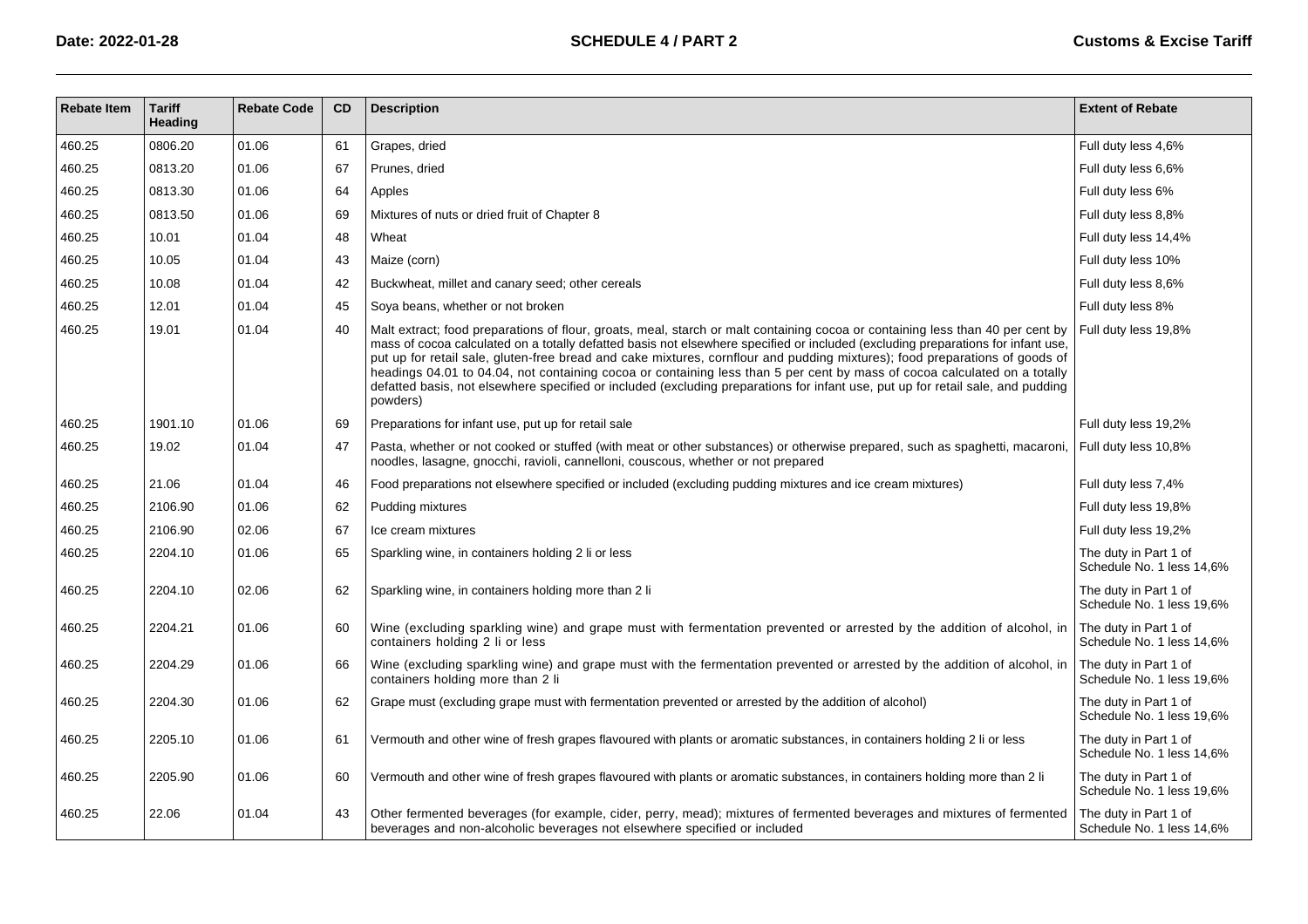| <b>Rebate Item</b> | <b>Tariff</b><br>Heading | <b>Rebate Code</b>                      | CD | <b>Description</b>                                                                                                                                                                                                                                                 | <b>Extent of Rebate</b>                             |
|--------------------|--------------------------|-----------------------------------------|----|--------------------------------------------------------------------------------------------------------------------------------------------------------------------------------------------------------------------------------------------------------------------|-----------------------------------------------------|
| 460.25             | 22.07                    | 01.04                                   | 46 | Undenatured ethyl alcohol of an alcoholic strength by volume of 80 per cent vol. or higher, ethyl alcohol and other spirits,<br>denatured, of any strength                                                                                                         | The duty in Part 1 of<br>Schedule No. 1 less 119.4% |
| 460.25             | 2208.20                  | 01.06                                   | 68 | Spirits obtained by distilling grape wine or grape marc, in containers holding 2 li or less                                                                                                                                                                        | The duty in Part 1 of<br>Schedule No. 1 less 13,4%  |
| 460.25             | 2208.20                  | 02.06                                   | 62 | Spirits obtained by distilling grape wine or grape marc, in containers holding more than 2 li                                                                                                                                                                      | The duty in Part 1 of<br>Schedule No. 1 less 24,2%  |
| 460.25             | 2208.30                  | 01.06                                   | 65 | Whiskies, in containers holding 2 li or less                                                                                                                                                                                                                       | The duty in Part 1 of<br>Schedule No. 1 less 13.4%  |
| 460.25             | 2208.30                  | 02.06                                   | 60 | Whiskies, in containers holding more than 2 li                                                                                                                                                                                                                     | The duty in Part 1 of<br>Schedule No. 1 less 24,2%  |
| 460.25             | 2208.40                  | 01.06                                   | 62 | Rum and tafia, in containers holding less than 2 li                                                                                                                                                                                                                | The duty in Part 1 of<br>Schedule No. 1 less 13.4%  |
| 460.25             | 2208.40                  | 02.06                                   | 67 | Rum and tafia, in containers holding more than 2 li                                                                                                                                                                                                                | The duty in Part 1 of<br>Schedule No. 1 less 24,2%  |
| 460.25             | 2208.40                  | 03.06                                   | 61 | Other spirits obtained by distilling fermented sugarcane products                                                                                                                                                                                                  | The duty in Part 1 of<br>Schedule No. 1 less 119,4% |
| 460.25             | 2208.50                  | 01.06                                   | 60 | Gin and Geneva, in containers holding 2 li or less                                                                                                                                                                                                                 | The duty in Part 1 of<br>Schedule No. 1 less 13,4%  |
| 460.25             | 2208.50                  | 02.06                                   | 64 | Gin and Gineva, in containers holding more than 2 li                                                                                                                                                                                                               | The duty in Part 1 of<br>Schedule No. 1 less 24.2%  |
| 460.25             | 2208.60                  | 01.06                                   | 67 | Vodka                                                                                                                                                                                                                                                              | The duty in Part 1 of<br>Schedule No. 1 less 119.4% |
| 460.25             | 2208.70                  | 01.06                                   | 64 | Liqueurs and cordials                                                                                                                                                                                                                                              | The duty in Part 1 of<br>Schedule No. 1 less 119,4% |
| 460.25             | 2208.90                  | 01.06                                   | 69 | Other                                                                                                                                                                                                                                                              | The duty in Part 1 of<br>Schedule No. 1 less 119,4% |
| 460.25             | 24.01                    | 01.04                                   | 45 | Unmanufactured tobacco; tobacco refuse                                                                                                                                                                                                                             | Full duty less 8,8%                                 |
| 460.25             | 52.01                    | 01.04                                   | 46 | Cotton, not carded or combed                                                                                                                                                                                                                                       | Full duty less 12%                                  |
| 460.26             |                          | <b>GAUTRAIN RAPID RAIL LINK PROJECT</b> |    |                                                                                                                                                                                                                                                                    |                                                     |
| 460.26             | 00.00                    | 01.00                                   | 09 | Goods of any description, for use in the construction of the infrastructure known as the "Gautrain Rapid Rail Link", at such<br>times and in such quantities as the International Trade Administration Commission of South Africa, may allow by specific<br>permit | Full duty                                           |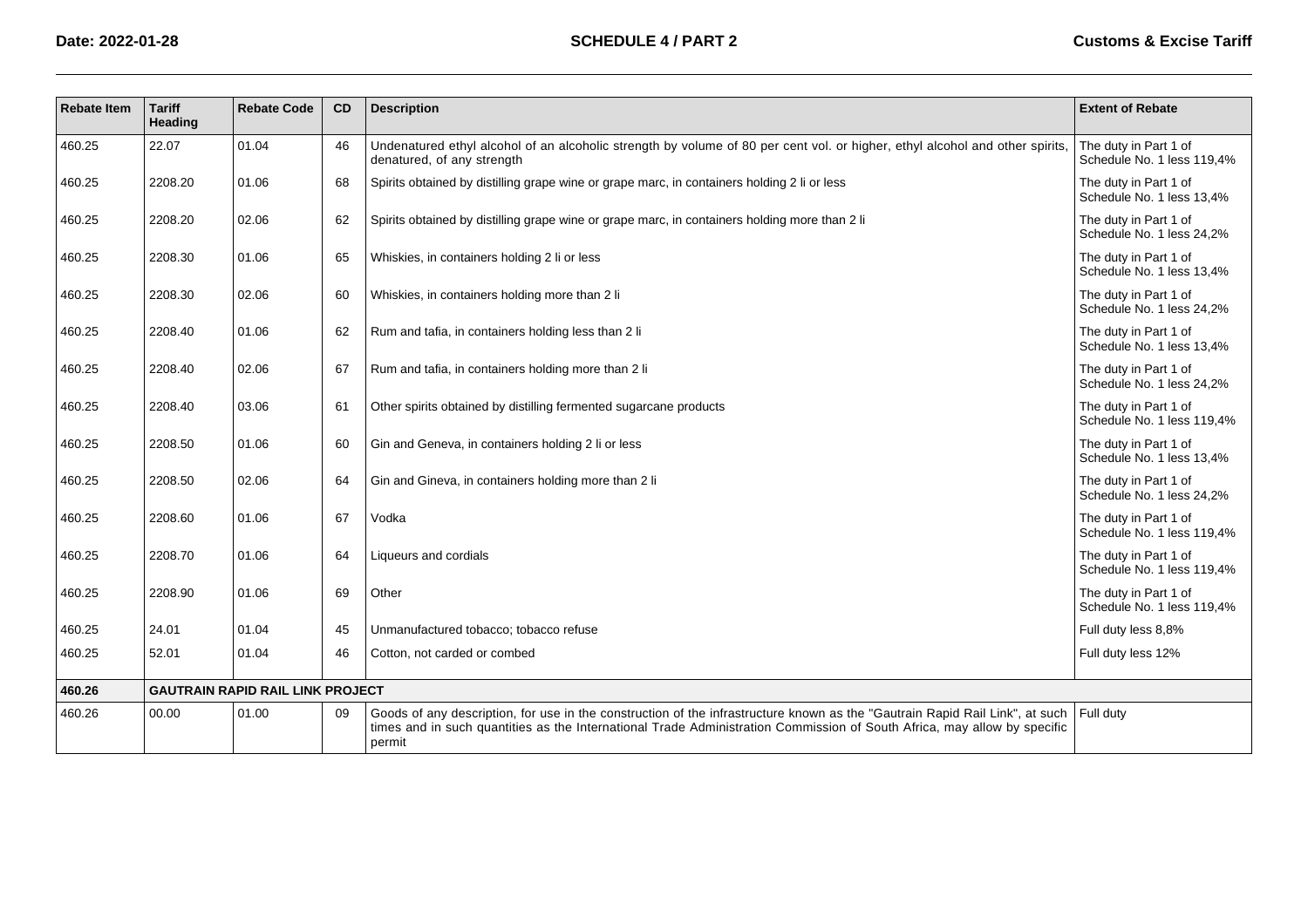**GOODS TEMPORARILY ADMITTED UNDER REBATE OF CUSTOMS DUTIES**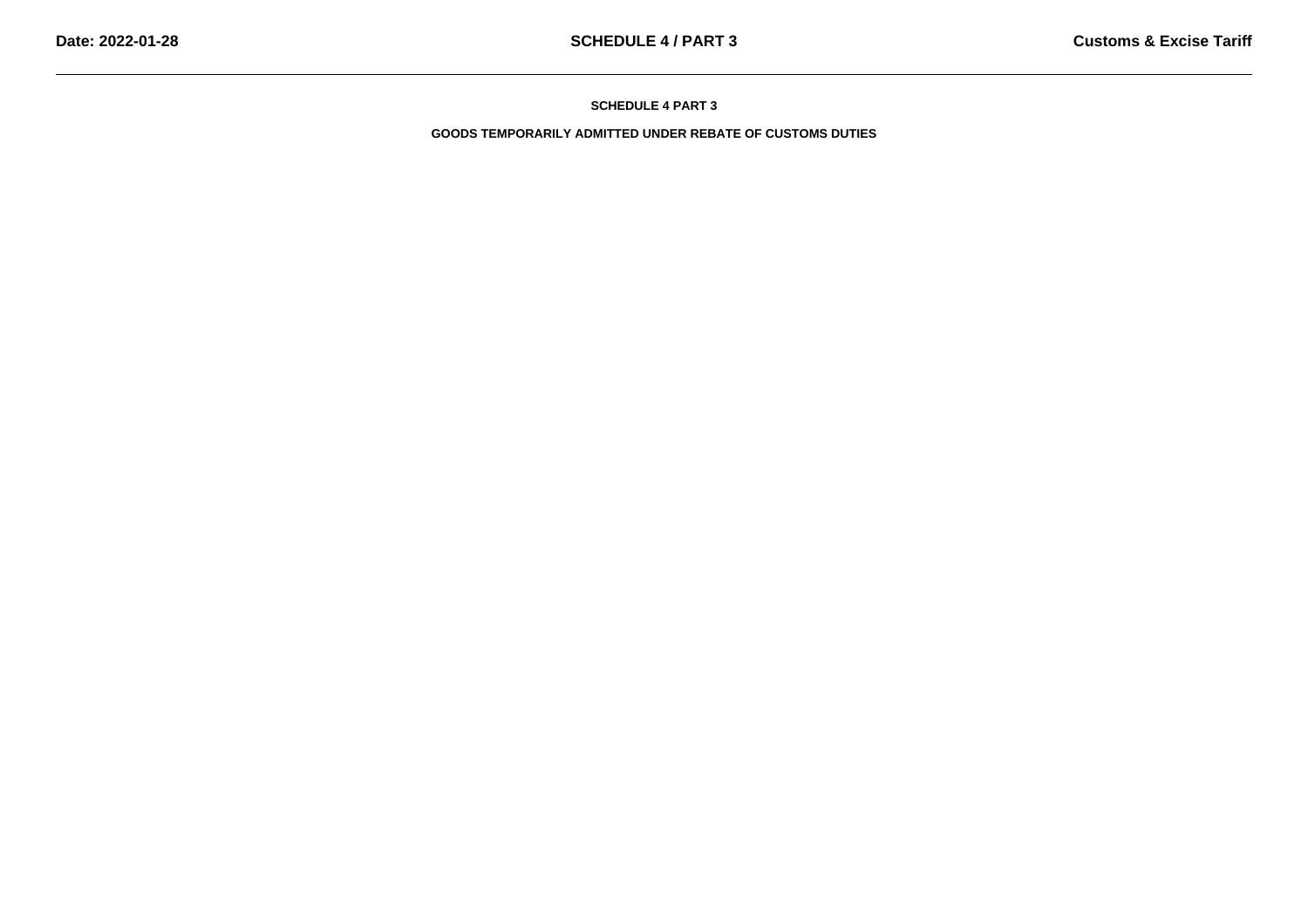| <b>Rebate Item</b> | <b>Tariff</b><br>Heading                                                                                                                                                                                                                                                                                                                                                                                                                                                                                                                                                                                                                                                                                                                                                                                                                                                                                                                                                                                                                                                                                                                                                                                                                                                                                                                                                                                                                                                                                                                                                                                                                                                                                                                                                                                                                                                                                                                                                                                                                                                                                                                                                                                                                                                                                                                                                                                                                                                                                                                                                                                                                                                                                                                   | <b>Rebate Code</b> | CD. | <b>Description</b>                                                                                                                                                                                                                                                          | <b>Extent of Rebate</b> |  |  |  |
|--------------------|--------------------------------------------------------------------------------------------------------------------------------------------------------------------------------------------------------------------------------------------------------------------------------------------------------------------------------------------------------------------------------------------------------------------------------------------------------------------------------------------------------------------------------------------------------------------------------------------------------------------------------------------------------------------------------------------------------------------------------------------------------------------------------------------------------------------------------------------------------------------------------------------------------------------------------------------------------------------------------------------------------------------------------------------------------------------------------------------------------------------------------------------------------------------------------------------------------------------------------------------------------------------------------------------------------------------------------------------------------------------------------------------------------------------------------------------------------------------------------------------------------------------------------------------------------------------------------------------------------------------------------------------------------------------------------------------------------------------------------------------------------------------------------------------------------------------------------------------------------------------------------------------------------------------------------------------------------------------------------------------------------------------------------------------------------------------------------------------------------------------------------------------------------------------------------------------------------------------------------------------------------------------------------------------------------------------------------------------------------------------------------------------------------------------------------------------------------------------------------------------------------------------------------------------------------------------------------------------------------------------------------------------------------------------------------------------------------------------------------------------|--------------------|-----|-----------------------------------------------------------------------------------------------------------------------------------------------------------------------------------------------------------------------------------------------------------------------------|-------------------------|--|--|--|
| 470.00             | GOODS TEMPORARILY ADMITTED FOR PROCESSING, REPAIR, CLEANING, RECONDITIONING OR FOR THE MANUFACTURE OF GOODS EXCLUSIVELY FOR EXPORT<br><b>NOTES:</b><br>1. Temporary admission of any goods under rebate item 470.00 shall be subject, mutatis mutandis, to the provisions of the rules for section 75.<br>2. The Commissioner may require the importer to register with him or her a rate of yield of the processed or manufactured goods that will be obtained per unit of the imported goods.<br>3. (a) Goods admitted under the provisions of rebate item 470.03 shall be used for the processing or manufacture of goods for export and the processed or manufactured goods shall be<br>exported -<br>(i) for the purposes of rebate item 470.03 (01.00 and 02.00), within 12 months from the date of entry thereof; and<br>(ii) for the purposes of rebate item 470.03 (03.00), within 3 years from the date of entry thereof.<br>(b) Parts admitted under the provisions of rebate item 470.02 shall be used and the goods submitted for repair, cleaning or reconditioning shall be exported within 6 months from the<br>date of entry thereof:<br>Provided that the Commissioner may, in circumstances which he deems exceptional, extend the period specified in each case for a further period he or she deems reasonable:<br>Provided further that the application for such extension is made prior to the expiry of the period of 3 years, 12 months or 6 months, as the case may be.<br>4. Liability for duty on any goods specified in rebate items 470.02 or 470.03 shall cease on production of proof that the goods imported have been used for repair, cleaning,<br>reconditioning, processing or manufacture and the goods repaired, cleaned, reconditioned, processed or manufactured have been duly exported.<br>5. For the purposes of rebate item 470.03/00.00/02.00:<br>(a) Where the rebate registrant is contractually entitled to keep a portion of the goods manufactured, processed, finished, equipped or packed in lieu of payment for the operations<br>carried out, he or she must -<br>(i) also export those goods within the period of 12 months contemplated in Note 3(a); or<br>(ii) (aa) process a bill of entry at the office of the Controller for payment of the value-added tax on the goods retained; and<br>(bb) adjust by voucher of correction the rebate bill of entry in respect of the quantity and value of the goods used to manufacture the goods retained.<br>(b) Notwithstanding the Notes to Schedule No. 3 and Schedule No. 4, "full duty" where it appears in the "Extent of Rebate" column opposite this rebate item means goods free of duty as<br>contemplated in section 75A. |                    |     |                                                                                                                                                                                                                                                                             |                         |  |  |  |
| 470.01             |                                                                                                                                                                                                                                                                                                                                                                                                                                                                                                                                                                                                                                                                                                                                                                                                                                                                                                                                                                                                                                                                                                                                                                                                                                                                                                                                                                                                                                                                                                                                                                                                                                                                                                                                                                                                                                                                                                                                                                                                                                                                                                                                                                                                                                                                                                                                                                                                                                                                                                                                                                                                                                                                                                                                            |                    |     |                                                                                                                                                                                                                                                                             |                         |  |  |  |
| 470.02             |                                                                                                                                                                                                                                                                                                                                                                                                                                                                                                                                                                                                                                                                                                                                                                                                                                                                                                                                                                                                                                                                                                                                                                                                                                                                                                                                                                                                                                                                                                                                                                                                                                                                                                                                                                                                                                                                                                                                                                                                                                                                                                                                                                                                                                                                                                                                                                                                                                                                                                                                                                                                                                                                                                                                            |                    |     | <b>GOODS FOR REPAIR, CLEANING OR RECONDITIONING</b>                                                                                                                                                                                                                         |                         |  |  |  |
| 470.02             | 00.00                                                                                                                                                                                                                                                                                                                                                                                                                                                                                                                                                                                                                                                                                                                                                                                                                                                                                                                                                                                                                                                                                                                                                                                                                                                                                                                                                                                                                                                                                                                                                                                                                                                                                                                                                                                                                                                                                                                                                                                                                                                                                                                                                                                                                                                                                                                                                                                                                                                                                                                                                                                                                                                                                                                                      | 01.00              | 01  | Goods (including parts therefor) for repair, cleaning or reconditioning                                                                                                                                                                                                     | Full duty               |  |  |  |
| 470.02             | 00.00                                                                                                                                                                                                                                                                                                                                                                                                                                                                                                                                                                                                                                                                                                                                                                                                                                                                                                                                                                                                                                                                                                                                                                                                                                                                                                                                                                                                                                                                                                                                                                                                                                                                                                                                                                                                                                                                                                                                                                                                                                                                                                                                                                                                                                                                                                                                                                                                                                                                                                                                                                                                                                                                                                                                      | 02.00              | 06  | Parts for goods temporarily imported for repair, cleaning or reconditioning                                                                                                                                                                                                 | Full duty               |  |  |  |
| 470.03             |                                                                                                                                                                                                                                                                                                                                                                                                                                                                                                                                                                                                                                                                                                                                                                                                                                                                                                                                                                                                                                                                                                                                                                                                                                                                                                                                                                                                                                                                                                                                                                                                                                                                                                                                                                                                                                                                                                                                                                                                                                                                                                                                                                                                                                                                                                                                                                                                                                                                                                                                                                                                                                                                                                                                            |                    |     | GOODS CLEARED IN TERMS OF A PERMIT ISSUED BY THE INTERNATIONAL TRADE ADMINISTRATION COMMISSION                                                                                                                                                                              |                         |  |  |  |
| 470.03             | 00.00                                                                                                                                                                                                                                                                                                                                                                                                                                                                                                                                                                                                                                                                                                                                                                                                                                                                                                                                                                                                                                                                                                                                                                                                                                                                                                                                                                                                                                                                                                                                                                                                                                                                                                                                                                                                                                                                                                                                                                                                                                                                                                                                                                                                                                                                                                                                                                                                                                                                                                                                                                                                                                                                                                                                      | 01.00              | 03  | Goods (excluding goods free of duty as contemplated in section 75A) cleared in terms of a permit issued by the International<br>Trade Administration Commission, for use in the manufacture, processing, finishing, equipping or packing of goods exclusively<br>for export | Full duty               |  |  |  |
| 470.03             | 00.00                                                                                                                                                                                                                                                                                                                                                                                                                                                                                                                                                                                                                                                                                                                                                                                                                                                                                                                                                                                                                                                                                                                                                                                                                                                                                                                                                                                                                                                                                                                                                                                                                                                                                                                                                                                                                                                                                                                                                                                                                                                                                                                                                                                                                                                                                                                                                                                                                                                                                                                                                                                                                                                                                                                                      | 02.00              | 08  | Goods free of duty, for use in the manufacture, processing, finishing, equipping or packing of goods exclusively for export                                                                                                                                                 | Full duty               |  |  |  |
| 470.03             | 00.00                                                                                                                                                                                                                                                                                                                                                                                                                                                                                                                                                                                                                                                                                                                                                                                                                                                                                                                                                                                                                                                                                                                                                                                                                                                                                                                                                                                                                                                                                                                                                                                                                                                                                                                                                                                                                                                                                                                                                                                                                                                                                                                                                                                                                                                                                                                                                                                                                                                                                                                                                                                                                                                                                                                                      | 03.00              | 02  | Goods cleared in terms of a permit issued by the International Trade Administration Commission, for use in the manufacture,<br>processing, finishing or equipping of yachts classifiable in tariff heading 89.03 exclusively for export                                     | Full duty               |  |  |  |
| 480.00             | <b>GOODS TEMPORARILY ADMITTED FOR SPECIFIC PURPOSES</b><br>NOTES:<br>1. Unless otherwise specified in these Notes goods imported under this item shall on importation and on re-exportation be entered on form SAD 500 or on such other form as may be<br>specified by the Commissioner.<br>2. Where articles cannot readily be identified by foreign seals, by marks, by numbers or other identification permanently fixed to them, by description, by photographs or by sampling,<br>customs and excise marks or seals may be fixed to them.<br>3. For the purposes of rebate item 480.20 welfare material landed from a ship for temporary use ashore by the crew for a period not exceeding that ship's stay in port, shall not be<br>subject to entry on form SAD 500 as specified in Note 1.<br>4. International carnets for the temporary admission of goods referred to in section 38 shall be accepted in lieu of import and export documents and as security for any duty in respect of<br>rebate items 480.10, 480.15 and 480.35.<br>5. For the purposes of rebate item 480.35 -                                                                                                                                                                                                                                                                                                                                                                                                                                                                                                                                                                                                                                                                                                                                                                                                                                                                                                                                                                                                                                                                                                                                                                                                                                                                                                                                                                                                                                                                                                                                                                                                                                                |                    |     |                                                                                                                                                                                                                                                                             |                         |  |  |  |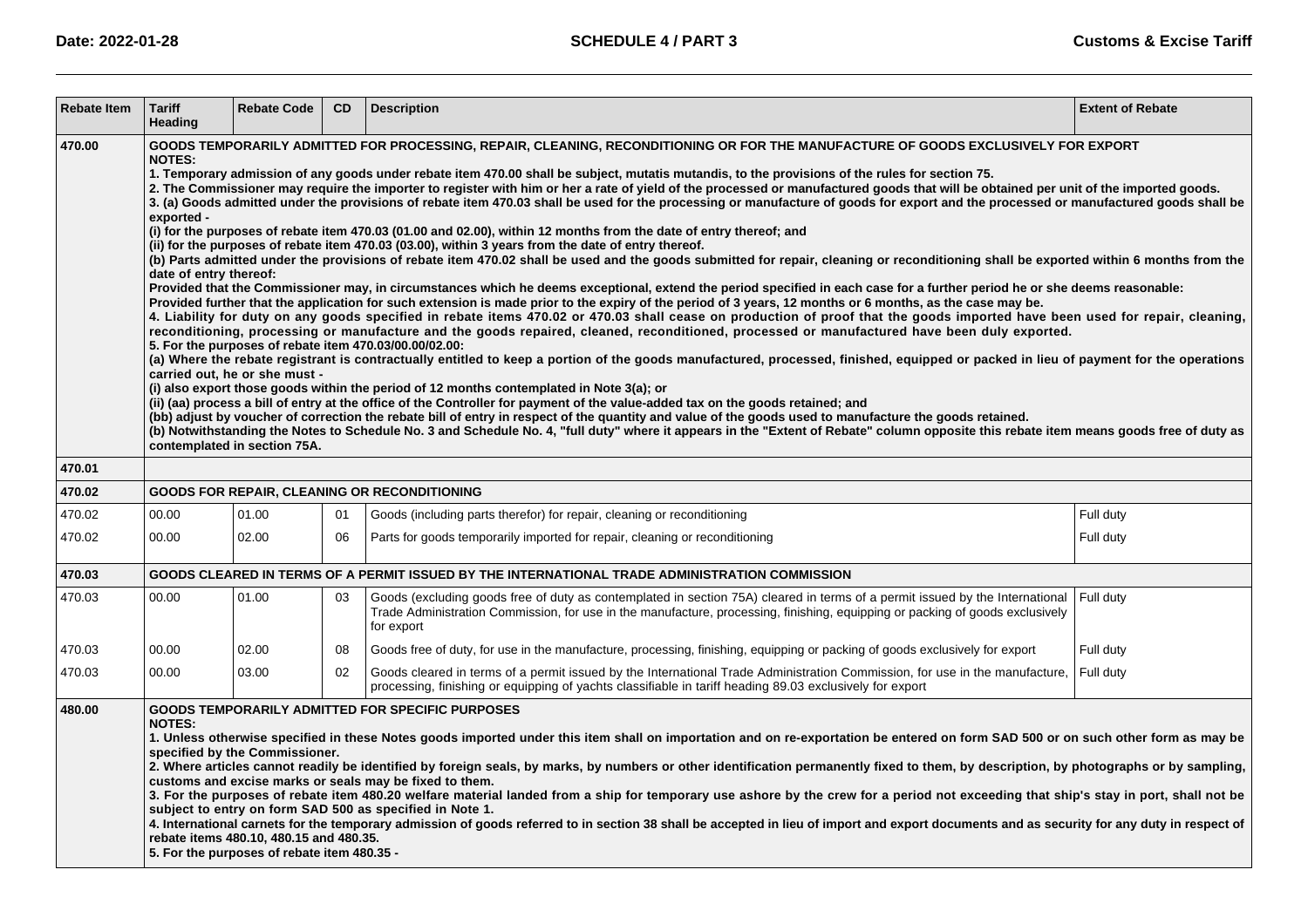| (continued)        |                                                                                                                                                                                                                                                                                                                                                                                                                                                                                                                                                                                                                                                                                                                                                                                                                                                                                                                                                                                                                                                                                                                                                                                                                                                                                                                                                                                                                                                                                                                                                                                                                                                                                                                                                                                                                                                                                                                                                                                                                                                                                                                                                                                                                                                                                                                                 |                    |           |                                                                                                                                                                                                                                                       |                         |  |  |
|--------------------|---------------------------------------------------------------------------------------------------------------------------------------------------------------------------------------------------------------------------------------------------------------------------------------------------------------------------------------------------------------------------------------------------------------------------------------------------------------------------------------------------------------------------------------------------------------------------------------------------------------------------------------------------------------------------------------------------------------------------------------------------------------------------------------------------------------------------------------------------------------------------------------------------------------------------------------------------------------------------------------------------------------------------------------------------------------------------------------------------------------------------------------------------------------------------------------------------------------------------------------------------------------------------------------------------------------------------------------------------------------------------------------------------------------------------------------------------------------------------------------------------------------------------------------------------------------------------------------------------------------------------------------------------------------------------------------------------------------------------------------------------------------------------------------------------------------------------------------------------------------------------------------------------------------------------------------------------------------------------------------------------------------------------------------------------------------------------------------------------------------------------------------------------------------------------------------------------------------------------------------------------------------------------------------------------------------------------------|--------------------|-----------|-------------------------------------------------------------------------------------------------------------------------------------------------------------------------------------------------------------------------------------------------------|-------------------------|--|--|
| <b>Rebate Item</b> | <b>Tariff</b><br>Heading                                                                                                                                                                                                                                                                                                                                                                                                                                                                                                                                                                                                                                                                                                                                                                                                                                                                                                                                                                                                                                                                                                                                                                                                                                                                                                                                                                                                                                                                                                                                                                                                                                                                                                                                                                                                                                                                                                                                                                                                                                                                                                                                                                                                                                                                                                        | <b>Rebate Code</b> | <b>CD</b> | <b>Description</b>                                                                                                                                                                                                                                    | <b>Extent of Rebate</b> |  |  |
|                    | (a) samples may be imported by -<br>(i) commercial travellers and other representatives of firms abroad who visit the Republic temporarily with their samples for the purpose of securing orders;<br>(ii) persons or firms established in the Republic, including agents for foreign firms, to whom samples may be sent by firms abroad, free of charge, for the same purpose; and<br>(iii) a prospective customer in the Republic to whom a sample is sent on free loan for inspection and demonstration with a view to obtaining an order for similar goods.<br>(b) except with the permission of the Commissioner only one sample of each description, range, type or colour of an article shall be allowed temporary admission; and<br>(c) each sample shall be an article representative of a particular category of goods already produced or to be produced abroad, imported solely for the purpose of being shown or<br>demonstrated free of charge to prospective customers.<br>6. On re-exportation of the goods concerned -<br>(a) such goods may be re-exported through any customs and excise office through which goods may be exported and may be made in more than one consignment; and<br>(b) the documents produced at the time of entry shall be produced to the Controller and the goods shall be re-exported under the supervision of an officer, if so required by the<br>Controller.<br>7. Except in respect of goods in Note 3, goods shall be re-exported -<br>(a) in the case of goods under an international carnet within the period of validity of such carnet; and<br>(b) in the case of other goods, within 6 months from the date of entry thereof or within such further period as the Commissioner may, in exceptional circumstances, allow.<br>8. The liability of the importer shall cease if he proves that the goods have been duly re-exported or if the goods have been exported under the supervision of an officer.<br>9. (a) On request by the importer, and subject to the permission of the Commissioner, temporary admission may be terminated by entering the goods for home consumption or by<br>abandonment or destruction of the goods.<br>(b) The provisions of rebate item 412.07 shall apply, MUTATIS MUTANDIS, to the abandonement or destruction of the goods concerned. |                    |           |                                                                                                                                                                                                                                                       |                         |  |  |
| 480.05             |                                                                                                                                                                                                                                                                                                                                                                                                                                                                                                                                                                                                                                                                                                                                                                                                                                                                                                                                                                                                                                                                                                                                                                                                                                                                                                                                                                                                                                                                                                                                                                                                                                                                                                                                                                                                                                                                                                                                                                                                                                                                                                                                                                                                                                                                                                                                 |                    |           | <b>CONTAINERS AND OTHER ARTICLES USED AS PACKING</b>                                                                                                                                                                                                  |                         |  |  |
| 480.05             | 00.00                                                                                                                                                                                                                                                                                                                                                                                                                                                                                                                                                                                                                                                                                                                                                                                                                                                                                                                                                                                                                                                                                                                                                                                                                                                                                                                                                                                                                                                                                                                                                                                                                                                                                                                                                                                                                                                                                                                                                                                                                                                                                                                                                                                                                                                                                                                           | 01.00              | 03        | Containers (excluding containers of tariff heading 86.09 of Schedule No. 1) and other articles used as packing, whether or not Full duty<br>filled at the time of importation: Provided that such articles do not become the property of the importer |                         |  |  |
| 480.10             | <b>GOODS FOR DISPLAY OR USE AT EXHIBITIONS, FAIRS, MEETINGS OR SIMILAR EVENTS</b>                                                                                                                                                                                                                                                                                                                                                                                                                                                                                                                                                                                                                                                                                                                                                                                                                                                                                                                                                                                                                                                                                                                                                                                                                                                                                                                                                                                                                                                                                                                                                                                                                                                                                                                                                                                                                                                                                                                                                                                                                                                                                                                                                                                                                                               |                    |           |                                                                                                                                                                                                                                                       |                         |  |  |
| 480.10             | 00.00                                                                                                                                                                                                                                                                                                                                                                                                                                                                                                                                                                                                                                                                                                                                                                                                                                                                                                                                                                                                                                                                                                                                                                                                                                                                                                                                                                                                                                                                                                                                                                                                                                                                                                                                                                                                                                                                                                                                                                                                                                                                                                                                                                                                                                                                                                                           | 01.00              | 02        | Goods for display or use at exhibitions, fairs, meetings or similar events                                                                                                                                                                            | Full duty               |  |  |
| 480.15             |                                                                                                                                                                                                                                                                                                                                                                                                                                                                                                                                                                                                                                                                                                                                                                                                                                                                                                                                                                                                                                                                                                                                                                                                                                                                                                                                                                                                                                                                                                                                                                                                                                                                                                                                                                                                                                                                                                                                                                                                                                                                                                                                                                                                                                                                                                                                 |                    |           | PROFESSIONAL EQUIPMENT OWNED BY PERSONS RESIDENT ABROAD                                                                                                                                                                                               |                         |  |  |
| 480.15             | 00.00                                                                                                                                                                                                                                                                                                                                                                                                                                                                                                                                                                                                                                                                                                                                                                                                                                                                                                                                                                                                                                                                                                                                                                                                                                                                                                                                                                                                                                                                                                                                                                                                                                                                                                                                                                                                                                                                                                                                                                                                                                                                                                                                                                                                                                                                                                                           | 01.00              | 01        | Professional equipment (including ancillary apparatus and accessories) owned by persons resident abroad, for use solely by<br>or under the supervision of a visiting person                                                                           | Full duty               |  |  |
| 480.20             | <b>WELFARE MATERIAL</b>                                                                                                                                                                                                                                                                                                                                                                                                                                                                                                                                                                                                                                                                                                                                                                                                                                                                                                                                                                                                                                                                                                                                                                                                                                                                                                                                                                                                                                                                                                                                                                                                                                                                                                                                                                                                                                                                                                                                                                                                                                                                                                                                                                                                                                                                                                         |                    |           |                                                                                                                                                                                                                                                       |                         |  |  |
| 480.20             | 00.00                                                                                                                                                                                                                                                                                                                                                                                                                                                                                                                                                                                                                                                                                                                                                                                                                                                                                                                                                                                                                                                                                                                                                                                                                                                                                                                                                                                                                                                                                                                                                                                                                                                                                                                                                                                                                                                                                                                                                                                                                                                                                                                                                                                                                                                                                                                           | 01.00              | 00        | Welfare material for seafarers for cultural, educational, recreational, religious or sporting activities                                                                                                                                              | Full duty               |  |  |
| 480.25             | INSTRUMENTS, APPARATUS AND MACHINES FOR USE BY INSTITUTIONS APPROVED BY THE COMMISSIONER                                                                                                                                                                                                                                                                                                                                                                                                                                                                                                                                                                                                                                                                                                                                                                                                                                                                                                                                                                                                                                                                                                                                                                                                                                                                                                                                                                                                                                                                                                                                                                                                                                                                                                                                                                                                                                                                                                                                                                                                                                                                                                                                                                                                                                        |                    |           |                                                                                                                                                                                                                                                       |                         |  |  |
| 480.25             | 00.00                                                                                                                                                                                                                                                                                                                                                                                                                                                                                                                                                                                                                                                                                                                                                                                                                                                                                                                                                                                                                                                                                                                                                                                                                                                                                                                                                                                                                                                                                                                                                                                                                                                                                                                                                                                                                                                                                                                                                                                                                                                                                                                                                                                                                                                                                                                           | 01.00              | 09        | Instruments, apparatus and machines (including accessories therefor), for use by institutions approved by the Commissioner, Full duty<br>for scientific research or education                                                                         |                         |  |  |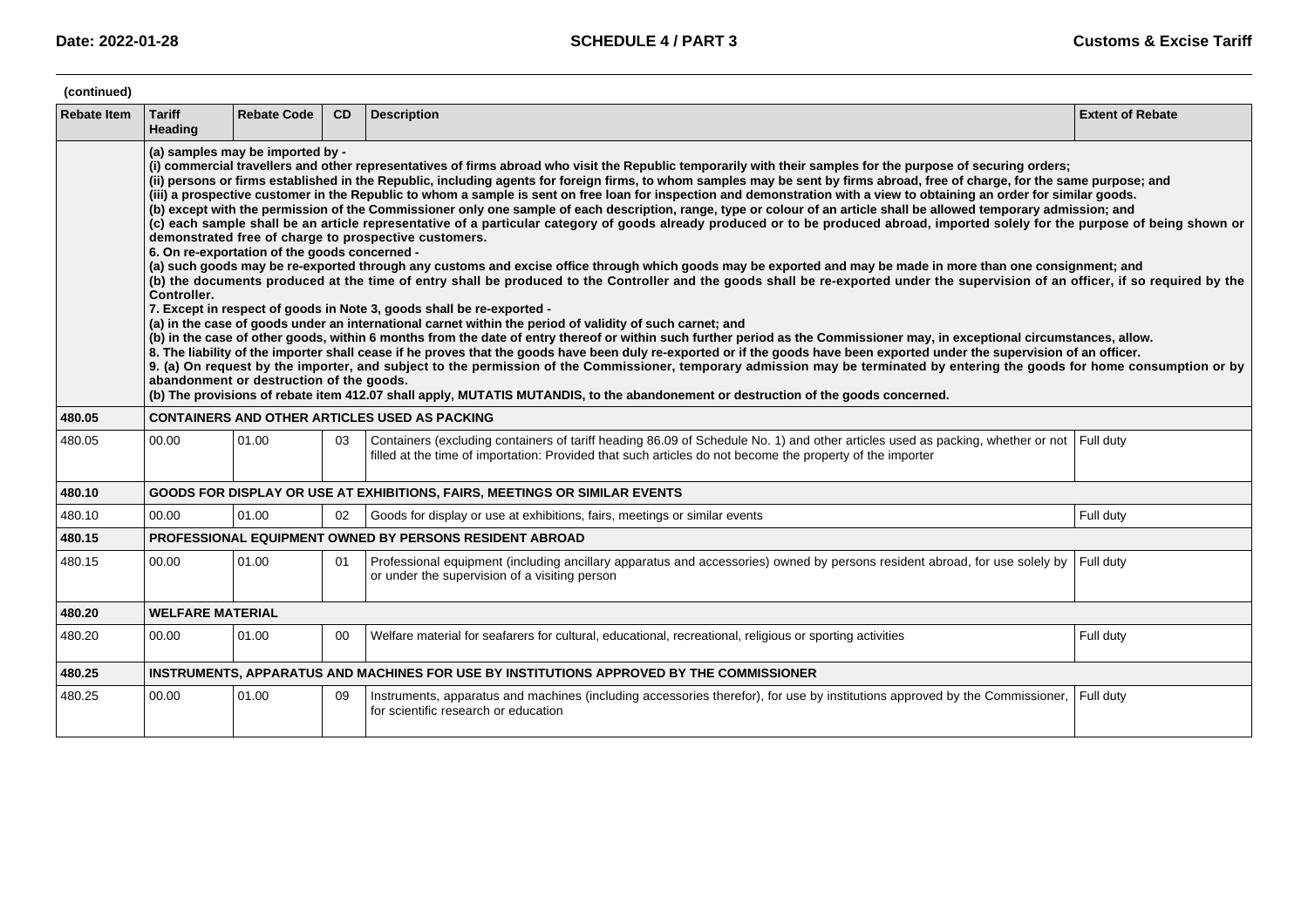| <b>Rebate Item</b> | <b>Tariff</b><br>Heading                                                                                                    | <b>Rebate Code</b>                                                                                                                                                                                                                                                                                                                                                                                                                                                                                                                                                                                                                                                                                                                                                                                                                                                                                                                                                                                                    | <b>CD</b> | <b>Description</b>                                                                                                                                                                                                | <b>Extent of Rebate</b> |  |  |
|--------------------|-----------------------------------------------------------------------------------------------------------------------------|-----------------------------------------------------------------------------------------------------------------------------------------------------------------------------------------------------------------------------------------------------------------------------------------------------------------------------------------------------------------------------------------------------------------------------------------------------------------------------------------------------------------------------------------------------------------------------------------------------------------------------------------------------------------------------------------------------------------------------------------------------------------------------------------------------------------------------------------------------------------------------------------------------------------------------------------------------------------------------------------------------------------------|-----------|-------------------------------------------------------------------------------------------------------------------------------------------------------------------------------------------------------------------|-------------------------|--|--|
| 480.30             | MODELS, INSTRUMENTS, APPARATUS, MACHINES AND OTHER PEDAGOGIC MATERIAL IMPORTED BY INSTITUTIONS APPROVED BY THE COMMISSIONER |                                                                                                                                                                                                                                                                                                                                                                                                                                                                                                                                                                                                                                                                                                                                                                                                                                                                                                                                                                                                                       |           |                                                                                                                                                                                                                   |                         |  |  |
| 480.30             | 00.00                                                                                                                       | 01.00                                                                                                                                                                                                                                                                                                                                                                                                                                                                                                                                                                                                                                                                                                                                                                                                                                                                                                                                                                                                                 | 09        | Models, instruments, apparatus, machines and other pedagogic material (including accessories therefor) imported by Full duty<br>institutions approved by the Commissioner, for educational or vocational training |                         |  |  |
| 480.35             |                                                                                                                             |                                                                                                                                                                                                                                                                                                                                                                                                                                                                                                                                                                                                                                                                                                                                                                                                                                                                                                                                                                                                                       |           | COMMERCIAL SAMPLES OWNED ABROAD AND IMPORTED FOR THE PURPOSES OF BEING SHOWN OR DEMONSTRATED IN THE REPUBLIC                                                                                                      |                         |  |  |
| 480.35             | 00.00                                                                                                                       | 01.00                                                                                                                                                                                                                                                                                                                                                                                                                                                                                                                                                                                                                                                                                                                                                                                                                                                                                                                                                                                                                 | 08        | Commercial samples owned abroad and imported for the purposes of being shown or demonstrated in the Republic for the<br>soliciting of orders for goods to be supplied from abroad                                 | Full duty               |  |  |
| 490.00             | <b>NOTES:</b>                                                                                                               | GOODS TEMPORARILY ADMITTED SUBJECT TO EXPORTATION IN THE SAME STATE<br>1. Temporary admission of any goods under rebate item 490.00 shall, except as may be provided for in any other Note under this item, be subject MUTATIS MUTANDIS, to the provisions<br>of Notes 1, 2, 6, 7, 8 and 9 to rebate item 480.00.<br>2. For the purposes of rebate item 490.35 -<br>(a) pallets temporarily imported by a pallet operator either laden or for loading with cargo for export, shall on application by the pallet operator, if the Commissioner approves, be<br>admitted without production of customs and excise documents either at importation or at re-exportation and without the furnishing of security; and<br>(b) the pallet operator shall keep records of pallets temporarily admitted and shall supply, as the Commissioner may require, detailed information regarding the movement of each pallet<br>granted temporary admission, including the dates and places of entry into and exit from the Republic. |           |                                                                                                                                                                                                                   |                         |  |  |
| 490.03             |                                                                                                                             | <b>PRIVATE MOTOR VEHICLES</b>                                                                                                                                                                                                                                                                                                                                                                                                                                                                                                                                                                                                                                                                                                                                                                                                                                                                                                                                                                                         |           |                                                                                                                                                                                                                   |                         |  |  |
| 490.03             | 87.00                                                                                                                       | 01.02                                                                                                                                                                                                                                                                                                                                                                                                                                                                                                                                                                                                                                                                                                                                                                                                                                                                                                                                                                                                                 | 24        | Private motor vehicles belonging to a person taking up temporary residence in the Republic                                                                                                                        | Full duty               |  |  |
| 490.05             | POSTCARDS AND OTHER MAIL MATTER                                                                                             |                                                                                                                                                                                                                                                                                                                                                                                                                                                                                                                                                                                                                                                                                                                                                                                                                                                                                                                                                                                                                       |           |                                                                                                                                                                                                                   |                         |  |  |
| 490.05             | 00.00                                                                                                                       | 01.00                                                                                                                                                                                                                                                                                                                                                                                                                                                                                                                                                                                                                                                                                                                                                                                                                                                                                                                                                                                                                 | 09        | Postcards and other mail matter, imported in bulk, for despatch to addresses beyond the borders of the Republic                                                                                                   | Full duty               |  |  |
| 490.10             |                                                                                                                             | <b>MODELS AND PROTOTYPES</b>                                                                                                                                                                                                                                                                                                                                                                                                                                                                                                                                                                                                                                                                                                                                                                                                                                                                                                                                                                                          |           |                                                                                                                                                                                                                   |                         |  |  |
| 490.10             | 00.00                                                                                                                       | 01.00                                                                                                                                                                                                                                                                                                                                                                                                                                                                                                                                                                                                                                                                                                                                                                                                                                                                                                                                                                                                                 | 09        | Models and prototypes, to be used in the manufacture of goods                                                                                                                                                     | Full duty               |  |  |
| 490.11             |                                                                                                                             | <b>ARTICLES FOR PRINTING ON LOAN OR HIRE</b>                                                                                                                                                                                                                                                                                                                                                                                                                                                                                                                                                                                                                                                                                                                                                                                                                                                                                                                                                                          |           |                                                                                                                                                                                                                   |                         |  |  |
| 490.11             | 00.00                                                                                                                       | 01.00                                                                                                                                                                                                                                                                                                                                                                                                                                                                                                                                                                                                                                                                                                                                                                                                                                                                                                                                                                                                                 | 00        | Matrices, blocks, plates, and similar articles, on loan or hire, for printing illustrations in periodicals or books                                                                                               | Full duty               |  |  |
| 490.12             |                                                                                                                             |                                                                                                                                                                                                                                                                                                                                                                                                                                                                                                                                                                                                                                                                                                                                                                                                                                                                                                                                                                                                                       |           | ARTICLES FOR THE MANUFACTURE OF ARTICLES THAT ARE TO BE DELIVERED ABROAD ON LOAN OR HIRE                                                                                                                          |                         |  |  |
| 490.12             | 00.00                                                                                                                       | 01.00                                                                                                                                                                                                                                                                                                                                                                                                                                                                                                                                                                                                                                                                                                                                                                                                                                                                                                                                                                                                                 | 02        | Matrices, blocks, plates, moulds and similar articles, on loan or hire, to be used in the manufacture of articles that are to be<br>delivered abroad                                                              | Full duty               |  |  |
| 490.13             | ARTICLES TO BE TESTED BY THE NATIONAL REGULATOR FOR COMPULSORY SPECIFICATIONS                                               |                                                                                                                                                                                                                                                                                                                                                                                                                                                                                                                                                                                                                                                                                                                                                                                                                                                                                                                                                                                                                       |           |                                                                                                                                                                                                                   |                         |  |  |
| 490.13             | 00.00                                                                                                                       | 01.00                                                                                                                                                                                                                                                                                                                                                                                                                                                                                                                                                                                                                                                                                                                                                                                                                                                                                                                                                                                                                 | 04        | Instruments, apparatus, machines and other articles to be tested by the National Regulator for Compulsory Specifications                                                                                          | Full duty               |  |  |
| 490.14             | INSTRUMENTS, APPARATUS AND MACHINES, MADE AVAILABLE FREE OF CHARGE                                                          |                                                                                                                                                                                                                                                                                                                                                                                                                                                                                                                                                                                                                                                                                                                                                                                                                                                                                                                                                                                                                       |           |                                                                                                                                                                                                                   |                         |  |  |
| 490.14             | 00.00                                                                                                                       | 01.00                                                                                                                                                                                                                                                                                                                                                                                                                                                                                                                                                                                                                                                                                                                                                                                                                                                                                                                                                                                                                 | 06        | Instruments, apparatus and machines, made available free of charge to a customer by or through a supplier, pending delivery<br>or repair of similar goods                                                         | Full duty               |  |  |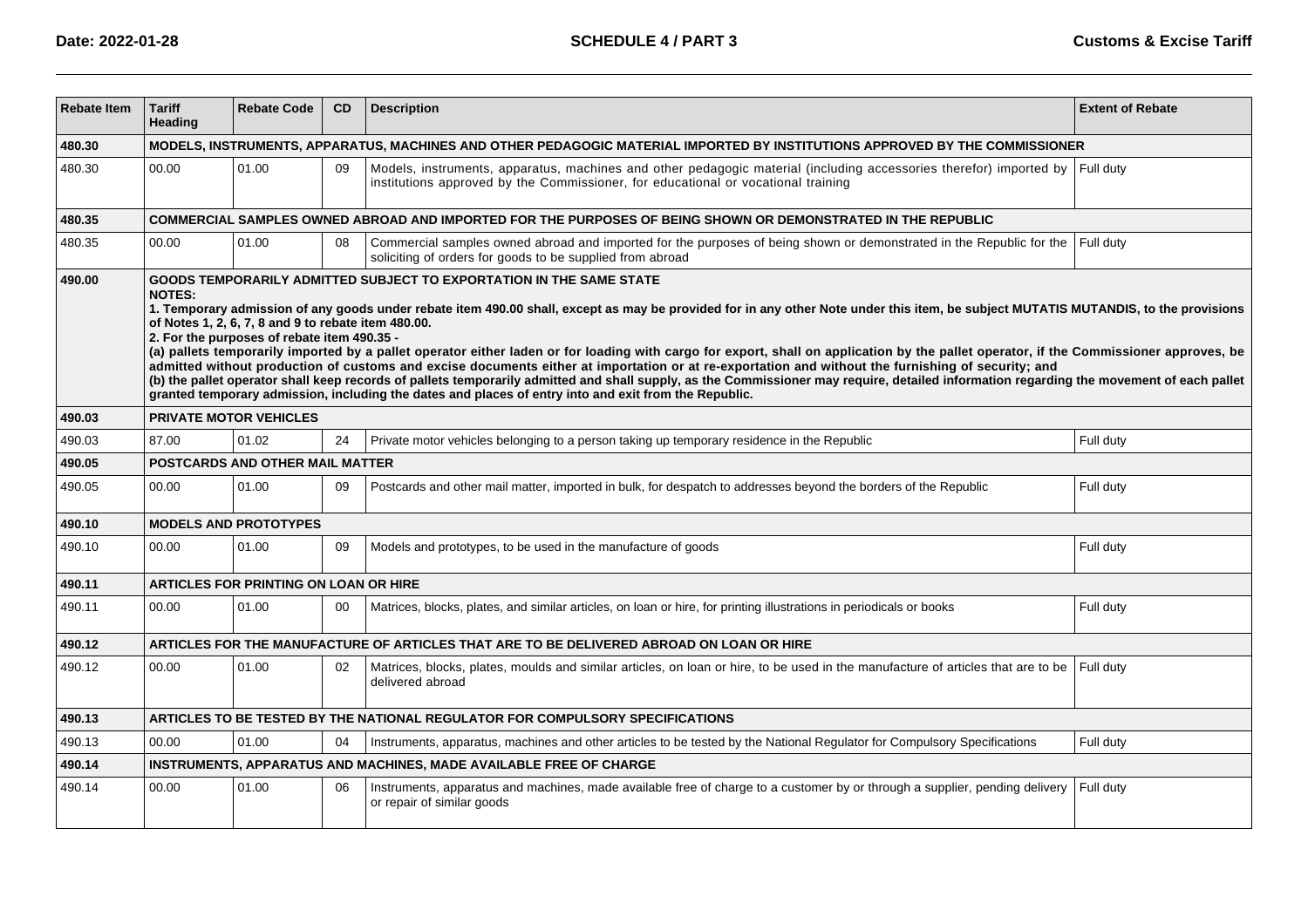| <b>Rebate Item</b> | <b>Tariff</b><br>Heading                                                                                                             | <b>Rebate Code</b> | CD | <b>Description</b>                                                                                                                                                                                                                                                                                                                     | <b>Extent of Rebate</b> |  |  |
|--------------------|--------------------------------------------------------------------------------------------------------------------------------------|--------------------|----|----------------------------------------------------------------------------------------------------------------------------------------------------------------------------------------------------------------------------------------------------------------------------------------------------------------------------------------|-------------------------|--|--|
| 490.15             | <b>COSTUMES, SCENERY AND OTHER THEATRICAL EQUIPMENT</b>                                                                              |                    |    |                                                                                                                                                                                                                                                                                                                                        |                         |  |  |
| 490.15             | 00.00                                                                                                                                | 01.00              | 08 | Costumes, scenery and other theatrical equipment on loan or hire to dramatic societies or theatres                                                                                                                                                                                                                                     | Full duty               |  |  |
| 490.20             |                                                                                                                                      |                    |    | ANIMALS AND SPORTS REQUISITES BELONGING TO A PERSON RESIDENT ABROAD                                                                                                                                                                                                                                                                    |                         |  |  |
| 490.20             | 00.00                                                                                                                                | 01.00              | 07 | Animals and sports requisites (including yachts and motor vehicles) belonging to a person resident abroad, for use by that Full duty<br>person or under his supervision in sports contests (including motor car rallies and transcontinental excursions)                                                                               |                         |  |  |
| 490.25             |                                                                                                                                      |                    |    | PHOTOGRAPHS AND TRANSPARENCIES FOR PUBLIC EXHIBITIONS OR COMPETITIONS FOR PHOTOGRAPHERS                                                                                                                                                                                                                                                |                         |  |  |
| 490.25             | 00.00                                                                                                                                | 01.00              | 06 | Photographs and transparencies to be shown in a public exhibition or competition for photographers                                                                                                                                                                                                                                     | Full duty               |  |  |
| 490.30             |                                                                                                                                      |                    |    | SPECIALISED EQUIPMENT ARRIVING BY SHIP AND USED ON SHORE AT PORTS OF CALL FOR THE LOADING, UNLOADING OR HANDLING OF CONTAINERS                                                                                                                                                                                                         |                         |  |  |
| 490.30             | 00.00                                                                                                                                | 01.00              | 05 | Specialised equipment arriving by ship and used on shore at ports of call for the loading, unloading or handling of containers of Full duty<br>tariff heading 86.09 of Schedule No. 1                                                                                                                                                  |                         |  |  |
| 490.35             | <b>PALLETS</b>                                                                                                                       |                    |    |                                                                                                                                                                                                                                                                                                                                        |                         |  |  |
| 490.35             | 00.00                                                                                                                                | 01.00              | 04 | Pallets, whether or not laden with cargo at importation                                                                                                                                                                                                                                                                                | Full duty               |  |  |
| 490.40             |                                                                                                                                      |                    |    | MACHINERY OR PLANT FOR USE ON CONTRACT IN CIVIL ENGINEERING OR CONSTRUCTION WORK                                                                                                                                                                                                                                                       |                         |  |  |
| 490.40             | 00.00                                                                                                                                | 01.00              | 03 | Machinery or plant (excluding tower cranes) for use on contract in civil engineering or construction work, in such quantities and<br>at such times and subject to such conditions as the Commissioner, on recommendation of the International Trade<br>Administration Commission, may allow by specific permit                         | Full duty               |  |  |
| 490.50             |                                                                                                                                      |                    |    | MOTOR VEHICLES, YACHTS AND OTHER REMOVABLE ARTICLES IMPORTED BY FOREIGN TOURISTS AND TRAVELLERS RESIDENT IN FOREIGN COUNTRIES                                                                                                                                                                                                          |                         |  |  |
| 490.50             | 00.00                                                                                                                                | 01.00              | 01 | Motor vehicles, yachts and other removable articles (including spare parts and normal accessories and equipment therefor)<br>imported by foreign tourists and travellers resident in foreign countries for their own use                                                                                                               | Full duty               |  |  |
| 490.60             | <b>COMMERCIAL ROAD VEHICLES</b>                                                                                                      |                    |    |                                                                                                                                                                                                                                                                                                                                        |                         |  |  |
| 490.60             | 00.00                                                                                                                                | 01.00              | 02 | Commercial road vehicles used in the conveyance of imported merchandise                                                                                                                                                                                                                                                                | Full duty               |  |  |
| 490.90             | MACHINERY OR PLANT FOR USE ON CONTRACT; GOODS NOT SPECIFIED ELSEWHERE IN PART 3, TEMPORARILY ADMITTED AS APPROVED BY THE COMMISIONER |                    |    |                                                                                                                                                                                                                                                                                                                                        |                         |  |  |
| 490.90             | 00.00                                                                                                                                | 01.00              | 04 | Machinery or plant (excluding tower cranes) for use on contract other than for purposes of civil engineering or construction<br>work, in such quantities and at such times and subject to such conditions as the Commissioner, on recommendation of the<br>International Trade Administration Commission, may allow by specific permit | Full duty               |  |  |
| 490.90             | 00.00                                                                                                                                | 02.00              | 09 | Goods not specified elsewhere in Part 3, temporarily admitted for purposes approved by the Commissioner                                                                                                                                                                                                                                | Full duty               |  |  |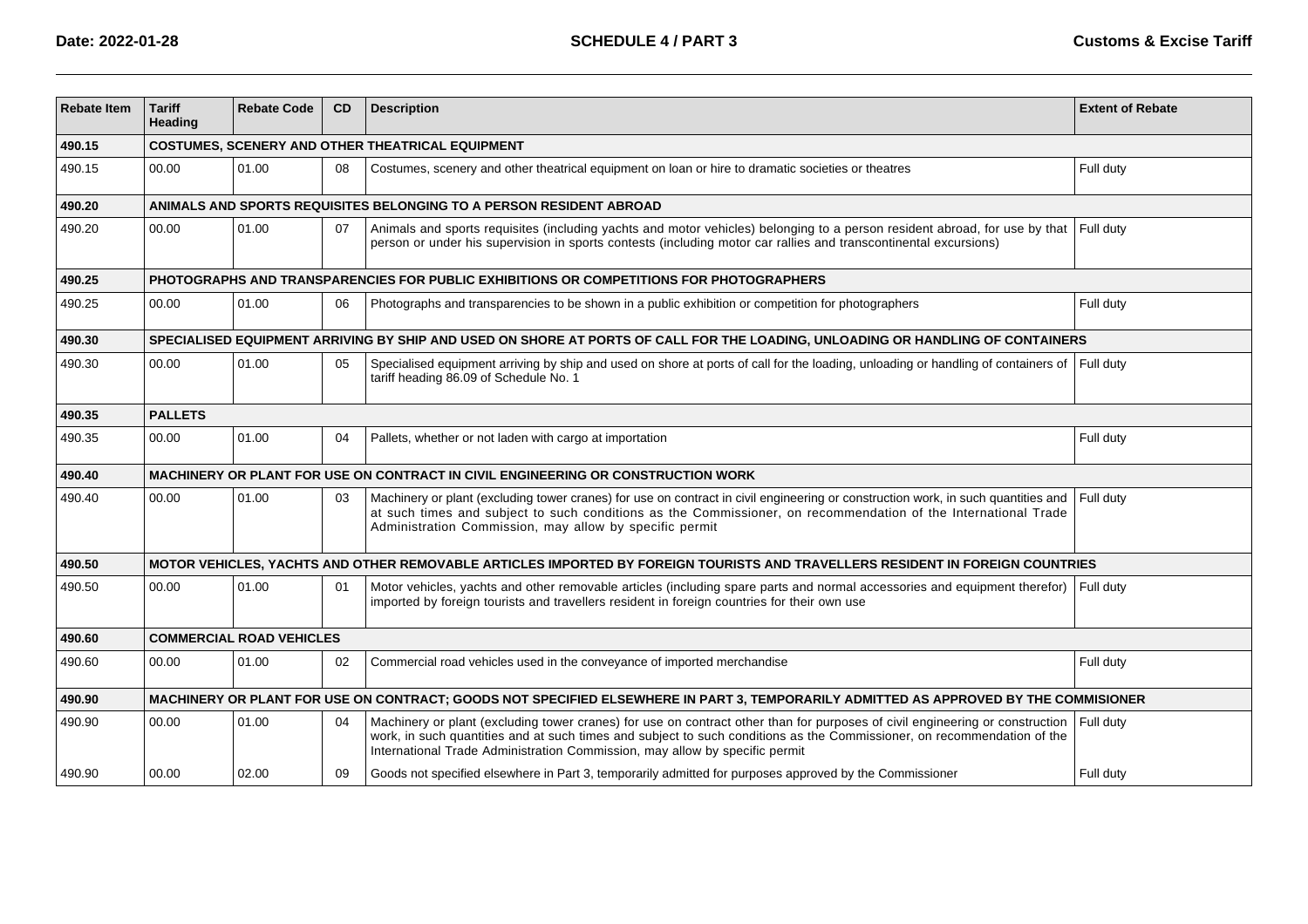**REBATES OF FUEL LEVY**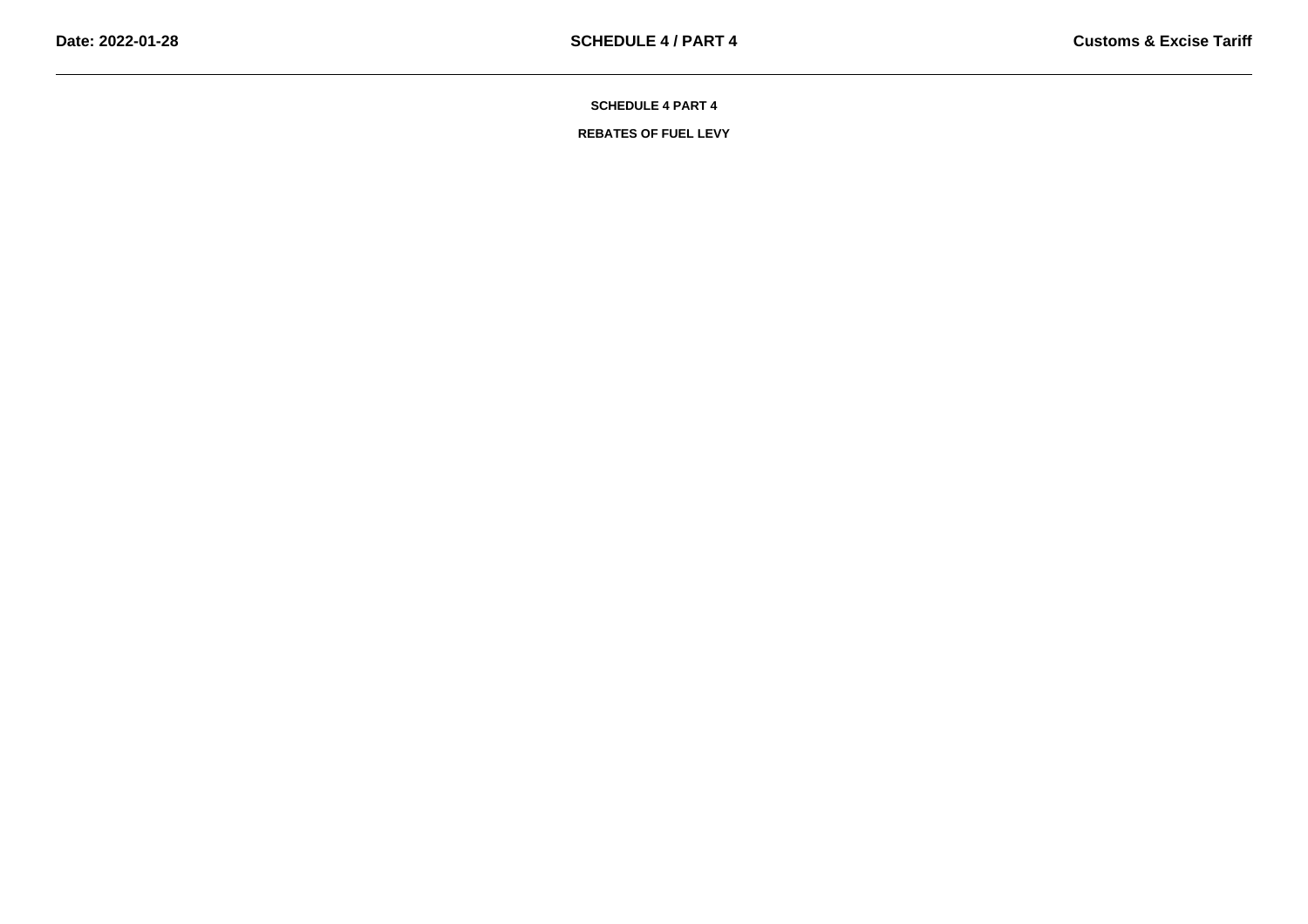| <b>Rebate Item</b> | <b>Tariff</b><br><b>Heading</b> | <b>Rebate Code</b>                                         | CD | <b>Description</b>                                                                                                                                                                                                                                                                                                                                                                                                                                                                                                                                                                                                                                                                                                                                                                                                                                                                                                                                                                                                                                                                                                                                | <b>Extent of Rebate</b>                              |  |  |  |  |
|--------------------|---------------------------------|------------------------------------------------------------|----|---------------------------------------------------------------------------------------------------------------------------------------------------------------------------------------------------------------------------------------------------------------------------------------------------------------------------------------------------------------------------------------------------------------------------------------------------------------------------------------------------------------------------------------------------------------------------------------------------------------------------------------------------------------------------------------------------------------------------------------------------------------------------------------------------------------------------------------------------------------------------------------------------------------------------------------------------------------------------------------------------------------------------------------------------------------------------------------------------------------------------------------------------|------------------------------------------------------|--|--|--|--|
| 495.00             |                                 | <b>FUEL LEVY GOODS</b>                                     |    |                                                                                                                                                                                                                                                                                                                                                                                                                                                                                                                                                                                                                                                                                                                                                                                                                                                                                                                                                                                                                                                                                                                                                   |                                                      |  |  |  |  |
| 495.00             | 00.00                           | 01.00                                                      | 07 | Goods in respect of which the fuel levy, together with the customs duty, where applicable, amounts to not less than R2 500, Full duty<br>proved to have been lost, destroyed or damaged on any single occasion in circumstances of vis major or in such other<br>circumstances as the Commissioner deems exceptional while such goods are -<br>(a) in any customs and excise warehouse or in any appointed transit shed or under the control of the Commisioner;<br>(b) being removed with deferment of payment of duty or under rebate of duty from a place in the Republic to any other place in<br>terms of the provisions of this Act; or<br>(c) being stored in any rebate storeroom:<br>Provided that -<br>(i) no compensation in respect of the fuel levy or customs duty on such goods has been paid or is due to the owner by any<br>other person:<br>(ii) such loss, destruction or damage was not due to any negligence or fraud on the part of the person liable for the duty; and<br>(iii) such goods did not enter into consumption; and<br>provided further that circumstances contemplated in this item exclude robbery or theft. |                                                      |  |  |  |  |
| 496.00             |                                 | <b>SPECIFIED ALIPHATIC HYDROCARBON SOLVENTS AND PETROL</b> |    |                                                                                                                                                                                                                                                                                                                                                                                                                                                                                                                                                                                                                                                                                                                                                                                                                                                                                                                                                                                                                                                                                                                                                   |                                                      |  |  |  |  |
| 496.00             | 2710.12                         | 01.06                                                      | 66 | Specified aliphatic hydrocarbon solvents, as defined in Additional Note 1(ij) to Chapter 27, entered for the purpose of this<br>rebate item in such quantities, for such purposes and under such conditions as the Commissioner may allow by specific permit                                                                                                                                                                                                                                                                                                                                                                                                                                                                                                                                                                                                                                                                                                                                                                                                                                                                                      | Full fuel levy and Road<br>Accident Fund levy        |  |  |  |  |
| 496.00             | 2710.12                         | 02.06                                                      | 60 | Petrol supplied to any person entitled to the privileges provided for in item 460.23 of Schedule No. 4, subject to the provisions<br>of the said item                                                                                                                                                                                                                                                                                                                                                                                                                                                                                                                                                                                                                                                                                                                                                                                                                                                                                                                                                                                             | Full fuel levy and Road<br><b>Accident Fund levy</b> |  |  |  |  |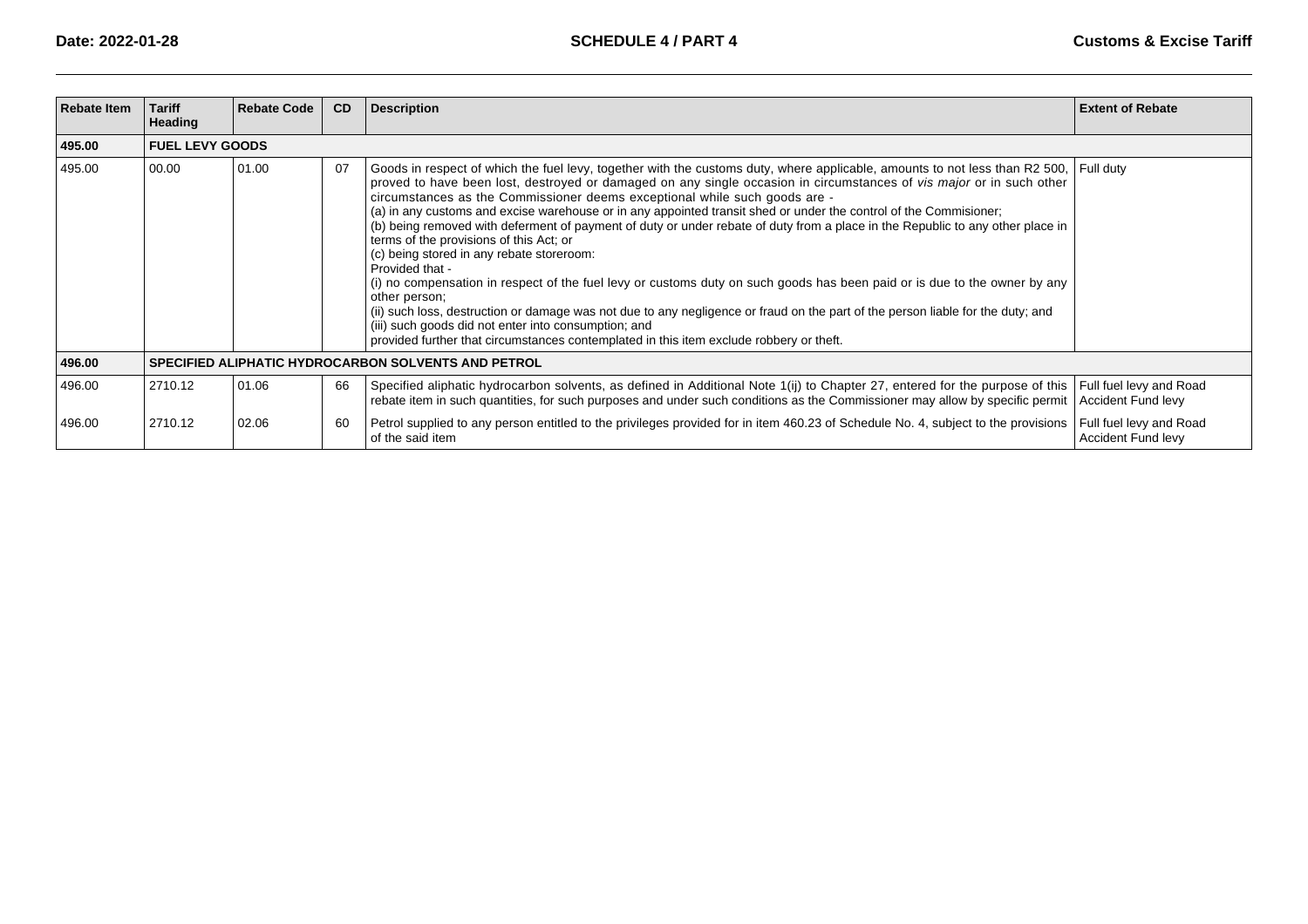### **REBATES OF ENVIRONMENTAL LEVY**

## **NOTES:**

- 1. **For the purposes of Chapter VA of the Act and this Schedule-**
	- (a) **any imported goods referred to in any item of this Schedule shall, subject to compliance with any relevant Note or rule, be admitted under rebate of environmental levy as contemplatedin Note 3 of the General Notes to this Schedule to the extent that such rebate can be applied, except-**
		- (i)in respect of the rebate specified in item 412.09;
		- (ii)in rebate item 460.17, the environmental levy specified in Sections D and E of Part 3 of Schedule No. 1; and
		- (iii)in respect of rebate item 460.07, the environmental levy specified in Section E of Part 3 of Schedule No. 1.
	- (b)the provisions for a rebate of duty on any goods specified in any item of this Schedule shall, subject to these notes, determine entitlement to any rebate of environmental levy, notwithstanding that no customs duty is leviable on the goods concerned.
- 2."Full duty" when referring to the extent of rebate in any item in this Part means the environmental levy payable in terms of the relevant item of Part 3 of Schedule No. 1 less any rebate, refund or drawback of such levy granted previously in respect of the goods.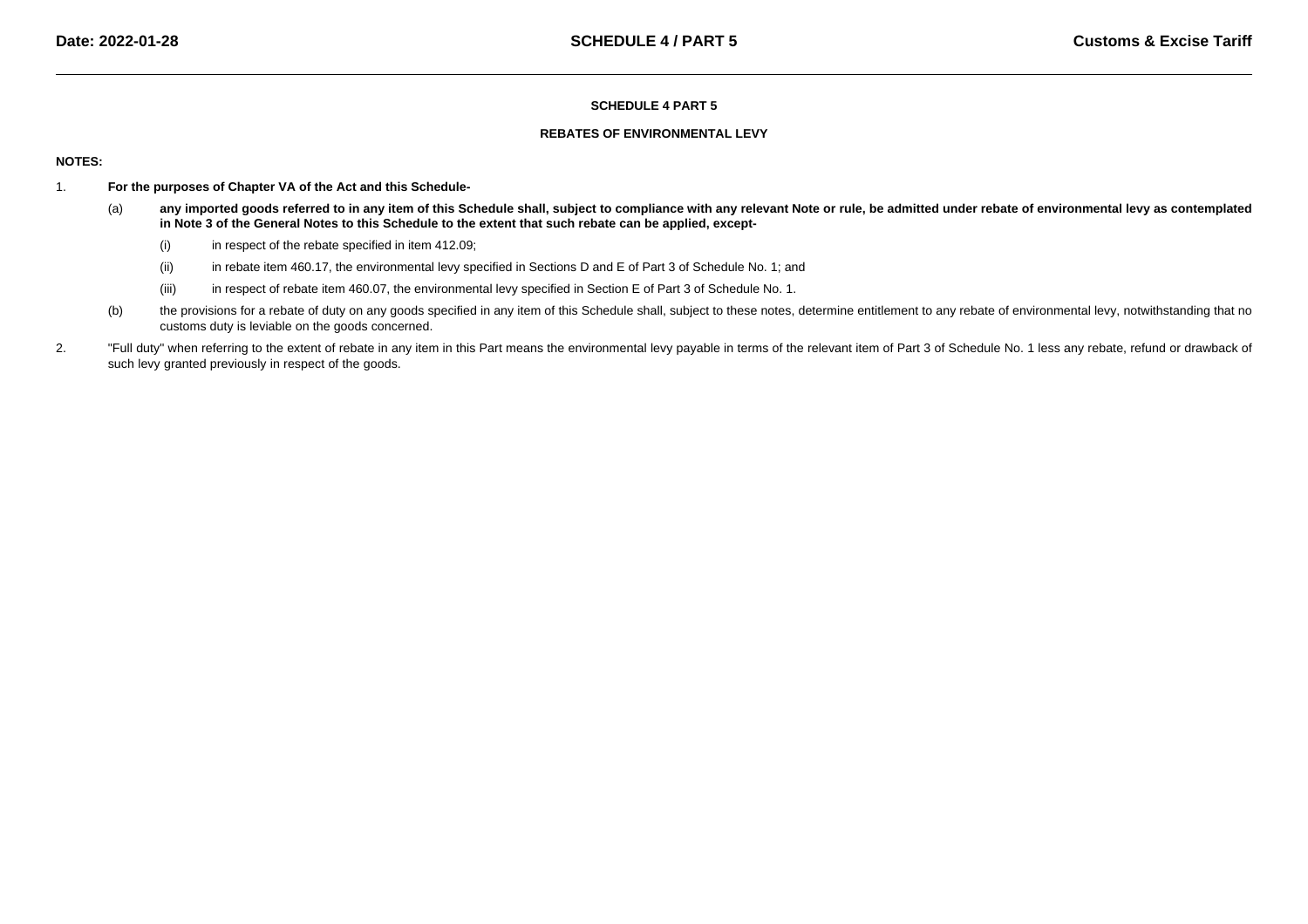| <b>Rebate Item</b> | <b>Tariff</b><br>Heading | <b>Rebate Code</b>                   | CD | <b>Description</b>                                                                                                                                                                                                                                                                                                                                                                                                                                                                                                                                                                                                                                                                                                                                                                                                                                                                                                                                                                                                                                                                                                                                                                  | <b>Extent of Rebate</b> |
|--------------------|--------------------------|--------------------------------------|----|-------------------------------------------------------------------------------------------------------------------------------------------------------------------------------------------------------------------------------------------------------------------------------------------------------------------------------------------------------------------------------------------------------------------------------------------------------------------------------------------------------------------------------------------------------------------------------------------------------------------------------------------------------------------------------------------------------------------------------------------------------------------------------------------------------------------------------------------------------------------------------------------------------------------------------------------------------------------------------------------------------------------------------------------------------------------------------------------------------------------------------------------------------------------------------------|-------------------------|
| 497.00             |                          | <b>REBATES OF ENVIRONMENTAL LEVY</b> |    |                                                                                                                                                                                                                                                                                                                                                                                                                                                                                                                                                                                                                                                                                                                                                                                                                                                                                                                                                                                                                                                                                                                                                                                     |                         |
| 497.01             | 00.00                    | 01.00                                | 03 | Goods in respect of which environmental levy together with the customs duty and the fuel levy (where applicable) amounts to Full duty<br>not less than R2 500, proved to have been lost, destroyed or damaged on any single occasion in circumstances of vis major or<br>in such other circumstances as the Commissioner deems exceptional while such goods are-<br>(a) in any customs and excise warehouse or in any appointed transit shed or under control of the Commissioner;<br>(b) being removed with deferment of payment of duty or under rebate of duty from a place in the Republic to any other place in<br>terms of the provisions of this Act; or<br>(c) being stored in any rebate storeroom:<br>Provided that -<br>(i) no compensation in respect of the customs duty, fuel levy or environmental levy on such goods has been paid or is due to<br>the owner by any other person;<br>(ii) such loss, destruction or damage was not due to any negligence or fraud on the part of the person liable for the duty;<br>(iii) such goods did not enter into consumption; and<br>provided further that circumstances contemplated in this item exclude robbery or theft. |                         |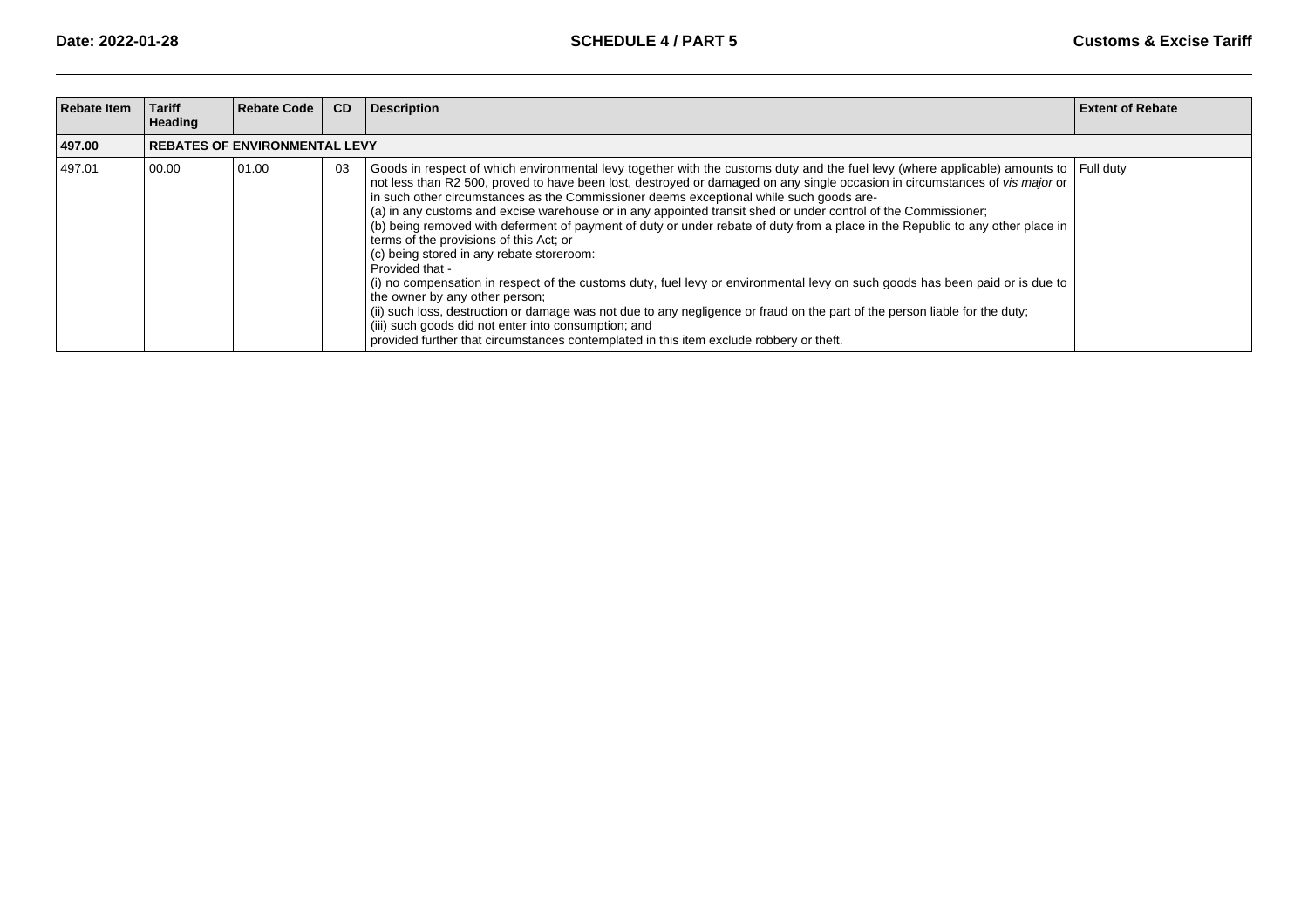**IMPORTED GOODS ADMITTED UNDER REBATE OF DUTY FOR USE IN THE CUSTOMS CONTROLLED AREA ("CCA") CONTEMPLATED IN SECTION 21A**